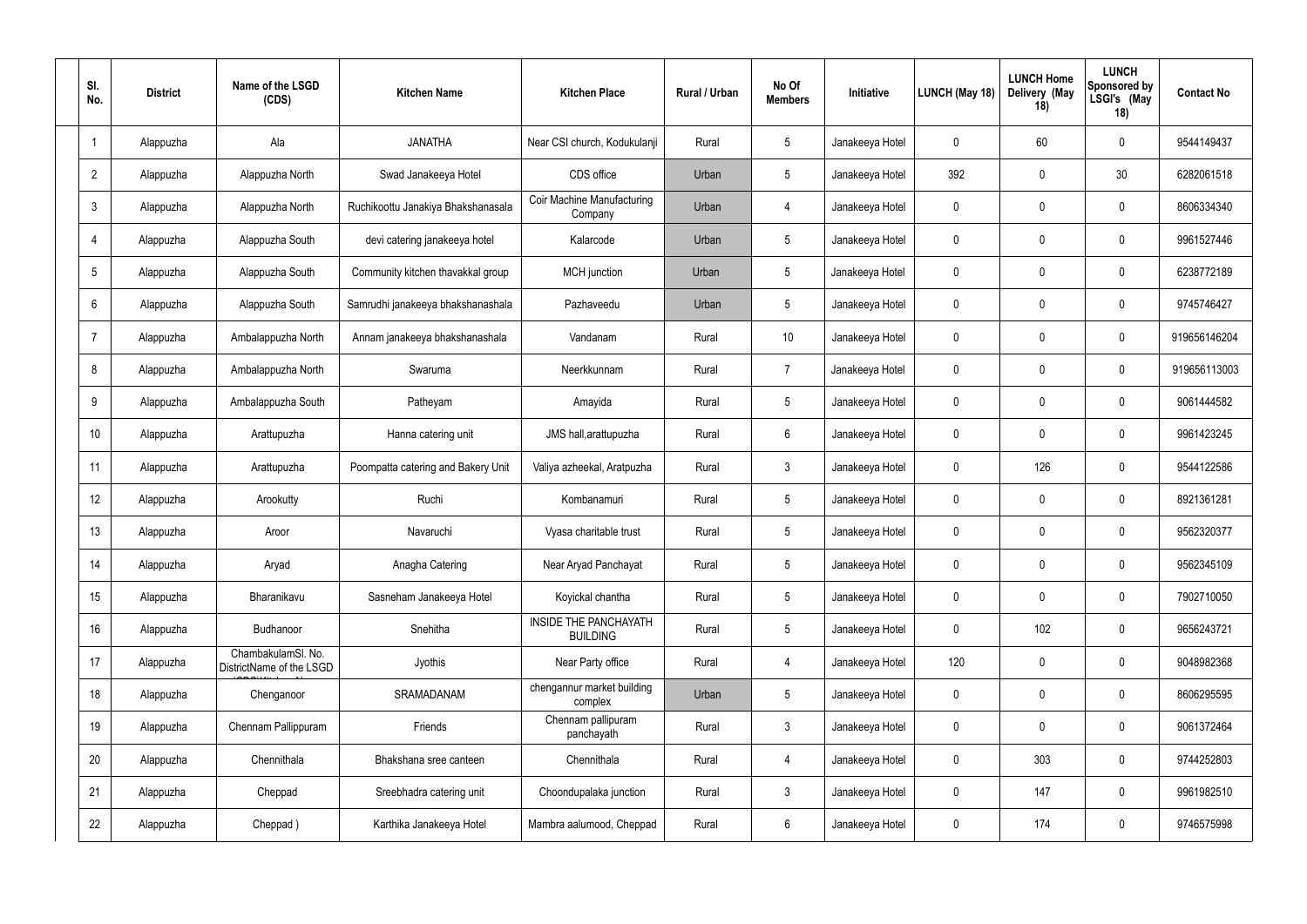|    | SI.<br>No. | <b>District</b> | Name of the LSGD<br>(CDS) | <b>Kitchen Name</b>           | <b>Kitchen Place</b>                    | Rural / Urban | No Of<br><b>Members</b> | Initiative      | LUNCH (May 18) | <b>LUNCH Home</b><br>Delivery (May<br>18) | <b>LUNCH</b><br><b>Sponsored by</b><br>LSGI's (May<br>18) | <b>Contact No</b> |
|----|------------|-----------------|---------------------------|-------------------------------|-----------------------------------------|---------------|-------------------------|-----------------|----------------|-------------------------------------------|-----------------------------------------------------------|-------------------|
|    | 23         | Alappuzha       | Cheriyanad                | <b>DARSANA</b>                | Near GOLDEN PALACE<br><b>AUDITORIUM</b> | Rural         | $5\phantom{.0}$         | Janakeeya Hotel | $\mathbf 0$    | 46                                        | $\mathbf 0$                                               | 9747958424        |
|    | 24         | Alappuzha       | Cherthala Municipality    | Santwanam                     | Ward 10                                 | Urban         | $5\phantom{.0}$         | Janakeeya Hotel | $\pmb{0}$      | $\mathbf 0$                               | $\mathbf 0$                                               | 8848178001        |
|    | 25         | Alappuzha       | Cherthala Municipality    | <b>NULM</b> canteen           | Cherthala Municipality                  | Urban         | $5\phantom{.0}$         | Janakeeya Hotel | 0              | -0                                        | $\mathbf 0$                                               | 6282870356        |
|    | 26         | Alappuzha       | Cherthala South           | Kashinandana                  | Cherthala S                             | Rural         | 10                      | Janakeeya Hotel | 0              | $\mathbf 0$                               | $\mathbf 0$                                               | 9745940057        |
|    | 27         | Alappuzha       | Cheruthana                | Sreedurga janakeeya hotel     | Near govt HSS aayaparambu               | Rural         | $\overline{4}$          | Janakeeya Hotel | 0              | -0                                        | $\mathbf 0$                                               | 9961178936        |
|    | 28         | Alappuzha       | Chettikulangara           | SREE VINAYAKA JANAKEEYA HOTEL | <b>KARIPUZHA</b>                        | Rural         | $\mathbf{3}$            | Janakeeya Hotel | 0              | $\mathbf 0$                               | $\mathbf 0$                                               | 9656810109        |
|    | 29         | Alappuzha       | Chingoli                  | souhridam unit                | karthikappally I p school               | Rural-:-      | $\mathbf{3}$            | Janakeeya Hotel | 0              | 192                                       | $\mathbf 0$                                               | 7559808470        |
|    | 30         | Alappuzha       | Chunakkara                | Vanitha Canteen               | Chunakkara                              | Rural         | $\mathbf{3}$            | Janakeeya Hotel | 0              | $\mathbf 0$                               | $\mathbf 0$                                               | 9400509985        |
|    | 31         | Alappuzha       | Devikulangara             | $Thripthi-:-++$               | Buds school, devikulangara              | Rural         | $\overline{4}$          | Janakeeya Hotel | $\mathbf 0$    | 102                                       | $\mathbf 0$                                               | 9746712528        |
|    | 32         | Alappuzha       | Edathua                   | Theertham-                    | Edathua market                          | Rural         | $\mathbf{3}$            | Janakeeya Hotel | 192            | $\mathbf 0$                               | $\mathbf 0$                                               | 9544351169        |
|    | 33         | Alappuzha       | Ezhupunna                 | Neethipeedam                  | Eramalloor                              | Rural         | 8                       | Janakeeya Hotel | 0              | $\mathbf 0$                               | $\mathbf 0$                                               | 9946790986        |
|    | 34         | Alappuzha       | Harippad                  | Swad------:--:                | A private Hotel's Kitchen               | Urban         | $\overline{4}$          | Janakeeya Hotel | 0              | $\mathbf 0$                               | $\mathbf 0$                                               | 9562373933        |
|    | 35         | Alappuzha       | Kadakkarappally           | Soorya                        | Kandamangalam temple<br>auditorium      | Rural         | $5\phantom{.0}$         | Janakeeya Hotel | $\mathbf 0$    | $\mathbf 0$                               | $\mathbf 0$                                               | 9895266763        |
|    | 36         | Alappuzha       | Kainakary                 | Sivakashi                     | Near Panchayath                         | Rural         | $5\phantom{.0}$         | Janakeeya Hotel | 0              | $\mathbf 0$                               | $\mathbf 0$                                               | 8111821552        |
|    | 37         | Alappuzha       | Kandalloor                | Annapoorna Hotel              | Near Velanchira junction                | Rural         | $\overline{4}$          | Janakeeya Hotel | 0              | $\mathbf 0$                               | $\mathbf 0$                                               | -9747600181       |
|    | 38         | Alappuzha       | Kanjikuzhy                | Santhwanam                    | Opposite NSS college                    | Rural         | $5\phantom{.0}$         | Janakeeya Hotel | $\pmb{0}$      | $\mathbf 0$                               | $\mathbf 0$                                               | 9605307328        |
|    | 39         | Alappuzha       | Karthikappally            | Ruchi                         | Community hall                          | Rural         | $6\phantom{.}6$         | Janakeeya Hotel | $\pmb{0}$      | $\mathbf 0$                               | $\mathbf 0$                                               | 9747607478        |
|    | 40         | Alappuzha       | Karuvatta                 | Karunya janakeeya hotel       | Near Aashramam junction                 | Rural         | $6\phantom{.}6$         | Janakeeya Hotel | 0              | $\mathbf 0$                               | $\pmb{0}$                                                 | 916282508791      |
|    | 41         | Alappuzha       | Kavalam                   | Koottukari Janakeeya Hotel    | Near Permanent Outlet                   | Rural         | $5\phantom{.0}$         | Janakeeya Hotel | 126            | $\mathbf 0$                               | $\pmb{0}$                                                 | 9744173219        |
|    | 42         | Alappuzha       | Kayamkulam West           | palazhy catering unit         | Kallummood junction                     | Urban         | $5\phantom{.0}$         | Janakeeya Hotel | $\mathbf 0$    | $\pmb{0}$                                 | $\mathbf 0$                                               | 9388819110        |
|    | 43         | Alappuzha       | Kodamthurath              | <b>MATRUSAKTHI</b>            | <b>KUTHIYATHODE</b>                     | Rural         | $5\overline{)}$         | Janakeeya Hotel | 0              | $\mathbf 0$                               | $\mathbf 0$                                               | 8281687439        |
| ΩQ | 44         | Alappuzha       | Krishnapuram              | Kanivu catering unit          | Near SCB, kappil                        | Rural         | $\overline{4}$          | Janakeeya Hotel | 0              | $\mathbf 0$                               | $\mathbf 0$                                               | 9544047480        |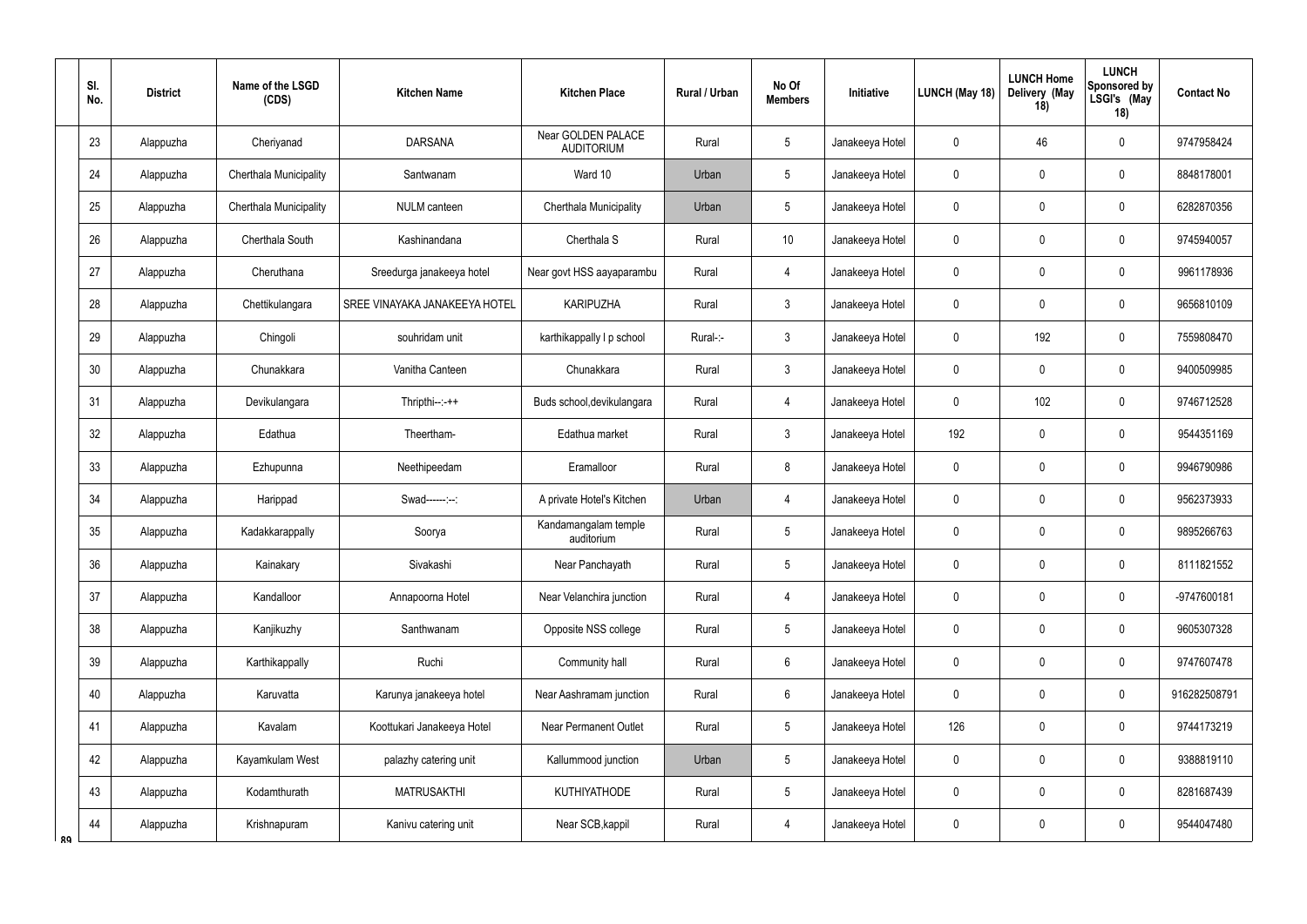|           | SI.<br>No. | <b>District</b> | Name of the LSGD<br>(CDS)   | <b>Kitchen Name</b>             | <b>Kitchen Place</b>                        | Rural / Urban | No Of<br><b>Members</b> | Initiative      | LUNCH (May 18) | <b>LUNCH Home</b><br>Delivery (May<br>18) | <b>LUNCH</b><br>Sponsored by<br>LSGI's (May<br>18) | <b>Contact No</b> |
|-----------|------------|-----------------|-----------------------------|---------------------------------|---------------------------------------------|---------------|-------------------------|-----------------|----------------|-------------------------------------------|----------------------------------------------------|-------------------|
| <b>02</b> | 45         | Alappuzha       | Kumarapuram                 | Mahadeva jankeeya hotel         | Near kavarattu temple                       | Rural         | $\mathbf{3}$            | Janakeeya Hotel | $\pmb{0}$      | $\overline{0}$                            | $\overline{0}$                                     | 918606736168      |
|           | 46         | Alappuzha       | Kumarapuram                 | Navodhaya janakeeya hotel       | Kumarapuram                                 | Rural         | $3\phantom{.0}$         | Janakeeya Hotel | $\mathbf 0$    | $\overline{0}$                            | $\overline{0}$                                     | 9037499871        |
|           | 47         | Alappuzha       | Kuthiyathode                | Ruchi Janakeeya Hotel           | Near kuthiyathode panchayath<br>office      | Rural         | $5\phantom{.0}$         | Janakeeya Hotel | $\mathbf 0$    | $\overline{0}$                            | $\overline{0}$                                     | 9249269374        |
|           | 48         | Alappuzha       | Mannanchery                 | Snehitha                        | Panchayat building                          | Rural         | $\overline{4}$          | Janakeeya Hotel | $\pmb{0}$      | $\overline{0}$                            | $\overline{0}$                                     | 9544461740        |
|           | 49         | Alappuzha       | Mannar                      | Snehadhara                      | Kunnathur devasom                           | Rural         | $5\phantom{.0}$         | Janakeeya Hotel | 0              | 220                                       | $\mathbf 0$                                        | 9567853570        |
|           | 50         | Alappuzha       | Mararikulam North           | Ruchisree                       | Kanichukulangara                            | Rural         | $5\overline{)}$         | Janakeeya Hotel | 0              | $\overline{0}$                            | $\overline{0}$                                     |                   |
|           | 51         | Alappuzha       | Mararikulam South           | Snehasparsham                   | Kattoor                                     | Rural         | $\overline{4}$          | Janakeeya Hotel | 0              | 50                                        | $\mathbf 0$                                        | 9747881642        |
|           | 52         | Alappuzha       | Mavelikkara<br>Thamarakulam | <b>Thripthi Catering</b>        | Thamarakulam                                | Rural         | 5                       | Janakeeya Hotel | 0              | $\overline{0}$                            | $\mathbf 0$                                        | 8281558036        |
|           | 53         | Alappuzha       | Mavelikkara Thekkekara      | Bhai catering                   | Pallarimangalam                             | Rural         | $5\phantom{.0}$         | Janakeeya Hotel | 0              | $\overline{0}$                            | $\overline{0}$                                     | 9539851155        |
|           | 54         | Alappuzha       | Mavelikkara Thekkekara      | Snehatheeram                    | Kurathikkadu                                | Rural         | $5\phantom{.0}$         | Janakeeya Hotel | $\pmb{0}$      | $\overline{0}$                            | $\mathbf 0$                                        | 9656960190        |
|           | 55         | Alappuzha       | Muhamma                     | <b>SNV Catering</b>             | Near Community Health<br>Centre             | Rural         | $5\phantom{.0}$         | Janakeeya Hotel | 180            | $\overline{0}$                            | $\overline{0}$                                     | 9605388763        |
|           | 56         | Alappuzha       | Mulakkuzha                  | Snehathanal                     | Mulakkuzha                                  | Rural         | $5\phantom{.0}$         | Janakeeya Hotel | $\mathbf 0$    | 80                                        | $\overline{0}$                                     | 9037085079        |
|           | 57         | Alappuzha       | Muttar                      | Ruchi Catering Unit             | Panchayat Building                          | Rural         |                         | Janakeeya Hotel | 106            | $\overline{0}$                            | $\overline{0}$                                     | 9072276826        |
|           | 58         | Alappuzha       | Nedumudy                    | Oruma                           | Champakulam                                 | Rural         | $5\overline{)}$         | Janakeeya Hotel | 141            | $\pmb{0}$                                 | $\mathbf 0$                                        | 9188536147        |
|           | 59         | Alappuzha       | Neelamperoor                | Amrutha Janakeeya Bhakshanasala | Panchayat Building                          | Rural         | 3 <sup>1</sup>          | Janakeeya Hotel | 32             | $\overline{0}$                            | $\pmb{0}$                                          | 9656167060        |
|           | 60         | Alappuzha       | Nooranad                    | Amma Canteen                    | Inside market place, Noornad                | Rural         | $5\phantom{.0}$         | Janakeeya Hotel | 0              | $\overline{0}$                            | $\pmb{0}$                                          | 7034377340        |
|           | 61         | Alappuzha       | Palamel                     | Arogya Canteen                  | Panchayat office compound                   | Rural         | $\overline{4}$          | Janakeeya Hotel | $\pmb{0}$      | $\overline{0}$                            | $\mathbf 0$                                        | 9497107651        |
|           | 62         | Alappuzha       | Pallippad                   | Annapoorneswari catering unit   | Irattakulangara junction                    | Rural         | $5\phantom{.0}$         | Janakeeya Hotel | $\pmb{0}$      | $\mathbf 0$                               | $\pmb{0}$                                          | 9562318624        |
|           | 63         | Alappuzha       | Panavally                   | Harikrishnan                    | near nalpatheneswaram<br>temple             | Rural         | $\mathbf{1}$            | Janakeeya Hotel | $\mathbf 0$    | $\mathbf 0$                               | $\pmb{0}$                                          | 9961774363        |
|           | 64         | Alappuzha       | Pandanad                    | Sreebhadra                      | Muthavazhi                                  | Rural         | $5\overline{)}$         | Janakeeya Hotel | 0              | 112                                       | $\pmb{0}$                                          | 9947120239        |
|           | 65         | Alappuzha       | Pathiyoor                   | Dakshina catering unit          | Mahalekshmi auditorium,<br>kareelakulangara | Rural         | 5 <sup>5</sup>          | Janakeeya Hotel | $\mathbf 0$    | 162                                       | $\pmb{0}$                                          | 9048200655        |
|           | 66         | Alappuzha       | Pattanakkad                 | Aparna                          | Opposite of pattanakkad<br>gramapanchayath  | Rural         | $5\phantom{.0}$         | Janakeeya Hotel | 0              | $\boldsymbol{0}$                          | $\boldsymbol{0}$                                   | 9037450634        |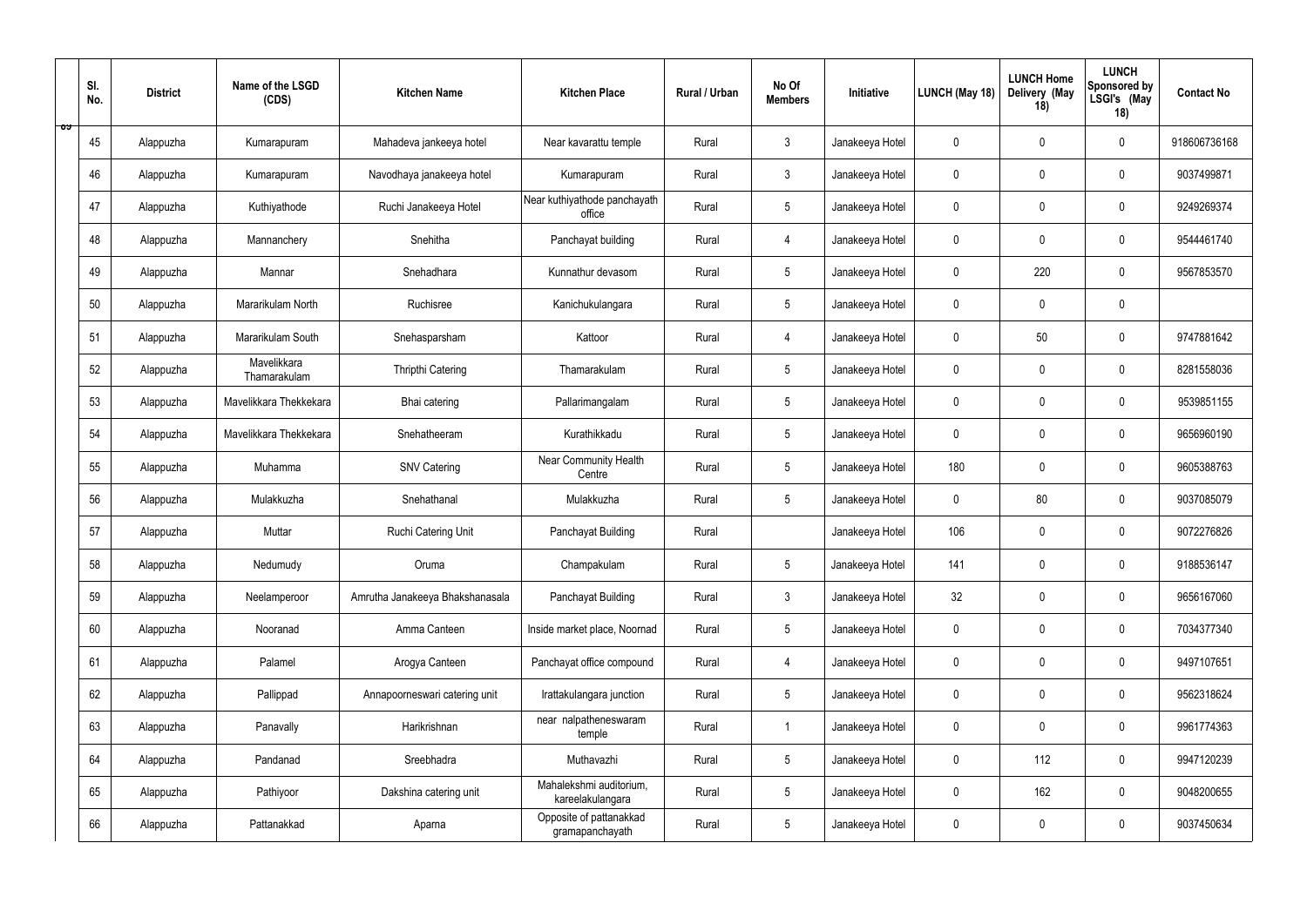| SI.<br>No. | <b>District</b> | Name of the LSGD<br>(CDS) | <b>Kitchen Name</b>         | <b>Kitchen Place</b>                                        | Rural / Urban | No Of<br><b>Members</b> | Initiative      | LUNCH (May 18) | <b>LUNCH Home</b><br>Delivery (May<br>18) | <b>LUNCH</b><br>Sponsored by<br>LSGI's (May<br>18) | <b>Contact No</b> |
|------------|-----------------|---------------------------|-----------------------------|-------------------------------------------------------------|---------------|-------------------------|-----------------|----------------|-------------------------------------------|----------------------------------------------------|-------------------|
| 67         | Alappuzha       | Perumbalam                | Amritham                    | Near by govt hospital                                       | Rural         | $\overline{4}$          | Janakeeya Hotel | $\mathbf 0$    | $\overline{0}$                            | $\overline{0}$                                     | 8592809257        |
| 68         | Alappuzha       | Pulincunnu                | Nanma Janakeeya Hotel       | Near Krishi Bhavan                                          | Rural         | $5\phantom{.0}$         | Janakeeya Hotel | 78             | $\mathbf 0$                               | $\mathbf 0$                                        | 9544752465        |
| 69         | Alappuzha       | Puliyoor                  | <b>UPPUM MULAKUM</b>        | <b>INSIDE PANCHAYATH</b><br>COMPOUND                        | Rural         | $5\phantom{.0}$         | Janakeeya Hotel | $\mathbf 0$    | $\overline{0}$                            | $\overline{0}$                                     | 6238836314        |
| 70         | Alappuzha       | Punnapra North            | Annapoorneshwary            | Janajagrithi                                                | Rural         | $\overline{4}$          | Janakeeya Hotel | $\mathbf 0$    | $\overline{0}$                            | $\overline{0}$                                     | 8129450136        |
| 71         | Alappuzha       | Punnapra South            | Thripthy janakeeya hotel    | Punnapra south                                              | Rural         | 9                       | Janakeeya Hotel | $\mathbf 0$    | $\overline{0}$                            | $\overline{0}$                                     | 9846179646        |
| 72         | Alappuzha       | Purakad                   | Pulari                      | Purakkad gp                                                 | Rural         | $5\phantom{.0}$         | Janakeeya Hotel | $\mathbf 0$    | $\overline{0}$                            | $\mathbf 0$                                        | 7034494313        |
| 73         | Alappuzha       | Purakad                   | Thiruvonam catering service | Thottappally                                                | Rural         | $\overline{4}$          | Janakeeya Hotel | $\mathbf 0$    | $\overline{0}$                            | $\mathbf 0$                                        |                   |
| 74         | Alappuzha       | Ramankary                 | Kudumbashree Vanitha Hotel  | Ramankary Town, Opposite<br>Judicial First Class Magistrate | Rural         | $\overline{4}$          | Janakeeya Hotel | 127            | $\mathbf 0$                               | $\mathbf 0$                                        | 8281314746        |
| 75         | Alappuzha       | Thaicattussery            | Unarv                       | Thyakattusheri junction                                     | Rural         | $\overline{4}$          | Janakeeya Hotel | $\mathbf 0$    | $\overline{0}$                            | $\mathbf 0$                                        | 9605897567        |
| 76         | Alappuzha       | Thakazhy                  | Thripthi Thakazhy           | <b>GBHSS Thakazhy</b>                                       | Rural         | 6                       | Janakeeya Hotel | 108            | $\overline{0}$                            | $\mathbf 0$                                        | 9747405368        |
| 77         | Alappuzha       | Thalavady                 | Snehitha                    | Vellakinar                                                  | Rural         | $5\phantom{.0}$         | Janakeeya Hotel | 192            | $\overline{0}$                            | $\mathbf 0$                                        |                   |
| 78         | Alappuzha       | Thannermukkom             | Patheyam                    | Panchayath office                                           | Rural         | $\overline{4}$          | Janakeeya Hotel | $\mathbf 0$    | $\overline{0}$                            | $\overline{0}$                                     | 9633933288        |
| 79         | Alappuzha       | Thazhakkara               | Akshaya catering            | Building at glassfactory<br>junction                        | Rural         | $5\overline{)}$         | Janakeeya Hotel | $\mathbf 0$    | $\overline{0}$                            | $\overline{0}$                                     | 9847177930        |
| 80         | Alappuzha       | Thiruvanvandoor           | <b>SREE KRISHNA</b>         | Near pravinkoodu junction,                                  | Rural         | $5\phantom{.0}$         | Janakeeya Hotel | $\mathbf 0$    | 118                                       | $\mathbf 0$                                        | 9446627175        |
| 81         | Alappuzha       | Thrikkunnappuzha          | Akshara janakeeya hotel     | KV jetty road                                               | Rural         | $5\overline{)}$         | Janakeeya Hotel | $\mathbf 0$    | $\overline{0}$                            | $\mathbf 0$                                        | 918891921223      |
| 82         | Alappuzha       | Thuravoor                 | RUCHI JANAKEEYA HOTEL       | Near alakkaparambu                                          | Rural         | $5\phantom{.0}$         | Janakeeya Hotel | 0              | $\overline{0}$                            | $\pmb{0}$                                          | 8157934346        |
| 83         | Alappuzha       | Vallikunnam               | Samthripthi                 | Padayanivattom temple<br>Auditorium                         | Rural         | $\overline{4}$          | Janakeeya Hotel | $\pmb{0}$      | $\overline{0}$                            | $\mathbf 0$                                        | 8078962129        |
| 84         | Alappuzha       | Vayalar                   | Five star                   | Near Nagamkulangara Market                                  | Rural         | $5\phantom{.0}$         | Janakeeya Hotel | $\mathbf 0$    | $\mathbf 0$                               | $\pmb{0}$                                          | 8606081847        |
| 85         | Alappuzha       | Veeyapuram                | Swad 2                      | Veeyapuram jn                                               | Rural         | $5\phantom{.0}$         | Janakeeya Hotel | $\pmb{0}$      | $\overline{0}$                            | $\pmb{0}$                                          |                   |
| 86         | Alappuzha       | Veeyapuram                | Karuthal                    | Payippad LPS                                                | Rural         | $5\phantom{.0}$         | Janakeeya Hotel | $\mathbf 0$    | $\mathbf 0$                               | $\pmb{0}$                                          | 8606846513        |
| 87         | Alappuzha       | Veliyanad                 | Manus Janakeeya Hotel       | Kurishmoodu, Near Veliyanadu<br>Grama Panchayat             | Rural         | $\mathbf{3}$            | Janakeeya Hotel | 55             | $\mathbf 0$                               | $\mathbf 0$                                        | 8086782924        |
| 88         | Alappuzha       | Venmoney                  | Annapoorna                  | Poyka                                                       | Rural         | $5\phantom{.0}$         | Janakeeya Hotel | $\mathbf 0$    | 211                                       | $\pmb{0}$                                          |                   |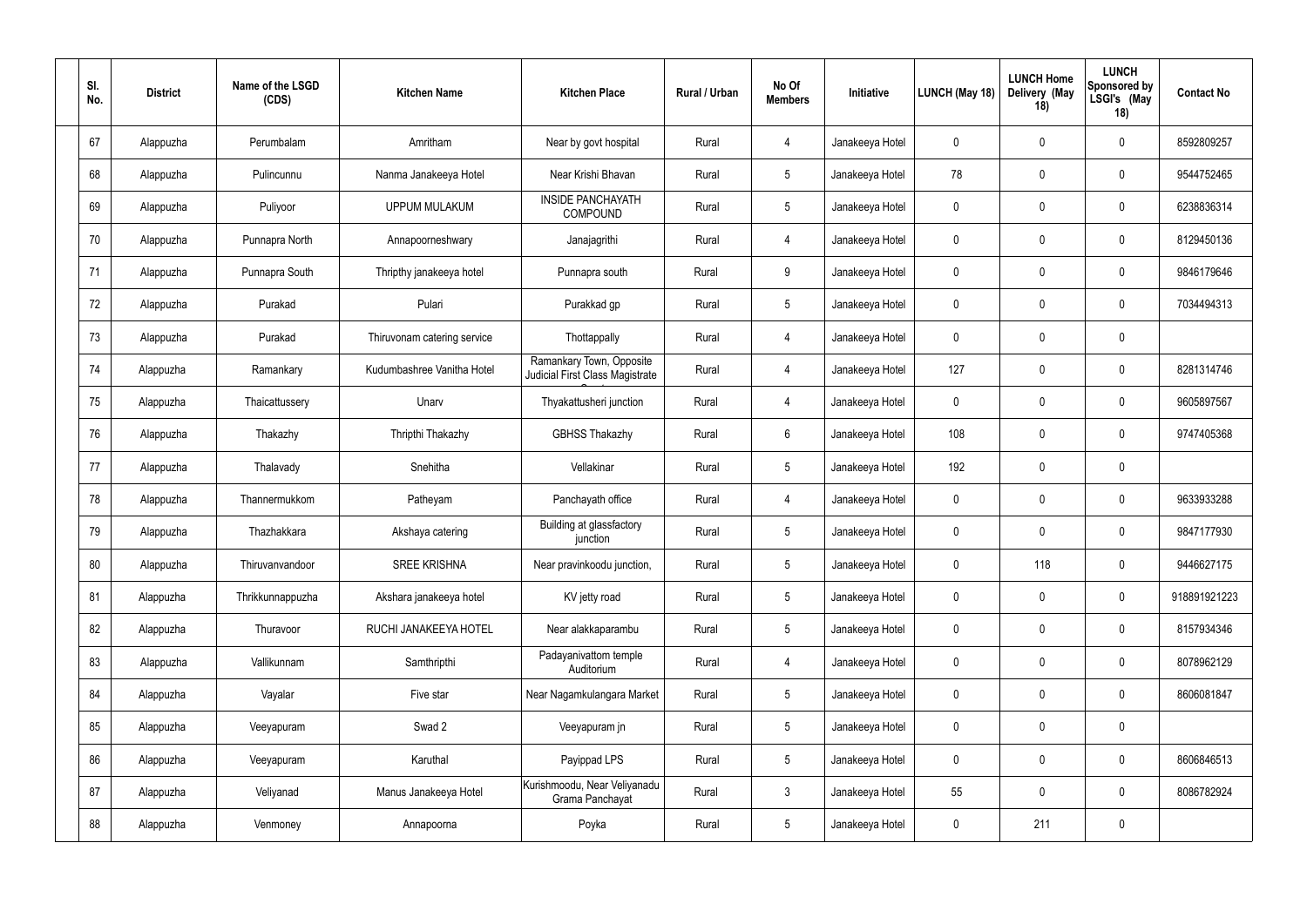|    | SI.<br>No.      | <b>District</b> | Name of the LSGD<br>(CDS) | <b>Kitchen Name</b>              | <b>Kitchen Place</b>         | Rural / Urban | No Of<br><b>Members</b> | Initiative      | LUNCH (May 18) | <b>LUNCH Home</b><br>Delivery (May<br>18) | <b>LUNCH</b><br><b>Sponsored by</b><br>LSGI's (May<br>18) | <b>Contact No</b> |
|----|-----------------|-----------------|---------------------------|----------------------------------|------------------------------|---------------|-------------------------|-----------------|----------------|-------------------------------------------|-----------------------------------------------------------|-------------------|
| 89 |                 |                 |                           |                                  |                              |               | 415                     |                 | 1849           | 2205                                      | 30                                                        |                   |
|    | $\overline{1}$  | Ernakulam       | Aikkaranad                | Subiksha Janakeeya Hotel         | Kolancherry                  | Rural         | $\overline{4}$          | Janakeeya Hotel | 527            | $\mathbf 0$                               | $\mathbf 0$                                               | 9074033529        |
|    | $\overline{2}$  | Ernakulam       | Alengade                  | Kasthurba kitchen                | Neerikkode                   | Rural         | $\mathbf{3}$            | Janakeeya Hotel | 91             | $\mathbf 0$                               | $\mathbf 0$                                               | 9388462558        |
|    | 3               | Ernakulam       | Alengade                  | Thanima foods                    | Koduvazhanga                 | Rural         | $\mathbf{3}$            | Janakeeya Hotel | 73             | $\mathbf 0$                               | $\mathbf 0$                                               | 9349013322        |
|    | 4               | Ernakulam       | Alengade                  | Mr.Bakers                        | Malikam peedika              | Rural         | 3                       | Janakeeya Hotel | 10             | $\mathbf 0$                               | $\mathbf 0$                                               | 9633887779        |
|    | 5               | Ernakulam       | Aluva                     | Ruchi janakeeya hotel            | Aluva                        | Urban         | $\overline{4}$          | Janakeeya Hotel | 89             | $\mathbf 0$                               | $\mathbf 0$                                               | 9947236080        |
|    | 6               | Ernakulam       | Amballoor                 | Dhanshree catering               | St.ignatius schools Amballur | Rural         | $5\overline{)}$         | Janakeeya Hotel | 115            | $\mathbf 0$                               | $\mathbf 0$                                               | 8330081552        |
|    | $\overline{7}$  | Ernakulam       | Angamaly                  | Cafe Shree Canteen               | <b>Municipality Canteen</b>  | Urban         | $5\overline{)}$         | Janakeeya Hotel | 418            | $\mathbf 0$                               | $\mathbf 0$                                               | 9656619614        |
|    | 8               | Ernakulam       | Angamaly                  | Cafe Kudumbashree                | T B Junction                 | Urban         | $\mathbf{3}$            | Janakeeya Hotel | 84             | $\mathbf 0$                               | $\mathbf 0$                                               | 9447924974        |
|    | 9               | Ernakulam       | Arakuzha                  | Ruchi Janakeeya hotel, Arakkuzha | Pandappilly                  | Rural         | $5\phantom{.0}$         | Janakeeya Hotel | 120            | $\mathbf 0$                               | $\mathbf 0$                                               | 9744864225        |
|    | 10 <sup>°</sup> | Ernakulam       | Assamannoor               | New Life kudumbasree Hotel       | Cherukunnam                  | Rural         | $\mathbf{3}$            | Janakeeya Hotel | 0              | $\mathbf 0$                               | $\mathbf 0$                                               | 9656729450        |
|    | 11              | Ernakulam       | Avoly                     | Janakeeya Hotel, Avoli           | Hostel Junction, Avoli       | Rural         | $\mathbf{3}$            | Janakeeya Hotel | 0              | $\mathbf 0$                               | $\mathbf 0$                                               | 9847983621        |
|    | 12              | Ernakulam       | Ayavana                   | Keralashree Janakeeya hotel      | Ayavana                      | Rural         | $5\overline{)}$         | Janakeeya Hotel | 24             | $\mathbf 0$                               | $\mathbf 0$                                               | 9744864210        |
|    | 13              | Ernakulam       | Ayyampuzha                | Sneha Janakeeya Hotel            | Ayyamppuzha                  | Rural         | $\overline{4}$          | Janakeeya Hotel | $\mathbf 0$    | $\pmb{0}$                                 | $\mathbf 0$                                               | 8590753551        |
|    | 14              | Ernakulam       | Ayyampuzha                | Five Star Hotel and Catering     | Panchayat Junction           | Rural         | $\overline{4}$          | Janakeeya Hotel | 140            | $\mathbf 0$                               | $\mathbf 0$                                               | 9744836324        |
|    | 15              | Ernakulam       | Chendamangalam            | Anugraha Kudumbashree hotel      | Vadakkumpuram                | Rural         | $5\overline{)}$         | Janakeeya Hotel | $\mathbf 0$    | $\pmb{0}$                                 | $\mathbf 0$                                               | 9061419729        |
|    | 16              | Ernakulam       | Chengamanade              | Mythri janakeeya hotel           | Purayar                      | Rural         | $5\phantom{.0}$         | Janakeeya Hotel | 150            | $\mathbf 0$                               | $\mathbf 0$                                               | 9496818865        |
|    | 17              | Ernakulam       | Cheranalloor              | Chaithanya Janakeeya hotel       | Vishnupuram                  | Rural         | $5\overline{)}$         | Janakeeya Hotel | $\mathbf 0$    | $\pmb{0}$                                 | $\pmb{0}$                                                 | 9747411465        |
|    | 18              | Ernakulam       | Cheranalloor              | Adukkala                         | Chittoor                     | Rural         | $5\phantom{.0}$         | Janakeeya Hotel | $\mathbf 0$    | $\pmb{0}$                                 | $\pmb{0}$                                                 | 9846423001        |
|    | 19              | Ernakulam       | Chittattukara             | Swadh Janakeeya Hotel            | Neendoor                     | Rural         | $5\phantom{.0}$         | Janakeeya Hotel | $\mathbf 0$    | $\pmb{0}$                                 | $\mathbf 0$                                               | 9447812788        |
|    | 20              | Ernakulam       | Choornikkara              | Metro hotel                      | Ambattukavu                  | Rural         | $\mathbf{3}$            | Janakeeya Hotel | 303            | $\pmb{0}$                                 | $\overline{0}$                                            | 9605319455        |
|    | 21              | Ernakulam       | Chottanikkara             | Ahalya Cafe                      | Kottayatthupara              | Rural         | $6\overline{6}$         | Janakeeya Hotel | 70             | $\pmb{0}$                                 | $\overline{0}$                                            | 9567512337        |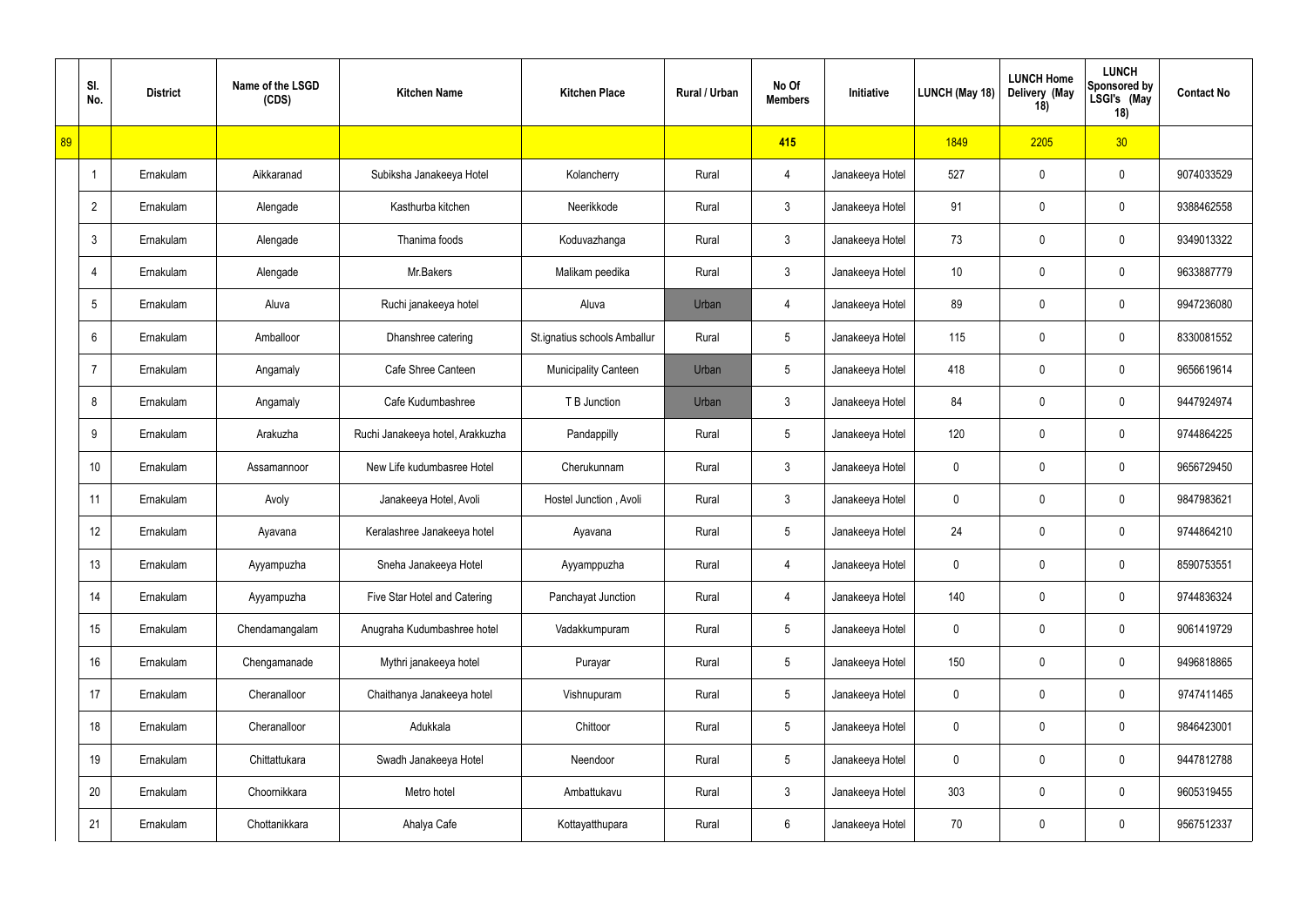| SI.<br>No. | <b>District</b> | Name of the LSGD<br>(CDS) | <b>Kitchen Name</b>                | <b>Kitchen Place</b>                 | Rural / Urban | No Of<br><b>Members</b> | Initiative      | LUNCH (May 18) | <b>LUNCH Home</b><br>Delivery (May<br>18) | <b>LUNCH</b><br><b>Sponsored by</b><br>LSGI's (May<br>18) | <b>Contact No</b> |
|------------|-----------------|---------------------------|------------------------------------|--------------------------------------|---------------|-------------------------|-----------------|----------------|-------------------------------------------|-----------------------------------------------------------|-------------------|
| 22         | Ernakulam       | Edakkattuvayal            | SANDHVANAM JANAKEEYA HOTEL         | PEPPATHI                             | Rural         | $\mathbf{3}$            | Janakeeya Hotel | 0              | $\mathbf 0$                               | $\mathbf 0$                                               | 9447047980        |
| 23         | Ernakulam       | Edathala                  | Veetiloru oonne                    | Manalimukke                          | Rural         | $\mathbf{3}$            | Janakeeya Hotel | 192            | $\mathbf{0}$                              | $\pmb{0}$                                                 |                   |
| 24         | Ernakulam       | Edathala                  | Souhridam Kudumbashree canteen     | Edathala                             | Rural         | $\mathbf{3}$            | Janakeeya Hotel | 260            | 0                                         | $\mathbf 0$                                               | 7593057378        |
| 25         | Ernakulam       | Edavanakkad               | Royal Hotel                        | Edavanakad                           | Rural         | $\mathbf{3}$            | Janakeeya Hotel | 0              | $\mathbf 0$                               | $\mathbf 0$                                               | 9446742863        |
| 26         | Ernakulam       | Elanji                    | janakiya hotel elanji              | elanji punjayathu junction           | Rural         | $5\phantom{.0}$         | Janakeeya Hotel | 20             | 0                                         | $\mathbf 0$                                               | 8921266850        |
| 27         | Ernakulam       | Eloor                     | Nalanandhana janakeeya hotel       | Eloor                                | Urban         | $\mathbf{3}$            | Janakeeya Hotel | 260            | $\mathbf 0$                               | $\mathbf 0$                                               | 8848524108        |
| 28         | Ernakulam       | Ezhikkara                 | Sree Rajarajeswari Janakeeya Hotel | Ezhikkara                            | Rural         | $\overline{5}$          | Janakeeya Hotel | 145            | $\mathbf 0$                               | $\mathbf 0$                                               | 7558020438        |
| 29         | Ernakulam       | Kadungalloor              | Snehitha janakeeya hotel           | Kadungalloor                         | Rural         | $\mathbf{3}$            | Janakeeya Hotel | 188            | $\mathbf 0$                               | $\mathbf 0$                                               | $9.20E + 11$      |
| 30         | Ernakulam       | Kalady                    | Jyothi Vanitha Canteen             | Kalady                               | Rural         | $5\phantom{.0}$         | Janakeeya Hotel | 250            | $\Omega$                                  | $\mathbf 0$                                               | 9544624439        |
| 31         | Ernakulam       | Kalamassery East          | Thanima Janakeeya Hotel            | Kangarappady Medical college<br>Road | Urban         | $\mathbf{3}$            | Janakeeya Hotel | 338            | $\mathbf 0$                               | $\mathbf 0$                                               | 9745481742        |
| 32         | Ernakulam       | Kalamassery East          | Nanma janakeeya hotel              | HMT, kalammassery                    | Urban         | $\mathbf{3}$            | Janakeeya Hotel | 368            | $\mathbf 0$                               | $\mathbf 0$                                               | 9061986861        |
| 33         | Ernakulam       | Kalamassery West          | Pulari janakeeya hotel             | Kunamthai                            | Urban         | $\mathbf{3}$            | Janakeeya Hotel | 437            | $\mathbf 0$                               | $\mathbf 0$                                               | 7736594305        |
| 34         | Ernakulam       | Kalamassery West          | Kismath janakeeya hotel            | Vattekkunnam                         | Urban         | $\mathbf{3}$            | Janakeeya Hotel | 290            | 0                                         | $\mathbf 0$                                               | 9895049873        |
| 35         | Ernakulam       | Kalloorkkad               | Puthuma Janakeeya Hotel            | Kallorkkad                           | Rural         | $\mathbf{3}$            | Janakeeya Hotel | 247            | $\pmb{0}$                                 | $\mathbf 0$                                               | 7558091353        |
| 36         | Ernakulam       | Kanjoor                   | Ammachiyude Adukkala               | Parappuram                           | Rural         | $\mathbf{3}$            | Janakeeya Hotel | 123            | $\mathbf 0$                               | $\pmb{0}$                                                 | 8547064578        |
| 37         | Ernakulam       | Karukutty                 | Anugraha Janakeeya Hotel           | Pallissery                           | Rural         | $5\phantom{.0}$         | Janakeeya Hotel | 70             | $\mathbf 0$                               | $\pmb{0}$                                                 | 8943838295        |
| 38         | Ernakulam       | Karumalloor               | Koottayma janakeeya hotel          | Kariyachira                          | Rural         | $\overline{4}$          | Janakeeya Hotel | 101            | $\mathbf 0$                               | $\pmb{0}$                                                 | 8281548828        |
| 39         | Ernakulam       | Kavalangad                | Five star Janakeeya Hotel          | Nellimattom                          | Rural         | $\overline{5}$          | Janakeeya Hotel | 220            | $\mathbf 0$                               | $\pmb{0}$                                                 | 9744705648        |
| 40         | Ernakulam       | Keerampara                | Abhaya Janakeeya Hotel             | Punnekkad                            | Rural         | $\overline{4}$          | Janakeeya Hotel | 75             | $\boldsymbol{0}$                          | $\pmb{0}$                                                 | 9074528135        |
| 41         | Ernakulam       | Keezhmad                  | Sadyalayam janakeeya hotel         | Keezhmad                             | Rural         | $5\,$                   | Janakeeya Hotel | $\mathbf 0$    | $\boldsymbol{0}$                          | $\pmb{0}$                                                 | 7012778281        |
| 42         | Ernakulam       | Kochi East                | ANNAPOORNA JANAKEEYA HOTEL         | ALINCHUVADU                          | Urban         | $5\phantom{.0}$         | Janakeeya Hotel | 240            | $\boldsymbol{0}$                          | $\mathbf 0$                                               | 9567529849        |
| 43         | Ernakulam       | Kochi East                | YUMMEES KITCHEN                    | VADUTHALA                            | Urban         | $\sqrt{5}$              | Janakeeya Hotel | 0              | $\mathbf 0$                               | $\pmb{0}$                                                 | 9497680558        |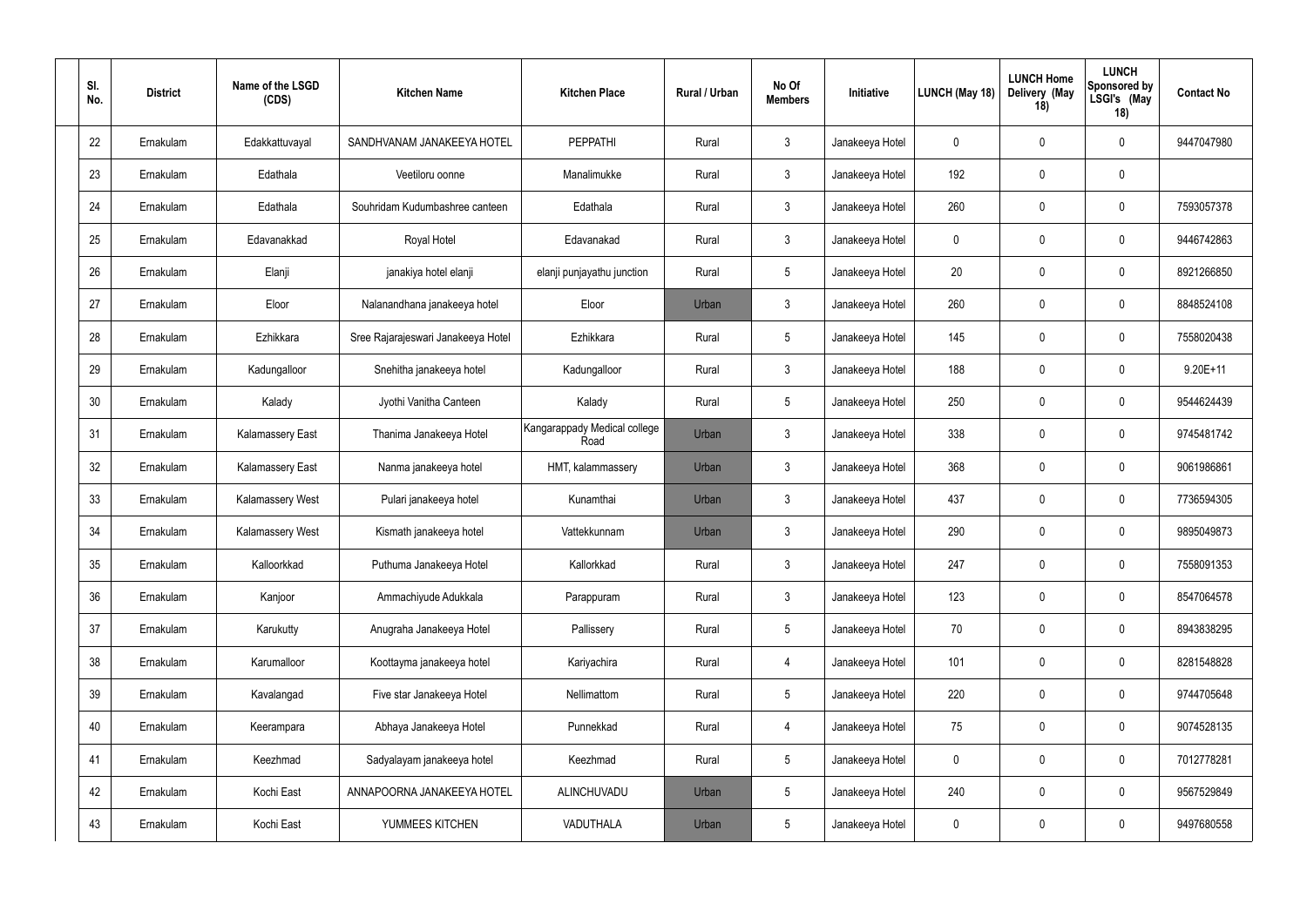|     | SI.<br>No. | <b>District</b> | Name of the LSGD<br>(CDS) | <b>Kitchen Name</b>              | <b>Kitchen Place</b>                      | Rural / Urban | No Of<br><b>Members</b> | Initiative      | LUNCH (May 18) | <b>LUNCH Home</b><br>Delivery (May<br>18) | <b>LUNCH</b><br><b>Sponsored by</b><br>LSGI's (May<br>18) | <b>Contact No</b> |
|-----|------------|-----------------|---------------------------|----------------------------------|-------------------------------------------|---------------|-------------------------|-----------------|----------------|-------------------------------------------|-----------------------------------------------------------|-------------------|
|     | 44         | Ernakulam       | Kochi East                | ORUMA KITCHEN                    | <b>PACHALAM</b>                           | Urban         | $\mathbf{3}$            | Janakeeya Hotel | 195            | $\overline{0}$                            | $\mathbf 0$                                               | 9497680558        |
|     | 45         | Ernakulam       | Kochi East                | <b>PONPULARI</b>                 | <b>KEERHI NAGAR,</b><br><b>ELAMAKKARA</b> | Urban         | $\mathbf{3}$            | Janakeeya Hotel | 346            | $\overline{0}$                            | $\overline{0}$                                            | 9446607548        |
|     | 46         | Ernakulam       | Kochi East                | <b>RUCHI CATERING</b>            | PUNNACKAL                                 | Urban         | 5                       | Janakeeya Hotel | 318            | $\mathbf 0$                               | $\mathbf 0$                                               | 9947080022        |
|     | 47         | Ernakulam       | Kochi East                | Samrudhi @ Kochi                 | Ernakulam North                           | Urban         | 14                      | Janakeeya Hotel | 2104           | 846                                       | $\mathbf 0$                                               | 9048609615        |
|     | 48         | Ernakulam       | Kochi South               | <b>NEW AKSHAYA HOTEL</b>         | <b>PONNURUNNI</b>                         | Urban         | $5\phantom{.0}$         | Janakeeya Hotel | 317            | $\overline{0}$                            | $\overline{0}$                                            | 8547855284        |
|     | 49         | Ernakulam       | Kochi South               | <b>AMMAS KITCHEN</b>             | <b>THEVARA</b>                            | Urban         | $\overline{4}$          | Janakeeya Hotel | $\mathbf 0$    | $\overline{0}$                            | $\overline{0}$                                            | 8547855284        |
|     | 50         | Ernakulam       | Kochi South               | <b>FRIENDS</b>                   | <b>MINI PARK</b>                          | Urban         | $5\overline{)}$         | Janakeeya Hotel | 130            | $\overline{0}$                            | $\mathbf 0$                                               | 9567127064        |
|     | 51         | Ernakulam       | Kochi West                | NAMMUDE ADUKKALA                 | ERAVELI COLONY                            | Urban         | $5\phantom{.0}$         | Janakeeya Hotel | 321            | $\mathbf 0$                               | $\overline{0}$                                            | 9496025576        |
|     | 52         | Ernakulam       | Kochi West                | PUTHUMA KUDUMBASHREE HOTEL       | PALLURUTHY NADA                           | Urban         | $5\overline{)}$         | Janakeeya Hotel | 200            | $\overline{0}$                            | $\mathbf 0$                                               | 9496025576        |
|     | 53         | Ernakulam       | Kochi West                | USHUS KUDUMBASHREE HOTEL         | <b>FORT KOCHI</b>                         | Urban         | $\overline{4}$          | Janakeeya Hotel | 234            | $\overline{0}$                            | $\mathbf 0$                                               | 9847866090        |
|     | 54         | Ernakulam       | Koothattukulam            | Niravu janakeeya hotel           | Near ksrtc bus stand<br>koothattukulam    | Urban         | $\mathbf{3}$            | Janakeeya Hotel | 169            | $\overline{0}$                            | $\overline{0}$                                            | 9656619614        |
|     | 55         | Ernakulam       | Koovappady                | Kaipunyam Janakeeya hotel        | Koovappady                                | Rural         | 5                       | Janakeeya Hotel | 98             | $\overline{0}$                            | $\overline{0}$                                            | 9526628158        |
|     | 56         | Ernakulam       | Kothamangalam             | P.K Janakeeya hotel              | Kothamangalam                             | Urban         | $\mathbf{3}$            | Janakeeya Hotel | $\mathbf 0$    | $\overline{0}$                            | $\overline{0}$                                            | 8156869114        |
|     | 57         | Ernakulam       | Kothamangalam             | Thanima catering unit            | Kothamangalam                             | Urban         | 3                       | Janakeeya Hotel | $\pmb{0}$      | $\mathbf 0$                               | $\mathbf 0$                                               | 9846664377        |
| 115 | 58         | Ernakulam       | Kottapady                 | Janakeeya Hotel                  | Kottappady junction                       | Rural         | $\mathbf{3}$            | Janakeeya Hotel | 166            | $\overline{0}$                            | $\mathbf 0$                                               | 9497406993        |
|     | 59         | Ernakulam       | Kottuvally                | Amritha Janakeeya Hotel          | kottuvally                                | Rural         | 5                       | Janakeeya Hotel | 70             | $\overline{0}$                            | $\pmb{0}$                                                 | 8590034196        |
|     | 60         | Ernakulam       | Kumbalam                  | JANAKEEYA HOTEL KUMBALAM         | <b>MADAVANA</b>                           | Rural         | $5\overline{)}$         | Janakeeya Hotel | 340            | $\overline{0}$                            | $\mathbf 0$                                               | 9746652717        |
|     | 61         | Ernakulam       | Kumbalangy                | St Antoneys kudumbashree         | OLD POST OFFICE                           | Rural         | $\mathbf{3}$            | Janakeeya Hotel | 140            | $\overline{0}$                            | $\pmb{0}$                                                 | 8138860764        |
|     | 62         | Ernakulam       | Kunnathunad               | Thripthi Janakeeya Hotel         | Pallikkara                                | Rural         | 6                       | Janakeeya Hotel | 110            | $\overline{0}$                            | $\mathbf 0$                                               | 9744561425        |
|     | 63         | Ernakulam       | Kunnukara                 | Greenchilly cafe                 | Kunnukara                                 | Rural         | $\mathbf{3}$            | Janakeeya Hotel | 35             | $\overline{0}$                            | $\pmb{0}$                                                 | 9496852989        |
|     | 64         | Ernakulam       | Kunnukara                 | Thanima canteen                  | North aduvassery                          | Rural         | 5                       | Janakeeya Hotel | 104            | $\mathbf 0$                               | $\pmb{0}$                                                 | 9744200583        |
|     | 65         | Ernakulam       | Kuttampuzha               | Nila kudumbashree janakiya hotel | Mini stadium, vadattupara                 | Rural         | 6                       | Janakeeya Hotel | 79             | $\boldsymbol{0}$                          | $\boldsymbol{0}$                                          | 9496754018        |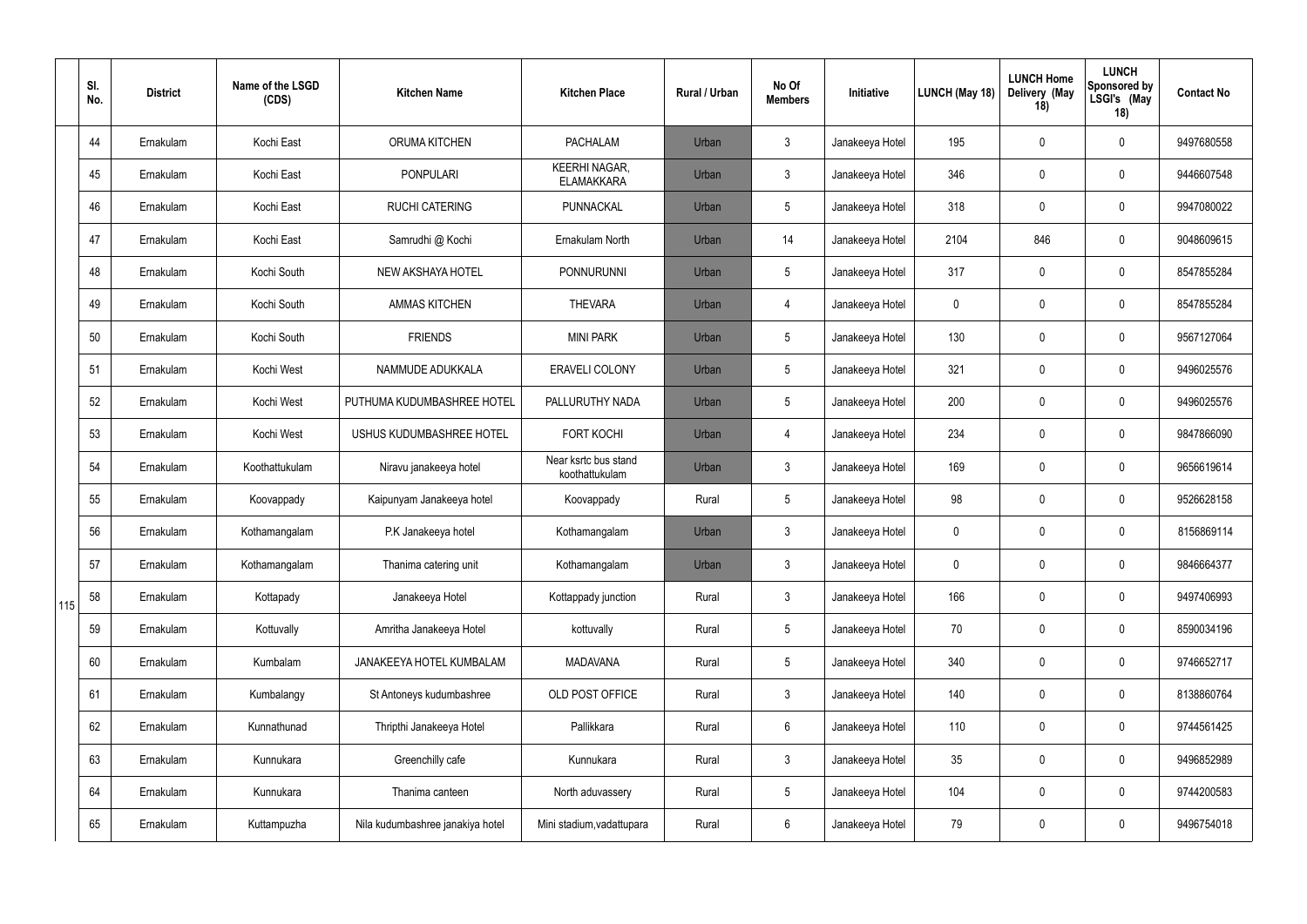| SI.<br>No. | <b>District</b> | Name of the LSGD<br>(CDS) | <b>Kitchen Name</b>            | <b>Kitchen Place</b>        | <b>Rural / Urban</b> | No Of<br><b>Members</b> | Initiative      | LUNCH (May 18) | <b>LUNCH Home</b><br>Delivery (May<br>18) | <b>LUNCH</b><br><b>Sponsored by</b><br>LSGI's (May<br>18) | <b>Contact No</b> |
|------------|-----------------|---------------------------|--------------------------------|-----------------------------|----------------------|-------------------------|-----------------|----------------|-------------------------------------------|-----------------------------------------------------------|-------------------|
| 66         | Ernakulam       | Kuzhippilly               | Janakeeya hotel                | Kuzhupilli                  | Rural                | $\pmb{0}$               | Janakeeya Hotel | 0              | $\mathbf 0$                               | $\mathbf 0$                                               | 9744631998        |
| 67         | Ernakulam       | Malayattoor               | Whats app Janakeeya Hotel      | Thottuva                    | Rural                | $\mathbf{3}$            | Janakeeya Hotel | 256            | $\mathbf 0$                               | $\mathbf 0$                                               | $9.19E + 11$      |
| 68         | Ernakulam       | Malayattoor               | Natturuchi Janakeeya Hotel     | Ettakkadavu                 | Rural                | $\mathbf{3}$            | Janakeeya Hotel | 236            | 0                                         | $\mathbf 0$                                               | 9745470234        |
| 69         | Ernakulam       | Maneed                    | Coral Island                   | Maneed                      | Rural                | $\overline{4}$          | Janakeeya Hotel | 108            | $\mathbf 0$                               | $\mathbf 0$                                               | 7012652495        |
| 70         | Ernakulam       | Manjalloor                | Thanima Kudumbashree hotel     | Vazhakkulam                 | Rural                | $5\phantom{.0}$         | Janakeeya Hotel | 302            | -0                                        | $\mathbf 0$                                               | 7306907918        |
| 71         | Ernakulam       | Manjapra                  | Sara's Kitchen                 | Puthenpalli                 | Rural                | $\mathbf{3}$            | Janakeeya Hotel | 0              | $\mathbf 0$                               | $\mathbf 0$                                               | 8547392730        |
| 72         | Ernakulam       | Maradu                    | <b>VANITHA HOTEL</b>           | <b>KUNDANNOR JN</b>         | Urban                | $\overline{4}$          | Janakeeya Hotel | 0              | 0                                         | $\mathbf 0$                                               | 9349505008        |
| 73         | Ernakulam       | Marady                    | Janakeeya hotel, Marady        | Unnakkuppa                  | Rural                | $\overline{4}$          | Janakeeya Hotel | 100            | $\mathbf 0$                               | $\mathbf 0$                                               | 9947943177        |
| 74         | Ernakulam       | Mazhuvannoor              | Sruthi Janakeeya Hotel         | Valayanchirangara           | Rural                | $\mathbf{3}$            | Janakeeya Hotel | 201            | $\mathbf 0$                               | $\mathbf 0$                                               | 9747924485        |
| 75         | Ernakulam       | Mookkannoor               | Mammaks Kitchen                | Mookkannoor                 | Rural                | $\mathbf{3}$            | Janakeeya Hotel | 198            | $\mathbf 0$                               | $\mathbf 0$                                               | $9.19E + 11$      |
| 76         | Ernakulam       | Mudakkuzha                | Janakeeya Hotel                | Mudakkuzha                  | Rural                | $\mathbf{3}$            | Janakeeya Hotel | 0              | $\mathbf 0$                               | $\mathbf 0$                                               | $9.19E + 11$      |
| 77         | Ernakulam       | Mulanthuruthy             | Sulabha                        | karikode, mulanthuruthy     | Rural                | $\pmb{0}$               | Janakeeya Hotel | 217            | $\mathbf 0$                               | $\mathbf 0$                                               | 9633427553        |
| 78         | Ernakulam       | Mulavukad                 | Kudumbashree Veetile bakshanam | Mulavukad                   | Rural                | $5\phantom{.0}$         | Janakeeya Hotel | $\mathbf 0$    | 68                                        | $\mathbf 0$                                               | 9061339557        |
| 79         | Ernakulam       | Muvattupuzha              | Oottupura                      | Muvattupuzha                | Urban                | $\mathbf{3}$            | Janakeeya Hotel | 259            | $\pmb{0}$                                 | $\pmb{0}$                                                 |                   |
| 80         | Ernakulam       | Nayarambalam              | Four star cafe                 | Nayarambalam                | Rural                | $\mathbf{3}$            | Janakeeya Hotel | $\mathbf 0$    | $\mathbf 0$                               | $\pmb{0}$                                                 | 8891755948        |
| 81         | Ernakulam       | Nedumbassery              | Thani Nadan                    | Athani                      | Rural                | $5\phantom{.0}$         | Janakeeya Hotel | 171            | $\pmb{0}$                                 | $\pmb{0}$                                                 | 8138917514        |
| 82         | Ernakulam       | Nellikuzhy                | Janakeeya Hotel                | Nellikkuzhi                 | Rural                | $\mathfrak{Z}$          | Janakeeya Hotel | 0              | $\mathbf 0$                               | $\pmb{0}$                                                 | 9562713076        |
| 83         | Ernakulam       | Njarakkal                 | Kripa Catering Unit            | Njarakkal                   | Rural                | $\mathfrak{Z}$          | Janakeeya Hotel | 97             | $\pmb{0}$                                 | $\pmb{0}$                                                 | 9567534006        |
| 84         | Ernakulam       | Okkal                     | Manna Janakeeya Hotel          | Edavoor                     | Rural                | $\overline{4}$          | Janakeeya Hotel | $\mathbf 0$    | $\pmb{0}$                                 | $\pmb{0}$                                                 | 9539507674        |
| 85         | Ernakulam       | Paingottoor               | Janakeeya hotel                | Paingottoor                 | Rural                | $\overline{7}$          | Janakeeya Hotel | $\mathbf 0$    | $\pmb{0}$                                 | $\pmb{0}$                                                 | 9656855730        |
| 86         | Ernakulam       | Paipra                    | Nanma Janakeeya Hotel          | Pezhakkappilly              | Rural                | $\mathfrak{Z}$          | Janakeeya Hotel | 176            | $\pmb{0}$                                 | $\pmb{0}$                                                 | 9567747725        |
| 87         | Ernakulam       | Pallarimangalam           | Janakeeya Hotel                | Janakeeya Hotel, Koovalloor | Rural                | $\overline{4}$          | Janakeeya Hotel | 126            | $\pmb{0}$                                 | $\pmb{0}$                                                 | 7025992310        |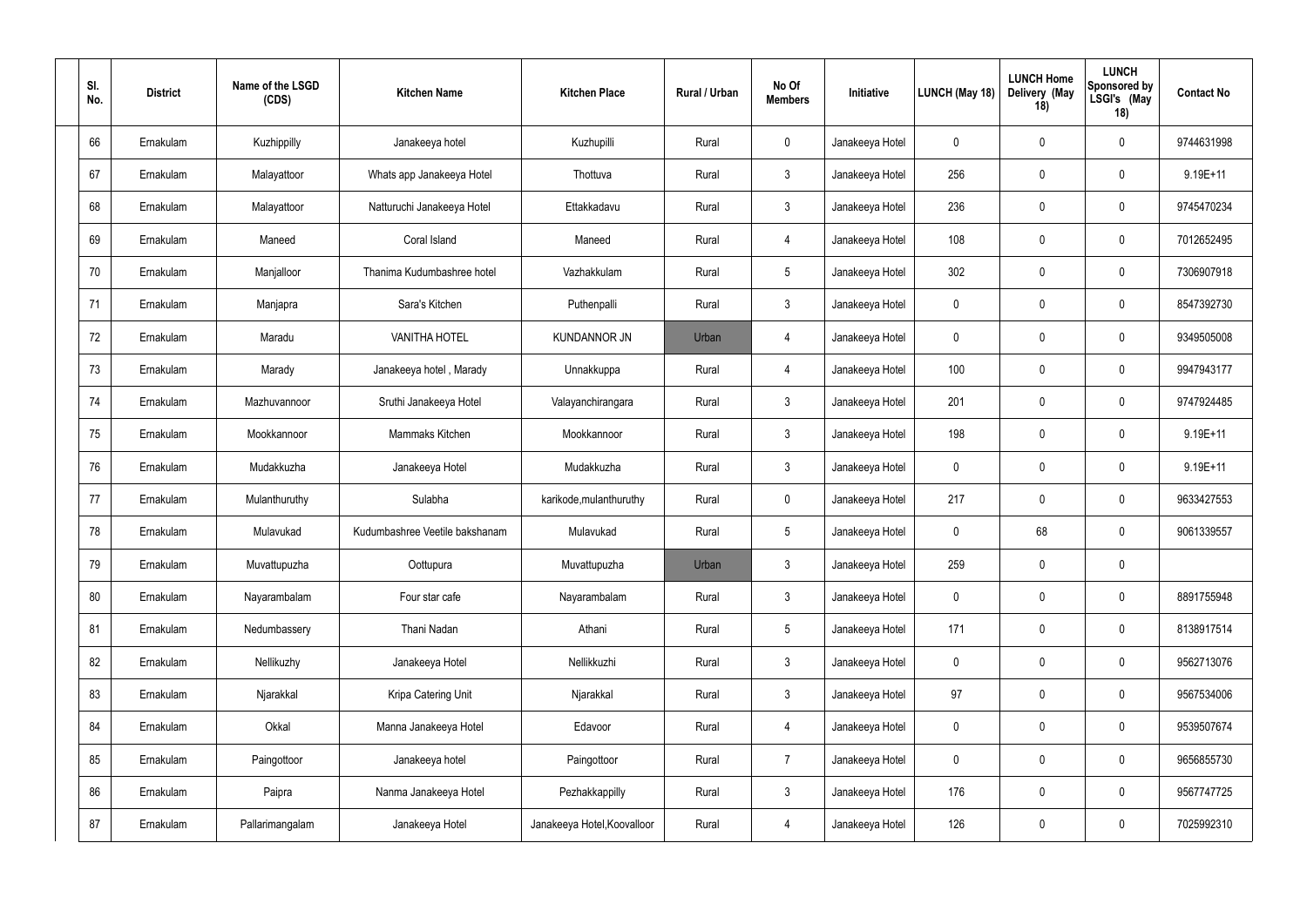| SI.<br>No. | <b>District</b> | Name of the LSGD<br>(CDS) | <b>Kitchen Name</b>                               | <b>Kitchen Place</b>                        | Rural / Urban | No Of<br><b>Members</b> | Initiative      | LUNCH (May 18) | <b>LUNCH Home</b><br>Delivery (May<br>18) | <b>LUNCH</b><br><b>Sponsored by</b><br>LSGI's (May<br>18) | <b>Contact No</b> |
|------------|-----------------|---------------------------|---------------------------------------------------|---------------------------------------------|---------------|-------------------------|-----------------|----------------|-------------------------------------------|-----------------------------------------------------------|-------------------|
| 88         | Ernakulam       | Pallipuram                | SANTHWANAM Janakeeyahotel                         | Pothen valav                                | Rural         | $5\phantom{.0}$         | Janakeeya Hotel | 228            | $\mathbf 0$                               | $\mathbf 0$                                               | 9747525176        |
| 89         | Ernakulam       | Pambakkuda                | viswastha catering unit                           | pambakkuda block punjayathu<br>building     | Rural         | $\overline{4}$          | Janakeeya Hotel | 360            | $\mathbf 0$                               | $\mathbf 0$                                               | 9946404045        |
| 90         | Ernakulam       | Parakkadave               | Thejus catering unit                              | Moozhikkulam                                | Rural         | 10                      | Janakeeya Hotel | 94             | 0                                         | $\mathbf 0$                                               | 9847936303        |
| 91         | Ernakulam       | Paravoor                  | sree vigneswara sc cafe                           | Govt.boys' HSS, N.Paravur                   | Urban         | $\overline{4}$          | Janakeeya Hotel | 95             | $\mathbf 0$                               | $\mathbf 0$                                               |                   |
| 92         | Ernakulam       | Perumbavoor               | JANAKEEYA HOTEL MINI CIVIL<br>STATION PERUMBAVOOR | <b>CIVIL STATION</b>                        | Urban         | $\mathbf{3}$            | Janakeeya Hotel | 398            | $\Omega$                                  | $\mathbf 0$                                               | 9847008734        |
| 93         | Ernakulam       | Perumbavoor               | Swath kudumbashree canteen                        | Perumbavoor                                 | Urban         | $\mathbf{3}$            | Janakeeya Hotel | 304            | $\mathbf 0$                               | $\mathbf 0$                                               | 9847015470        |
| 94         | Ernakulam       | Perumbavoor               | Janakeeya Hotel                                   | Kanjirakkad pallippady                      | Urban         | $\mathbf{3}$            | Janakeeya Hotel | 398            | 0                                         | $\mathbf 0$                                               | 9847015470        |
| 95         | Ernakulam       | Pindimana                 | Janakeeya hotel                                   | Muthamkuzhi                                 | Rural         | $\overline{4}$          | Janakeeya Hotel | 160            | $\mathbf 0$                               | $\mathbf 0$                                               | 9656297799        |
| 96         | Ernakulam       | Piravam                   | sneha canteen                                     | municipality building base floor<br>piravom | Urban         | $\overline{4}$          | Janakeeya Hotel | 200            | $\Omega$                                  | $\mathbf 0$                                               | 8075376906        |
| 97         | Ernakulam       | Pootrikka                 | <b>GRANDMA JANAKEEYA HOTEL</b>                    | <b>CHOONDI</b>                              | Rural         | $\mathbf{3}$            | Janakeeya Hotel | 0              | $\mathbf 0$                               | $\mathbf 0$                                               | 9400550287        |
| 98         | Ernakulam       | Pothanikkad               | Taj hotel                                         | Pothanikkad                                 | Rural         | $\mathbf{3}$            | Janakeeya Hotel | 65             | $\mathbf{0}$                              | $\mathbf 0$                                               | 9645079573        |
| 99         | Ernakulam       | Puthanvelikkara           | Panjami cafe kudumbashree                         | Near panjayath office                       | Rural         | $\overline{5}$          | Janakeeya Hotel | 118            | $\mathbf 0$                               | $\mathbf 0$                                               | 9645530669        |
| 100        | Ernakulam       | Ramamangalam              | Kalavara janakeeya hotel                          | ramamngalam                                 | Rural         | 4                       | Janakeeya Hotel | 217            | 0                                         | $\mathbf 0$                                               | 9961344346        |
| 101        | Ernakulam       | Rayamangalam              | Arya canteen                                      | Kuruppampady                                | Rural         | $\mathbf{3}$            | Janakeeya Hotel | 93             | $\pmb{0}$                                 | $\pmb{0}$                                                 | 8281825730        |
| 102        | Ernakulam       | Thirumarady               | janakiya hotel thirumarady                        | edappara jn.                                | Rural         | $\mathbf{3}$            | Janakeeya Hotel | 60             | $\mathbf 0$                               | $\pmb{0}$                                                 | 7594811868        |
| 103        | Ernakulam       | Thiruvaniyoor             | Thanima                                           | Thiruvaniyoor                               | Rural         | $\mathbf 0$             | Janakeeya Hotel | 105            | $\mathbf 0$                               | $\pmb{0}$                                                 | 9061239698        |
| 104        | Ernakulam       | Thrikkakkara East         | Thanima Janakeeya Hotel                           | Kakkanad                                    | Urban         | $\,8\,$                 | Janakeeya Hotel | $\mathbf 0$    | $\boldsymbol{0}$                          | $\pmb{0}$                                                 | 9207134763        |
| 105        | Ernakulam       | Thrikkakkara west         | Janakeeya hotel                                   | Chembumukku                                 | Urban         | $5\phantom{.0}$         | Janakeeya Hotel | 79             | $\mathbf 0$                               | $\pmb{0}$                                                 | 9496530576        |
| 106        | Ernakulam       | Thrikkakara East          | Kalavara janakeeya hotel                          | Kusumagiri kakkanadu                        | Urban         | $\overline{5}$          | Janakeeya Hotel | 52             | $\mathbf 0$                               | $\pmb{0}$                                                 | 8921205134        |
| 107        | Ernakulam       | Thuravoor                 | e-grill Janakeeya Hotel                           | Yudapuram                                   | Rural         | $\overline{4}$          | Janakeeya Hotel | 430            | $\boldsymbol{0}$                          | $\pmb{0}$                                                 | 9526845935        |
| 108        | Ernakulam       | Tripunithura              | Janakeeya Hotel Tripunithura                      | Eroor                                       | Urban         | $\mathbf{3}$            | Janakeeya Hotel | 119            | $\boldsymbol{0}$                          | $\pmb{0}$                                                 | 8137977644        |
| 109        | Ernakulam       | Vadakkekkara              | vadakkekkara kudumbasree janakeeya<br>hotel       | Madaplathuruth                              | Rural         | $\overline{4}$          | Janakeeya Hotel | 0              | $\boldsymbol{0}$                          | $\pmb{0}$                                                 | 8301806778        |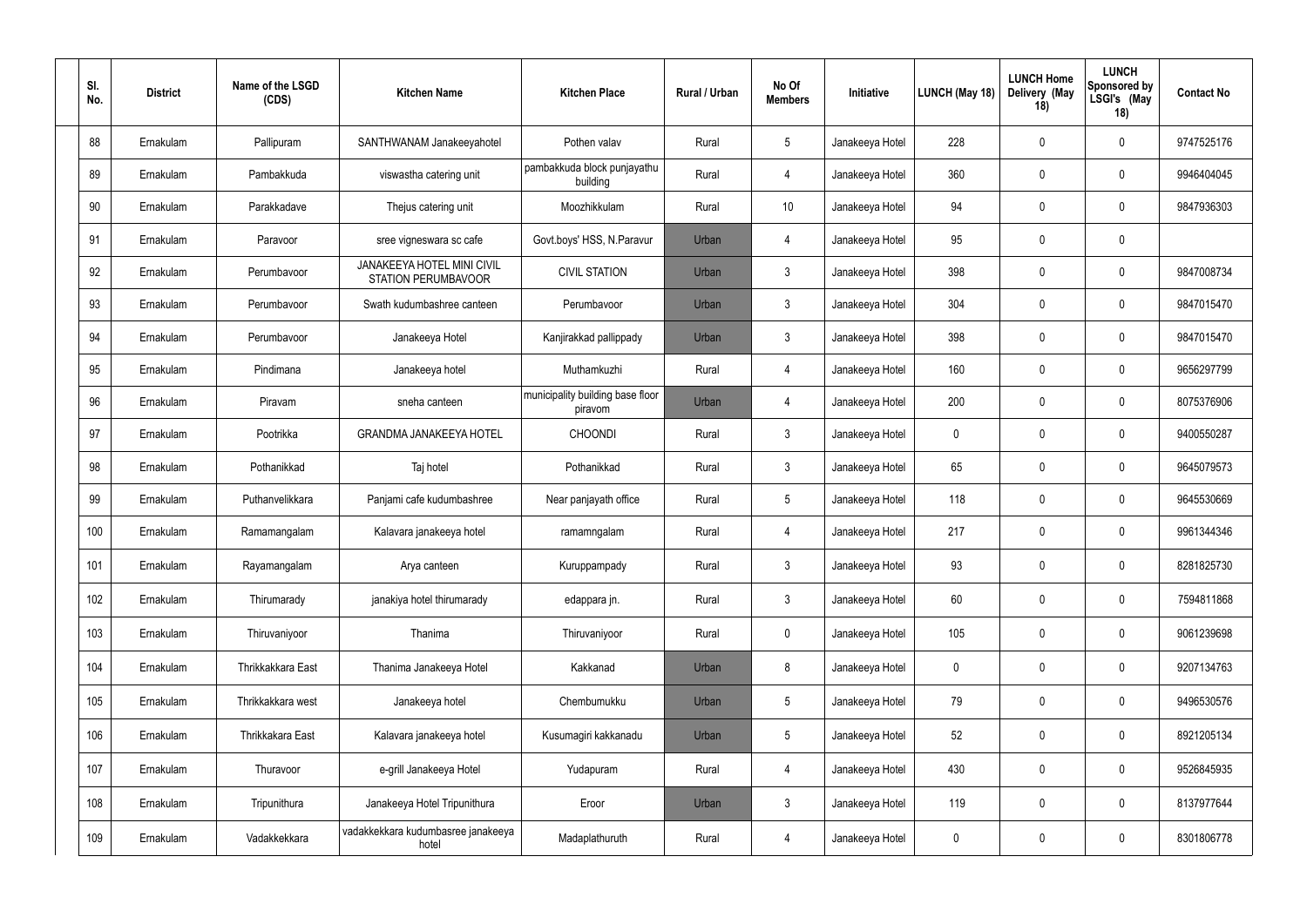|     | SI.<br>No.      | <b>District</b> | Name of the LSGD<br>(CDS) | <b>Kitchen Name</b>          | <b>Kitchen Place</b>                              | Rural / Urban | No Of<br><b>Members</b> | Initiative      | LUNCH (May 18) | <b>LUNCH Home</b><br>Delivery (May<br>18) | <b>LUNCH</b><br><b>Sponsored by</b><br>LSGI's (May<br>18) | <b>Contact No</b> |
|-----|-----------------|-----------------|---------------------------|------------------------------|---------------------------------------------------|---------------|-------------------------|-----------------|----------------|-------------------------------------------|-----------------------------------------------------------|-------------------|
|     | 110             | Ernakulam       | Vadavukode Puthancruz     | <b>JANAKEEYA HOTEL</b>       | Puthencruz                                        | Rural         | $\mathfrak{Z}$          | Janakeeya Hotel | 160            | $\overline{0}$                            | $\mathbf 0$                                               | $9.19E + 11$      |
|     | 111             | Ernakulam       | Valakom                   | Ruchi                        | Valakom                                           | Rural         | $5\overline{)}$         | Janakeeya Hotel | 85             | $\mathbf 0$                               | $\mathbf 0$                                               | 9074232700        |
|     | 112             | Ernakulam       | Varapuzha                 | DURGA ACTIVITY               | CHETTIBHAGAM                                      | Rural         | 8                       | Janakeeya Hotel | 136            | $\overline{0}$                            | $\mathbf 0$                                               | 9496160074        |
|     | 113             | Ernakulam       | Vazhakulam                | Three Star Hotel             | Marampally                                        | Rural         | $\mathbf{3}$            | Janakeeya Hotel | 303            | $\mathbf 0$                               | $\mathbf 0$                                               | 6282644893        |
|     | 114             | Ernakulam       | Vengola                   | Janakeeya Hotel              | Pathipalam                                        | Rural         | $5\overline{)}$         | Janakeeya Hotel | 51             | $\overline{0}$                            | $\mathbf 0$                                               | 8137887455        |
|     | 115             | Ernakulam       | Vengoor                   | <b>JANAKEEYA HOTEL</b>       | Choorathod                                        | Rural         | $\overline{4}$          | Janakeeya Hotel | $\mathbf 0$    | $\overline{0}$                            | $\mathbf 0$                                               | 9656904682        |
| 114 |                 |                 |                           |                              |                                                   |               | 449                     |                 | 18271          | 914                                       | $\overline{0}$                                            |                   |
|     |                 | Idukki          | Adimaly                   | Friends Janakeeya Hotel      | Adimaly                                           | Rural         | $\overline{4}$          | Janakeeya Hotel | 146            | $\overline{0}$                            | $\mathbf 0$                                               | 9961635779        |
|     | $\overline{2}$  | Idukki          | Alackode                  | Five Star Canteen            | Elamdesham Block<br>Panchayath Building, Alakode  | Rural         | $5\overline{)}$         | Janakeeya Hotel | 40             | $\overline{0}$                            | $\mathbf 0$                                               | 9961482164        |
|     | $\mathbf{3}$    | Idukki          | Arakkulam                 | Sabhalyam                    | Moolamattom                                       | Rural         | $\overline{4}$          | Janakeeya Hotel | 205            | $\overline{0}$                            | $\mathbf 0$                                               | 8848124921        |
|     | 4               | Idukki          | Ayyappancovil             | Maria Janakeeya Hotel        | Parappu                                           | Rural         | $\mathbf{3}$            | Janakeeya Hotel | 87             | $\overline{0}$                            | $\mathbf 0$                                               | 9544622096        |
|     | $5\phantom{.0}$ | Idukki          | Bysonvalley               | Famous Janakiya Hotel        | Pottankad                                         | Rural         | $\overline{4}$          | Janakeeya Hotel | 70             | $\overline{0}$                            | $\mathbf 0$                                               | 9744566398        |
|     | 6               | Idukki          | Chakkupallam              | Vanithasree Janakeeya Hotel  | Anakkara                                          | Rural         | $\mathbf{3}$            | Janakeeya Hotel | 324            | $\overline{0}$                            | $\mathbf 0$                                               | 8075143547        |
|     | -7              | Idukki          | Devikulam                 | Kudumbashree Janakeeya Hotel | Echo point                                        | Rural         | $\mathbf{3}$            | Janakeeya Hotel | 85             | $\overline{0}$                            | $\mathbf 0$                                               | 8281640208        |
|     | 8               | Idukki          | Edavetty                  | Kudumbashree Janakeeya Hotel | Edavetty                                          | Rural         | $\mathbf{3}$            | Janakeeya Hotel | 0              | $\mathbf 0$                               | $\pmb{0}$                                                 | 6238694173        |
|     | 9               | Idukki          | Erattayar                 | Vanitha Janakeeya Hotel      | Erattayar                                         | Rural         | $\overline{4}$          | Janakeeya Hotel | 123            | $\overline{0}$                            | $\mathbf 0$                                               | 9188166929        |
|     | 10 <sup>°</sup> | Idukki          | Kamakshi                  | Kripa Catering               | Thankamani                                        | Rural         | $5\overline{)}$         | Janakeeya Hotel | 245            | $\mathbf 0$                               | $\mathbf 0$                                               | 9544021398        |
|     | 11              | Idukki          | Kanchiyar                 | Swadh Janakeeya Hotel        | Kanchiyar                                         | Rural         | $5\phantom{.0}$         | Janakeeya Hotel | 113            | $\overline{0}$                            | $\mathbf 0$                                               | 8606856496        |
|     | 12              | Idukki          | Kanjikkuzhi               | Samarppanam                  | Kanjikkuzhi                                       | Rural         | $\overline{4}$          | Janakeeya Hotel | 137            | $\overline{0}$                            | $\boldsymbol{8}$                                          | 9447169262        |
|     | 13              | Idukki          | Kanthaloor                | Morningstar Janakeeya Hotel  | Sahayagiri complex, near<br>Kanthalloor Bus stand | Rural         | $\overline{4}$          | Janakeeya Hotel | 85             | $\pmb{0}$                                 | $\mathbf 0$                                               | 9447941632        |
|     | 14              | Idukki          | Karimannoor               | Rujiya Catering Unit         | Karimannoor                                       | Rural         | $5\overline{)}$         | Janakeeya Hotel | 63             | $\overline{0}$                            | $\mathbf 0$                                               | 9497454952        |
|     | 15              | Idukki          | Karunapuram               | Karuna Hotel                 | Panchayathu complex                               | Rural         | $\overline{4}$          | Janakeeya Hotel | 278            | $\mathbf 0$                               | $\pmb{0}$                                                 | 9961152820        |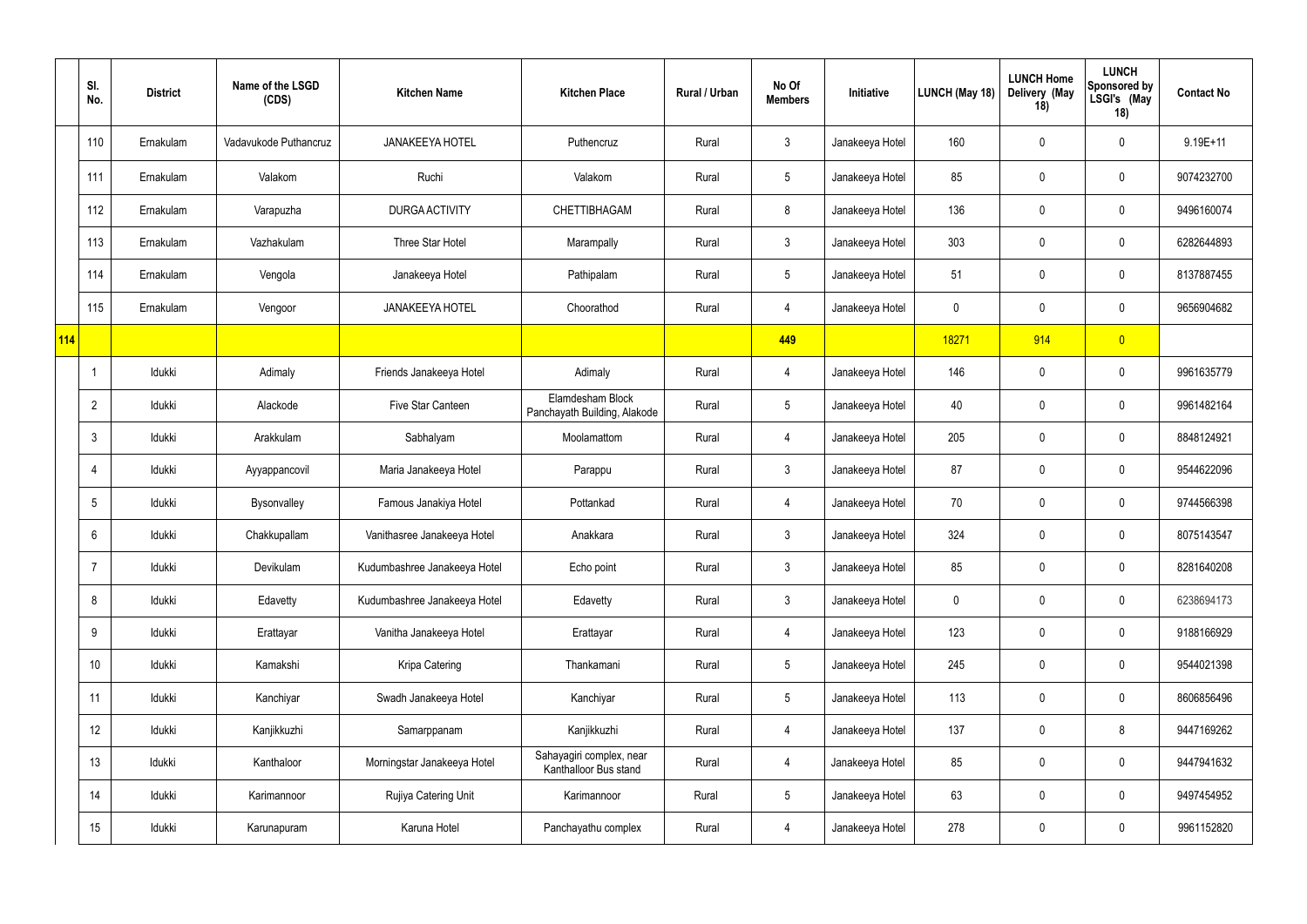|    | SI.<br>No. | <b>District</b> | Name of the LSGD<br>(CDS) | <b>Kitchen Name</b>                | <b>Kitchen Place</b>          | Rural / Urban | No Of<br><b>Members</b> | Initiative      | LUNCH (May 18) | <b>LUNCH Home</b><br>Delivery (May<br>18) | <b>LUNCH</b><br>Sponsored by<br>LSGI's (May<br>18) | <b>Contact No</b> |
|----|------------|-----------------|---------------------------|------------------------------------|-------------------------------|---------------|-------------------------|-----------------|----------------|-------------------------------------------|----------------------------------------------------|-------------------|
|    | 16         | Idukki          | Kattappana                | Karunya Janakeeya Hotel            | Kattappana                    | Urban         | 5                       | Janakeeya Hotel | 285            | $\mathbf 0$                               | $\mathbf 0$                                        | 9497684477        |
|    | 17         | Idukki          | Kodikkulam                | Kulirma Janakiya Hotel             | Kodikkulam                    | Rural         | $6\overline{6}$         | Janakeeya Hotel | 51             | $\mathbf 0$                               | $\overline{0}$                                     | 9605111852        |
|    | 18         | Idukki          | Kokkayar                  | Sevana Janakeeya hotel             | 35th Mile                     | Rural         | $\mathbf{3}$            | Janakeeya Hotel | 16             | $\overline{0}$                            | $\mathbf 0$                                        | 9562067674        |
|    | 19         | Idukki          | Konnathadi                | Friends Janakeeya Hotel            | Panickankudi                  | Rural         | 6                       | Janakeeya Hotel | $\mathbf 0$    | $\mathbf 0$                               | $\overline{0}$                                     | 9544048878        |
|    | 20         | Idukki          | Konnathadi                | Janapriya Janakeeya Hotel          | Konnathadi                    | Rural         | $\mathbf{3}$            | Janakeeya Hotel | 120            | $\mathbf 0$                               | $\mathbf 0$                                        | 9895147074        |
|    | 21         | Idukki          | Kudayathoor               | Kudumbashree Janakeeya Hotel       | Kanjar                        | Rural         | $\mathbf{3}$            | Janakeeya Hotel | 120            | $\overline{0}$                            | $\overline{0}$                                     | 9526762560        |
|    | 22         | Idukki          | Kumaramangalam            | Kumaramangalam Janakeeya Hotel     | Kumaramangalam                | Rural         | $\overline{4}$          | Janakeeya Hotel | 150            | $\overline{0}$                            | $\mathbf 0$                                        | 9745633509        |
|    | 23         | Idukki          | Kumili                    | Ruchi Hotel                        | Kumili                        | Rural         | $\overline{4}$          | Janakeeya Hotel | 97             | $\mathbf 0$                               | $\mathbf 0$                                        | 9447980637        |
|    | 24         | Idukki          | Manakkadu                 | Vanitha Hotel                      | Chittoor                      | Rural         | $\mathbf{3}$            | Janakeeya Hotel | 82             | $\overline{0}$                            | $\overline{0}$                                     | 8330097933        |
| 50 | 25         | Idukki          | Mankulam                  | Jeevanam Catering Janakeeya Hotel  | Panchayathu Building          | Rural         | $\overline{4}$          | Janakeeya Hotel | 57             | $\mathbf 0$                               | $\overline{0}$                                     | 9495060505        |
|    | 26         | Idukki          | Mankulam                  | Happy Janakéeya Hotel              | Aanakkulam                    | Rural         | $\mathbf{3}$            | Janakeeya Hotel | 38             | $\overline{0}$                            | $\overline{0}$                                     | 9496251027        |
|    | 27         | Idukki          | Marayoor                  | Malabar food court Janakeeya Hotel | Marayoor Near IDCB bank       | Rural         | $\overline{4}$          | Janakeeya Hotel | 128            | $\overline{0}$                            | $\overline{0}$                                     | 9446925610        |
|    | 28         | Idukki          | Mariyapuram               | Anaswara Hotel & Catering          | Idukki                        | Rural         | $\overline{4}$          | Janakeeya Hotel | 200            | $\mathbf 0$                               | $\overline{2}$                                     | 9526329438        |
|    | 29         | Idukki          | Munnar                    | Annapoorna catering                | Lorry stand, old munnar       | Rural         | $5\phantom{.0}$         | Janakeeya Hotel | 170            | $\pmb{0}$                                 | $\mathbf 0$                                        | 8281009478        |
|    | $30\,$     | Idukki          | Muttom                    | Nila Janakeeya Hotel               | Muttom                        | Rural         | $\mathbf{3}$            | Janakeeya hotel | 215            | $\mathbf 0$                               | $\pmb{0}$                                          | 9961104818        |
|    | 31         | Idukki          | Nedumkandam               | Annus catering                     | Nedumkandam<br>Kizhakkekavala | Rural         | $\overline{4}$          | Janakeeya Hotel | 263            | $\pmb{0}$                                 | $\pmb{0}$                                          | 9747458576        |
|    | 32         | Idukki          | Pallivasal                | Blessing Janakeeya Hotel           | Pallivasal                    | Rural         | $\overline{4}$          | Janakeeya Hotel | $\mathbf 0$    | $\mathbf 0$                               | $\pmb{0}$                                          | 9947981574        |
|    | 33         | Idukki          | Pampadumpara              | Thripthy Janakeeya Hotel           | Pampadumpara                  | Rural         | $\mathbf{3}$            | Janakeeya Hotel | 179            | $\mathbf 0$                               | $\pmb{0}$                                          | 9207150558        |
|    | 34         | Idukki          | Peermedu                  | Thripthy Janakeeya Hotel           | Peermedu                      | Rural         | 3                       | Janakeeya Hotel | 115            | $\mathbf 0$                               | $\pmb{0}$                                          | 9633311267        |
|    | 35         | Idukki          | Peruvanthanam             | Janakeeya Hotel                    | Peruvanthanam                 | Rural         | 5 <sup>5</sup>          | Janakeeya Hotel | 55             | $\mathbf 0$                               | $\pmb{0}$                                          | 9562274720        |
|    | 36         | Idukki          | Purappuzha                | Ammas Janakeeya Hotel              | Purappuzha                    | Rural         | 3                       | Janakeeya Hotel | 75             | $\mathbf 0$                               | $\pmb{0}$                                          | 9744954032        |
|    | 37         | Idukki          | Rajakkadu                 | Janakeeya Hotel                    | Rajakkadu Town                | Rural         | $\mathbf{3}$            | Janakeeya Hotel | 449            | $\boldsymbol{0}$                          | $\boldsymbol{0}$                                   | 9446766999        |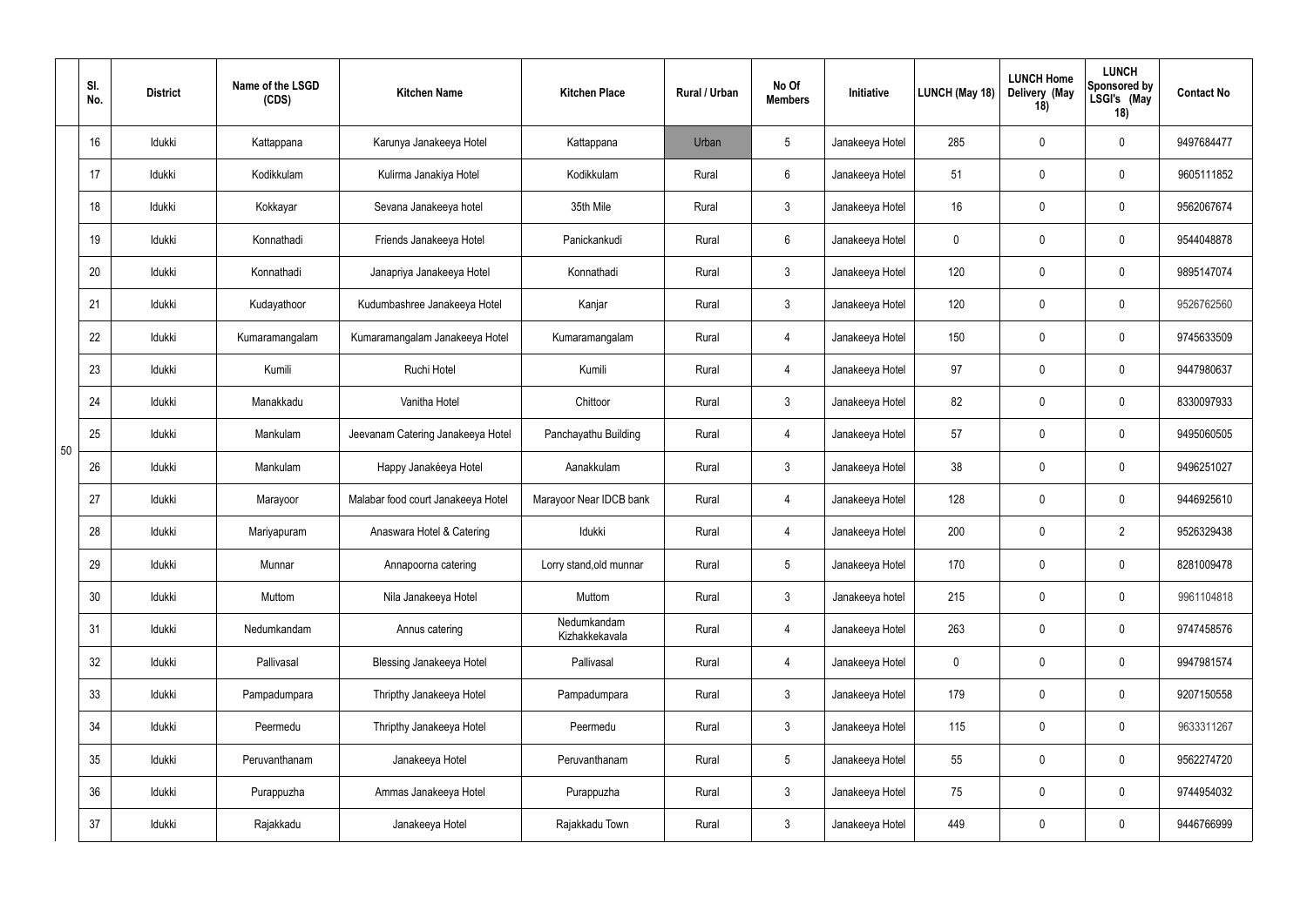|    | SI.<br>No.      | <b>District</b> | Name of the LSGD<br>(CDS) | <b>Kitchen Name</b>                       | <b>Kitchen Place</b>                      | Rural / Urban | No Of<br><b>Members</b> | Initiative      | LUNCH (May 18)  | <b>LUNCH Home</b><br>Delivery (May<br>18) | <b>LUNCH</b><br>Sponsored by<br>LSGI's (May<br>18) | <b>Contact No</b> |
|----|-----------------|-----------------|---------------------------|-------------------------------------------|-------------------------------------------|---------------|-------------------------|-----------------|-----------------|-------------------------------------------|----------------------------------------------------|-------------------|
|    | 38              | Idukki          | Rajakumari                | Aiswarya Vanitha Restaurent               | Rajakumari South                          | Rural         | $\overline{4}$          | Janakeeya Hotel | 400             | $\mathbf 0$                               | $\overline{0}$                                     | 9526570410        |
|    | 39              | Idukki          | Santhanpara               | Janakeeya Hotel                           | Santhanpara                               | Rural         | $\overline{4}$          | Janakeeya Hotel | 193             | $\mathbf 0$                               | $\overline{0}$                                     | 9526174553        |
|    | 40              | Idukki          | Senapathy                 | Ammoose Hotel                             | Mangathotty                               | Rural         | $3\phantom{.0}$         | Janakeeya Hotel | 100             | $\mathbf 0$                               | $\overline{0}$                                     | 9539396626        |
|    | 41              | Idukki          | Udumbannoor               | Kudumbashree Janakeeya Hotel              | Udumbannor                                | Rural         | $\mathbf{3}$            | Janakeeya Hotel | 295             | $\mathbf 0$                               | $\overline{0}$                                     | 9633678438        |
|    | 42              | Idukki          | Upputhara                 | Samarppitha Janakeeya hotel               | Upputhara                                 | Rural         | $5\overline{)}$         | Janakeeya Hotel | 104             | $\mathbf 0$                               | $\overline{0}$                                     | 9526590710        |
|    | 43              | Idukki          | Vandanmedu                | Dharshana Janakeeya Hotel                 | Vandanmedu                                | Rural         | $\overline{4}$          | Janakeeya Hotel | 123             | $\mathbf 0$                               | $\overline{0}$                                     | 9744038737        |
|    | 44              | Idukki          | Vandiperiyar              | Vandiperiyar Janakeeya Hotel              | Vandiperiyar                              | Rural         | $5\phantom{.0}$         | Janakeeya Hotel | 195             | $\overline{0}$                            | $\overline{0}$                                     | 8086863254        |
|    | 45              | Idukki          | Vannappuram               | Souhrudham Janakeeya Hotel                | Vannappuram                               | Rural         | $5\phantom{.0}$         | Janakeeya Hotel | 31              | $\mathbf 0$                               | $\mathbf 0$                                        | 8113054492        |
|    | 46              | Idukki          | Vathikudy                 | Mahima                                    | Murickassery                              | Rural         | $\mathbf{3}$            | Janakeeya Hotel | 156             | $\mathbf 0$                               | $\overline{0}$                                     | 8289945652        |
|    | 47              | Idukki          | Vattavada                 | Vattavada Kudumbashree Janakeeya<br>Hotel | Keekkara, Kovilur                         | Rural         | $\overline{4}$          | Janakeeya Hotel | 156             | $\mathbf 0$                               | $\overline{0}$                                     | 9497790469        |
|    | 48              | Idukki          | Vazhathoppu               | Grahalakshmi Hotel & Catering             | Cheruthoni                                | Rural         | $\overline{4}$          | Janakeeya Hotel | 180             | $\mathbf 0$                               | $\overline{2}$                                     | 9496178884        |
|    | 49              | Idukki          | Vellathooval              | Flowers Janakeeya Hotel                   | Vellathooval                              | Rural         | 4                       | Janakeeya Hotel | 49              | $\mathbf 0$                               | $\mathbf 0$                                        | 9961419892        |
|    | 50              | Idukki          | Velliyamattam             | Padhayam Kudumbashree Janakeeya<br>Hotel  | Velliyamattam                             | Rural         | $\overline{4}$          | Janakeeya Hotel | 30 <sup>°</sup> | $\overline{0}$                            | $\mathbf 0$                                        | 7902854627        |
| 50 |                 |                 |                           |                                           |                                           |               | 197                     |                 | 6878            | $\mathbf 0$                               | 12                                                 |                   |
|    | $\overline{1}$  | Kannur          | Maloor                    | Maloor Janakeeya Hotel                    | Thrikandaripoyil, PO-<br>Thrikandaripoyil | Rural         | $\mathfrak{Z}$          | Janakeeya Hotel | 140             | $\mathbf 0$                               | $\pmb{0}$                                          | 9656132294        |
|    | $\overline{2}$  | Kannur          | Kolachery                 | Janakeeya Hotel                           | Kolachery Paramba, PO-<br>Kolacheri       | Rural         | $5\overline{)}$         | Janakeeya Hotel | 235             | $\mathbf 0$                               | $5\phantom{.0}$                                    | 9895324699        |
|    | $\mathbf{3}$    | Kannur          | Pinarayi                  | Janakeeya hotel, Pinarayi                 | Pinarayi                                  | Rural         | $6\overline{6}$         | Janakeeya Hotel | 164             | $\mathbf 0$                               | $\pmb{0}$                                          | 9447215211        |
|    | 4               | Kannur          | Muzhakunnu                | Thripthy Janakeeya Hotel                  | Kakkayangad, Muzhakkunnu                  | Rural         | $5\phantom{.0}$         | Janakeeya Hotel | 270             | $\mathbf 0$                               | $\pmb{0}$                                          | 9526047538        |
|    | $5\phantom{.0}$ | Kannur          | Chapparappadavu           | Kudumbasree janakeeya hotel               | Near village office,<br>Chapparappadav    | Rural         | $\mathbf{3}$            | Janakeeya Hotel | 134             | $\mathbf 0$                               | $\pmb{0}$                                          | 9605413324        |
|    | 6               | Kannur          | Iritty                    | Roopasree Kudumbashree hotel              | Koolichembra                              | Urban         | 8                       | Janakeeya Hotel | 384             | $\mathbf 0$                               | $\mathbf 0$                                        | 8589921533        |
|    | -7              | Kannur          | Dharmadam                 | Dharmadam Janakeeya hotel                 | Near Andalloor kav,<br>Dharmadam          | Rural         | $\mathbf{3}$            | Janakeeya Hotel | 120             | $\mathbf 0$                               | $\mathbf 0$                                        | 9526975778        |
|    | 8               | Kannur          | Peralassery               | Janakeeya Hotel                           | Peralassery Town, PO -<br>Mundallur       | Rural         | 9                       | Janakeeya Hotel | 448             | $\mathbf 0$                               | $\pmb{0}$                                          | 70256213909       |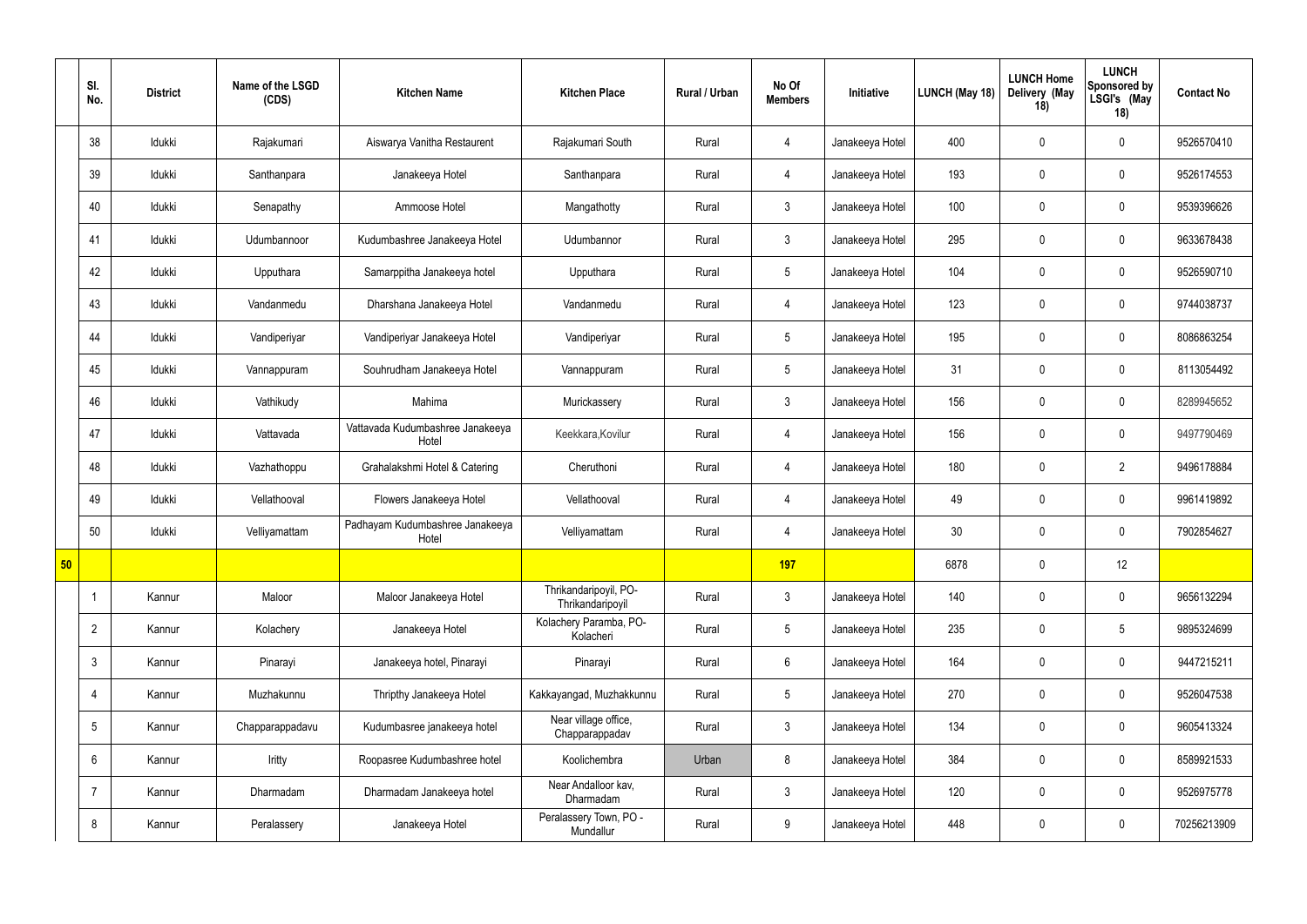| SI.<br>No. | <b>District</b> | Name of the LSGD<br>(CDS)   | <b>Kitchen Name</b>                                | <b>Kitchen Place</b>                           | Rural / Urban | No Of<br><b>Members</b> | Initiative      | <b>LUNCH (May 18)</b> | <b>LUNCH Home</b><br>Delivery (May<br>18) | <b>LUNCH</b><br><b>Sponsored by</b><br>LSGI's (May<br>18) | <b>Contact No</b> |
|------------|-----------------|-----------------------------|----------------------------------------------------|------------------------------------------------|---------------|-------------------------|-----------------|-----------------------|-------------------------------------------|-----------------------------------------------------------|-------------------|
| 9          | Kannur          | Kadannappalli<br>Panappuzha | Kudumbasree janakeeya hotel                        | Chanthappura                                   | Rural         | $\overline{4}$          | Janakeeya Hotel | 130                   | $\mathbf 0$                               | $\mathbf 0$                                               | 9961089935        |
| 10         | Kannur          | Anthur                      | Janakeeya hotel                                    | Dharmasala                                     | Urban         | $5\phantom{.0}$         | Janakeeya Hotel | 0                     | $\overline{0}$                            | $\mathbf 0$                                               | 9544138650        |
| 11         | Kannur          | Cheruthazham                | Janakeeya Hotel (Thripthi<br>Kudumbashree Canteen) | Pilathara                                      | Rural         | $\mathbf{3}$            | Janakeeya Hotel | 172                   | $\mathbf 0$                               | $\mathbf 0$                                               | 9947540361        |
| 12         | Kannur          | Peravoor                    | Kudumbashree Janakeeya Hotel                       | Peravoor Bus stand, Peravoor<br>P <sub>O</sub> | Rural         | $\mathbf{3}$            | Janakeeya Hotel | 201                   | $\mathbf 0$                               | $\mathbf 0$                                               | 9947567857        |
| 13         | Kannur          | Kalliassery                 | Janakeeya Hotel                                    | Irinav Road, Payyattam, PO-<br>Irinav          | Rural         | $\overline{4}$          | Janakeeya Hotel | 229                   | $\mathbf 0$                               | $\mathbf 0$                                               | 8848330570        |
| 14         | Kannur          | Panniyannur                 | Janakeeya Hotel                                    | Panoor Block office compound                   | Rural         | 6                       | Janakeeya Hotel | 320                   | $\mathbf 0$                               | $\mathbf 0$                                               | 9447449875        |
| 15         | Kannur          | Kannapuram                  | Janakeeya Hotel                                    | Chynaclay road, Kannapuram                     | Rural         | $5\overline{)}$         | Janakeeya Hotel | 171                   | $\mathbf 0$                               | 4                                                         | 8089127045        |
| 16         | Kannur          | Sreekandapuram              | Janakeeya Hotel                                    | Sreekandapuram, near bus<br>stand              | Urban         | $5\phantom{.0}$         | Janakeeya Hotel | 147                   | $\mathbf 0$                               | $\mathbf 0$                                               | 7591948757        |
| 17         | Kannur          | Thalasseri                  | Janakeeya Hotel                                    | New bus stand, Thalasseri                      | Urban         | 6                       | Janakeeya Hotel | 601                   | $\mathbf 0$                               | $\mathbf 0$                                               | 9446263864        |
| 18         | Kannur          | Chokli                      | Janakeeya Hotel                                    | Olavilam, Chokli                               | Rural         | $5\phantom{.0}$         | Janakeeya Hotel | 130                   | $\mathbf 0$                               | $\mathbf 0$                                               | 9846892821        |
| 19         | Kannur          | Udayagiri                   | Janakeeya Hotel                                    | Karthikapuram                                  | Rural         | $\overline{4}$          | Janakeeya Hotel | 343                   | $\mathbf 0$                               | $\mathbf 0$                                               | 9562375342        |
| 20         | Kannur          | Karivellur Peralam          | Janakeeya Hotel                                    | Panchayah building,<br>Onakkunnu               | Rural         | $\overline{4}$          | Janakeeya Hotel | 194                   | $\mathbf 0$                               | $\mathbf 0$                                               | 7025519714        |
| 21         | Kannur          | Muzhappilangad              | Janakeeya Hotel                                    | Near FCI godown,<br>Muzhappilangad             | Rural         | $5\phantom{.0}$         | Janakeeya Hotel | 207                   | $\mathbf 0$                               | $\mathbf 0$                                               | 7306005267        |
| 22         | Kannur          | Narath                      | Janakeeya Hotel                                    | Janakeeya Hotel, Kambil,<br>Narath             | Rural         | $\overline{7}$          | Janakeeya Hotel | 187                   | $\pmb{0}$                                 | -1                                                        | 9747441162        |
| 23         | Kannur          | Payyannur                   | Janakeeya Hotel                                    | Municipality compoud,<br>Payyannur             | Urban         | $\mathbf{3}$            | Janakeeya Hotel | 315                   | $\mathbf 0$                               | $\pmb{0}$                                                 | 9526620805        |
| 24         | Kannur          | Kangol Alappadamba          | Janakeeya Hotel                                    | Mathil, Near Kangol<br>Alappadamba Panchayath  | Rural         | $\overline{4}$          | Janakeeya Hotel | 60                    | $\pmb{0}$                                 | $\mathbf 0$                                               | 9495296142        |
| 25         | Kannur          | Naduvil                     | Janakeeya Hotel                                    | Panchayath compound,<br>Naduvil town           | Rural         | $\overline{4}$          | Janakeeya Hotel | 135                   | $\mathbf 0$                               | $\mathbf 0$                                               | 7902902490        |
| 26         | Kannur          | Koothuparamba               | Janakeeya Hotel                                    | Manghad Vayal, Near HSS<br>Koothuparamba, PO-  | Urban         | $\,8\,$                 | Janakeeya Hotel | 375                   | $\mathbf 0$                               | $\pmb{0}$                                                 | 9645608253        |
| 27         | Kannur          | Kuttiatoor                  | Janakeeya Hotel                                    | Near Panchayath office,<br>Chattukappara       | Rural         | $5\overline{)}$         | Janakeeya Hotel | 78                    | $\mathbf 0$                               | $\mathbf 0$                                               | 9544644195        |
| 28         | Kannur          | Kathirur                    | Janakeeya Hotel                                    | Panchayath office building,<br>Kathirur        | Rural         | $5\overline{)}$         | Janakeeya Hotel | 312                   | $\mathbf 0$                               | $\pmb{0}$                                                 | 8129404833        |
| 29         | Kannur          | Panoor                      | Janakeeya Hotel                                    | Elangode, Panoor                               | Urban         | $5\phantom{.0}$         | Janakeeya Hotel | 236                   | $\mathbf 0$                               | $\overline{1}$                                            | 9605852157        |
| 30         | Kannur          | Chirakkal                   | Janakeeya Hotel                                    | Chirakkal weavers,<br>Puthiyatheru             | Rural         | $5\phantom{.0}$         | Janakeeya Hotel | 218                   | $\boldsymbol{0}$                          | $\pmb{0}$                                                 | 9895854873        |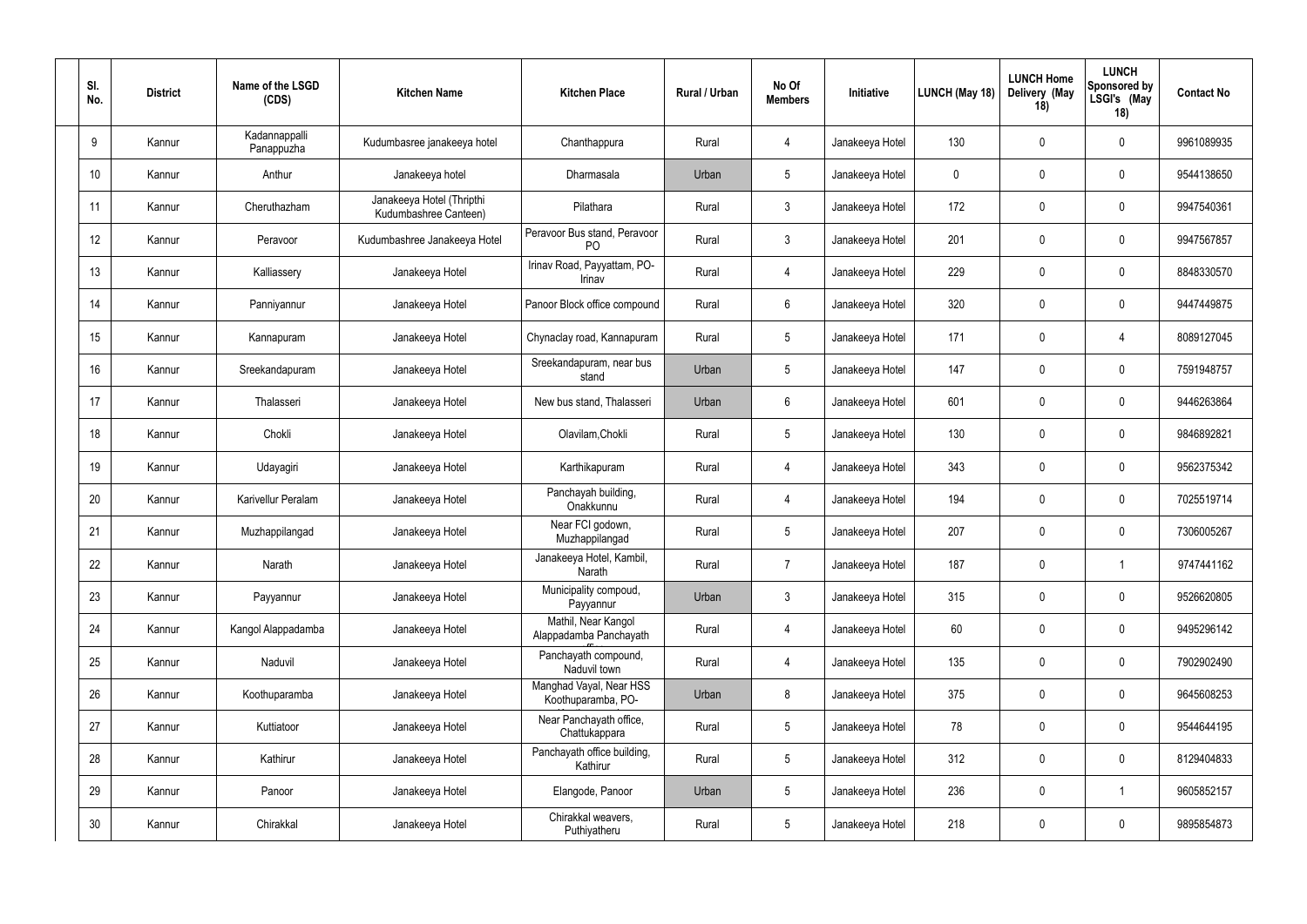|    | SI.<br>No. | <b>District</b> | Name of the LSGD<br>(CDS) | <b>Kitchen Name</b> | <b>Kitchen Place</b>                                           | Rural / Urban | No Of<br><b>Members</b> | Initiative      | LUNCH (May 18) | <b>LUNCH Home</b><br>Delivery (May<br>18) | <b>LUNCH</b><br>Sponsored by<br>LSGI's (May<br>18) | <b>Contact No</b> |
|----|------------|-----------------|---------------------------|---------------------|----------------------------------------------------------------|---------------|-------------------------|-----------------|----------------|-------------------------------------------|----------------------------------------------------|-------------------|
|    | 31         | Kannur          | Eranjoli                  | Janakeeya Hotel     | Near Thalassery RTO office,<br>Chungam                         | Rural         | $5\phantom{.0}$         | Janakeeya Hotel | 217            | $\mathbf 0$                               | $\mathbf 0$                                        | 9656368808        |
|    | 32         | Kannur          | Payam                     | Janakeeya Hotel     | Near Panchayath office,<br>Madathil                            | Rural         | $\overline{4}$          | Janakeeya Hotel | $\mathbf 0$    | $\overline{0}$                            | $\overline{0}$                                     | 9496554678        |
|    | 33         | Kannur          | Eramam Kuttoor            | Janakeeya Hotel     | Mathamangalam, Near CDS<br>office                              | Rural         | $\overline{4}$          | Janakeeya Hotel | 151            | $\overline{0}$                            | $\overline{0}$                                     | 9562473576        |
|    | 34         | Kannur          | Ramanthally               | Janakeeya hotel     | Ramanthally                                                    | Rural         | $\overline{4}$          | Janakeeya Hotel | 202            | $\overline{0}$                            | $\overline{0}$                                     | 9496705429        |
|    | 35         | Kannur          | Thripangottur             | Janakeeya Hotel     | Kallikkandy, Thripangottur                                     | Rural         | $\mathbf{3}$            | Janakeeya Hotel | 179            | $\overline{0}$                            | $\overline{0}$                                     | 9495191659        |
|    | 36         | Kannur          | Madayi                    | Janakeeya Hotel     | Eripuram, Near Vrindhavan<br>Residency, PO Pazhayangadi        | Rural         | $\mathbf{3}$            | Janakeeya Hotel | 133            | $\mathbf 0$                               | -1                                                 | 7561006271        |
|    | 37         | Kannur          | Kelakam                   | Janakeeya Hotel     | Kelakam PO                                                     | Rural         | $\mathbf{3}$            | Janakeeya Hotel | 265            | $\overline{0}$                            | $\overline{0}$                                     | 8113866296        |
|    | 38         | Kannur          | Kurumathoor               | Janakeeya Hotel     | Near GVHSS, Kurumathoor                                        | Rural         | $\mathbf{3}$            | Janakeeya Hotel | 131            | $\overline{0}$                            | $\overline{0}$                                     | 9633816470        |
|    | 39         | Kannur          | Peringome Vayakkara       | Janakeeya Hotel     | Peringome, Near Police station                                 | Rural         | $5\overline{)}$         | Janakeeya Hotel | 120            | $\mathbf 0$                               | $\overline{0}$                                     | 9961413726        |
|    | 40         | Kannur          | Munderi                   | Janakeeya Hotel     | Kanjirode Karakkadu, Munderi                                   | Rural         | $\overline{4}$          | Janakeeya Hotel | 250            | $\overline{0}$                            | $\overline{0}$                                     | 8547609196        |
|    | 41         | Kannur          | Anjarakandy               | Janakeeya Hotel     | Panayatham Paramba,<br>Anjarankandy                            | Rural         | $\overline{4}$          | Janakeeya Hotel | 165            | $\overline{0}$                            | $\mathbf 0$                                        | 9496900755        |
| 91 | 42         | Kannur          | Ayyankkunnu               | Janakeeya Hotel     | Ayyankunnu Panchayth<br>Anghadikkadavu                         | Rural         | $\overline{4}$          | Janakeeya Hotel | 168            | $\overline{0}$                            | $\mathbf 0$                                        | 9946734976        |
|    | 43         | Kannur          | Padiyoor                  | Janakeeya Hotel     | Padiyoor PO                                                    | Rural         | $\overline{4}$          | Janakeeya Hotel | $\mathbf 0$    | $\overline{0}$                            | $\overline{0}$                                     | 9539028498        |
|    | 44         | Kannur          | Ezhome                    | Janakeeya Hotel     | Pazhayangadi bus stand,<br>Ezhom                               | Rural         | 5                       | Janakeeya Hotel | 314            | $\mathbf 0$                               | $\overline{0}$                                     | 8086910862        |
|    | 45         | Kannur          | Koodali                   | Janakeeya Hotel     | Near Koodali Panchayath<br>Office, Kololam, PO -<br>Edavannoor | Rural         | $\overline{4}$          | Janakeeya Hotel | 107            | $\overline{0}$                            | $\pmb{0}$                                          | 9526524230        |
|    | 46         | Kannur          | Pappinisseri              | Janakeeya Hotel     | Near EMS Smaraka Govt.<br>Higher secondary school,             | Rural         | $\overline{4}$          | Janakeeya Hotel | 203            | $\overline{0}$                            | $\overline{0}$                                     | 9605727307        |
|    | 47         | Kannur          | Mattannur                 | Janakeeya Hotel     | Near Municipality office,<br>Mattannur                         | Urban         | $5\phantom{.0}$         | Janakeeya Hotel | 217            | $\overline{0}$                            | $\mathbf 0$                                        | 7510706897        |
|    | 48         | Kannur          | Chenghalayi               | Janakeeya Hotel     | Valakai, Chenghalayi                                           | Rural         | $\mathbf{3}$            | Janakeeya Hotel | 103            | $\overline{0}$                            | $\mathbf 0$                                        | 8547696233        |
|    | 49         | Kannur          | Pattiam                   | Janakeeya Hotel     | Cheruvancheri PO,<br>Cheruvancheri                             | Rural         | $\overline{4}$          | Janakeeya Hotel | 247            | $\overline{0}$                            | $\pmb{0}$                                          | 7025025275        |
|    | 50         | Kannur          | Thaliparamba              | Janakeeya Hotel     | Municipality compoud,<br>Thaliparamba                          | Urban         | $\overline{4}$          | Janakeeya Hotel | 166            | $\overline{0}$                            | $\mathbf 0$                                        | 8547849019        |
|    | 51         | Kannur          | Payyavoor                 | Janakeeya Hotel     | Payyavoor - PO, Payyavoor                                      | Rural         | $5\phantom{.0}$         | Janakeeya Hotel | 286            | $\overline{0}$                            | $\mathbf 0$                                        | 9495311608        |
|    | 52         | Kannur          | Kottiyoor                 | Janakeeya Hotel     | Neendunokki, Kottiyoor - PO                                    | Rural         | 5                       | Janakeeya Hotel | 250            | $\boldsymbol{0}$                          | $\pmb{0}$                                          | 6282565854        |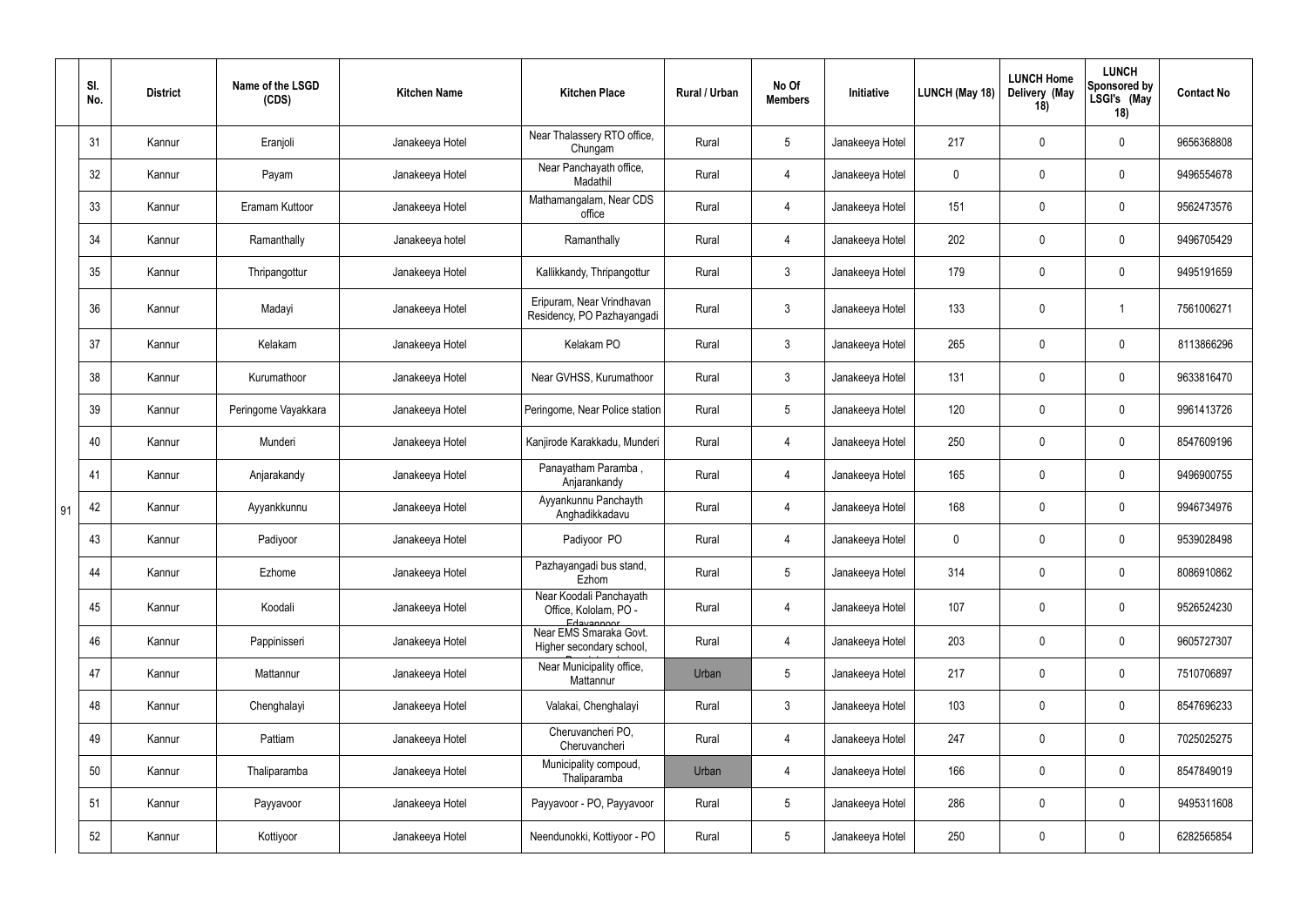| SI.<br>No. | <b>District</b> | Name of the LSGD<br>(CDS) | <b>Kitchen Name</b>                          | <b>Kitchen Place</b>                                    | Rural / Urban | No Of<br><b>Members</b> | Initiative      | LUNCH (May 18) | <b>LUNCH Home</b><br>Delivery (May<br>18) | <b>LUNCH</b><br><b>Sponsored by</b><br>LSGI's (May<br>18) | <b>Contact No</b> |
|------------|-----------------|---------------------------|----------------------------------------------|---------------------------------------------------------|---------------|-------------------------|-----------------|----------------|-------------------------------------------|-----------------------------------------------------------|-------------------|
| 53         | Kannur          | Kunnothparamba            | Janakeeya Hotel                              | Kunnothparamba PO,<br>Kunnothparamba                    | Rural         | $\mathbf{3}$            | Janakeeya Hotel | 281            | $\mathbf 0$                               | $\pmb{0}$                                                 | 8156840487        |
| 54         | Kannur          | Pariyaram                 | Janakeeya Hotel                              | Near Panchayath Office,<br>Chithappile poyil, Pariyaram | Rural         | $\overline{4}$          | Janakeeya Hotel | $\pmb{0}$      | $\mathbf 0$                               |                                                           | 9744385083        |
| 55         | Kannur          | Kunjimangalam             | Janakeeya Hotel                              | Old Post office building,<br>Andamkovil, Kunjimangalam  | Rural         | $\overline{4}$          | Janakeeya Hotel | 140            | $\mathbf{0}$                              | $\mathbf 0$                                               | 9526981326        |
| 56         | Kannur          | Thillenkeri               | Janakeeya Hotel                              | Thekkam poyil, Near Uliyil<br>Town                      | Rural         | $\mathbf{3}$            | Janakeeya Hotel | 234            | 0                                         | $\mathbf 0$                                               | 9745059451        |
| 57         | Kannur          | Chittariparamba           | Janakeeya Hotel                              | Poovathinkeezhil, PO-<br>Chittariparamba                | Rural         | $6\,$                   | Janakeeya Hotel | 110            | $\mathbf 0$                               | $\pmb{0}$                                                 | 8943506825        |
| 58         | Kannur          | Mayyil                    | Janakeeya Hotel                              | Near Mayyil Panchayath office,<br>Mayyil                | Rural         | $\overline{4}$          | Janakeeya Hotel | 0              | 0                                         | $\mathbf 0$                                               | 9526072638        |
| 59         | Kannur          | Cherukunnu                | Janakeeya Hotel                              | Pallichal, PO - Cherukunnu,<br>Pin-670301               | Rural         | $\overline{4}$          | Janakeeya Hotel | 176            | $\mathbf 0$                               | $\mathbf 0$                                               | 8547361298        |
| 60         | Kannur          | Aaralam                   | Janakeeya Hotel                              | Athikkal, PO - Keezhpally                               | Rural         | $\overline{5}$          | Janakeeya Hotel | 219            | $\mathbf 0$                               | 4                                                         | 9961285762        |
| 61         | Kannur          | Alakkode                  | Janakeeya Hotel                              | Therthally, Therthally PO,<br>Alakkode                  | Rural         | $\overline{5}$          | Janakeeya Hotel | 233            | $\mathbf 0$                               | $\mathbf 0$                                               | 8547045070        |
| 62         | Kannur          | Malappattam               | Janakeeya Hotel                              | Near Malappattam<br>panchayath, Malappattam             | Rural         | $\mathbf{3}$            | Janakeeya Hotel | 190            | 0                                         | $\mathbf 0$                                               | 9400571842        |
| 63         | Kannur          | Kanichar                  | Janakeeya Hotel                              | Kanichar PO, Kanichar                                   | Rural         | $\mathbf{3}$            | Janakeeya Hotel | 172            | $\mathbf 0$                               | $\mathbf 0$                                               | 9526167667        |
| 64         | Kannur          | Mokeri                    | Kudumbashree Janakeeya Hotel,<br>Mokeri      | Vallangad, Mokeri                                       | Rural         | $5\phantom{.0}$         | Janakeeya Hotel | 214            | 0                                         | $\mathbf 0$                                               | 9947037223        |
| 65         | Kannur          | Anjarakandy 2             | Kudumbashree Janakeeya Hotel,<br>Anjarakandy | Kavinmoola, Anjarakandy                                 | Rural         | 5                       | Janakeeya Hotel | 177            | $\mathbf 0$                               | $\mathbf 0$                                               | 9446657510        |
| 66         | Kannur          | Newmahi                   | Kudumbashree Janakeeya Hotel                 | Newmahi bridge, Newmahi                                 | Rural         | $\mathfrak{Z}$          | Janakeeya Hotel | 0\$            | 0\$                                       | 0\$                                                       | 9946056862        |
| 67         | Kannur          | Keezhallur                | Janakeeya Hotel                              | Kummanam, Elambara                                      | Rural         | $\mathfrak{Z}$          | Janakeeya Hotel | 189            | $\pmb{0}$                                 | $\pmb{0}$                                                 | 9947648580        |
| 68         | Kannur          | Chembilode                | Janakeeya hotel                              | Chakkarakal bus stand,<br>mowanchery                    | Rural         | $5\,$                   | Janakeeya Hotel | 670            | $\pmb{0}$                                 | $\pmb{0}$                                                 | 9847951631        |
| 69         | Kannur          | vengad                    | Janakeeya hotel                              | mambaram                                                | Rural         | $\,6\,$                 | Janakeeya Hotel | 195            | $\pmb{0}$                                 | $\pmb{0}$                                                 | 7902970902        |
| 70         | Kannur          | Azhikode                  | Janakeeya hotel                              | vankulathvayayal                                        | Rural         | $\overline{4}$          | Janakeeya Hotel | 170            | $\pmb{0}$                                 | $\mathbf 0$                                               | 9895910633        |
| 71         | Kannur          | Kolayad                   | Janakeeya hotel                              | kolayad                                                 | rural         | $\mathbf{3}$            | janakeeya hotel | 165            | $\pmb{0}$                                 | $\mathbf 0$                                               | 8592065431        |
| 72         | Kannur          | valapattanam              | janakeeya hotel                              | mill road, valapattanam                                 | rural         | $\mathbf{3}$            | janakeeya hotel | 0              | $\pmb{0}$                                 | $\mathbf 0$                                               | 9061345312        |
| 73         | Kannur          | Anthur 2                  | annapoorna janakeeya hotel                   | paliyath valapp, po morazha                             | urban         | $\mathbf{3}$            | janakeeya hotel | 172            | $\pmb{0}$                                 | $\pmb{0}$                                                 | 9526183004        |
| 74         | Kannur          | payyannur 2               | janakeeya hotel                              | kaniyeri, po vellur                                     | urban         | $\mathbf{3}$            | janakeeya hotel | 40             | $\pmb{0}$                                 | $\pmb{0}$                                                 | 8301817232        |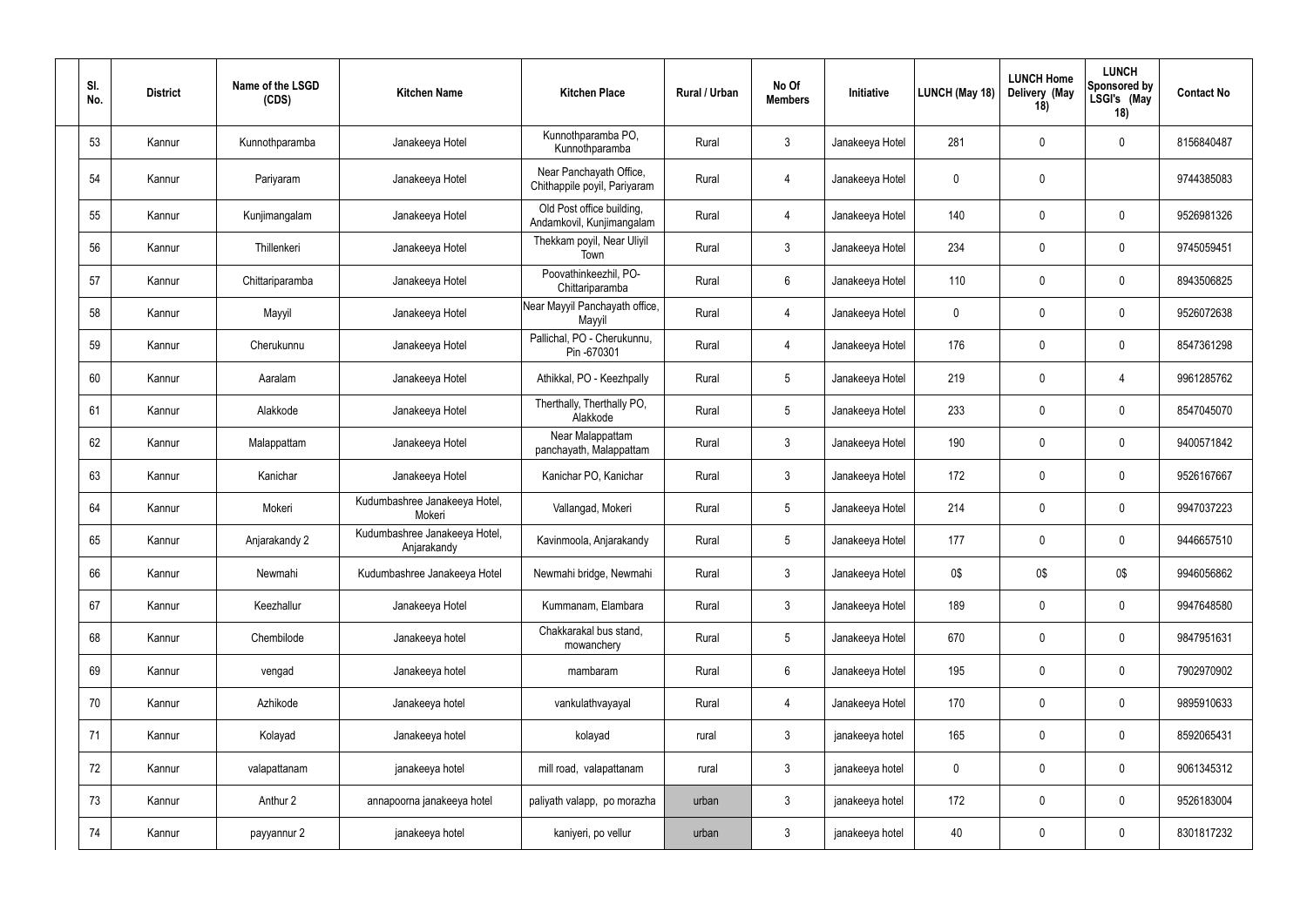|    | SI.<br>No.     | <b>District</b> | Name of the LSGD<br>(CDS) | <b>Kitchen Name</b>             | <b>Kitchen Place</b>                                        | Rural / Urban | No Of<br><b>Members</b> | Initiative      | LUNCH (May 18) | <b>LUNCH Home</b><br>Delivery (May<br>18) | <b>LUNCH</b><br>Sponsored by<br>LSGI's (May<br>18) | <b>Contact No</b> |
|----|----------------|-----------------|---------------------------|---------------------------------|-------------------------------------------------------------|---------------|-------------------------|-----------------|----------------|-------------------------------------------|----------------------------------------------------|-------------------|
|    | 75             | Kannur          | cherupuzha                | janakeeya hotel                 | near panjayath office,<br>cherupuzha, 670511                | rural         | 4                       | janakeeya hotel | 444            | $\mathbf 0$                               | $\overline{0}$                                     | 8547114024        |
|    | 76             | Kannur          | Eruvessy                  | Janakeeya hotel                 | Panchayath office road,<br>Chemberi                         | Rural         | 4                       | Janakeeya hotel | 269            | $\mathbf 0$                               | $\mathbf 0$                                        | 9544893463        |
|    | 77             | Kannur          | Pattuvam                  | Janakeeya Hotel                 | Near Pattuvam panchayath<br>office, Pattuvam                | Rural         | 5                       | Janakeeya hotel | 160            | $\mathbf 0$                               | $\overline{0}$                                     | 9539731430        |
|    | 78             | Kannur          | Mangattidom               | Janakeeya Hotel                 | Kaitheri idam, Nirmalagiri PO,<br>Mangattidom               | Rural         | 7                       | Janakeeya hotel | 147            | $\mathbf 0$                               | $\mathbf 0$                                        | 9207253934        |
|    | 79             | Kannur          | Panoor                    | Janakeeya Hotel                 | Thundayi peedika, Pukkom,<br>Panoor PO                      | Urban         | $5\phantom{.0}$         | Janakeeya hotel | 163            | $\mathbf 0$                               | $\overline{0}$                                     | 9605852157        |
|    | 80             | Kannur          | Kottayam                  | Janakeeya hotel                 | Kottayam malabar, Kottayam<br>panchayath building, Kottayam | Rural         | 5                       | Janakeeya hotel | 170            | $\mathbf 0$                               | $\mathbf 0$                                        | 9656672187        |
|    | 81             | Kannur          | Ulikkal                   | Janakeeya hotel                 | Vattiyam thodu (po) Mattara,<br><b>Ulikkal, 670705</b>      | Rural         | $5\overline{)}$         | Janakeeya hotel | 112            | $\mathbf 0$                               | $\overline{0}$                                     | 8086777517        |
|    | 82             | Kannur          | Kadambur                  | Janakeeya hotel                 | Kadachira, Kadambur                                         | Rural         | 5                       | Janakeeya hotel | 141            | $\mathbf 0$                               | $\mathbf 0$                                        | 9847178332        |
|    | 83             | Kannur          | Irikkoor                  | Janakeeya hotel                 | Peruvalathuparambu, PO -<br>Irikkoor                        | Rural         | 4                       | Janakeeya hotel | 143            | $\mathbf 0$                               | $\overline{0}$                                     | 9746864255        |
|    | 84             | Kannur          | Mattool                   | Janakeeya hotel                 | Mattool central, Mattool                                    | Rural         | $5^{\circ}$             | Janakeeya hotel | $\pmb{0}$      | $\mathbf 0$                               | $\mathbf 0$                                        | 9895321842        |
|    | 85             | Kannur          | Thalasseri -2             | Janakeeya hotel                 | Thalayi harbour, Thalasseri                                 | Urban         | 5                       | Janakeeya hotel | 226            | $\mathbf 0$                               | $\mathbf 0$                                        | 9605745402        |
|    | 86             | Kannur          | Kannur                    | Janakeeya hotel                 | Pallipoyil division, Kannur<br>corporation                  | Urban         | $\mathbf{3}$            | Janakeeya hotel | 134            | $\mathbf 0$                               | $\mathbf 0$                                        | 9745243643        |
|    | 87             | Kannur          | Ulikkal                   | Janakeeya hotel                 | Manikkadavu PO,<br>Manikkadadavu - 670705                   | Rural         | 5                       | Janakeeya hotel | 173            | $\overline{0}$                            | $\overline{0}$                                     | 8547972988        |
|    | 88             | Kannur          | payam                     | Janakeeya hotel                 | vallithod, Kiliyanthara po<br>670706                        | Rural         | 5                       | Janakeeya Hotel | 335            | $\overline{0}$                            | $\mathbf 0$                                        | 8848760234        |
|    | 89             | Kannur          | Naduvil                   | Janakeeya Hotel                 | karuvanchal                                                 | Rural         | 6                       | janakeeya hotel | 156            | $\mathbf 0$                               | $\overline{0}$                                     | 9495191934        |
|    | 90             | Kannur          | Mattanur-2                | Janakeeya Hotel                 | Uruvachal                                                   | Urban         |                         | Janakeeya Hotel | 238            | $\mathbf 0$                               | $\mathbf 0$                                        | 9400477400        |
|    | 91             | Kannur          | Peringome -2              | Janakeeya Hotel                 | Padiyottuchal                                               | Rural         | $5\phantom{.0}$         | Janakeeya Hotel | 201            | $\mathbf 0$                               | $\mathbf 0$                                        |                   |
|    | 92             | Kannur          | Chegalayi-2               | Janakeeya hotel                 | chegalayi town, near<br>panchayath                          | Rural         | $5\phantom{.0}$         | Janakeeya hotel | 212            | $\mathbf 0$                               | $\mathbf 0$                                        | 9947845569        |
| 91 |                |                 |                           |                                 |                                                             |               | 396                     |                 | 17288          | 0                                         | 16                                                 |                   |
|    |                | kasaragod       | kayyur cheemeni           | janakeeya hotel cheemeni        | cheemeni                                                    | Rural         | 4                       | janakeeya hotel | 180            |                                           |                                                    |                   |
|    | $\overline{2}$ | Kasaragod       | Pilicode                  | Janakeeya Hotel, Pilicode       | Kalikkadavu                                                 | Rural         | $\overline{4}$          | Janakeeya Hotel | $\mathbf 0$    | $\mathbf 0$                               | $\overline{0}$                                     | 9944087661        |
|    | $\mathfrak{Z}$ | Kasaragod       | Kodom belur               | janakeeya hotel kalichanadukkam | Kalichanadukkam                                             | Rural         | 4                       | Janakeeya Hotel | 121            | $\mathbf 0$                               | $\overline{0}$                                     | 9562820280        |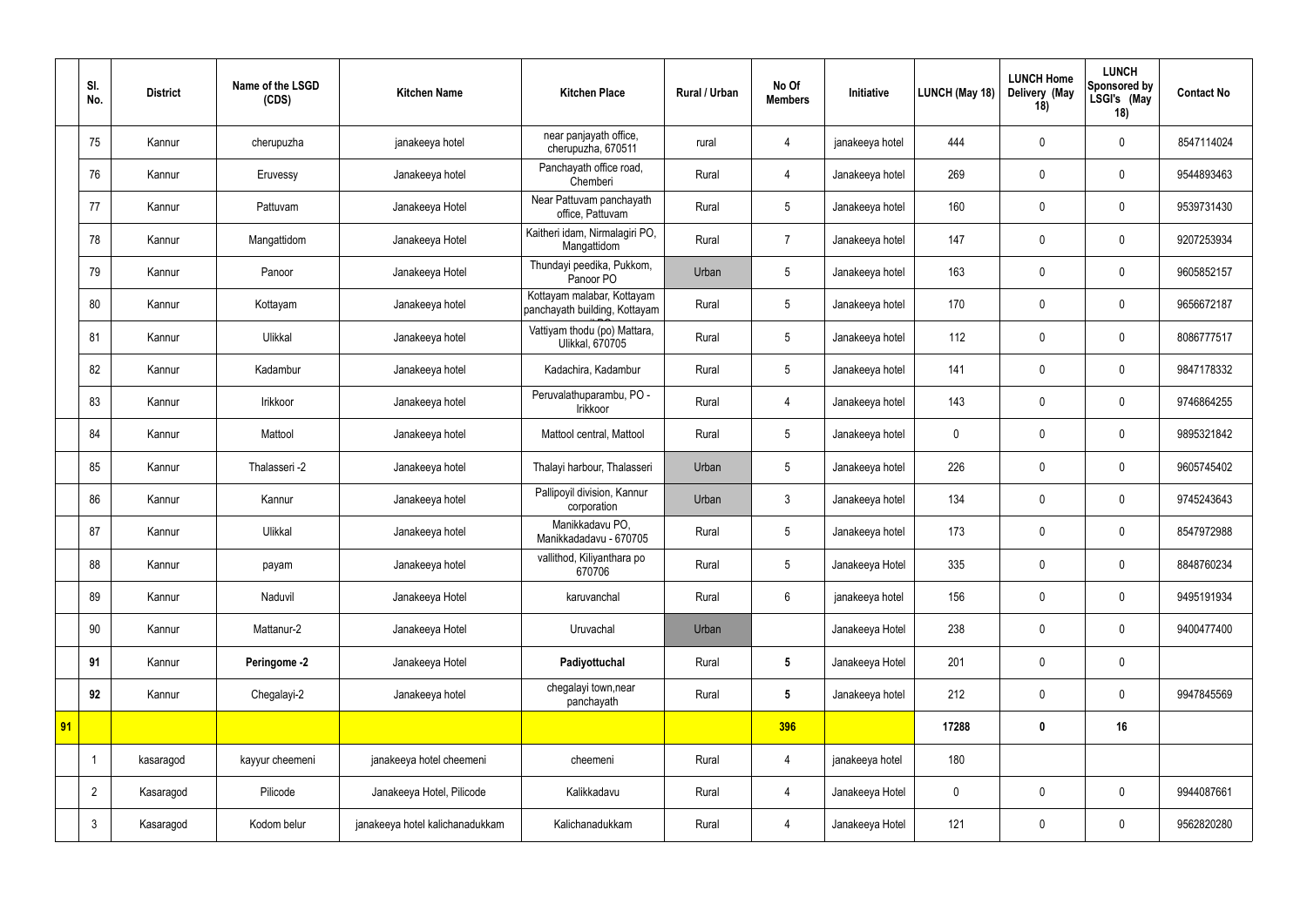| SI.<br>No.       | <b>District</b> | Name of the LSGD<br>(CDS) | <b>Kitchen Name</b>      | <b>Kitchen Place</b>  | Rural / Urban | No Of<br><b>Members</b> | Initiative      | LUNCH (May 18) | <b>LUNCH Home</b><br>Delivery (May<br>18) | <b>LUNCH</b><br>Sponsored by<br>LSGI's (May<br>18) | <b>Contact No</b> |
|------------------|-----------------|---------------------------|--------------------------|-----------------------|---------------|-------------------------|-----------------|----------------|-------------------------------------------|----------------------------------------------------|-------------------|
| 4                | Kasaragod       | Chemnad                   | Oruma janakeeya hotel    | Koliyadkam            | Rural         | $5\phantom{.0}$         | Janakeeya Hotel | 270            | 0                                         | $\overline{0}$                                     | 9567660603        |
| $5\phantom{.0}$  | Kasaragod       | Trikarpur                 | Janakeeya Hotel          | Trikaripur            | Rural         | 5 <sup>5</sup>          | Janakeeya Hotel | 240            | $\mathbf 0$                               | $\overline{0}$                                     | 8086392698        |
| 6                | Kasaragod       | Panathady                 | janakeeya hotel panthoor | Panathoor             | Rural         | 4                       | Janakeeya Hotel | 105            | 0                                         | $\overline{0}$                                     | 8943109804        |
| 7                | Kasaragod       | West eleri                | Thripthi Janakeeya hotel | Bheemanadi            | Rural         | $\overline{4}$          | Janakeeya Hotel | $\pmb{0}$      | $\mathbf 0$                               | $\overline{0}$                                     | 9497847040        |
| 8                | Kasaragod       | Madikai                   | Salkara Janakeeya hotel  | Madikai               | Rural         | $\mathbf{3}$            | Janakeeya Hotel | 95             | $\mathbf 0$                               | $\mathbf 0$                                        | 8281850733        |
| 9                | Kasaragod       | Valiyaparamba             | Janakeeya hotel          | Valiyaparamba         | Rural         | $\mathbf{3}$            | Janakeeya Hotel | 65             | $\mathbf 0$                               | $\overline{0}$                                     | 9745962447        |
| 10 <sup>°</sup>  | Kasaragod       | Ajanur                    | Janakeeya hotel          | Vellikkoth            | Rural         | $\mathbf{3}$            | Janakeeya Hotel | $\pmb{0}$      | 0                                         | $\overline{0}$                                     | 7558068272        |
| 11               | Kasaragod       | Badiadka                  | Janakeeya hotel          | Badiadka              | Rural         | 4                       | Janakeeya Hotel | 110            | $\mathbf 0$                               | $\overline{0}$                                     | 9539359291        |
| 12               | Kasaragod       | Kuttikkol                 | Janakeeya hotel          | Kuttikkol             | Rural         | 4                       | Janakeeya Hotel | 122            | $\pmb{0}$                                 | $\mathbf 0$                                        | 8547062480        |
| 13               | Kasaragod       | Delampadi                 | Janakeeya hotel          | Delampadi             | Rural         | 4                       | Janakeeya hotel | 119            | 0                                         | $\overline{0}$                                     | 9496702505        |
| 14               | Kasaragod       | Meenja                    | Janakeeya hotel          | Miyapadav             | Rural         | 4                       | Janakeeya Hotel | 69             | $\mathbf 0$                               | $\overline{0}$                                     | 9497161960        |
| 15 <sub>15</sub> | Kasaragod       | Puthige                   | Janakeeya hotel          | Puthige               | Rural         | $\mathbf{3}$            | Janakeeya hotel | 55             | 0                                         | $\overline{0}$                                     | 8592071686        |
| 16               | Kasaragod       | Bedaduka                  | Janakeeya hotel          | Kundamkuzhi           | Rural         | $\mathbf{3}$            | Janakeeya hotel | 170            | $\mathbf 0$                               | $\overline{0}$                                     | 8281092860        |
| 17               | Kasaragod       | muliyar                   | Janakeeya Hotel          | Bovikanam             | Rural         | 9                       | Janakeeya Hotel | 0              | $\mathbf 0$                               | $\overline{0}$                                     | 7034632654        |
| 18               | Kasaragod       | Pallikara                 | Janakeeya Hotel          | Pallikara             | Rural         | $\overline{4}$          | Janakeeya Hotel | $\pmb{0}$      | 0                                         | $\overline{0}$                                     | 7034016505        |
| 19               | Kasaragod       | Kinanoor karinthalam      | Janakeeya Hotel          | Parappa               | Rural         | 5 <sup>5</sup>          | Janakeeya hotel | 248            | $\mathbf 0$                               | $\mathbf 0$                                        | 9526063885        |
| 20               | Kasaragod       | Nileswaram                | Janakeeya Hotel          | Nileswaram market     | Urban         | 5 <sub>5</sub>          | Janakeeya hotel | 302            | $\pmb{0}$                                 | $\mathbf 0$                                        | 6235177323        |
| 21               | Kasaragod       | Kanhangad 1               | Janakeeya hotel          | Kanhangad town        | Urban         | $5\phantom{.0}$         | Janakeeya hotel | \$608          | $\mathbf 0$                               | $\mathbf 0$                                        | 8111858204        |
| 22               | Kasaragod       | Kanhangad 1               | Janakeeya hotel          | Nr.Mini civil station | Urban         | 3 <sup>1</sup>          | Janakeeya hotel | 146            | 125                                       | $\mathbf 0$                                        | 9495561250        |
| 23               | Kasaragod       | Paivalige                 | Janakeeya hotel          | Paivalige             | Rural         | 4                       | Janakeeya hotel | 95             | $\mathbf 0$                               | $\mathbf 0$                                        | 7356491447        |
| 24               | Kasaragod       | Manjeswaram               | Janakeeya Hotel          | Manjeswaram           | Rural         | $\overline{4}$          | Janakeeya Hotel | 85             | $\mathbf 0$                               | $\mathbf 0$                                        | 9562867549        |
| 25               | Kasaragod       | Kanhangad 2               | Janakeeya Hotel          | Kottrachal            | Urban         | $\mathbf{3}$            | Janakeeya Hotel | 132            | $\mathbf 0$                               | $\mathbf 0$                                        | 7025961094        |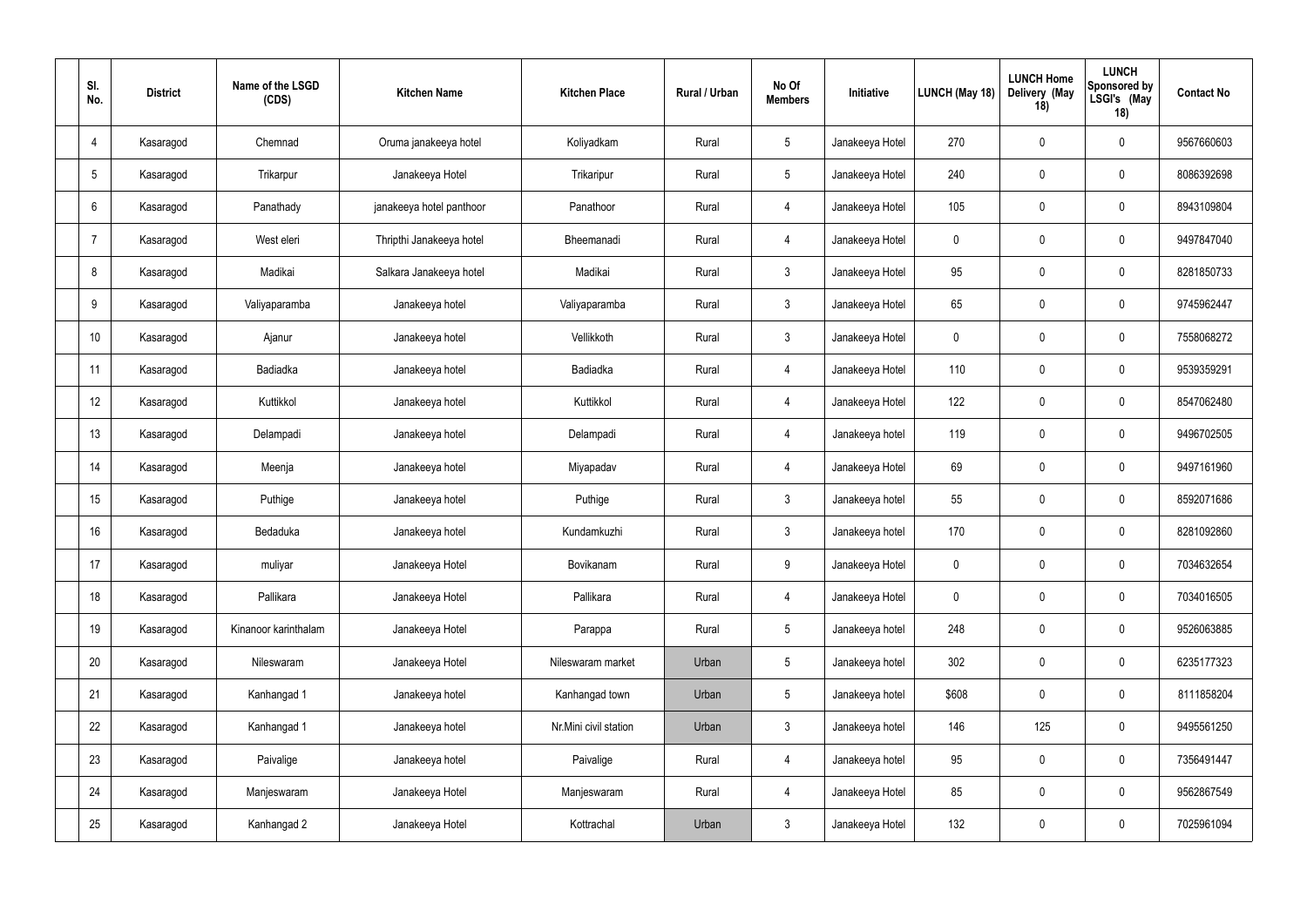|    | SI.<br>No.     | <b>District</b> | Name of the LSGD<br>(CDS) | <b>Kitchen Name</b>     | <b>Kitchen Place</b> | Rural / Urban | No Of<br><b>Members</b> | Initiative      | LUNCH (May 18) | <b>LUNCH Home</b><br>Delivery (May<br>18) | <b>LUNCH</b><br>Sponsored by<br>LSGI's (May<br>18) | <b>Contact No</b> |
|----|----------------|-----------------|---------------------------|-------------------------|----------------------|---------------|-------------------------|-----------------|----------------|-------------------------------------------|----------------------------------------------------|-------------------|
|    | 26             | Kasaragod       | Cheruvathur               | Janakeeya hotel         | Kavumchira           | Rural         | $5\phantom{.0}$         | Janakeeya Hotel | 250            | $\mathbf 0$                               | $\mathbf 0$                                        | 9562358039        |
|    | 27             | Kasaragod       | Padne                     | Janakeeya Hotel         | Nadakkavu            | Rural         | $3\phantom{a}$          | Janakeeya Hotel | 191            | $\pmb{0}$                                 | $\overline{0}$                                     | 9744087661        |
|    | 28             | Kasaragod       | Kasaragod                 | Janakeeya Hotel         | Kasaragod            | Urban         | 4                       | Janakeeya Hotel | 155            | $\mathbf 0$                               | $\mathbf 0$                                        | 9633400269        |
|    | 29             | Kasarkode       | Pallikkara                | Janakeeya Hotel         | Perladukkam          | Rural         | $\overline{4}$          | Janakeeya Hotel | $\pmb{0}$      | $\mathbf 0$                               | $\overline{0}$                                     | 9544582935        |
|    | 30             | Kasargode       | Kumbala                   | Janakeeya Hotel         | Kumbala              | Rural         | $\mathbf{3}$            | Janakeeya Hotel | 51             | $\mathbf 0$                               | $\mathbf 0$                                        | 7012142329        |
|    | 31             | Kasargode       | Karadka                   | Janakeeya Hotel         | Mulleria             | Rural         | $\overline{7}$          | Janakeeya Hotel | 130            | $\pmb{0}$                                 | $\overline{0}$                                     | 8281395910        |
|    | 32             | Kasaragode      | Vorkady                   | Janakeeya Hotel         | Vorkady              | Rural         | $\mathbf{3}$            | Janakeeya Hotel | $\mathbf 0$    | $\mathbf 0$                               | $\overline{0}$                                     | 8547223339        |
|    | 33             | Kasaragode      | Balal                     | Janakeeya hotel         | Balal                | Rural         | 3 <sup>1</sup>          | Janakeeya hotel | 86             | $\mathbf 0$                               | $\overline{0}$                                     | 7510839676        |
|    | 34             | Kasaragod       | Nileswaram                | mahima janakeeya hotel  | kanichira            | urban         | 4                       | janakeeya hotel | 130            | $\mathbf 0$                               | $\overline{0}$                                     | 8590121681        |
|    | 35             | Kasaragode      | Kallar                    | janakeeya hotel         | kallar               | rural         | 4                       | janakeeya hotel | 181            | $\pmb{0}$                                 | $\overline{0}$                                     | 9562820280        |
|    | 36             | Kasaragode      | Mangalpady                | janakeeya hotel         | mangalpady           | rural         | 4                       | janakeeya hotel | $\pmb{0}$      | $\mathbf 0$                               | $\overline{0}$                                     | 9633488309        |
|    | 37             | kasaragod       | Uduma                     | granma janakeeya hotel  | palakkunnu           | Rural         | 4                       | janakeeya hotel | 326            | $\mathbf 0$                               | $\overline{0}$                                     | 8129957159        |
|    | 38             | Kasaragod       | pullur periya             | Salkara Janakeeya hotel | periya               | Rural         | $5\phantom{.0}$         | janakeeya hotel | $\overline{0}$ | $\mathbf 0$                               | $\mathbf 0$                                        | 8547309266        |
|    | 39             | kasaragod       | kumbadaje                 | janakeeya hotel         | kumbadaje            | Rural         | $3\phantom{a}$          | janakeeya hotel | 33             | $\mathbf 0$                               | $\overline{0}$                                     | 8593848698        |
|    | 40             | Kasaragod       | Chengala                  | Janakeeya Hotel         | Cherkkala            | Rural         | $3\phantom{.0}$         | Janakeeya Hotel | $\overline{0}$ | $\mathbf 0$                               | $\overline{0}$                                     |                   |
|    | 41             | kasaragod       | East eleri                | janakeeya hotel         | east eleri           | Rural         | $3\phantom{.0}$         | janakeeya hotel | 167            | $\mathbf 0$                               | $\overline{0}$                                     |                   |
|    | 42             | kasaragod       | karadka                   | janakeeya hotel         | karmam thody         | Rural         | 10                      | janakeeya hotel | 60             | $\mathbf 0$                               | $\pmb{0}$                                          |                   |
|    | 43             | kasargod        | madhur                    | janakeeya hotel         | madhur               | Rural         |                         | janakeeya hotel | 235            |                                           |                                                    |                   |
|    | 44             | kasargod        | Cheruvathur               | janakeeya hotel         | cheruvathur          | Rural         |                         | janakeeya hotel | $\overline{0}$ |                                           |                                                    |                   |
| 43 |                |                 |                           |                         |                      |               | 175                     |                 | 5332           | $\mathbf 0$                               | $\mathbf 0$                                        |                   |
|    | $\mathbf{1}$   | Kollam          | Chathannur                | Memsahib                | Sheemaaty junction   | Rural         | $5\phantom{.0}$         | Janakeeya Hotel | 290            | $\mathbf 0$                               | $\mathbf 0$                                        | 9446246685        |
|    | $\overline{2}$ | Kollam          | Melila                    | Atham Unit              | Melila               | Rural         | 7 <sup>7</sup>          | Janakeeya Hotel | 262            | $\mathbf 0$                               | $\mathbf 0$                                        | 9961178040        |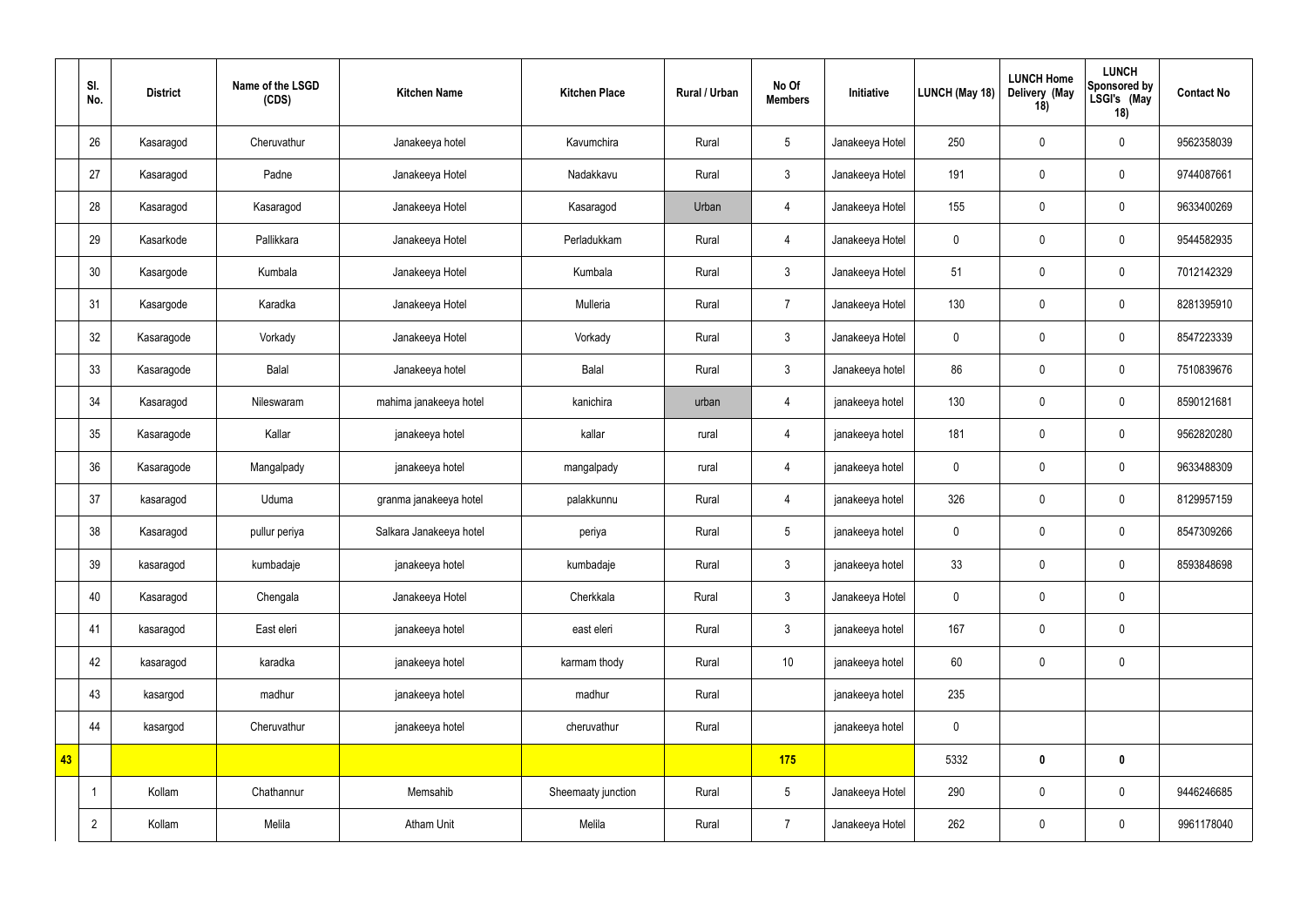| SI.<br>No.      | <b>District</b> | Name of the LSGD<br>(CDS) | <b>Kitchen Name</b>              | <b>Kitchen Place</b>                 | Rural / Urban | No Of<br><b>Members</b> | Initiative      | LUNCH (May 18) | <b>LUNCH Home</b><br>Delivery (May<br>18) | <b>LUNCH</b><br><b>Sponsored by</b><br>LSGI's (May<br>18) | <b>Contact No</b> |
|-----------------|-----------------|---------------------------|----------------------------------|--------------------------------------|---------------|-------------------------|-----------------|----------------|-------------------------------------------|-----------------------------------------------------------|-------------------|
| $\mathbf{3}$    | Kollam          | Kulakkada                 | Ruchi Snacks & Catering Unit     | Poovattoor                           | Rural         | $\overline{4}$          | Janakeeya Hotel | 182            | $\mathbf 0$                               | $\mathbf 0$                                               | 7907941183        |
| $\overline{4}$  | Kollam          | Ittiva                    | Nanma Janakeeya hotel            | Kattampally                          | Rural         | $5\phantom{.0}$         | Janakeeya Hotel | $\mathbf 0$    | $\mathbf 0$                               | $\mathbf 0$                                               | 9809171887        |
| $5\overline{)}$ | Kollam          | Sooranad North            | Nanma catering unit              | Sooranadu higher secondary<br>school | Rural         | $5\phantom{.0}$         | Janakeeya Hotel | 243            | $\mathbf 0$                               | $\mathbf 0$                                               | 9846082469        |
| 6               | Kollam          | Clappana                  | Bismi catering                   | Palakulangara                        | Rural         | $5\phantom{.0}$         | Janakeeya Hotel | 140            | $\overline{0}$                            | $\mathbf 0$                                               | 9847901413        |
| $\overline{7}$  | Kollam          | Mayyanad                  | Krishnas Janakeeya hotel         | Eravipuram                           | Rural         | $\mathbf{3}$            | Janakeeya Hotel | 70             | $\mathbf 0$                               | $\mathbf 0$                                               | 9656477455        |
| 8               | Kollam          | Mayyanad                  | Souhridha Janakeeya hotel        | Pattarumukku,                        | Rural         | 9                       | Janakeeya Hotel | 125            | $\overline{0}$                            | $\mathbf 0$                                               | 7902645448        |
| 9               | Kollam          | Kulasekharapuram          | adi sakthi                       | Puthentheruvu.                       | Rural         | $5\phantom{.0}$         | Janakeeya Hotel | 217            | $\mathbf 0$                               | $\mathbf 0$                                               | 9656890790        |
| 10              | Kollam          | Thekkumbhagam             | Krishna hotel                    | Nadakavu junction                    | Rural         | $\overline{4}$          | Janakeeya Hotel | 45             | $\mathbf 0$                               | $\mathbf 0$                                               | 9961070031        |
| 11              | Kollam          | Oachira                   | Parabhramam catering             | near oachira , ITI canteen,          | Rural         | $\overline{4}$          | Janakeeya Hotel | $\mathbf 0$    | $\mathbf 0$                               | $\mathbf 0$                                               | 9562283927        |
| 12              | Kollam          | Thodiyoor                 | Samridhi activity group          | Lpschool thodiyoor                   | Rural         | $5\phantom{.0}$         | Janakeeya Hotel | 0              | $\overline{0}$                            | $\mathbf 0$                                               | 9895703572        |
| 13              | Kollam          | Thrikkovilvattom          | Murari catering, janakeeya hotel | Mukhathala                           | Rural         | $\overline{4}$          | Janakeeya Hotel | 153            | $\mathbf 0$                               | $\mathbf 0$                                               | 9847072544        |
| 14              | Kollam          | Sasthamcotta              | Sreedurgha catering              | Jemini hotel sasthamcotta            | Rural         | $\overline{7}$          | Janakeeya Hotel | 282            | $\overline{0}$                            | $\mathbf 0$                                               | 9744368496        |
| 15              | Kollam          | Kollam                    | Athulya catering                 | Thirumullavaram                      | Urban         | $\overline{4}$          | Janakeeya Hotel | 205            | $\mathbf 0$                               | $\mathbf 0$                                               | 9048646080        |
| 16 <sup>°</sup> | Kollam          | West Kallada              | Keerthi catering                 | Karalimukku                          | Rural         | $5\phantom{.0}$         | Janakeeya Hotel | 190            | $\pmb{0}$                                 | $\pmb{0}$                                                 | 9605206907        |
| 17              | Kollam          | Thazhava                  | Pavizham                         | Karutheri junction                   | Rural         | $5\overline{)}$         | Janakeeya Hotel | 230            | $\mathbf 0$                               | $\pmb{0}$                                                 | 8086704216        |
| 18              | Kollam          | Kollam                    | Niravu catering                  | Chinnakkada                          | Urban         | $5\phantom{.0}$         | Janakeeya Hotel | 258            | $\pmb{0}$                                 | $\pmb{0}$                                                 | 9633073613        |
| 19              | Kollam          | Perinad                   | janakeeya Bhakshanashala         | Panchayat canteen                    | Rural         | $5\overline{)}$         | Janakeeya Hotel | 112            | $\mathbf 0$                               | $\pmb{0}$                                                 | 9526402667        |
| 20              | Kollam          | Kundara                   | Ammu Catering unit               | Mulavana LP school                   | Rural         | $\overline{4}$          | Janakeeya Hotel | 121            | $\mathbf 0$                               | $\pmb{0}$                                                 | 9633518572        |
| 21              | Kollam          | Neduvathur                | Pooja hotel                      | Thevalappuram                        | Rural         | $\mathbf{3}$            | Janakeeya Hotel | 27             | $\mathbf 0$                               | $\pmb{0}$                                                 | 9745376675        |
| 22              | Kollam          | Punalur                   | Jyothi Catering                  | Punalur                              | Urban         | $\overline{4}$          | Janakeeya Hotel | 220            | $\boldsymbol{0}$                          | $\pmb{0}$                                                 | 9961249345        |
| 23              | Kollam          | Punalur                   | Mahima Catering                  | Punalur                              | Urban         | $5\overline{)}$         | Janakeeya Hotel | 268            | $\mathbf 0$                               | $\mathbf 0$                                               | 9496112957        |
| 24              | Kollam          | Punalur                   | Safalyam Catering                | Punalur                              | Urban         | $5\overline{)}$         | Janakeeya Hotel | 343            | $\boldsymbol{0}$                          | $\boldsymbol{0}$                                          | 9495476197        |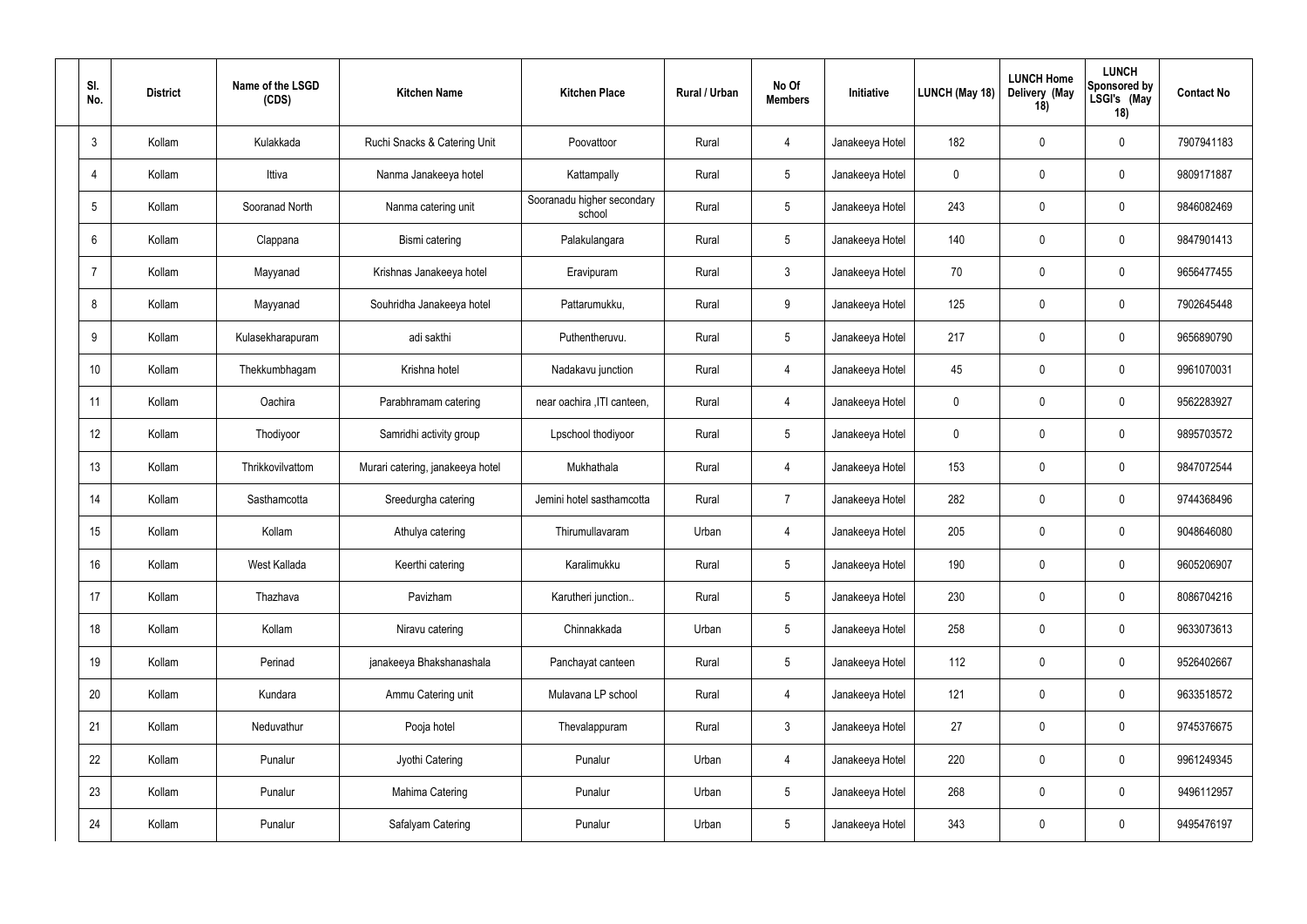|    | SI.<br>No. | <b>District</b> | Name of the LSGD<br>(CDS) | <b>Kitchen Name</b>      | <b>Kitchen Place</b>              | Rural / Urban | No Of<br><b>Members</b> | Initiative      | LUNCH (May 18) | <b>LUNCH Home</b><br>Delivery (May<br>18) | <b>LUNCH</b><br>Sponsored by<br>LSGI's (May<br>18) | <b>Contact No</b> |
|----|------------|-----------------|---------------------------|--------------------------|-----------------------------------|---------------|-------------------------|-----------------|----------------|-------------------------------------------|----------------------------------------------------|-------------------|
|    | 25         | Kollam          | Thrikkaruva               | Janakeeya Bhakshanashala | Thinavila Junction Kanjaveli      | Rural         | $\overline{4}$          | Janakeeya Hotel | $\mathbf 0$    | $\overline{0}$                            | $\overline{0}$                                     | 9645069880        |
|    | 26         | Kollam          | Chithara                  | AKG Janakeeya Hotel      | Kizhakkumbagom                    | Rural         | $5\phantom{.0}$         | Janakeeya Hotel | 113            | $\overline{0}$                            | $\overline{0}$                                     | 9495701987        |
|    | 27         | Kollam          | South Paravur             | Kshree janakeeya hotel   | Busstand , paravur                | Urban         | $5\overline{)}$         | Janakeeya Hotel | 170            | $\overline{0}$                            | $5\phantom{.0}$                                    | 8606179380        |
|    | 28         | Kollam          | Mynagappally              | Anugraha hotel           | Kadappa                           | Rural         | $5\overline{)}$         | Janakeeya Hotel | 213            | $\overline{0}$                            | $\overline{0}$                                     | 9995085705        |
|    | 29         | Kollam          | Mandrothuruthu            | Janakeeya Bhakshanashala | Thoombummukham                    | Rural         | $\overline{4}$          | Janakeeya Hotel | 145            | $\mathbf 0$                               | $\overline{0}$                                     | 9526648057        |
|    | 30         | Kollam          | Karungappally             | Bagya catering           | Muncipality                       | Urban         | $\overline{4}$          | Janakeeya Hotel | $\mathbf 0$    | $\overline{0}$                            | $\overline{0}$                                     | 9947702130        |
|    | 31         | Kollam          | Kollam East               | Bharathlekshmi           | Vadakkevila                       | Urban         | $\mathbf{3}$            | Janakeeya Hotel | 316            | $\overline{0}$                            | $\overline{0}$                                     | 9744300901        |
|    | 32         | Kollam          | Chavara                   | Harisree janakeya hotel  | Panchayath                        | Rural         | $\mathbf{3}$            | Janakeeya Hotel | 65             | $\overline{0}$                            | $\mathbf 0$                                        | 9995166343        |
|    | 33         | Kollam          | Pavithreswaram            | Kairali                  | Pavithreswaram                    | Rural         | $\overline{4}$          | Janakeeya Hotel | 197            | $\overline{0}$                            | $\overline{0}$                                     | 9605836414        |
|    | 34         | Kollam          | Veliyam                   | Kantharees               | Panchayathu building              | Rural         | $5\phantom{.0}$         | Janakeeya Hotel | 149            | $\overline{0}$                            | $\overline{0}$                                     | 9562111715        |
|    | 35         | Kollam          | Velinalloor               | Quality Janakeeya hotel  | Alummod , Velinalloor             | Rural         | $\overline{4}$          | Janakeeya Hotel | 112            | $\overline{0}$                            | $\overline{0}$                                     | 9605896303        |
|    | 36         | Kollam          | Elamadu                   | Swaruma janakeeya hotel  | Near cooperative bank,<br>Elamadu | Rural         | $\mathbf{3}$            | Janakeeya Hotel | 135            | $\overline{0}$                            | $\mathbf{3}$                                       | 8129611321        |
|    | 37         | Kollam          | Kadakkal                  | Nanma janakeeya hotel    | Kadakkal                          | Rural         | $\overline{4}$          | Janakeeya Hotel | 300            | $\overline{0}$                            | $\overline{0}$                                     | 9847936390        |
|    | 38         | Kollam          | Perayam                   | Janakeeya hotel          | Onambalam                         | Rural         | $\overline{4}$          | Janakeeya Hotel | $\mathbf 0$    | $\pmb{0}$                                 | $\mathbf 0$                                        | 9446855866        |
| 83 | 39         | Kollam          | Ezhukone                  | Ezhukone janakeeya hotel | Near panchayathu office           | Rural         | $5\phantom{.0}$         | Janakeeya Hotel | 215            | $\mathbf 0$                               | $\pmb{0}$                                          | 8086757275        |
|    | 40         | Kollam          | Adichanalloor             | Ruchikkoottu             | Mylakkaadu                        | Rural         | $\overline{4}$          | Janakeeya Hotel | 98             | $\pmb{0}$                                 | $\mathbf 0$                                        | 8136954461        |
|    | 41         | Kollam          | Poruvazhi                 | Amma janakeeya hotel     | Poruvaxhy                         | Rural         | $5\overline{)}$         | Janakeeya Hotel | 237            | $\overline{0}$                            | $\pmb{0}$                                          | 9656421272        |
|    | 42         | Kollam          | Nilamel                   | Vanitha Janakeeya Hotel  | Nilamel                           | Rural         | $\overline{4}$          | Janakeeya Hotel | 106            | $\mathbf 0$                               | $\pmb{0}$                                          | 9447407264        |
|    | 43         | Kollam          | Panmana                   | SV janakeeya hotel       | Kollaka CN junction               | Rural         | $\mathbf{3}$            | Janakeeya Hotel | 168            | $\mathbf 0$                               | $\pmb{0}$                                          | 8113020216        |
|    | 44         | Kollam          | Ummannoor                 | Thanal                   | Nellikunnam                       | Rural         | $\overline{4}$          | Janakeeya Hotel | 187            | $\mathbf 0$                               | $\pmb{0}$                                          | 9656194614        |
|    | 45         | Kollam          | Kulathupuzha              | Karunya Janakeeya Hotel  | Thinkal karikkam                  | Rural         | $\overline{4}$          | Janakeeya Hotel | 160            | $\mathbf 0$                               | $\mathbf 0$                                        | 9048034267        |
|    | 46         | Kollam          | Kareepra                  | Kareepra janakeeya hotel | Panchayathu office junction       | Rural         | $5\overline{)}$         | Janakeeya Hotel | $\pmb{0}$      | $\boldsymbol{0}$                          | $\boldsymbol{0}$                                   | 9656783244        |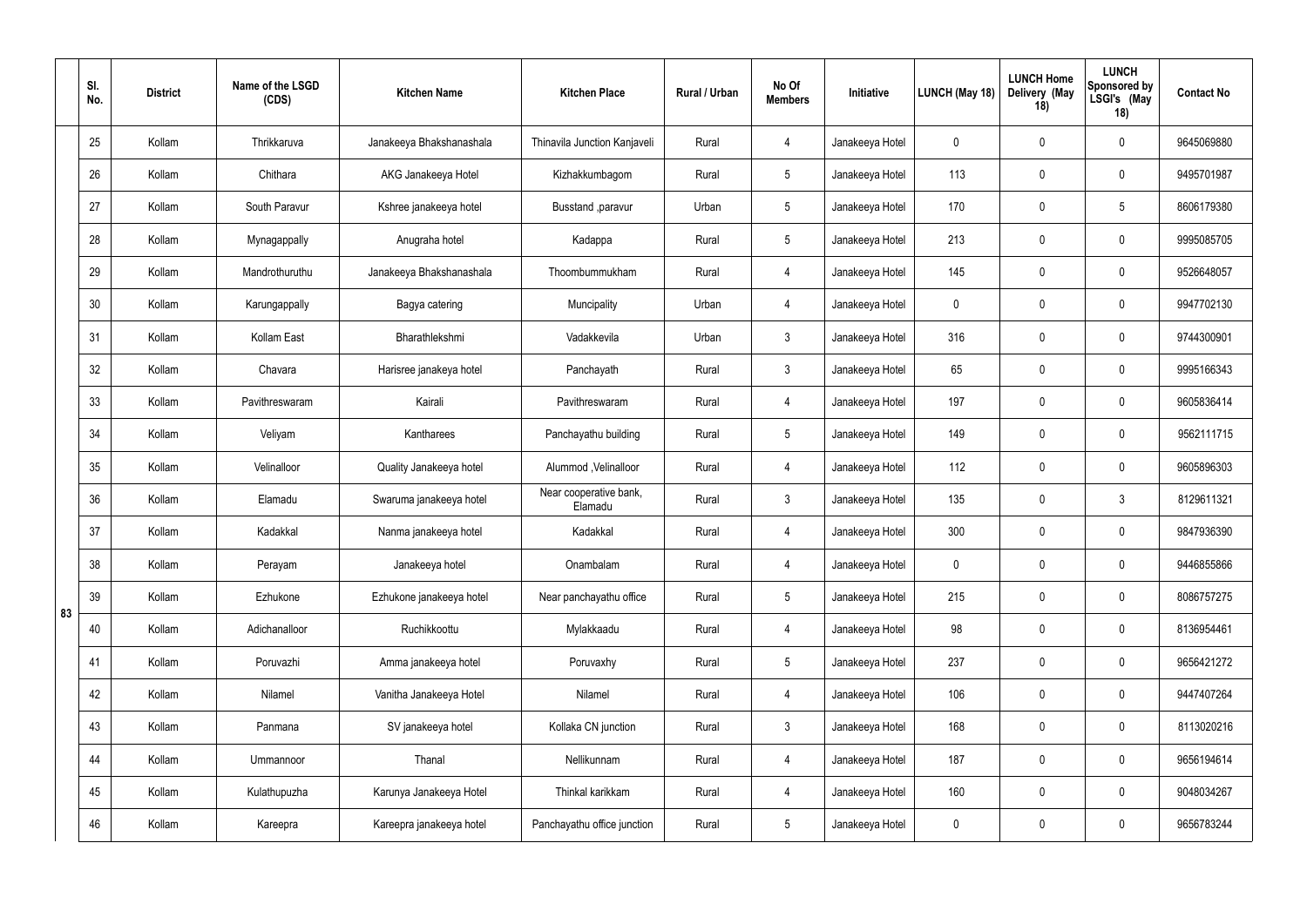| SI.<br>No. | <b>District</b> | Name of the LSGD<br>(CDS) | <b>Kitchen Name</b>                              | <b>Kitchen Place</b>                                 | Rural / Urban | No Of<br><b>Members</b> | Initiative      | LUNCH (May 18) | <b>LUNCH Home</b><br>Delivery (May<br>18) | <b>LUNCH</b><br><b>Sponsored by</b><br>LSGI's (May<br>18) | <b>Contact No</b> |
|------------|-----------------|---------------------------|--------------------------------------------------|------------------------------------------------------|---------------|-------------------------|-----------------|----------------|-------------------------------------------|-----------------------------------------------------------|-------------------|
| 47         | Kollam          | Piravanthur               | Thanima catering unit                            | Piravanthoor                                         | Rural         | $\overline{5}$          | Janakeeya Hotel | 147            | $\mathbf 0$                               | $\mathbf 0$                                               | 9207907284        |
| 48         | Kollam          | Karavaloor                | Sreelekshmi Janakeeya Hotel                      | Karavalur                                            | Rural         | $5\phantom{.0}$         | Janakeeya Hotel | 123            | $\mathbf 0$                               | $\mathbf 0$                                               | 9745719860        |
| 49         | Kollam          | Alayaman                  | Sreelakam Janakeeya Hotel                        | Karukone                                             | Rural         | $\overline{4}$          | Janakeeya Hotel | 198            | $\mathbf 0$                               | $\mathbf 0$                                               | 8592858448        |
| 50         | Kollam          | Kottarakkara              | Ruchi                                            | Kottarakkara christuraj hospital<br>hospital canteen | Urban         | $5\overline{)}$         | Janakeeya Hotel | 221            | $\mathbf 0$                               | $\mathbf 0$                                               | 9447997809        |
| 51         | Kollam          | Chirakkara                | Bhoomika Jh                                      | Bhajanamadam mukku                                   | Rural         | $5\phantom{.0}$         | Janakeeya Hotel | 0              | $\mathbf 0$                               | $\mathbf 0$                                               | 9567024263        |
| 52         | Kollam          | Kalluvathukkal            | Deepam Jh                                        | Parippally                                           | Rural         | $\overline{4}$          | Janakeeya Hotel | 0              | $\mathbf 0$                               | $\mathbf 0$                                               | 8593984144        |
| 53         | Kollam          | Chirakkara                | Niram Jh                                         | Vadakkemukku, chirakkara                             | Rural         | $\overline{4}$          | Janakeeya Hotel | 178            | $\mathbf 0$                               | $\mathbf 0$                                               | 9847286593        |
| 54         | Kollam          | Velinalloor               | Mathrika janakeeya hotel                         | Govt PHC canteen                                     | Rural         | $\overline{4}$          | Janakeeya Hotel | 118            | $\mathbf 0$                               | $\mathbf 0$                                               | 7592859804        |
| 55         | Kollam          | East Kallada              | kudumbashree janakeeya hotel                     | marthandapuram                                       | Rural         | $5\phantom{.0}$         | Janakeeya Hotel | 212            | $\mathbf 0$                               | $\mathbf 0$                                               | 9746964557        |
| 56         | Kollam          | Anchal                    | Malu janakeeya hotel                             | Anchal, Town ward                                    | Rural         | $\mathbf{3}$            | Janakeeya Hotel | 289            | $\mathbf 0$                               | $\mathbf 0$                                               | 9656920091        |
| 57         | Kollam          | Kummil                    | Sreebhadra janakeeya hotel                       | Thachonam                                            | Rural         | $\mathbf{3}$            | Janakeeya Hotel | $\mathbf 0$    | $\mathbf 0$                               | $\mathbf 0$                                               | 9846327312        |
| 58         | Kollam          | Yeroor                    | Oottupura janakeeya hotel                        | yeroor                                               | Rural         | 6                       | Janakeeya Hotel | 80             | $\mathbf 0$                               | $\mathbf 0$                                               | 9526031467        |
| 59         | Kollam          | Nedumpana                 | Samthripthy janakeeya hotel                      | Pallimon                                             | Rural         | $\overline{4}$          | Janakeeya Hotel | 0              | $\mathbf 0$                               | $\mathbf 0$                                               | 9539780119        |
| 60         | Kollam          | Kollam                    | Ishwarya janakeeya hotel                         | Near collectorate, Thevally<br>division              | Urban         | $\mathbf{3}$            | Janakeeya Hotel | 270            | $\pmb{0}$                                 | $\mathbf 0$                                               | 8848893882        |
| 61         | Kollam          | Edamulakkal               | Sahya janakeeya hotel                            | Edamulackal                                          | Rural         | $\overline{4}$          | Janakeeya Hotel | 153            | $\mathbf 0$                               | $\mathbf 0$                                               | 7025532998        |
| 62         | Kollam          | Mylom                     | Amrutha                                          | Inchakkadu                                           | Rural         | $5\phantom{.0}$         | Janakeeya Hotel | 168            | $\pmb{0}$                                 | $\pmb{0}$                                                 | 9539780965        |
| 63         | Kollam          | Thevalakkara              | Kerala Janakeeya Hotel                           | Thevalakkara                                         | Rural         | $\mathbf{3}$            | Janakeeya Hotel | 45             | $\mathbf 0$                               | $\mathbf 0$                                               | 9847291089        |
| 64         | Kollam          | Thalavoor                 | Kudumbasheree Nadan<br>Bhakshanashala            | Pidavoor                                             | Rural         | $\overline{4}$          | Janakeeya Hotel | 156            | $\pmb{0}$                                 | $\pmb{0}$                                                 | 9747324839        |
| 65         | Kollam          | Vilakkudy                 | vadhanam                                         | <b>KUNNICODU</b>                                     | Rural         | $5\phantom{.0}$         | Janakeeya Hotel | 121            | $\pmb{0}$                                 | $\mathbf 0$                                               | 9526354689        |
| 66         | Kollam          | Poothakkulam              | Avani catering                                   | Poothakkulam gp                                      | Rural         | $\overline{4}$          | Janakeeya Hotel | 89             | $\mathbf 0$                               | $\mathbf 0$                                               | 9562782082        |
| 67         | Kollam          | Pathanapuram              | Pathanapuram Grama Panchayath<br>Janakeeya Hotel | Pathanapuram                                         | Rural         | $\overline{4}$          | Janakeeya Hotel | 142            | $\mathbf 0$                               | $\mathbf 0$                                               | 9061291033        |
| 68         | Kollam          | Chadayamangalam           | Real janakeeya hotel                             | Chadayamangalam                                      | Rural         | $\mathbf{3}$            | Janakeeya Hotel | 43             | $\pmb{0}$                                 | $\pmb{0}$                                                 | 9562123039        |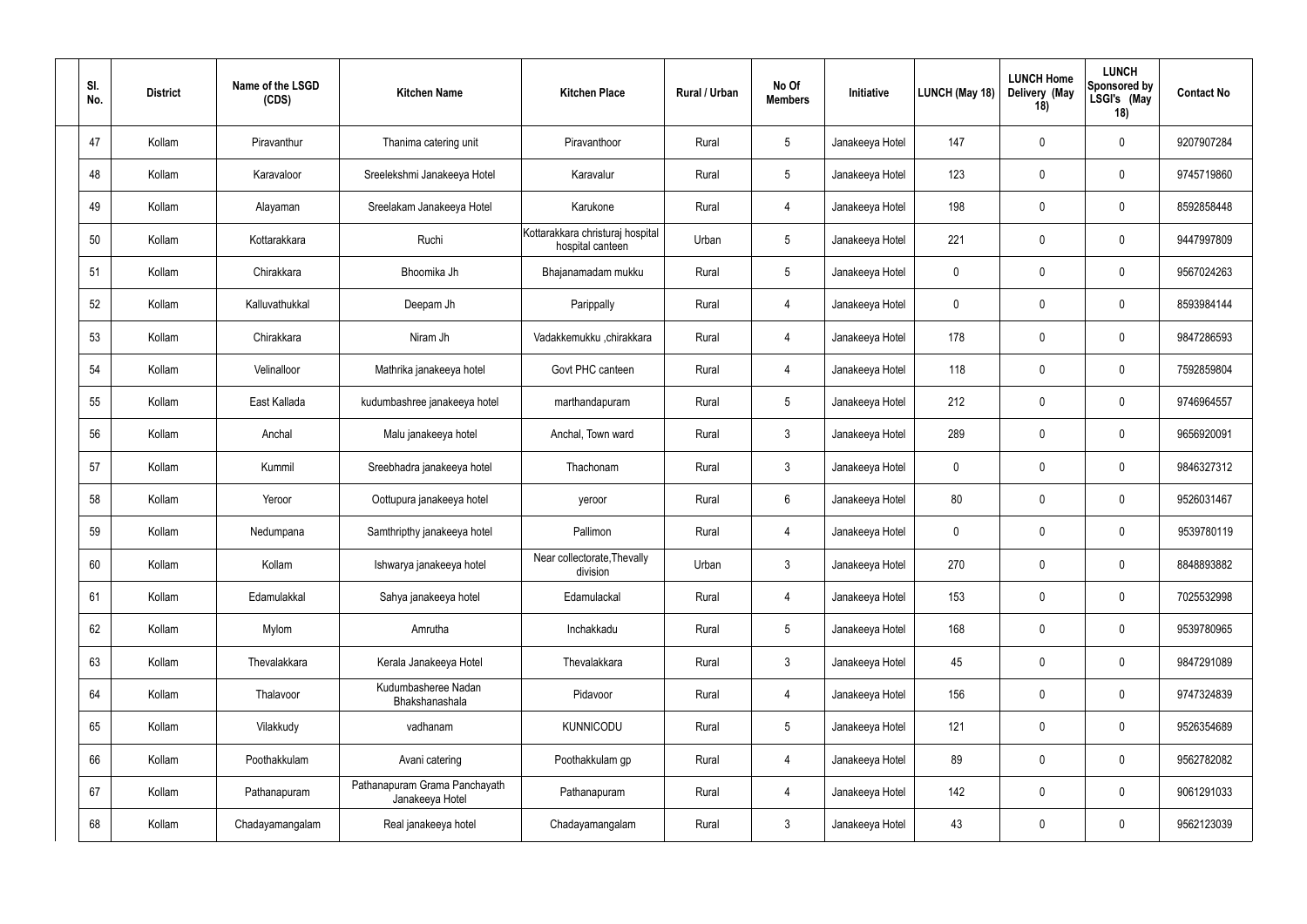|    | SI.<br>No.      | <b>District</b> | Name of the LSGD<br>(CDS) | <b>Kitchen Name</b>        | <b>Kitchen Place</b>      | Rural / Urban | No Of<br><b>Members</b> | Initiative      | LUNCH (May 18) | <b>LUNCH Home</b><br>Delivery (May<br>18) | <b>LUNCH</b><br>Sponsored by<br>LSGI's (May<br>18) | <b>Contact No</b> |
|----|-----------------|-----------------|---------------------------|----------------------------|---------------------------|---------------|-------------------------|-----------------|----------------|-------------------------------------------|----------------------------------------------------|-------------------|
|    | 69              | Kollam          | Elampalloor               | Kalavara janakeeya hotel   | Ashupathri mukku, Kundara | Rural         | $5\phantom{.0}$         | Janakeeya Hotel | 345            | $\overline{0}$                            | $\mathbf 0$                                        | 8943182967        |
|    | 70              | Kollam          | Kottamkara                | Ishwarya janakeeya hotel   | Keralapuram               | Rural         | $5\phantom{.0}$         | Janakeeya Hotel | $\mathbf 0$    | $\mathbf 0$                               | $\bm{0}$                                           | 9747765979        |
|    | 71              | Kollam          | Vettikavala               | Nanma                      | Vettikkavala              | Rural         | 3 <sup>1</sup>          | Janakeeya Hotel | 178            | $\overline{0}$                            | $\mathbf 0$                                        | 9645070430        |
|    | 72              | Kollam          | Pooyappally               | Anaswara janakeeya hotel   | Maruthamanpally           | Rural         | 5 <sup>5</sup>          | Janakeeya Hotel | 151            | $\mathbf 0$                               | $\mathbf 0$                                        | 9947289476        |
|    | 73              | Kollam          | Thenmala                  | Nanma janakeeya hotel      | Thenmala                  | Rural         | 4                       | Janakeeya Hotel | 200            | $\overline{0}$                            | $\mathbf 0$                                        | 9446274943        |
|    | 74              | Kollam          | Pattazhi                  | Suprabhatham Catering Unit | pattazhy                  | Rural         | 4                       | Janakeeya Hotel | 65             | $\mathbf 0$                               | $\bm{0}$                                           | 9495195796        |
|    | 75              | Kollam          | Neendakara                | Darshana Janakeeya Hotel   | Puthenthura Junction      | Rural         | $\mathbf{3}$            | Janakeeya Hotel | 184            | $\overline{0}$                            | $\mathbf 0$                                        | 9633106463        |
|    | 76              | Kollam          | Clappana                  | Vijayasree                 | Near alumpeedika junction | Rural         | $5\phantom{.0}$         | Janakeeya Hotel | 200            | $\mathbf 0$                               | $\mathbf 0$                                        | 9567797660        |
|    | 77              | Kollam          | Sooranad South            | Akshaya janakeeya hotel    | Patharam                  | Rural         | 4                       | Janakeeya Hotel | $\mathbf 0$    | $\mathbf 0$                               | $\mathbf 0$                                        | 9746919825        |
|    | 78              | Kollam          | Edamulakkal               | Deepam janakeeya hotel     | Edamulackal               | Rural         | $\mathfrak{Z}$          | Janakeeya Hotel | 282            | $\mathbf 0$                               | $\mathbf 0$                                        | 9400684494        |
|    | 79              | Kollam          | Aryankavu                 | Sevana janakeeya hotel     | Kazhuthurutty             | Rural         | $\mathfrak{Z}$          | Janakeeya Hotel | $\mathbf 0$    | $\mathbf 0$                               | $\mathbf 0$                                        | 8921381398        |
|    | 80              | Kollam          | Pattazhi Vadakkekara      | Annapoorna                 | Kaduvathode               | Rural         | 4                       | Janakeeya Hotel | 45             | $\overline{0}$                            | $\mathbf 0$                                        | 7561013776        |
|    | 81              | Kollam          | Kulasekharapuram          | Vinayaka                   | Puthiyakav                | Rural         | $\overline{4}$          | Janakeeya Hotel | 262            | $\overline{0}$                            | $\mathbf 0$                                        | 9947499053        |
|    | 82              | Kollam          | Kunnathur                 | sudha's Janakeeya Hotel    | kunnathur                 | Rural         | $6\overline{6}$         | Janakeeya Hotel | 245            | $\mathbf 0$                               | $\mathbf 0$                                        | 9496270029        |
|    | 83              | Kollam          | Thazhava                  | Chaithram                  | Chirackal                 | Rural         | 5 <sub>5</sub>          | Janakeeya Hotel | 83             | $\boldsymbol{0}$                          | $\boldsymbol{0}$                                   |                   |
| 83 |                 |                 |                           |                            |                           |               | 363                     |                 | 12062          | $\bullet$                                 | 8                                                  |                   |
|    | $\overline{1}$  | Kottayam        | Akalakkunnam              | Navaruchi                  | Chengalam                 | Rural         | $5\phantom{.0}$         | Janakeeya Hotel | 125            | $\mathbf 0$                               | $\pmb{0}$                                          | 9188362235        |
|    | $\overline{2}$  | kottayam        | Akalakunnam               | Janakeeya Hotel            | Akalakunnam               | Rural         | $5\phantom{.0}$         | Janakeeya Hotel | 138            | $\overline{0}$                            | $\boldsymbol{0}$                                   | 8086245950        |
|    | $\mathbf{3}$    | Kottayam        | Arpookkara                | Niravu                     | <b>Medical College</b>    | Rural         | 8                       | Janakeeya Hotel | 354            | $\mathbf 0$                               | $\mathbf 0$                                        | 9744719092        |
|    | $\overline{4}$  | Kottayam        | Arpookkara                | Ruchi Janakeeya Hotel      | Kaippuzha mutt            | Rural         | $\overline{4}$          | Janakeeya Hotel | 150            | $\overline{0}$                            | $\mathbf 0$                                        | 9847147156        |
|    | $5\overline{)}$ | Kottayam        | Athirampuzha              | Hannas                     | Mannanam                  | Rural         | $\overline{4}$          | Janakeeya Hotel | 86             | $\mathbf 0$                               | $\mathbf 0$                                        | 9496136682        |
|    | $6\overline{6}$ | Kottayam        | Ayarkunnam                | Panchami Unit              | Near PHC Ayarkunnam       | Rural         | 5 <sub>5</sub>          | Janakeeya Hotel | $\mathbf 0$    | $\overline{0}$                            | $\boldsymbol{0}$                                   | 9744560994        |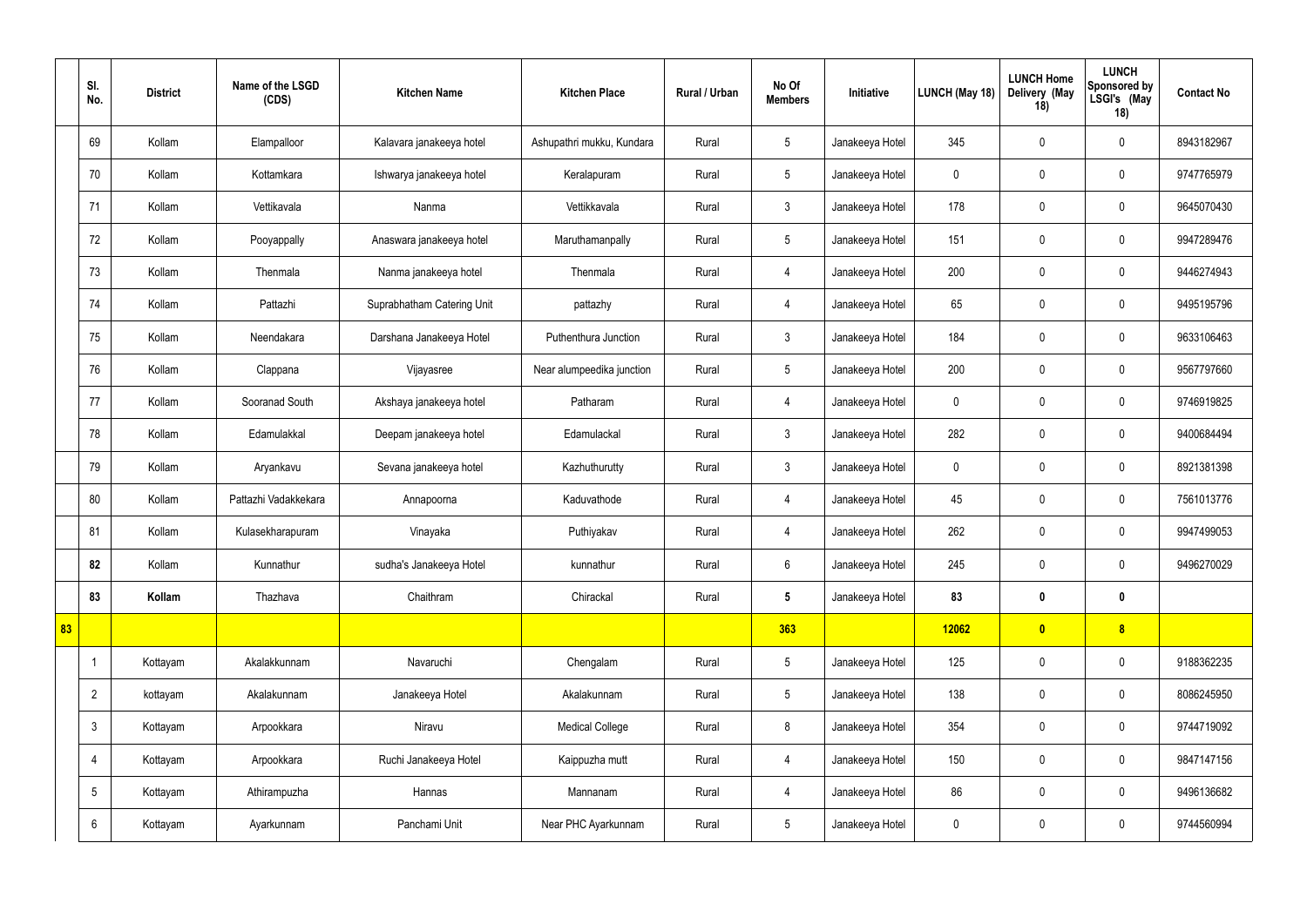| SI.<br>No.     | <b>District</b> | Name of the LSGD<br>(CDS) | <b>Kitchen Name</b>             | <b>Kitchen Place</b>                   | Rural / Urban | No Of<br><b>Members</b> | Initiative      | LUNCH (May 18) | <b>LUNCH Home</b><br>Delivery (May<br>18) | <b>LUNCH</b><br><b>Sponsored by</b><br>LSGI's (May<br>18) | <b>Contact No</b> |
|----------------|-----------------|---------------------------|---------------------------------|----------------------------------------|---------------|-------------------------|-----------------|----------------|-------------------------------------------|-----------------------------------------------------------|-------------------|
| $\overline{7}$ | Kottayam        | Aymanam                   | Bisiya                          | Aymanam panchayath hall                | Rural         | $\mathbf{3}$            | Janakeeya Hotel | 114            | $\mathbf 0$                               | $\mathbf 0$                                               | 9544560606        |
| 8              | Kottayam        | Bharananganam             | Kudumbshree nadan bhakshanasala | Bharananganam                          | Rural         | $\mathbf{3}$            | Janakeeya Hotel | 181            | $\mathbf 0$                               | $\mathbf 0$                                               | 8113827680        |
| 9              | Kottayam        | Changanassery             | Janakeeya Hotel                 | Near Railway station                   | Urban         | $\mathbf{3}$            | Janakeeya Hotel | 245            | $\mathbf 0$                               | $\mathbf 0$                                               | 7560866821        |
| 10             | Kottayam        | Chemp                     | Thanima                         | Chemp                                  | Rural         | $\overline{4}$          | Janakeeya Hotel | $\mathbf 0$    | $\mathbf 0$                               | $\mathbf 0$                                               | 9809940907        |
| 11             | Kottayam        | Chirakkadav               | <b>Udaya Catering Unit</b>      | Mahatma Gandhi Town Hall,<br>Ponkunnam | Rural         | $5\overline{)}$         | Janakeeya Hotel | 124            | $\mathbf 0$                               | $\mathbf 0$                                               | 6282479410        |
| 12             | Kottayam        | Chirakkadav               | Sargam                          | Thekkethu Kavala                       | Rural         | $\mathbf{3}$            | Janakeeya Hotel | 56             | $\mathbf 0$                               | $\mathbf 0$                                               | 9656087110        |
| 13             | Kottayam        | Elikulam                  | Janakeeya Hotel Elikkulam       | Manchakuzhy                            | Rural         | $\mathbf{3}$            | Janakeeya Hotel | 118            | $\mathbf 0$                               | $\mathbf 0$                                               | 9074768314        |
| 14             | Kottayam        | Erumeli                   | Janakeeya Hotel Erumeli         | Erumeli                                | Rural         | $\overline{4}$          | Janakeeya Hotel | 113            | $\mathbf 0$                               | $\mathbf 0$                                               | 8078201554        |
| 15             | Kottayam        | Ettumanoor                | Gramashree cafe kudumbasree     | Nandanam auditorium,<br>Ettumanoor     | Urban         | $5\phantom{.0}$         | Janakeeya Hotel | 177            | $\mathbf 0$                               | $\mathbf 0$                                               | 9847334071        |
| 16             | Kottayam        | Kadanad                   | Thanal catering                 | Kadanad                                | Rural         | $5\phantom{.0}$         | Janakeeya Hotel | 90             | $\mathbf 0$                               | $\mathbf 0$                                               | 9048099040        |
| 17             | Kottayam        | Kadaplamattam             | Salt &pepper                    | Near Kadaplamattom CDS                 | Rural         | $\overline{4}$          | Janakeeya Hotel | 31             | $\mathbf 0$                               | $\mathbf 0$                                               | 9645400860        |
| 18             | Kottayam        | Kadaplamattam             | Kadaplamattam Janakeeya Hotel   | Vayala                                 | Rural         | $\overline{4}$          | Janakeeya Hotel | 62             | 86                                        | $\mathbf 0$                                               | 9446804954        |
| 19             | Kottayam        | Kaduthuruthy              | Janakeeya Hotel                 | Panchayath premise                     | Rural         | $6\overline{6}$         | Janakeeya Hotel | 143            | $\mathbf 0$                               | $\mathbf 0$                                               | 9847166464        |
| 20             | Kottayam        | Kallara                   | Vasuki Janakeeya hotel          | Kallara                                | Rural         | $\mathbf{3}$            | Janakeeya Hotel | 90             | $\pmb{0}$                                 | $\mathbf 0$                                               | 9846103478        |
| 21             | Kottayam        | Kanakkari                 | Jesus                           | Pattithanam                            | Rural         | $5\phantom{.0}$         | Janakeeya Hotel | 142            | $\mathbf 0$                               | $\pmb{0}$                                                 | 9447192439        |
| 22             | Kottayam        | Kangazha                  | Sulabha                         | Pathanadu                              | Rural         | $5\phantom{.0}$         | Janakeeya Hotel | $\mathbf 0$    | $\pmb{0}$                                 | $\pmb{0}$                                                 | 9847438293        |
| 23             | Kottayam        | Kanjirapally              | Vanitha canteen                 | Panchayath premise                     | Rural         | $\mathbf{3}$            | Janakeeya Hotel | 136            | $\mathbf 0$                               | $\pmb{0}$                                                 | 9605391868        |
| 24             | Kottayam        | Karoor                    | Unarvu janakeeya hotel          | Valavoor                               | Rural         | $5\phantom{.0}$         | Janakeeya Hotel | 110            | $\pmb{0}$                                 | $\pmb{0}$                                                 | 8304903250        |
| 25             | Kottayam        | Karukachal                | <b>Sukrutham Catering Unit</b>  | Karukachal                             | Rural         | $5\phantom{.0}$         | Janakeeya Hotel | 55             | $\pmb{0}$                                 | $\pmb{0}$                                                 | 9847766843        |
| 26             | Kottayam        | Kidangoor                 | Janakeeya hotel                 | Kidangoor Panchayath                   | Rural         | $\mathbf{3}$            | Janakeeya Hotel | 171            | $\pmb{0}$                                 | $\pmb{0}$                                                 | 9048080292        |
| 27             | Kottayam        | Kooroppada                | Achus Janakeeya Hotel           | Panchayath                             | Rural         | $\mathbf{3}$            | Janakeeya Hotel | 132            | $\pmb{0}$                                 | $\mathbf 0$                                               | 9778121989        |
| 28             | Kottayam        | Koottickal                | Janakeeya hotel                 | Koottickal                             | Rural         | $5\phantom{.0}$         | Janakeeya Hotel | 136            | $\boldsymbol{0}$                          | $\boldsymbol{0}$                                          | 9645219929        |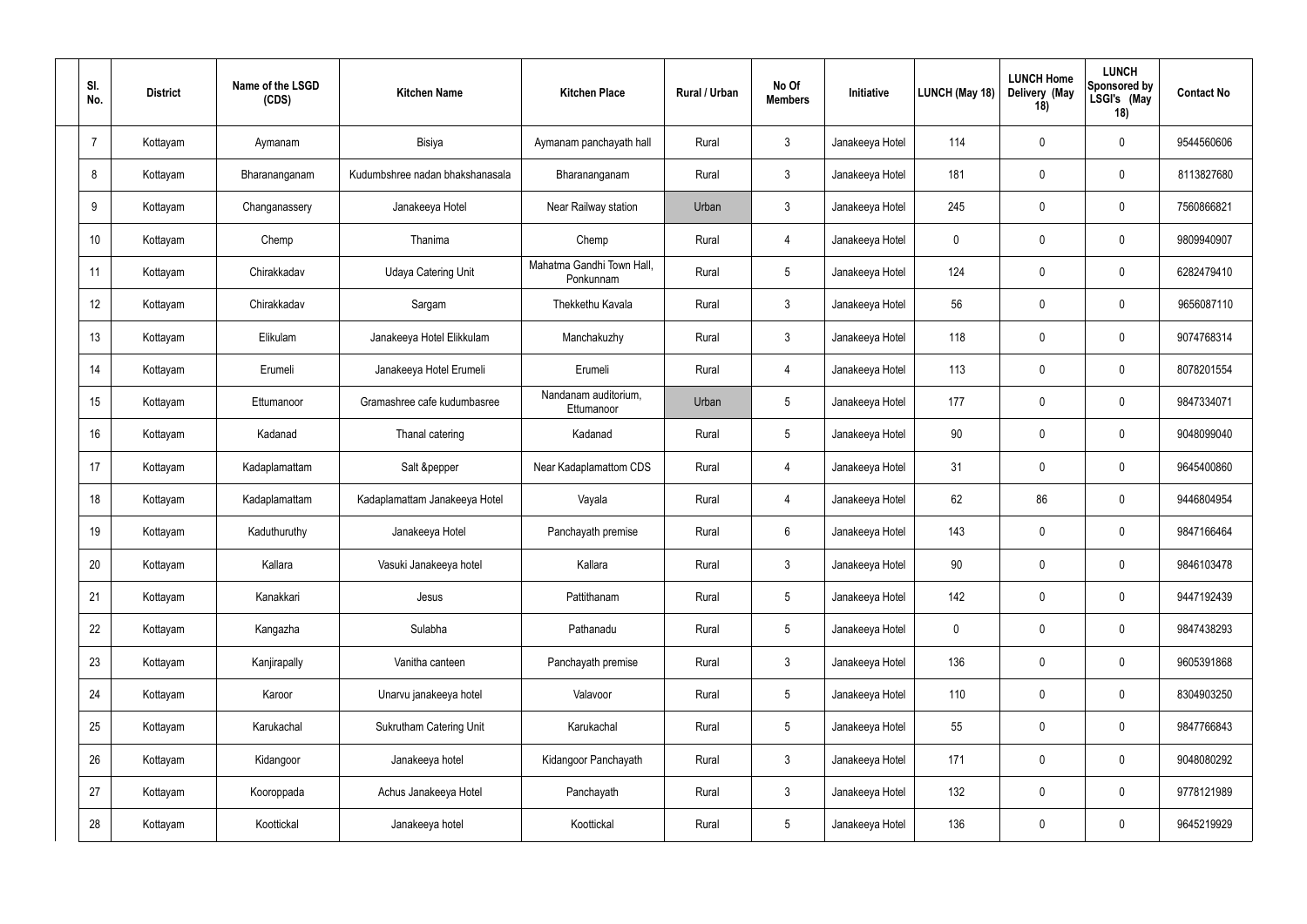|    | SI.<br>No. | <b>District</b> | Name of the LSGD<br>(CDS) | <b>Kitchen Name</b>             | <b>Kitchen Place</b>           | Rural / Urban | No Of<br><b>Members</b> | Initiative      | LUNCH (May 18) | <b>LUNCH Home</b><br>Delivery (May<br>18) | <b>LUNCH</b><br><b>Sponsored by</b><br>LSGI's (May<br>18) | <b>Contact No</b> |
|----|------------|-----------------|---------------------------|---------------------------------|--------------------------------|---------------|-------------------------|-----------------|----------------|-------------------------------------------|-----------------------------------------------------------|-------------------|
|    | 29         | Kottayam        | Koruthodu                 | Koruthodu Janakeeya Hotel       | Koruthodu                      | Rural         | 6                       | Janakeeya Hotel | 117            | $\overline{0}$                            | $\mathbf 0$                                               | 7510770418        |
|    | 30         | Kottayam        | KottayamNorth             | Alfa Canteen                    | Municipality Kottayam          | Urban         | 5                       | Janakeeya Hotel | 172            | $\overline{0}$                            | $\pmb{0}$                                                 | 9846571923        |
|    | 31         | Kottayam        | KottayamNorth             | Kerala cafe janakeeya hotel     | Choottuveli                    | Urban         | $\mathbf{3}$            | Janakeeya Hotel | 164            | $\overline{0}$                            | $\overline{0}$                                            | 8129337294        |
|    | 32         | Kottayam        | KottayamNorth             | Maria Janakeeya Hotel           | Chungam                        | Urban         | $5\phantom{.0}$         | Janakeeya Hotel | 243            | $\overline{0}$                            | $\overline{0}$                                            | 9744843928        |
|    | 33         | Kottayam        | Kuravilangadu             | kudumbashree janakeeya hotel    | kuravilangady by pass junction | Rural         | 5 <sup>5</sup>          | Janakeeya Hotel | 120            | $\overline{0}$                            | $\overline{0}$                                            | 7559022364        |
|    | 34         | Kottayam        | Kurichi                   | Swad Catering                   | Cheruvelippadi                 | Rural         | $\overline{4}$          | Janakeeya Hotel | 346            | $\overline{0}$                            | $\mathbf 0$                                               | 9847891917        |
|    | 35         | Kottayam        | Madappally                | SR catering                     | Mammoodu                       | Rural         | $\mathbf{3}$            | Janakeeya Hotel | $\mathbf 0$    | $\overline{0}$                            | $\overline{0}$                                            | 9747702203        |
|    | 36         | Kottayam        | Manimala                  | Vanitha canteen                 | Manimala                       | Rural         | $3\phantom{.0}$         | Janakeeya Hotel | 123            | $\mathbf 0$                               | $\mathbf 0$                                               | 9946318069        |
|    | 37         | Kottayam        | Manjoor                   | Oruma catering unit             | Kuruppanthara                  | Rural         | 5                       | Janakeeya Hotel | 110            | $\overline{0}$                            | $\mathbf 0$                                               | 9349189590        |
|    | 38         | Kottayam        | Marangattupilly           | Marangattupilly Janakeeya Hotel | Marangattupilly                | Rural         | $\overline{4}$          | Janakeeya Hotel | 130            | $\overline{0}$                            | $\mathbf 0$                                               | 9544416772        |
|    | 39         | Kottayam        | Maravanthuruth            | Changathi                       | Maravanthuruth                 | Rural         | $\overline{4}$          | Janakeeya Hotel | 120            | $\overline{0}$                            | $\overline{0}$                                            | 9744598169        |
|    | 40         | Kottayam        | Meenachil                 | Akshaya Janakeeya hotel         | Idamattam                      | Rural         | $\overline{4}$          | Janakeeya Hotel | 125            | $\mathbf 0$                               | $\overline{2}$                                            | 9747190979        |
|    | 41         | Kottayam        | Meenachil                 | Archana janakeeya Hotel         | Paika                          | Rural         | $5\overline{)}$         | Janakeeya Hotel | $\mathbf 0$    | $\overline{0}$                            | $\overline{0}$                                            | 9048759539        |
| 82 | 42         | Kottayam        | Meenadom                  | Nainus                          | Meenadom                       | Rural         | $3\phantom{.0}$         | Janakeeya Hotel | 68             | $\pmb{0}$                                 | $\mathbf 0$                                               | 9539752801        |
|    | 43         | Kottayam        | Melukavu                  | Seenayi Cafe centre             | Melukavumattam                 | Rural         | 5 <sup>5</sup>          | Janakeeya Hotel | $\pmb{0}$      | $\overline{0}$                            | $\pmb{0}$                                                 | 9744546703        |
|    | 44         | Kottayam        | Moonnilav                 | Aiswarya                        | Moonnilav                      | Rural         | 3 <sup>1</sup>          | Janakeeya Hotel | 136            | $\mathbf 0$                               | $\pmb{0}$                                                 | 8281227689        |
|    | 45         | Kottayam        | Mulakkulam                | Janakeeya Hotel                 | Moorkkattilpadi                | Rural         | $\overline{4}$          | Janakeeya Hotel | 91             | $\overline{0}$                            | $\mathbf 0$                                               | 9747856382        |
|    | 46         | Kottayam        | Mundakkayam               | Janakeeya Hotel Mundakkayam     | Mundakkayam                    | Rural         | $6\phantom{.0}$         | Janakeeya Hotel | 97             | $\mathbf 0$                               | $\pmb{0}$                                                 | 9495314979        |
|    | 47         | Kottayam        | Nedumkunnam               | Nanma Kudumbashree Unit         | Nedumkunnam                    | Rural         | $5\overline{)}$         | Janakeeya Hotel | 20             | $\mathbf 0$                               | $\overline{2}$                                            | 7306791612        |
|    | 48         | Kottayam        | Neendoor                  | Gruhasree ME Unit               | Panchayath                     | Rural         | 3 <sup>1</sup>          | Janakeeya Hotel | 57             | $\mathbf 0$                               | $\pmb{0}$                                                 | 9847756958        |
|    | 49         | Kottayam        | Njeezhoor                 | Annapoorna Janakeeya Hotel      | Panchayath                     | Rural         | $\overline{4}$          | Janakeeya Hotel | 86             | $\overline{0}$                            | $\pmb{0}$                                                 | 9745246839        |
|    | 50         | Kottayam        | Pala                      | Angel Janakeeya Hotel           | Pala Municipality              | Urban         | $\overline{4}$          | Janakeeya Hotel | 246            | $\boldsymbol{0}$                          | $\pmb{0}$                                                 | 9745963125        |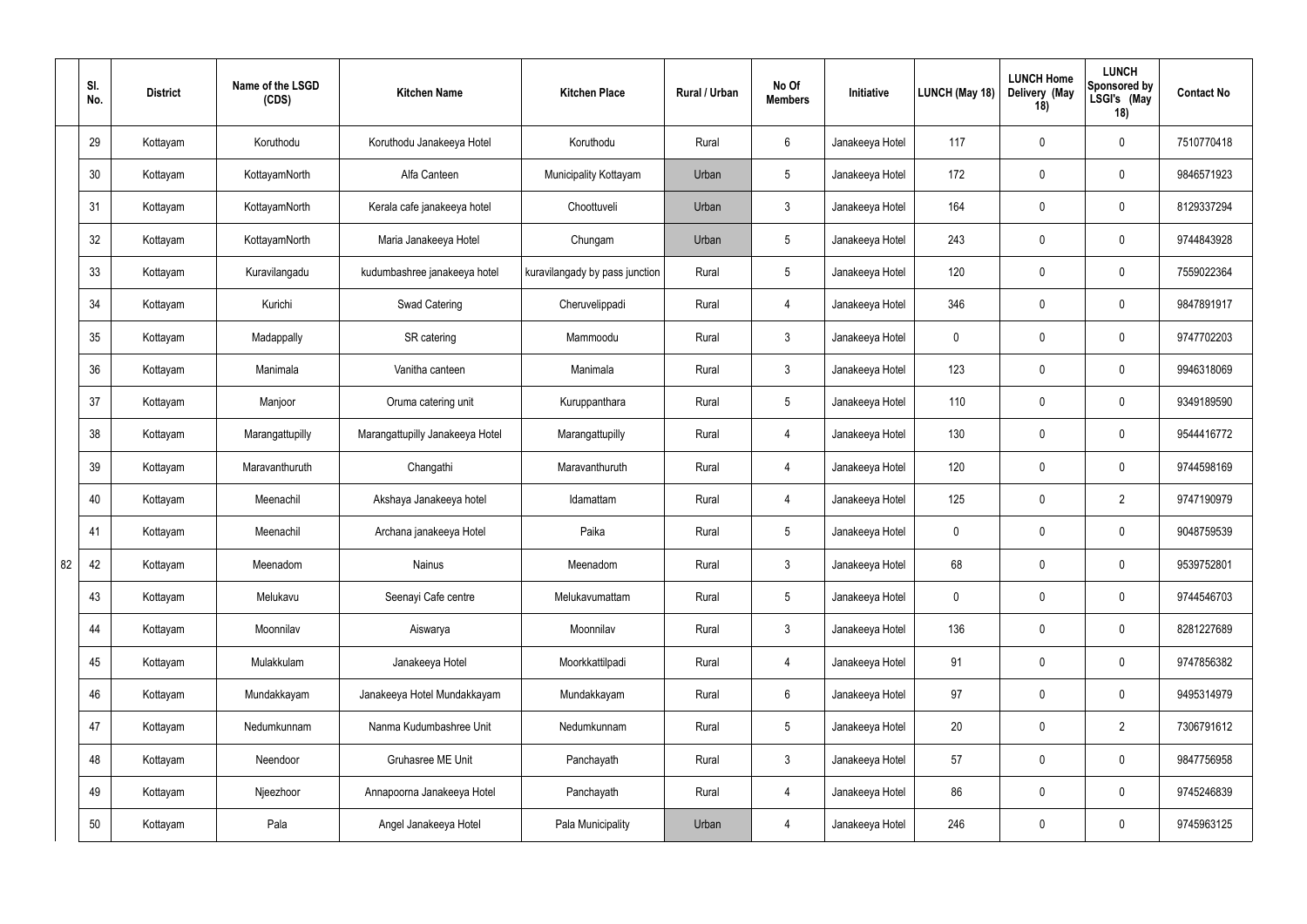| SI.<br>No. | <b>District</b> | Name of the LSGD<br>(CDS) | <b>Kitchen Name</b>          | <b>Kitchen Place</b>     | <b>Rural / Urban</b> | No Of<br><b>Members</b> | Initiative      | LUNCH (May 18) | <b>LUNCH Home</b><br>Delivery (May<br>18) | <b>LUNCH</b><br><b>Sponsored by</b><br>LSGI's (May<br>18) | <b>Contact No</b> |
|------------|-----------------|---------------------------|------------------------------|--------------------------|----------------------|-------------------------|-----------------|----------------|-------------------------------------------|-----------------------------------------------------------|-------------------|
| 51         | Kottayam        | Pala                      | Harithasree catering         | Chethimattam             | Urban                | $\overline{5}$          | Janakeeya Hotel | 250            | $\mathbf 0$                               | $\mathbf 0$                                               | 9895154240        |
| 52         | Kottayam        | Pallickathodu             | Sangeetha                    | Pallickathodu Bus stand  | Rural                | $\mathbf{3}$            | Janakeeya Hotel | 102            | $\mathbf 0$                               | $\pmb{0}$                                                 | 9633814381        |
| 53         | Kottayam        | Pampady                   | Thrupthi                     | Pampady Town             | Rural                | $5\phantom{.0}$         | Janakeeya Hotel | 0              | $\mathbf 0$                               | $\mathbf 0$                                               | 9633013622        |
| 54         | Kottayam        | Panachikkadu              | Ruchi Canteen                | Paruthumpara             | Rural                | $5\phantom{.0}$         | Janakeeya Hotel | 123            | $\mathbf 0$                               | $\mathbf 0$                                               | 9656411494        |
| 55         | Kottayam        | Parathodu                 | Janakeeya Hotel Parathodu    | Panchayath               | Rural                | $\overline{4}$          | Janakeeya Hotel | 113            | 0                                         | $\mathbf 0$                                               | 7907455541        |
| 56         | Kottayam        | Paippadu                  | Thejus                       | Paippadu                 | Rural                | $\overline{5}$          | Janakeeya Hotel | 270            | $\mathbf 0$                               | $\mathbf 0$                                               | 7034621426        |
| 57         | Kottayam        | Poonjar                   | Haritham                     | Poonjar                  | Rural                | $\overline{5}$          | Janakeeya Hotel | 103            | $\mathbf 0$                               | $\mathbf 0$                                               | 9495235348        |
| 58         | Kottayam        | poonjar south             | Sowbhagya Janakeeya Hotel    | poonjar south            | Rural                | $\overline{4}$          | Janakeeya Hotel | 204            | $\mathbf 0$                               | $\mathbf 0$                                               | 9495151799        |
| 59         | Kottayam        | Puthuppalli               | Ammaveedu                    | Puthuppally bus stand    | Rural                | $\overline{5}$          | Janakeeya Hotel | 231            | $\mathbf 0$                               | $\mathbf 0$                                               | 9947156548        |
| 60         | Kottayam        | Ramapuram                 | Ruchi                        | Ramapuram                | Rural                | $\overline{4}$          | Janakeeya Hotel | 219            | $\mathbf 0$                               | $\mathbf 0$                                               | 9495107277        |
| 61         | Kottayam        | T.V.Puram                 | Vijaya Janakeeya Hotel       | TV Puram                 | Rural                | $\mathbf{3}$            | Janakeeya Hotel | 104            | $\mathbf 0$                               | $\mathbf 0$                                               | 9847614136        |
| 62         | Kottayam        | Teekkoy                   | Kairali                      | Vagamattom, Kallambhagam | Rural                | $\mathbf{3}$            | Janakeeya Hotel | 136            | $\mathbf 0$                               | $\mathbf 0$                                               | 7025702768        |
| 63         | Kottayam        | Thalanad                  | Nanma                        | Muttambhagam Kavala      | Rural                | $\mathbf{3}$            | Janakeeya Hotel | $\mathbf 0$    | $\mathbf 0$                               | $\mathbf 0$                                               | 9961289547        |
| 64         | Kottayam        | Thalappalam               | Ameya                        | Thalappalam              | Rural                | $\overline{4}$          | Janakeeya Hotel | 172            | $\mathbf 0$                               | $\pmb{0}$                                                 | 7025932626        |
| 65         | Kottayam        | Thalayolaparambu          | kudumbashree janakeeya hotel | Thalayolaparambu         | Rural                | $\mathbf{3}$            | Janakeeya Hotel | 112            | $\mathbf 0$                               | $\pmb{0}$                                                 | 7994830570        |
| 66         | Kottayam        | Thidanadu                 | Janani                       | Chemmlamattam            | Rural                | $\,6\,$                 | Janakeeya Hotel | 164            | $\mathbf 0$                               | 0\$                                                       | 9562695545        |
| 67         | Kottayam        | Thidanadu                 | Krishna                      | Near Panchayath          | Rural                | $\overline{4}$          | Janakeeya Hotel | 204            | $\mathbf 0$                               | $\pmb{0}$                                                 | 9605565960        |
| 68         | Kottayam        | Thiruvarppu               | Sreeparvathy food products   | Illickal                 | Rural                | $\mathfrak{Z}$          | Janakeeya Hotel | 152            | $\mathbf 0$                               | $\pmb{0}$                                                 | 9747289846        |
| 69         | Kottayam        | Thrikkodithanam           | Swanthanam                   | Thrikkodithanam          | Rural                | $5\,$                   | Janakeeya Hotel | 99             | $\boldsymbol{0}$                          | $\pmb{0}$                                                 | 7902729237        |
| 70         | Kottayam        | Udayanapuram              | Uppum Mulakum                | Nerekadavu               | Rural                | $\mathfrak{Z}$          | Janakeeya Hotel | 107            | $\pmb{0}$                                 | $\pmb{0}$                                                 | 8111850728        |
| 71         | Kottayam        | Udayanapuram              | Aiswarya Activity Group      | Vaikom Block Panchayath  | Rural                | $5\phantom{.0}$         | Janakeeya Hotel | 97             | $\boldsymbol{0}$                          | $\pmb{0}$                                                 | 9847437286        |
| 72         | Kottayam        | Uzhavoor                  | Uzhavoor Janakeeya Hotel     | Uzhavoor Town            | Rural                | $8\,$                   | Janakeeya Hotel | 225            | $\boldsymbol{0}$                          | $\pmb{0}$                                                 | 9746074266        |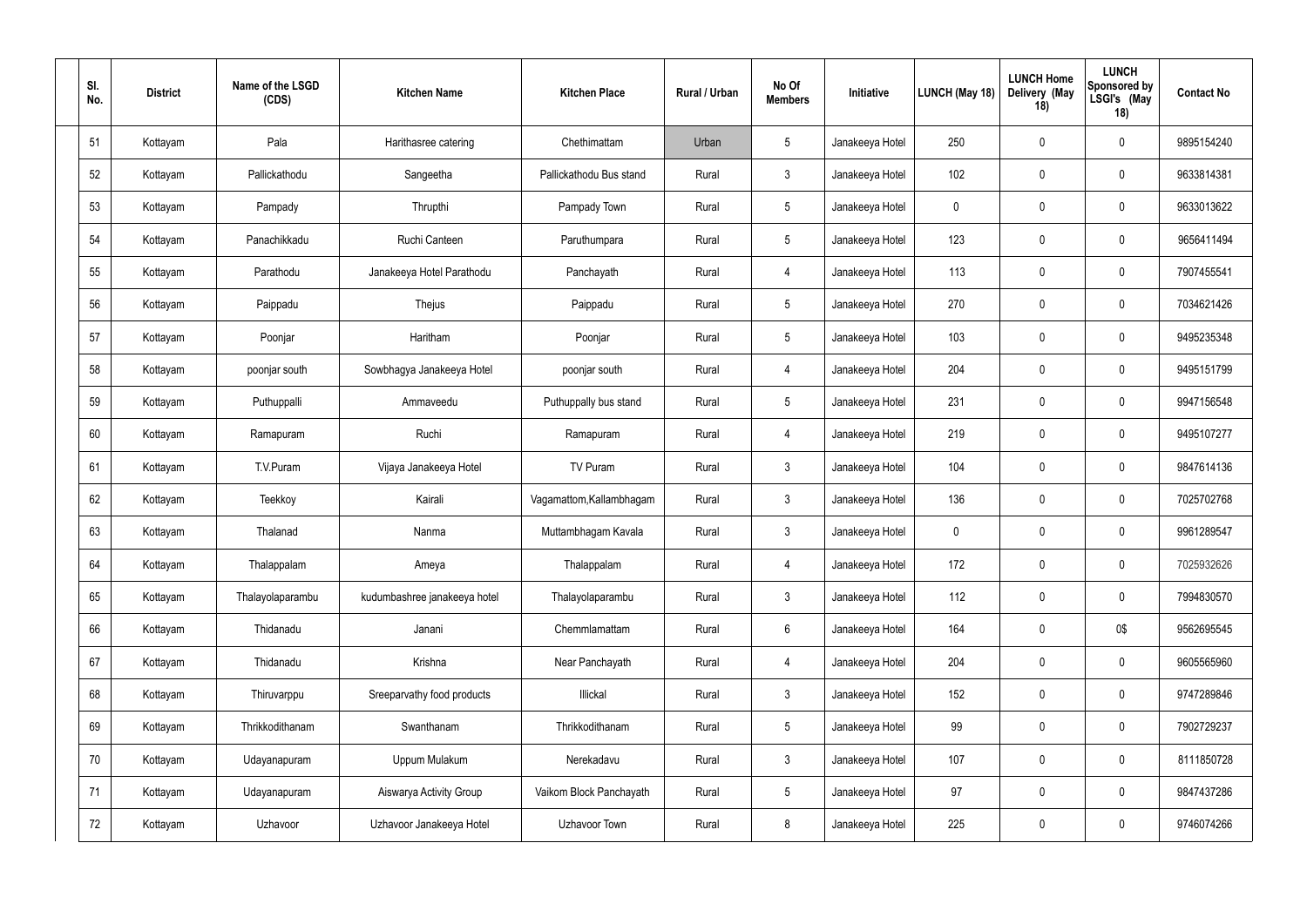|    | SI.<br>No.      | <b>District</b> | Name of the LSGD<br>(CDS) | <b>Kitchen Name</b>                                      | <b>Kitchen Place</b>                        | Rural / Urban | No Of<br><b>Members</b> | Initiative      | LUNCH (May 18) | <b>LUNCH Home</b><br>Delivery (May<br>18) | <b>LUNCH</b><br><b>Sponsored by</b><br>LSGI's (May<br>18) | <b>Contact No</b> |
|----|-----------------|-----------------|---------------------------|----------------------------------------------------------|---------------------------------------------|---------------|-------------------------|-----------------|----------------|-------------------------------------------|-----------------------------------------------------------|-------------------|
|    | 73              | Kottayam        | Vaikom                    | <b>Chanees Eats</b>                                      | Chalapparambu                               | Urban         | $\overline{4}$          | Janakeeya Hotel | 107            | $\overline{0}$                            | $\mathbf 0$                                               | 9446467389        |
|    | 74              | Kottayam        | Vakathanam                | Padheyam                                                 | Njaliakuzhi                                 | Rural         | 6                       | Janakeeya Hotel | 180            | $\overline{0}$                            | $\mathbf 0$                                               | 9495010073        |
|    | 75              | Kottayam        | Vazhappally               | Udayam                                                   | Vazhappally                                 | Rural         | $\overline{4}$          | Janakeeya Hotel | 239            | $\overline{0}$                            | $\mathbf 0$                                               | 9562267564        |
|    | 76              | Kottayam        | Vazhoor                   | Kudumbashree Canteen Unit At<br>Vazhoor Grama Panchayath | Vazhoor Grama Panchayath<br><b>Building</b> | Rural         | $5\overline{)}$         | Janakeeya Hotel | 110            | $\overline{0}$                            | $\mathbf 0$                                               | 9544717796        |
|    | 77              | Kottayam        | Vazhoor                   | New India                                                | Nedumavu                                    | Rural         | $\mathbf{3}$            | Janakeeya Hotel | $\mathbf 0$    | $\overline{0}$                            | $\mathbf 0$                                               | 9744581242        |
|    | 78              | Kottayam        | Vechoor                   | <b>Treeland Annapoorna</b>                               | <b>Bund Road</b>                            | Rural         | $\mathbf{3}$            | Janakeeya Hotel | $\mathbf 0$    | $\overline{0}$                            | $\mathbf 0$                                               | 8606814487        |
|    | 79              | Kottayam        | Veliyannoor               | Thanima foods                                            | Veliyannoor                                 | Rural         | $\mathbf{3}$            | Janakeeya Hotel | 137            | $\overline{0}$                            | $\mathbf 0$                                               | 9744392147        |
|    | 80              | Kottayam        | Vellavoor                 | Uppum Mulakum Janakeeya Hotel                            | Panchayath premise                          | Rural         | $5\phantom{.0}$         | Janakeeya Hotel | 202            | $\overline{0}$                            | $\mathbf 0$                                               | 9188317288        |
|    | 81              | Kottayam        | Velloor                   | Puzhayoram catering                                      | Near Velloor cds office                     | Rural         | $\overline{4}$          | Janakeeya Hotel | 256            | $\overline{0}$                            | $\mathbf 0$                                               | 9895522286        |
|    | 82              | Kottayam        | Vijayapuram               | Niravu                                                   | Iranjal                                     | Rural         | $\mathbf{3}$            | Janakeeya Hotel | 64             | $\overline{0}$                            | $\mathbf 0$                                               | 9495245895        |
|    | 83              | Kottayam        | Vijayapuram               | Renown Janakeeya Hotel                                   | Vadavathoor                                 | Rural         | $5\overline{)}$         | Janakeeya Hotel | 298            | $\overline{0}$                            | $\mathbf 0$                                               | 8606536302        |
| 82 |                 |                 |                           |                                                          |                                             |               | 336                     |                 | 198            | $\overline{0}$                            | $\mathbf 0$                                               |                   |
|    |                 |                 |                           |                                                          |                                             |               |                         |                 | 10828          | 86                                        | $\overline{4}$                                            |                   |
|    | -1              | Kozhikode       | Balussery                 | Unarvu Janakeeya Hotel                                   | Balussery                                   | Rural         | $5\phantom{.0}$         | Janakeeya Hotel | 193            | $\pmb{0}$                                 | $\mathbf 0$                                               | 95440 03929       |
|    | $2^{\circ}$     | Kozhikode       | Panangad                  | Kairali Janakeeya Hotel                                  | Balussery mukku at KK<br>hospital           | Rural         | 3 <sup>1</sup>          | Janakeeya Hotel | 488            | $\overline{0}$                            | $\mathbf 0$                                               | 97450 85782       |
|    | $\mathbf{3}$    | Kozhikode       | Koorachundu               | Swad Nirmmal Janakeeya hotel                             | Koorachundu                                 | Rural         | $\overline{4}$          | Janakeeya Hotel | 305            | $\pmb{0}$                                 | $\mathbf 0$                                               | 94967 07886       |
|    | $\overline{4}$  | Kozhikode       | Koorachundu               | Koottayma Janakeeya Hotel                                | Kallanode                                   | Rural         | $5\overline{)}$         | Janakeeya Hotel | 368            | $\overline{0}$                            | $\mathbf 0$                                               | 94967 26850       |
|    | 5 <sup>5</sup>  | Kozhikode       | Kottur                    | Kudumbashree Janakeeya Hotel Kottur                      | Kottur                                      | Rural         | 10                      | Janakeeya Hotel | 95             | $\pmb{0}$                                 | $\pmb{0}$                                                 | 97456 72101       |
|    | $6\overline{6}$ | Kozhikode       | Naduvannur                | Naduvannur Janakeeya Hotel                               | Naduvannur                                  | Rural         | $5\overline{)}$         | Janakeeya Hotel | 262            | $\mathbf 0$                               | $\pmb{0}$                                                 | 8592-031802       |
|    | $\overline{7}$  | Kozhikode       | Naduvannur                | FriendsJanakeeya Hotel                                   | Anjolimukku                                 | Rural         | 3 <sup>1</sup>          | Janakeeya Hotel | 321            | $\mathbf 0$                               | $\pmb{0}$                                                 | 9995947043        |
|    | 8               | Kozhikode       | Ulliyeri                  | Ruchi Janakeeya Hotel                                    | Ulliyeri                                    | Rural         | $\overline{4}$          | Janakeeya Hotel | 337            | $\mathbf 0$                               | $\overline{0}$                                            | 89434 06681       |
|    | 9               | Kozhikode       | Unnikulam                 | Swad Janakeeya Hotel                                     | Ekarool Kaappil Road                        | Rural         | $\mathbf{3}$            | Janakeeya Hotel | 695            | $\boldsymbol{0}$                          | $\boldsymbol{0}$                                          | 85475 75474       |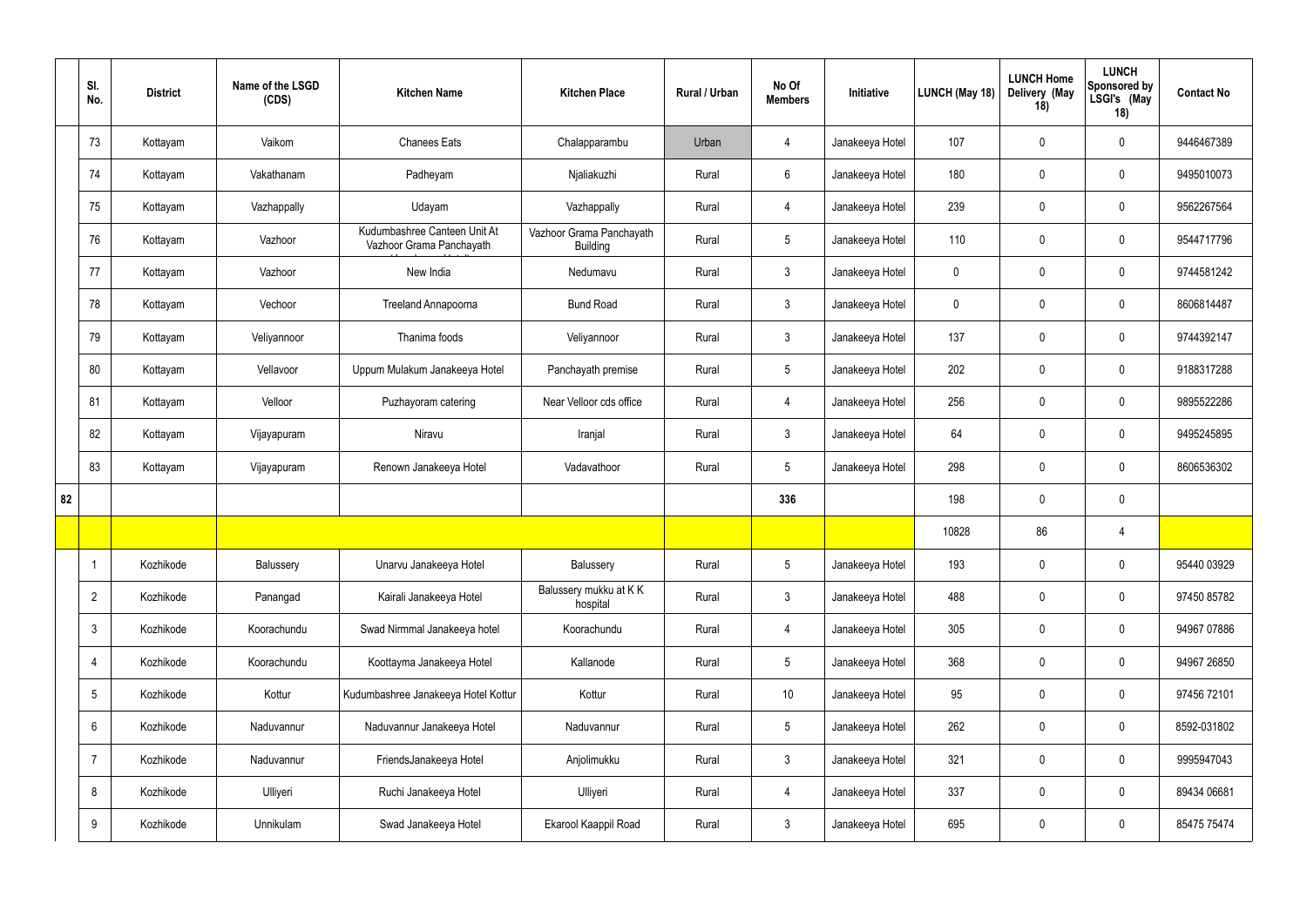| SI.<br>No. | <b>District</b> | Name of the LSGD<br>(CDS) | <b>Kitchen Name</b>            | <b>Kitchen Place</b>                  | <b>Rural / Urban</b> | No Of<br><b>Members</b> | Initiative      | LUNCH (May 18) | <b>LUNCH Home</b><br>Delivery (May<br>18) | <b>LUNCH</b><br>Sponsored by<br>LSGI's (May<br>18) | <b>Contact No</b> |
|------------|-----------------|---------------------------|--------------------------------|---------------------------------------|----------------------|-------------------------|-----------------|----------------|-------------------------------------------|----------------------------------------------------|-------------------|
| 10         | Kozhikode       | <b>Unnikulam</b>          | Chaithanya Janakeeya Hotel     | Opposite unnikulam<br>gramapanchayath | Rural                | $\mathbf{3}$            | Janakeeya Hotel | 689            | $\mathbf 0$                               | $\mathbf 0$                                        | 87141 31460       |
| 11         | Kozhikode       | Nanminda                  | Akshaya vanitha hotel          | Nanminda panchayath building          | Rural                | $5\phantom{.0}$         | Janakeeya Hotel | 154            | $\mathbf 0$                               | $\overline{0}$                                     | 9961184212        |
| 12         | Kozhikode       | Thalakkulathur            | Thalakkulathur Janakeeya Hotel | Parambath                             | Rural                | $5\phantom{.0}$         | Janakeeya Hotel | 250            | $\mathbf 0$                               | $\mathbf 0$                                        | 7593067511        |
| 13         | Kozhikode       | Kakkodi                   | Kakkodi Janakeeya Hotel        | Kakkodi Bazar                         | Rural                | $\overline{7}$          | Janakeeya Hotel | 284            | $\mathbf 0$                               | $\mathbf 0$                                        | 8943123615        |
| 14         | Kozhikode       | Chelannur                 | Oottupura Janakeeya Hotel      | Ambalathukulangara                    | Rural                | $\overline{7}$          | Janakeeya Hotel | 116            | $\mathbf 0$                               | $\overline{2}$                                     | 9846010528        |
| 15         | Kozhikode       | Narikkuni                 | Amma Janakeeya Hotel           | Narikkuni                             | Rural                | $\overline{4}$          | Janakeeya Hotel | 172            | $\mathbf 0$                               | $\mathbf 0$                                        | 9645606562        |
| 16         | Kozhikode       | Kakkoor                   | Janakeeya Hotel Kakkoor        | Kakkoor                               | Rural                | $5\phantom{.0}$         | Janakeeya Hotel | 104            | $\mathbf 0$                               | $\mathbf 0$                                        | 8592050112        |
| 17         | Kozhikode       | Koduvally                 | Sadhya Janakeeya Hotel         | G M L P School, Koduvally             | Urban                | $5\overline{)}$         | Janakeeya Hotel | 560            | $\mathbf 0$                               | $\mathbf 0$                                        | 8593898831        |
| 18         | Kozhikode       | Koduvally                 | KKN Janakeeya Hotel Koduvally  | Nellamkandi                           | Urban                | $\mathbf{3}$            | Janakeeya Hotel | 179            | $\mathbf 0$                               | $\mathbf 0$                                        | 9847650894        |
| 19         | Kozhikode       | Koduvally                 | Swad Janakeeya Hotel           | Manipuram                             | Urban                | $5\phantom{.0}$         | Janakeeya Hotel | 212            | $\mathbf 0$                               | $\mathbf 0$                                        | 9946991995        |
| 20         | Kozhikode       | Madavoor                  | Madavoor Janakeeya Hotel       | Near madavoor panchayath              | Rural                | $5\phantom{.0}$         | Janakeeya Hotel | 123            | $\mathbf 0$                               | $\mathbf 0$                                        | 8547590842        |
| 21         | Kozhikode       | Omasseri                  | Annapoornna Janakeeya Hotel    | Omasseri                              | Rural                | $\overline{4}$          | Janakeeya Hotel | 368            | $\mathbf 0$                               | $\mathbf 0$                                        | 9605102599        |
| 22         | Kozhikode       | Puthuppadi                | Ruchi Janakeeya Hotel          | Puthupadi                             | Rural                | $5\overline{)}$         | Janakeeya Hotel | 330            | $\mathbf 0$                               | $\mathbf 0$                                        | 7909113114        |
| 23         | Kozhikode       | Kizhakkoth                | Swad Janakeeya Hotel           | Mariveettilthazham                    | Rural                | $\overline{4}$          | Janakeeya Hotel | 120            | $\mathbf 0$                               | $\overline{0}$                                     | 9847086665        |
| 24         | Kozhikode       | Thamarassery              | Pavithram Janakeeya hotel      | Thamarassery old stand                | Rural                | $6\phantom{.}6$         | Janakeeya Hotel | 378            | $\mathbf 0$                               | $\mathbf 0$                                        | 9048389661        |
| 25         | Kozhikode       | Kodenchery                | Kairali Janakeeya Hotel        | Kodenchery                            | Rural                | $\overline{4}$          | Janakeeya Hotel | 232            | $\mathbf 0$                               | $\mathbf 0$                                        | 9446037829        |
| 26         | Kozhikode       | Koodaranji                | Ruchikkoot Janakeeya Hotel     | Koodaranji                            | Rural                | $6\overline{6}$         | Janakeeya Hotel | 196            | $\mathbf 0$                               | $\mathbf 0$                                        | 9496439278        |
| 27         | Kozhikode       | Thiruvambadi              | Pulari Janakeeya Hotel         | Thondimmal                            | Rural                | $5\phantom{.0}$         | Janakeeya Hotel | 167            | $\pmb{0}$                                 | $\pmb{0}$                                          | 7034264232        |
| 28         | Kozhikode       | Kattippara                | Ruchi Janakeeya Hotel          | Chamal                                | Rural                | $6\phantom{.}6$         | Janakeeya Hotel | 132            | $\pmb{0}$                                 | $\pmb{0}$                                          | 7591974045        |
| 29         | Kozhikode       | Koyilandy North           | Naveena canteen                | Near new bus stand                    | Urban                | $\overline{7}$          | Janakeeya Hotel | 636            | $\mathbf 0$                               | $\overline{4}$                                     | 9544185262        |
| 30         | Kozhikode       | <b>Koyilandy North</b>    | Kulirma Janakeeya Hotel        | Near Kollamchira                      | Urban                | 10 <sup>°</sup>         | Janakeeya Hotel | 330            | $\mathbf 0$                               | -1                                                 | 8943191728        |
| 31         | Kozhikode       | Koyilandi South           | Snehadeepam Janakeeya Hotel    | Muthambi                              | Urban                | $6\phantom{.}6$         | Janakeeya Hotel | 136            | $\mathbf 0$                               | $\mathbf 0$                                        | 9188198658        |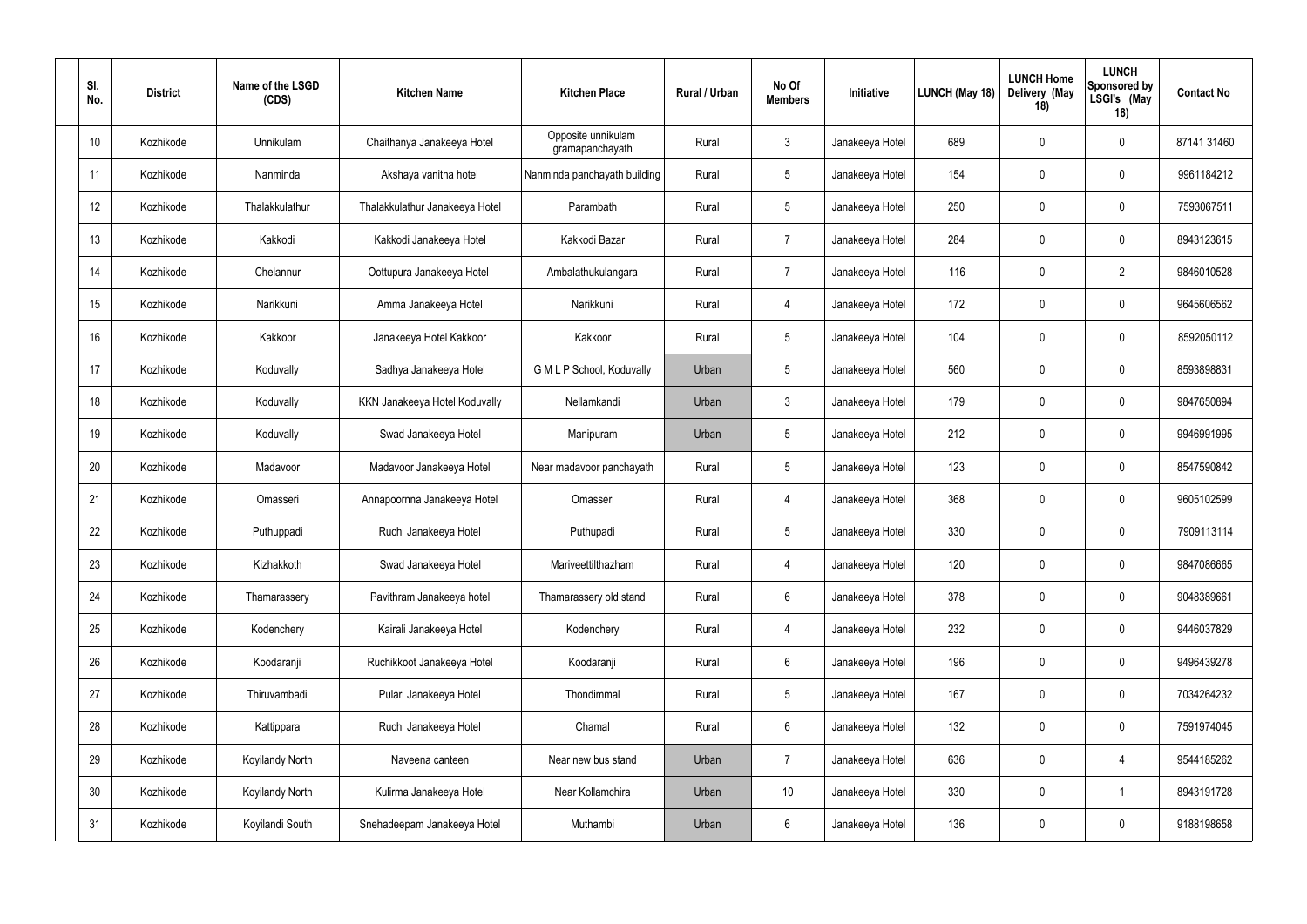| SI.<br>No. | <b>District</b> | Name of the LSGD<br>(CDS) | <b>Kitchen Name</b>         | <b>Kitchen Place</b>                        | Rural / Urban | No Of<br><b>Members</b> | Initiative      | LUNCH (May 18) | <b>LUNCH Home</b><br>Delivery (May<br>18) | <b>LUNCH</b><br><b>Sponsored by</b><br>LSGI's (May<br>18) | <b>Contact No</b> |
|------------|-----------------|---------------------------|-----------------------------|---------------------------------------------|---------------|-------------------------|-----------------|----------------|-------------------------------------------|-----------------------------------------------------------|-------------------|
| 32         | Kozhikode       | Koyilandi South           | Sanam Janakeeya Hotel       | Koyilandi Market                            | Urban         | $\mathbf{3}$            | Janakeeya Hotel | 371            | $\mathbf 0$                               | $\mathbf 0$                                               | 9544185262        |
| 33         | Kozhikode       | Chengottukavu             | Amma Janakeeya Hotel        | Edakkulam                                   | Rural         | $\overline{5}$          | Janakeeya Hotel | 138            | $\mathbf 0$                               | $\mathbf 0$                                               | 9048235785        |
| 34         | Kozhikode       | Atholi                    | Atholi Janakeeya Hotel      | Kodassery                                   | Rural         | $\overline{4}$          | Janakeeya Hotel | 0              | 0                                         | $\mathbf 0$                                               | 9072499251        |
| 35         | Kozhikode       | Moodadi                   | Ruchi Janakeeya Hotel       | Moodadi                                     | Rural         | $5\phantom{.0}$         | Janakeeya Hotel | 310            | $\mathbf 0$                               | $\mathbf 0$                                               | 8281226403        |
| 36         | Kozhikode       | Chemancheri               | Annapoornna Janakeeya Hotel | Pookkad                                     | Rural         | $5\phantom{.0}$         | Janakeeya Hotel | 0              | 0                                         | $\mathbf 0$                                               | 9048235785        |
| 37         | Kozhikode       | Arikkulam                 | Thanima Janakeeya Hotel     | Kurudimukku                                 | Rural         | $\overline{4}$          | Janakeeya Hotel | 177            | $\mathbf 0$                               | $\mathbf 0$                                               | 9645137125        |
| 38         | Kozhikode       | Arikkulam                 | Ruchiyidam Janakeeya Hotel  | Arikkulam                                   | Rural         | $\overline{4}$          | Janakeeya Hotel | 62             | $\mathbf 0$                               | $\mathbf 0$                                               | 9048410803        |
| 39         | Kozhikode       | Kozhikode Central.        | Ruchikkoott                 | <b>District Veterinary Hospital</b>         | Urban         | $\mathbf{3}$            | Janakeeya Hotel | 986            | 200                                       | $\mathbf 0$                                               | 7025774213        |
| 40         | Kozhikode       | Kozhikode Central         | Sneha Ruchikkoott           | Mankavu                                     | Urban         | $\overline{4}$          | Janakeeya Hotel | 389            | 62                                        | $\mathbf 0$                                               | 8921995031        |
| 41         | Kozhikode       | Kozhikode Central         | Tripthi Janakeeya Hotel     | Near AMLP School,<br>Moozhikkal             | Urban         | $\mathbf{3}$            | Janakeeya Hotel | 707            | 104                                       | $\mathbf 0$                                               | 8129200288        |
| 42         | Kozhikode       | Kozhikode Central         | New Ganesh                  | Kovoor, near library                        | Urban         | $5\phantom{.0}$         | Janakeeya Hotel | 980            | 0                                         | $\mathbf 0$                                               | 9349123701        |
| 43         | Kozhikode       | Kozhikode Central         | Ruchippura Janakeeya Hotel  | Near Focus mall, New bus<br>stand Kozhikode | Urban         | $\mathbf{3}$            | Janakeeya Hotel | 988            | 0                                         | $\mathbf 0$                                               | 9605602806        |
| 44         | Kozhikode       | Kozhikode Central         | Souparnika Janakeeya Hotel  | Medical college near chest<br>hospital      | Urban         | $6\phantom{1}6$         | Janakeeya Hotel | 444            | 0                                         | $\mathbf 0$                                               | 8281709784        |
| 45         | Kozhikode       | Kozhikode North           | Udayam kudumbasree canteen  | Thadambattuthazham                          | Urban         | $5\phantom{.0}$         | Janakeeya Hotel | 500            | 48                                        | $\mathbf 0$                                               | 7736850096        |
| 46         | Kozhikode       | Kozhikode North           | Ruchi                       | Elathoor, Chettikulam                       | Urban         | $\overline{4}$          | Janakeeya Hotel | 348            | $\mathbf 0$                               | $\pmb{0}$                                                 | 9947743713        |
| 47         | Kozhikode       | Kozhikode North           | Tasty Janakeeya Hotel       | Butt road                                   | Urban         | $\overline{5}$          | Janakeeya Hotel | 632            | 63                                        | $\pmb{0}$                                                 | 9074462795        |
| 48         | Kozhikode       | Kozhikode North           | Oruma                       | Eranjikkal                                  | Urban         | $\overline{4}$          | Janakeeya Hotel | 412            | 21                                        | $\pmb{0}$                                                 | 9497754632        |
| 49         | Kozhikode       | Feroke                    | Ruchi vanitha mess          | <b>Feroke Muncipality</b>                   | Urban         | $\overline{7}$          | Janakeeya Hotel | 326            | $\boldsymbol{0}$                          | $\pmb{0}$                                                 | 9544468026        |
| 50         | Kozhikode       | Feroke                    | Mithra Janakeeya Hotel      | Ambalangadi                                 | Urban         | $5\,$                   | Janakeeya Hotel | 342            | $\boldsymbol{0}$                          | $\pmb{0}$                                                 | 9847657229        |
| 51         | Kozhikode       | Feroke                    | Chemmeen Janakeeya Hotel    | Karuvanthuruthi                             | Urban         | $\overline{4}$          | Janakeeya Hotel | 276            | $\boldsymbol{0}$                          | $\pmb{0}$                                                 | 9747265293        |
| 52         | Kozhikode       | Ramanattukara             | Tasty catering unit         | Ramanattukara                               | Urban         | $6\,$                   | Janakeeya Hotel | 535            | $\mathbf 0$                               | $\pmb{0}$                                                 | 9961004004        |
| 53         | Kozhikode       | KozhikodeSouth            | Ushass cattering            | Meenchantha school                          | Urban         | $5\phantom{.0}$         | Janakeeya Hotel | 751            | $\boldsymbol{0}$                          | $\pmb{0}$                                                 | 9645629224        |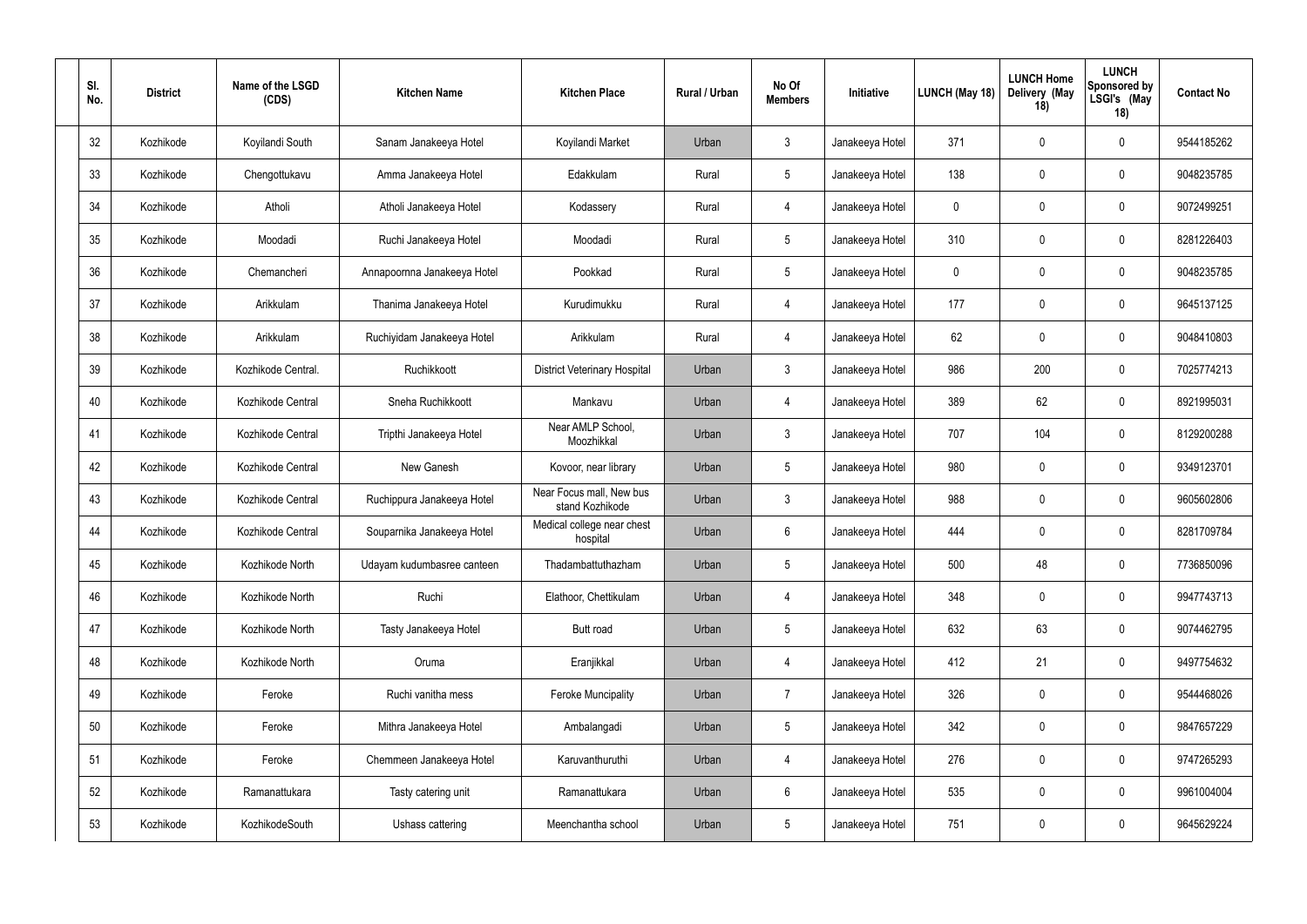|     | SI.<br>No. | <b>District</b> | Name of the LSGD<br>(CDS) | <b>Kitchen Name</b>                       | <b>Kitchen Place</b>               | Rural / Urban | No Of<br><b>Members</b> | Initiative      | LUNCH (May 18)   | <b>LUNCH Home</b><br>Delivery (May<br>18) | <b>LUNCH</b><br>Sponsored by<br>LSGI's (May<br>18) | <b>Contact No</b> |
|-----|------------|-----------------|---------------------------|-------------------------------------------|------------------------------------|---------------|-------------------------|-----------------|------------------|-------------------------------------------|----------------------------------------------------|-------------------|
| 107 | 54         | Kozhikode       | Kozhikode South           | Oruma                                     | Naduvattam                         | Urban         | $\overline{4}$          | Janakeeya Hotel | 324              | $\mathbf 0$                               | $\overline{0}$                                     | 9747405960        |
|     | 55         | Kozhikode       | Kozhikode South           | Ruchi Janakeeya Hotel                     | Kundayithode                       | Urban         | $5\phantom{.0}$         | Janakeeya Hotel | 568              | $\mathbf 0$                               | $\overline{0}$                                     | 9526521036        |
|     | 56         | Kozhikode       | Kozhikode South           | Five star                                 | Palayam                            | Urban         | $\overline{4}$          | Janakeeya Hotel | 514              | $\mathbf 0$                               | $\overline{0}$                                     | 9744307041        |
|     | 57         | Kozhikode       | Olavanna                  | Kailamadam Janakeeya Hotel                | Pantheerankavu bypass              | Rural         | 6                       | Janakeeya Hotel | 324              | 107                                       | $\overline{0}$                                     | 9526123535        |
|     | 58         | Kozhikode       | Olavanna                  | Snehitha Janakeeya Hotel                  | Kunnathupalam                      | Rural         | 6                       | Janakeeya Hotel | 324              | 133                                       | $\overline{0}$                                     | 9072771905        |
|     | 59         | Kozhikode       | Kadalundi                 | Kadambhari Janakeeya Hotel                | Mannoor valavil                    | Rural         | 6                       | Janakeeya Hotel | 158              | 69                                        | $\overline{0}$                                     | 9349923675        |
|     | 60         | Kozhikode       | Mukkam                    | Mukkam Friends Janakeeya hotel            | Mukkam                             | Urban         | $\overline{4}$          | Janakeeya Hotel | 465              | $\mathbf 0$                               | $\overline{0}$                                     | 9497215604        |
|     | 61         | Kozhikode       | Mukkam                    | Oottupura Janakeeya Hotel                 | Manassery                          | Urban         | 4                       | Janakeeya Hotel | 439              | $\mathbf 0$                               | $\mathbf 0$                                        | 9645563417        |
|     | 62         | Kozhikode       | Chathamangalam            | Prakruthi                                 | Chathamangalam vipanana<br>kendram | Rural         | $5\phantom{.0}$         | Janakeeya Hotel | 122              | $\mathbf 0$                               | $\overline{0}$                                     | 9745828787        |
|     | 63         | Kozhikode       | Chathamangalam            | Oruma                                     | Milk society                       | Rural         | $5\phantom{.0}$         | Janakeeya Hotel | $\boldsymbol{0}$ | $\mathbf 0$                               | $\overline{0}$                                     | 9847872378        |
|     | 64         | Kozhikode       | Perumanna                 | Thushara Janakeeya Hotel                  | Vallikkunnu                        | Rural         | $5\phantom{.0}$         | Janakeeya Hotel | 182              | $\mathbf 0$                               | $\overline{0}$                                     | 8113873612        |
|     | 65         | Kozhikode       | Kodiyathur                | Kanivu                                    | Eranjimavu                         | Rural         | 4                       | Janakeeya Hotel | 102              | $\mathbf 0$                               | $\overline{0}$                                     | 9048094053        |
|     | 66         | Kozhikode       | Karassery                 | Karassery CDS Janakeeya Hotel             | Near karassery panchayath          | Rural         | 4                       | Janakeeya Hotel | 364              | $\overline{0}$                            | $\overline{0}$                                     | 9645120636        |
|     | 67         | Kozhikode       | Kuruvattoor               | Nanma Janakeeya Hotel                     | Payambra                           | Rural         | $\overline{4}$          | Janakeeya Hotel | 198              | $\mathbf 0$                               | $\mathbf 0$                                        | 8547413299        |
|     | 68         | Kozhikode       | Mavoor                    | Koottayma Janakeeya Hotel                 | Mavoor                             | Rural         | $\overline{4}$          | Janakeeya Hotel | 420              | $\mathbf 0$                               | $\pmb{0}$                                          | 9961856227        |
|     | 69         | Kozhikode       | Peruvayal                 | Tripthi Janakeeya Hotel                   | Velliparambu                       | Rural         | $5\phantom{.0}$         | Janakeeya Hotel | 184              | $\mathbf 0$                               | $\pmb{0}$                                          | 6238723687        |
|     | 70         | Kozhikode       | Kuttiadi                  | Janakeeya Hotel                           | Kuttiadi Town                      | Rural         | 9                       | Janakeeya Hotel | 328              | $\mathbf 0$                               | $\pmb{0}$                                          | 8606099575        |
|     | 71         | Kozhikode       | Kavilumpara               | Kavilumpara panchayath Janakeeya<br>Hotel | Thottilpalam                       | Rural         | $\overline{4}$          | Janakeeya Hotel | 280              | $\mathbf 0$                               | $\pmb{0}$                                          | 8157900256        |
|     | 72         | Kozhikode       | Maruthonkara              | Thanima Janakeeya Hotel                   | Adukkath                           | Rural         | $5\phantom{.0}$         | Janakeeya Hotel | 394              | $\mathbf 0$                               | $\pmb{0}$                                          | 9846974198        |
|     | 73         | Kozhikode       | Velom                     | Samridhi                                  | Kallumpuram - Theekkuni            | Rural         | $5\phantom{.0}$         | Janakeeya Hotel | 204              | $\mathbf 0$                               | $\pmb{0}$                                          | 9846813401        |
|     | 74         | Kozhikode       | Kunnummal                 | Ruchi Janakeeya Hotel                     | Kakkattil                          | Rural         | $5\overline{)}$         | Janakeeya Hotel | 329              | $\bm{0}$                                  | $\overline{0}$                                     | 9605800608        |
|     | 75         | Kozhikode       | Naripatta                 | Sthree sakthi Janakeeya Hotel             | Kaiveli                            | Rural         | $5\phantom{.0}$         | Janakeeya Hotel | 102              | $\mathbf 0$                               | $\overline{0}$                                     | 9645339232        |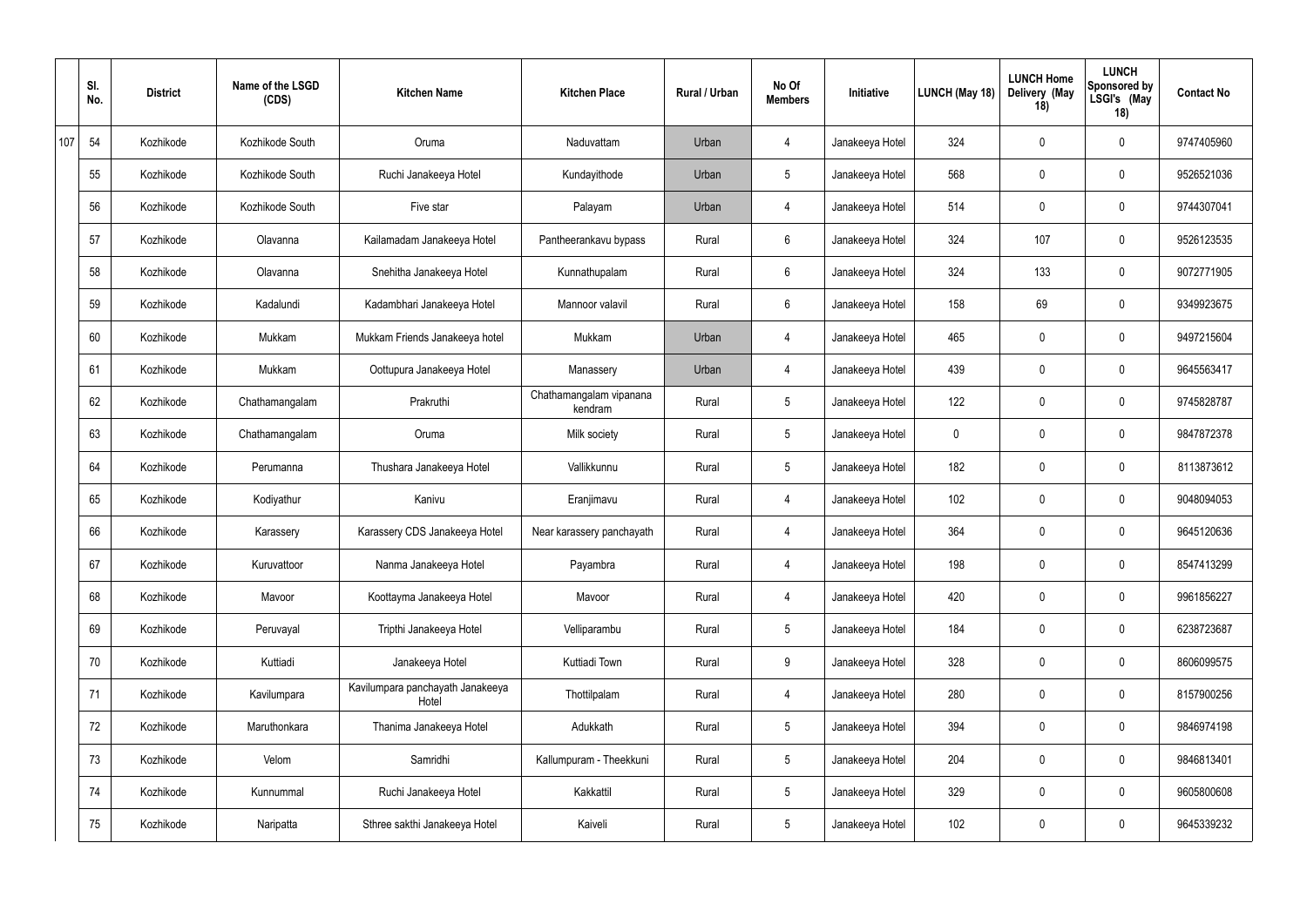| SI.<br>No. | <b>District</b> | Name of the LSGD<br>(CDS) | <b>Kitchen Name</b>                                  | <b>Kitchen Place</b>                               | <b>Rural / Urban</b> | No Of<br><b>Members</b> | Initiative      | LUNCH (May 18) | <b>LUNCH Home</b><br>Delivery (May<br>18) | <b>LUNCH</b><br><b>Sponsored by</b><br>LSGI's (May<br>18) | <b>Contact No</b> |
|------------|-----------------|---------------------------|------------------------------------------------------|----------------------------------------------------|----------------------|-------------------------|-----------------|----------------|-------------------------------------------|-----------------------------------------------------------|-------------------|
| 76         | Kozhikode       | Kayakkodi                 | Samridhi Janakeeya Hotel                             | Kayakkodi                                          | Rural                | $\overline{5}$          | Janakeeya Hotel | 208            | $\mathbf 0$                               | $\mathbf 0$                                               | 9495587551        |
| 77         | Kozhikode       | Thurayur                  | Cds coffee house                                     | Thurayur                                           | Rural                | $5\phantom{.0}$         | Janakeeya Hotel | 201            | $\mathbf 0$                               | $\mathbf 0$                                               | 9048028293        |
| 78         | Kozhikode       | Payyoli                   | Lady fingers janakeeya hotel                         | Payyoli Municipality                               | Urban                | $\overline{4}$          | Janakeeya Hotel | 225            | $\mathbf 0$                               | $\mathbf 0$                                               | 8606505900        |
| 79         | Kozhikode       | Meppayur                  | Ruchi canteen                                        | Meppayur                                           | Rural                | $5\phantom{.0}$         | Janakeeya Hotel | 320            | $\mathbf 0$                               | $\mathbf 0$                                               | 9447469729        |
| 80         | Kozhikode       | Thikkodi                  | Kaippunnyam Janakeeya Hotel                          | Thikkodi                                           | Rural                | $5\phantom{.0}$         | Janakeeya Hotel | 148            | $\mathbf 0$                               | $\mathbf 0$                                               | 9526071250        |
| 81         | Kozhikode       | Keezhariyur               | Tripthi Janakeeya Hotel                              | Arayanattu para                                    | Rural                | 8                       | Janakeeya Hotel | 295            | $\mathbf 0$                               | $\mathbf 0$                                               | 8592834034        |
| 82         | Kozhikode       | Chakkittappara            | Chakkittapara cds Hotel                              | Chakkittapara CDS                                  | Rural                | $\mathbf{3}$            | Janakeeya Hotel | 295            | $\mathbf 0$                               | $\mathbf 0$                                               | 9526881089        |
| 83         | Kozhikode       | Cheruvannur               | Vanitha canteen                                      | near cheruvannur panchayath<br>office, Cheruvannur | Rural                | $\overline{5}$          | Janakeeya Hotel | 164            | $\mathbf 0$                               | $\mathbf 0$                                               | 9400676505        |
| 84         | Kozhikode       | Koothali                  | Salkara stationary cum Coffee house<br>and photostat | Near Koothali panchayath<br>office                 | Rural                | $6\,$                   | Janakeeya Hotel | 161            | $\mathbf 0$                               | $\mathbf 0$                                               | 9847642496        |
| 85         | Kozhikode       | Changaroth                | Changorath Janakeeya Hotel                           | Near Vadakkumbad HSS                               | Rural                | $5\phantom{.0}$         | Janakeeya Hotel | 100            | $\mathbf 0$                               | $\mathbf 0$                                               | 9747353283        |
| 86         | Kozhikode       | Perambra                  | Perambra Janakeeya Hotel                             | Perambra                                           | Rural                | $\overline{4}$          | Janakeeya Hotel | 276            | $\mathbf 0$                               | $\mathbf 0$                                               | 6238677483        |
| 87         | Kozhikode       | Kayanna                   | Kudumbashree Janakeeya Hotel<br>Kayanna              | Kayanna Bazar                                      | Rural                | $\mathbf{3}$            | Janakeeya Hotel | 127            | $\mathbf 0$                               | $\mathbf 0$                                               | 9496130121        |
| 88         | Kozhikode       | Kayanna                   | Soorya janakeeya Hotel                               | Para Muthu Kayanna                                 | Rural                | $\mathbf{3}$            | Janakeeya Hotel | 265            | $\mathbf 0$                               | $\mathbf 0$                                               | 95396 14209       |
| 89         | Kozhikode       | Nochad                    | Kudumbashree Janakeeya Hotel                         | Muliyangal                                         | Rural                | $5\phantom{.0}$         | Janakeeya Hotel | 196            | $\mathbf 0$                               | $\overline{0}$                                            | 7034944936        |
| 90         | Kozhikode       | Nochad                    | Ruchi Janakeeya Hotel                                | Kalpathur                                          | Rural                | $5\phantom{.0}$         | Janakeeya Hotel | 125            | $\mathbf 0$                               | $\mathbf 0$                                               | 9946006742        |
| 91         | Kozhikode       | Ayenchery                 | Janakeeya Hotel Ayanchery                            | Ayanchery                                          | Rural                | $\overline{4}$          | Janakeeya Hotel | 235            | $\mathbf 0$                               | $\mathbf 0$                                               | 8078369520        |
| 92         | Kozhikode       | Maniyur                   | Ruchikoott Vanitha Hotel                             | Near maniyur panchayath<br>office, Navodaya stop   | Rural                | $\overline{4}$          | Janakeeya Hotel | 155            | $\overline{0}$                            | $\mathbf 0$                                               | 9400097895        |
| 93         | Kozhikode       | Villiappally              | Janakeeya Hotel Villiappally                         | Keezhal Mukku                                      | Rural                | $\overline{4}$          | Janakeeya Hotel | 205            | $\mathbf 0$                               | $\pmb{0}$                                                 | 8086472039        |
| 94         | Kozhikode       | Thiruvallur               | Ruchi Janakeeya Hotel                                | Thiruvallur                                        | Rural                | $\sqrt{5}$              | Janakeeya Hotel | 278            | $\mathbf 0$                               | $\mathbf 0$                                               | 9400723619        |
| 95         | Kozhikode       | Edachery                  | Kudumbasree cafe and helpdesk                        | Edachery                                           | Rural                | $\overline{4}$          | Janakeeya Hotel | 208            | $\mathbf 0$                               | $\overline{0}$                                            | 7736287974        |
| 96         | Kozhikode       | Nadapuram                 | Uttupura canteen and catering                        | Kallachi                                           | Rural                | $6\phantom{.}6$         | Janakeeya Hotel | 422            | $\mathbf 0$                               | $\overline{0}$                                            | 9946448011        |
| 97         | Kozhikode       | Chekkyad                  | Ruchi vanitha hotel                                  | Puliyav                                            | Rural                | $\overline{4}$          | Janakeeya Hotel | 0              | $\mathbf 0$                               | $\mathbf 0$                                               | 9048541152        |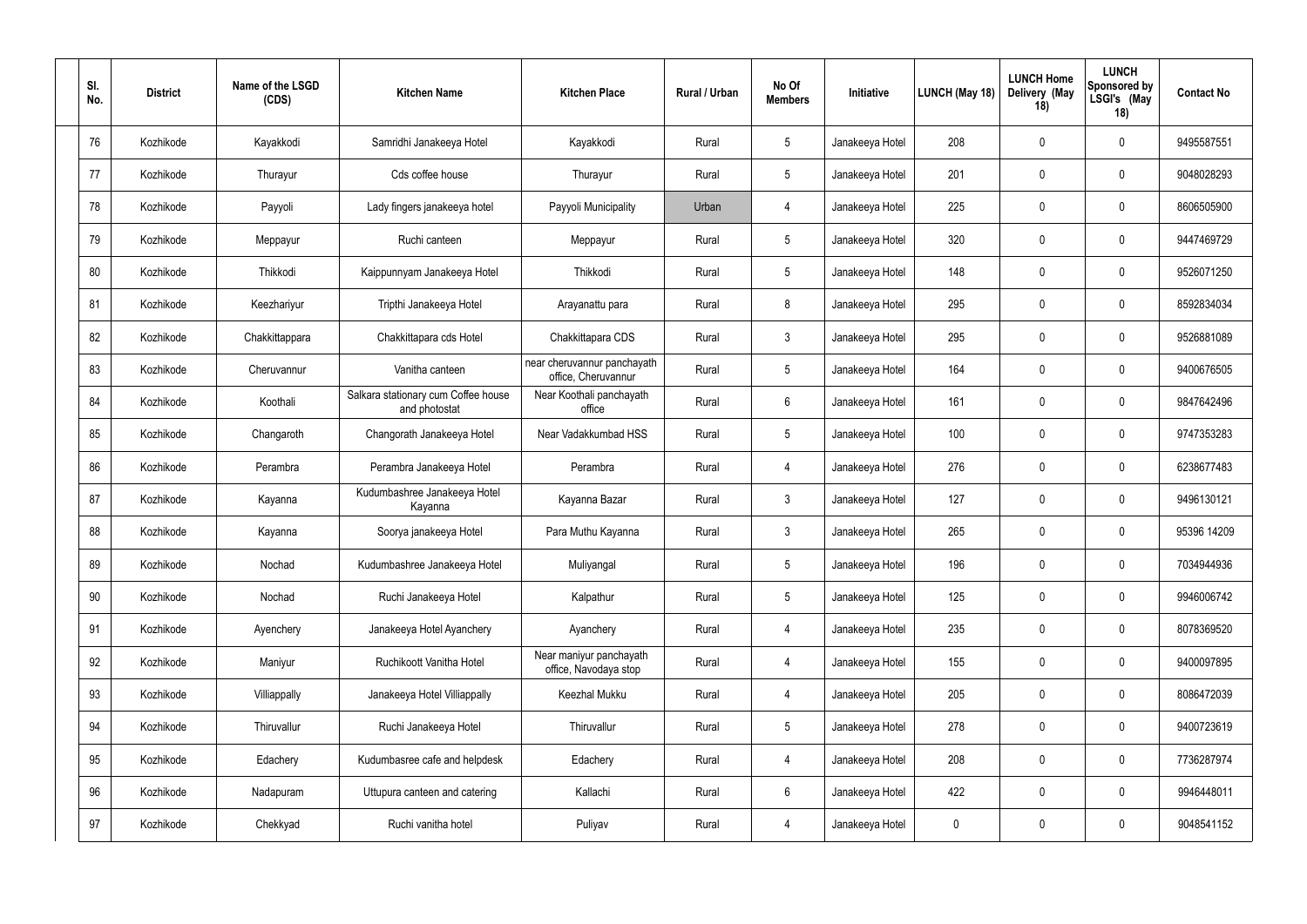|            | SI.<br>No.      | <b>District</b> | Name of the LSGD<br>(CDS) | <b>Kitchen Name</b>                   | <b>Kitchen Place</b>       | Rural / Urban | No Of<br><b>Members</b> | Initiative      | <b>LUNCH (May 18)</b> | <b>LUNCH Home</b><br>Delivery (May<br>18) | <b>LUNCH</b><br>Sponsored by<br>LSGI's (May<br>18) | <b>Contact No</b> |
|------------|-----------------|-----------------|---------------------------|---------------------------------------|----------------------------|---------------|-------------------------|-----------------|-----------------------|-------------------------------------------|----------------------------------------------------|-------------------|
|            | 98              | Kozhikode       | Valayam                   | Nanma Janakeeya Hotel                 | Valayam                    | Rural         | $5\phantom{.0}$         | Janakeeya Hotel | 162                   | $\mathbf 0$                               | $\overline{0}$                                     | 9207821783        |
|            | 99              | Kozhikode       | Purameri                  | Nanma Janakeeya Hotel                 | Purameri                   | Rural         | 6                       | Janakeeya Hotel | 221                   | $\mathbf 0$                               | $\pmb{0}$                                          | 9745393164        |
|            | 100             | Kozhikode       | Vanimel                   | Vanimel Janakeeya Hotel               | Bhoomivathukkal            | Rural         | $5\overline{)}$         | Janakeeya Hotel | 118                   | $\mathbf 0$                               | $\overline{0}$                                     | 9048163049        |
|            | 101             | Kozhikode       | Tuneri                    | Menma Oottupura Janakeeya Hotel       | Tuneri                     | Rural         | $\mathbf{3}$            | Janakeeya Hotel | 200                   | $\mathbf 0$                               | $\overline{0}$                                     | 9745251928        |
|            | 102             | Kozhikode       | Onchiyam                  | Adukkala                              | Kannookkara                | Rural         | $\mathbf{3}$            | Janakeeya Hotel | 208                   | $\mathbf 0$                               | $\overline{0}$                                     | 8606115054        |
|            | 103             | Kozhikode       | Chorode                   | Janani Hotel and Catering Unit        | Chorode                    | Rural         | $\overline{4}$          | Janakeeya Hotel | 279                   | $\mathbf 0$                               | $\overline{0}$                                     | 9645426343        |
|            | 104             | Kozhikode       | Eramala                   | Janakeeya Hotel - Eramala             | Orkkatteri                 | Rural         | 8                       | Janakeeya Hotel | 110                   | $\mathbf 0$                               | $\overline{0}$                                     | 9645239675        |
|            | 105             | Kozhikode       | Vadakara West             | Chithra Janakeeya Hotel               | Vadakara New bus stand     | Urban         | $3\phantom{.0}$         | Janakeeya Hotel | 363                   | $\mathbf 0$                               | $\mathbf 0$                                        | 9387762939        |
|            | 106             | Kozhikode       | Vadakara East             | Janakeeya Hotel Vadakara Municipality | Edodi                      | Urban         | 6                       | Janakeeya Hotel | 394                   | $\mathbf 0$                               | $\mathbf 0$                                        | 9207604876        |
|            | 107             | Kozhikode       | Azhiyoor                  | Janakeeya Hotel Azhiyoor              | Chombala near Block Office | Rural         | $3\phantom{.0}$         | Janakeeya Hotel | 190                   | $\mathbf 0$                               | $\mathbf 0$                                        | 8086159250        |
| <b>107</b> |                 |                 |                           |                                       |                            |               | 514                     |                 | 31785                 | 807                                       | $\overline{7}$                                     |                   |
|            | - 1             | Malappuram      | Triprangode               | Vishista Vanitha Canteen              | Ottumpuram                 | Rural         | $5\phantom{.0}$         | Janakeeya Hotel | 198                   | 30                                        | $\overline{0}$                                     | 9526951352        |
|            | $\overline{2}$  | Malappuram      | Kondotty-2                | Amrutham Janakeeya Hotel              | Kondotty busstand          | Urban         | $\overline{4}$          | Janakeeya Hotel | 604                   | $\mathbf 0$                               | -4                                                 | 7356582539        |
|            | $\mathbf{3}$    | Malappuram      | Ponmundam                 | Janakeeya hotel                       | Athanikkal                 | Rural         | $\overline{4}$          | Janakeeya Hotel | 198                   | $\pmb{0}$                                 | $\pmb{0}$                                          |                   |
|            | $\overline{4}$  | Malappuram      | Ponnani-1                 | Samridhi                              | Ponnani                    | Urban         | $5\overline{)}$         | Janakeeya Hotel | 99                    | $\mathbf 0$                               | $\pmb{0}$                                          | 9526810552        |
|            | $\overline{5}$  | Malappuram      | Parappanangadi            | Dithoos janakeeya hotel               | Parappanangadi             | Urban         | 3 <sup>1</sup>          | Janakeeya Hotel | 183                   | 174                                       | $\pmb{0}$                                          | 9895376975        |
|            | $6\phantom{.}6$ | Malappuram      | Edayur                    | mathuraka vanita hotel                | vattaparamb                | Rural         | $3\phantom{.0}$         | Janakeeya Hotel | 138                   | $\mathbf 0$                               | $\pmb{0}$                                          |                   |
|            | $\overline{7}$  | Malappuram      | Kaladi                    | Thripthi Janakeeya Hotel              | Naripparamb                | Rural         | $\overline{4}$          | Janakeeya Hotel | 110                   | $\mathbf 0$                               | $\pmb{0}$                                          | 9048111134        |
|            | $8\,$           | Malappuram      | Tavanur                   | Snehitha                              | Ayankalam                  | Rural         | $5\overline{)}$         | Janakeeya Hotel | 115                   | $\boldsymbol{0}$                          | $\pmb{0}$                                          | 9995887155        |
|            | 9               | Malappuram      | Karulai                   | Janakeeya Hotel                       | Karulayi Town              | Rural         | $\overline{4}$          | Janakeeya Hotel | 77                    | 31                                        | $\mathbf 0$                                        | 9388070564        |
|            | 10 <sup>°</sup> | Malappuram      | Melattur                  | Melattur Janakeeya Hotel              | Melattur                   | Rural         | $5\overline{)}$         | Janakeeya Hotel | 274                   | $\bm{0}$                                  | $\pmb{0}$                                          | 9497644650        |
|            | 11              | Malappuram      | Vallikkunnu               | Ruchikootu                            | Anangadi                   | Rural         | $\overline{4}$          | Janakeeya Hotel | 201                   | 93                                        | $\pmb{0}$                                          | 9846828029        |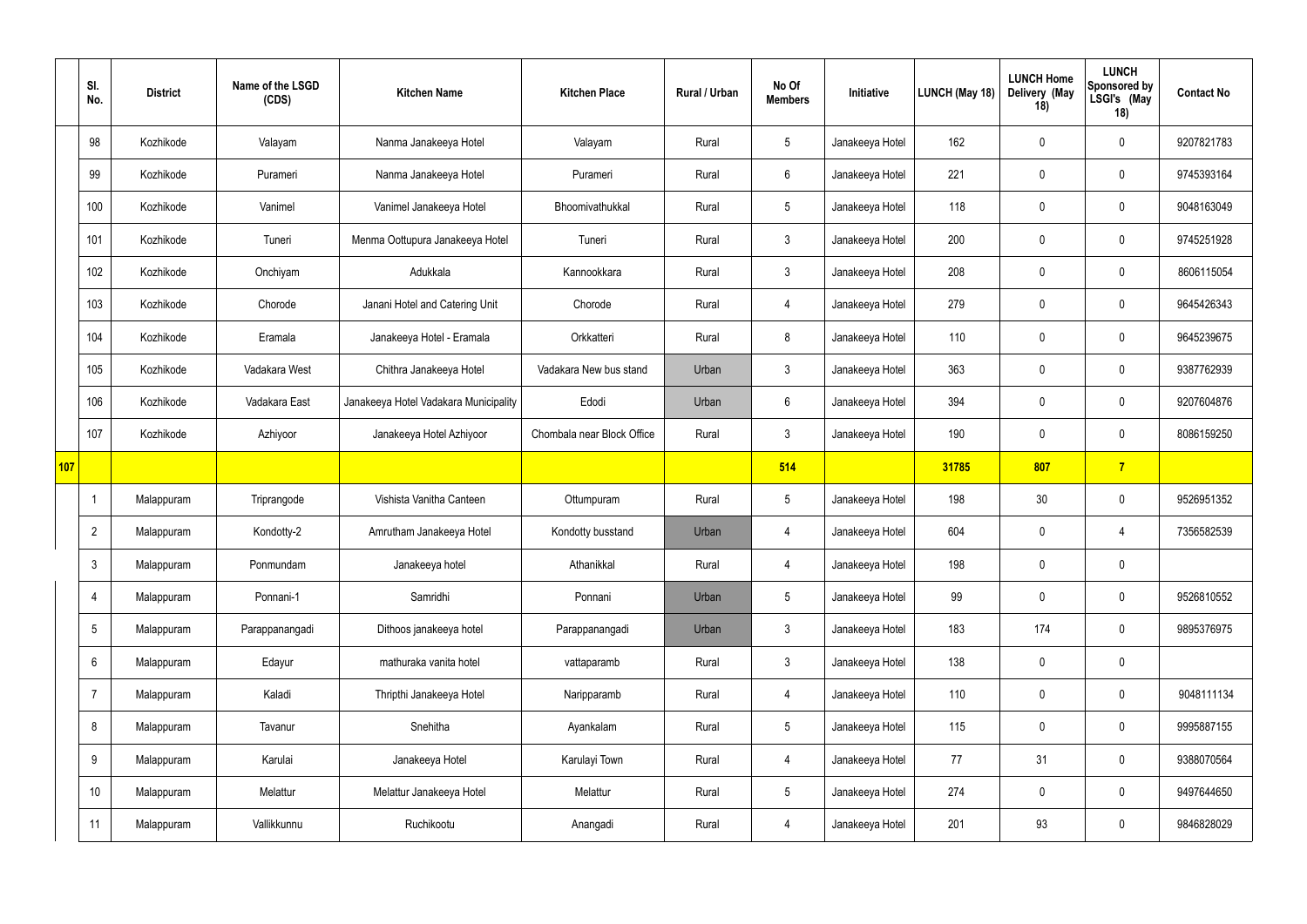| SI.<br>No. | <b>District</b> | Name of the LSGD<br>(CDS) | <b>Kitchen Name</b>         | <b>Kitchen Place</b>                     | <b>Rural / Urban</b> | No Of<br><b>Members</b> | Initiative      | LUNCH (May 18) | <b>LUNCH Home</b><br>Delivery (May<br>18) | <b>LUNCH</b><br><b>Sponsored by</b><br>LSGI's (May<br>18) | <b>Contact No</b> |
|------------|-----------------|---------------------------|-----------------------------|------------------------------------------|----------------------|-------------------------|-----------------|----------------|-------------------------------------------|-----------------------------------------------------------|-------------------|
| 12         | Malappuram      | Parappanangadi            | Sobhika Janakeeya hotel     | Parappanangadi                           | Urban                | $5\phantom{.0}$         | Janakeeya Hotel | 449            | 179                                       | $\mathbf 0$                                               | 9048220552        |
| 13         | Malappuram      | Vazhakkad                 | Ruchi hotel vazhakkad       | Gup school vazhakkad                     | Rural                | $\overline{5}$          | Janakeeya Hotel | 364            | 253                                       | $\overline{2}$                                            | 9656316072        |
| 14         | Malappuram      | Amarambalam               | Janakeeya Hotel             | Opposite Federal Bank<br>Pookkottumpadam | Rural                | $\overline{4}$          | Janakeeya Hotel | 114            | $\overline{2}$                            | $\mathbf{3}$                                              | 8157060589        |
| 15         | Malappuram      | Marakkara                 | Famous Hotel                | marakkara                                | Rural                | $\mathbf{3}$            | Janakeeya Hotel | 104            | $\mathbf 0$                               | $\mathbf 0$                                               | 6238909658        |
| 16         | Malappuram      | Ozhur                     | Archana Vanitha Canteen     | Pulparambu                               | Rural                | $\overline{2}$          | Janakeeya Hotel | 145            | -0                                        | $\mathbf 0$                                               | 9645906084        |
| 17         | Malappuram      | Keezhuparambu             | Sisiram hotel keezhuparambu | New bazar kuniyil                        | Rural                | $\overline{5}$          | Janakeeya Hotel | 179            | 29                                        | $\mathbf 0$                                               | 8086830582        |
| 18         | Malappuram      | Irimbiliyam               | nandanam vanita hotel.      | kotappuram                               | Rural                | $5\phantom{.0}$         | janakeeya Hotel | 148            | $\mathbf 0$                               | $\mathbf 0$                                               | 7306302029        |
| 19         | Malappuram      | Porur                     | Kudumbasree vanitha canteen | Cherukod                                 | Rural                | $\overline{4}$          | Janakeeya Hotel | 347            | $\mathbf 0$                               | $\mathbf 0$                                               | 9745425647        |
| 20         | Malappuram      | Tirunavaya                | Vibhava Cafesree            | Karathoor                                | Rural                | $\overline{4}$          | Janakeeya Hotel | 78             | 30                                        | $\mathbf 0$                                               | 9645414837        |
| 21         | Malappuram      | Moothedam                 | Moothedam janakeeya hotel   | Karappuram                               | Rural                | $\mathbf{3}$            | Janakeeya Hotel | 257            | $\mathbf 0$                               | $\mathbf 0$                                               | 9447630154        |
| 22         | Malappuram      | Vazhayur                  | Three Star Janakeeya Hotel  | Karad                                    | Rural                | $\overline{4}$          | Janakeeya Hotel | 263            | 71                                        | $\mathbf 0$                                               | 9744305921        |
| 23         | Malappuram      | urngattiri                | Oottupura                   | Therattummal                             | Rural                | $\overline{5}$          | Janakeeya Hotel | 121            | 85                                        | $\mathbf 0$                                               | 9562851125        |
| 24         | Malappuram      | Maranchery                | Janakeeya Hotel maranchey   | Panambad                                 | Rural                | $5\phantom{.0}$         | Janakeeya Hotel | 74             | 86                                        | $\mathbf 0$                                               | 9048081621        |
| 25         | Malappuram      | Athavanad                 | Janakeeya Bhakshanasala     | Vettichira                               | Rural                | $5\phantom{.0}$         | Janakeeya Hotel | $\mathbf 0$    | $\mathbf 0$                               | $\mathbf 0$                                               | 9495291580        |
| 26         | Malappuram      | Pothukal                  | Vanitha Canteen             | Nettikulam                               | Rural                | $\,6\,$                 | Janakeeya Hotel | 205            | $\pmb{0}$                                 | $\pmb{0}$                                                 | 9048501397        |
| 27         | Malappuram      | Mampad                    | Bismi Cafe                  | Mampad                                   | Rural                | $\mathbf{3}$            | Janakeeya Hotel | 186            | $\pmb{0}$                                 | $\pmb{0}$                                                 | 9961170251        |
| 28         | Malappuram      | Marakkara                 | Ruchikoottu                 | <b>AC Nirappu</b>                        | Rural                | $5\phantom{.0}$         | Janakeeya Hotel | 56             | $\mathbf 0$                               | $\mathbf 0$                                               | 9745625415        |
| 29         | Malappuram      | Alipparambu               | Oottupura                   | Alipparambu                              | Rural                | $\sqrt{5}$              | Janakeeya Hotel | 179            | $\pmb{0}$                                 | $\pmb{0}$                                                 | 9847690941        |
| $30\,$     | Malappuram      | Valanchery                | Janakkeeya Hotel            | Valanchery                               | Urban                | $\sqrt{5}$              | Janakeeya Hotel | 197            | $\pmb{0}$                                 | $\pmb{0}$                                                 | 8593812408        |
| 31         | Malappuram      | Chaliyar                  | Chaliyar Janakeeya Hotel    | Akambaadam                               | Rural                | $\mathbf{3}$            | Janakeeya Hotel | 171            | 64                                        | $\mathbf 0$                                               | 9605274841        |
| 32         | Malappuram      | Kalikavu                  | Friends Janakeeya Hotel     | Kalikavu                                 | Rural                | $\overline{4}$          | Janakeeya Hotel | 148            | 34                                        | $\mathbf 0$                                               | 9745751684        |
| 33         | Malappuram      | Angadipuram               | Janakeeya Hotel             | Angadipuram                              | Rural                | $\overline{4}$          | Janakeeya Hotel | 210            | $\boldsymbol{0}$                          | $\boldsymbol{0}$                                          | 7902314724        |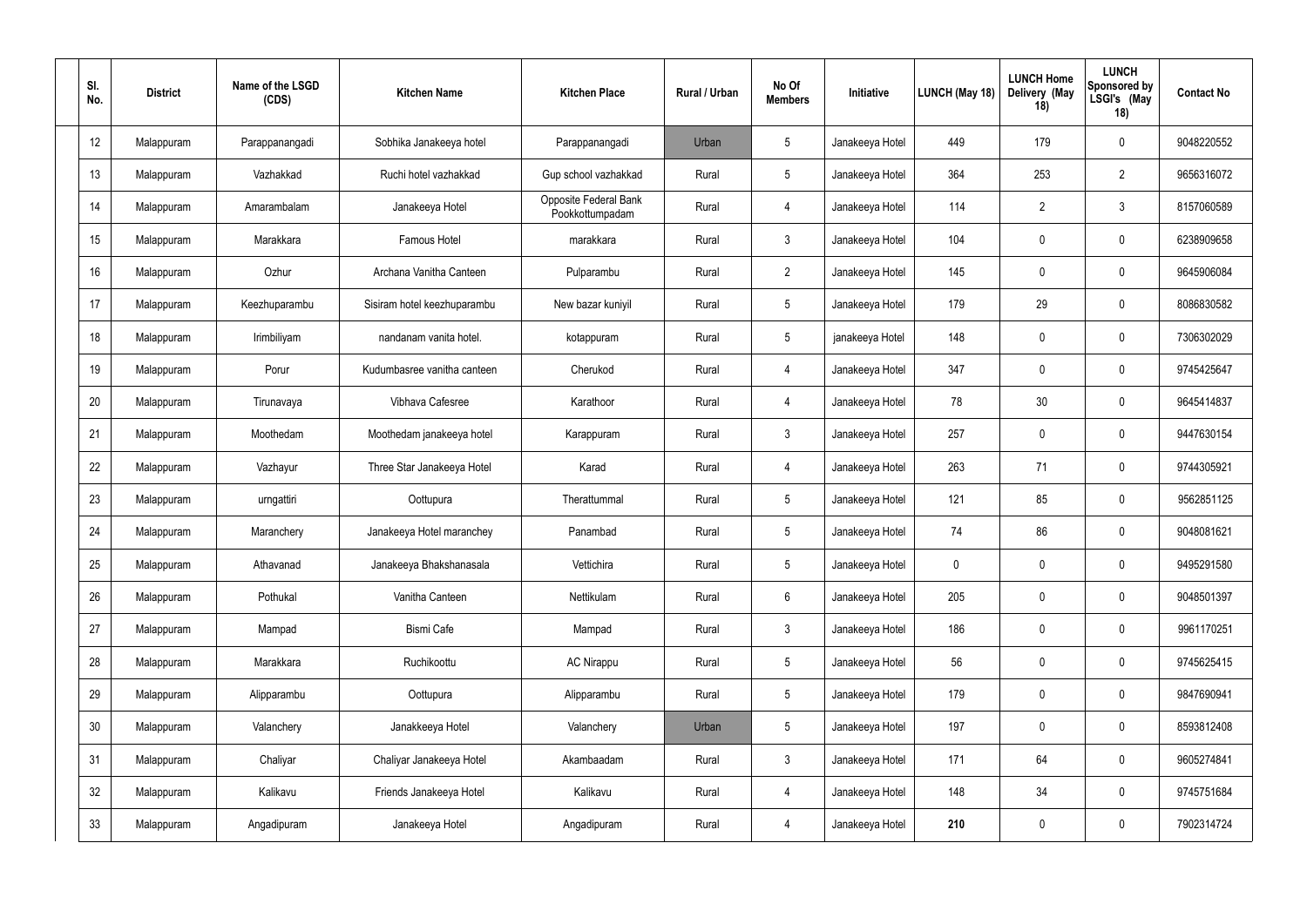| SI.<br>No. | <b>District</b> | Name of the LSGD<br>(CDS) | <b>Kitchen Name</b>                               | <b>Kitchen Place</b>   | <b>Rural / Urban</b> | No Of<br><b>Members</b> | Initiative      | LUNCH (May 18) | <b>LUNCH Home</b><br>Delivery (May<br>18) | <b>LUNCH</b><br><b>Sponsored by</b><br>LSGI's (May<br>18) | <b>Contact No</b> |
|------------|-----------------|---------------------------|---------------------------------------------------|------------------------|----------------------|-------------------------|-----------------|----------------|-------------------------------------------|-----------------------------------------------------------|-------------------|
| 34         | Malappuram      | Puzhakkattri              | Jasmin                                            | Puzhakkattiri          | Rural                | $5\phantom{.0}$         | Janakeeya Hotel | 162            | 74                                        | $\mathbf 0$                                               | 9495497872        |
| 35         | Malappuram      | Nannamukku                | Tanima                                            | Nannamukku             | Rural                | $\overline{5}$          | Janakeeya Hotel | 167            | 106                                       | $\mathbf 0$                                               | 8943417885        |
| 36         | Malappuram      | Moorkkanad                | Oruma Janakeeya Hotel                             | Moorkkanad             | Rural                | $\overline{5}$          | Janakeeya Hotel | 117            | 53                                        | $\mathbf 0$                                               | 9605728248        |
| 37         | Malappuram      | Edavanna                  | Souhrtham Janakeeya Hotel                         | Edavanna               | Rural                | $5\phantom{.0}$         | Janakeeya Hotel | 269            | 60                                        | $\mathbf 0$                                               | 9746986110        |
| 38         | Malappuram      | Tirur                     | Ruchi Janakeeya Hotel                             | Tirur                  | Urban                | $\overline{4}$          | Janakeeya Hotel | 476            | 44                                        | $\mathbf 0$                                               | 9895409528        |
| 39         | Malappuram      | Tirur                     | Amrutham Janakeeya Hotel                          | Tirur                  | Urban                | $\overline{4}$          | Janakeeya Hotel | 320            | $\mathbf 0$                               | $\mathbf 0$                                               | 9745074259        |
| 40         | Malappuram      | Edappal                   | Daya Cafesree                                     | Edappal                | Rural                | $5\phantom{.0}$         | Janakeeya Hotel | 177            | $\mathbf{0}$                              | $\mathbf 0$                                               | 9895439056        |
| 41         | Malappuram      | Koottilangadi             | Janakeeya Hotel                                   | Koottilangadi          | Rural                | $\overline{4}$          | Janakeeya Hotel | 60             | 29                                        | $\mathbf 0$                                               | 9539471939        |
| 42         | Malappuram      | Vattamkulam               | Vibhava Janakeeya Hotel                           | Edappal                | Rural                | $\overline{4}$          | Janakeeya Hotel | 252            | $\mathbf 0$                               | $\mathbf 0$                                               | 9744844512        |
| 43         | Malappuram      | Nilambur                  | Annapporna Janakeeya Hotel                        | Nilambur               | Urban                | 8                       | Janakeeya Hotel | 397            | 188                                       | $\mathbf 0$                                               | 8547795364        |
| 44         | Malappuram      | Puzhakkattri              | PT Group                                          | Ramapuram              | Rural                | $\overline{4}$          | Janakeeya Hotel | 132            | 54                                        | $\mathbf 0$                                               | 9745108676        |
| 45         | Malappuram      | Vazhikkadavu              | Vanitha Janakeeya Hotel                           | Manimooli              | Rural                | $\overline{4}$          | Janakeeya Hotel | 125            | 154                                       | $\mathbf 0$                                               | 8943046755        |
| 46         | Malappuram      | Chungathara               | Chungathara Annapoorna Vanitha<br>Janakeeya Hotel | Chalikkulam            | Rural                | $\mathbf{3}$            | Janakeeya Hotel | 32             | $\mathbf 0$                               | $\mathbf 0$                                               | 9745674102        |
| 47         | Malappuram      | Vallikunnu                | Punathil Janakeeya Hotel                          | Vallikunnu             | Rural                | $\overline{4}$          | Janakeeya Hotel | 98             | 92                                        | $\pmb{0}$                                                 | 9946051042        |
| 48         | Malappuram      | Tirurangadi               | Nirmalyam Janakeeya Hotel                         | Chanthappadi           | Urban                | $5\phantom{.0}$         | Janakeeya Hotel | 322            | 291                                       | $\pmb{0}$                                                 | 9895168511        |
| 49         | Malappuram      | Purathur                  | Purathur Janakeeya Hotel                          | Kavilakkad             | Rural                | $\mathbf{3}$            | Janakeeya Hotel | 113            | 83                                        | $\pmb{0}$                                                 | 9645170119        |
| 50         | Malappuram      | Kuruva                    | Swad                                              | Ambalaparamb           | Rural                | $\overline{4}$          | Janakeeya Hotel | 98             | 23                                        | $\pmb{0}$                                                 | 9495993543        |
| 51         | Malappuram      | Perumanna Klari           | Perumanna Klari Janakeeya Hotel                   | Near Panjayathu office | Rural                | $\mathfrak{Z}$          | Janakeeya Hotel | $90\,$         | $\mathbf 0$                               | $\pmb{0}$                                                 | 7306197556        |
| 52         | Malappuram      | Kuttippuram               | Janakeeya Hotel Kuttippurram                      | Kuttipuram             | Rural                | $5\,$                   | Janakeeya Hotel | 297            | $\boldsymbol{0}$                          | $\pmb{0}$                                                 | 8921459017        |
| 53         | Malappuram      | Niramaruthur              | Annapporna Janakeeya Hotel                        | Mangad                 | Rural                | $\mathbf{3}$            | Janakeeya Hotel | 155            | $\boldsymbol{0}$                          | $\pmb{0}$                                                 | 9746334349        |
| 54         | Malappuram      | Veliyancode               | Cafe Kudumbashree                                 | Eramangalam            | Rural                | $\mathbf{3}$            | Janakeeya Hotel | 58             | 78                                        | $\pmb{0}$                                                 | 9567575145        |
| 55         | Malappuram      | Pulilkal                  | Ruchi Koottu Janakeeya Hotel                      | Pulikkal               | Rural                | $\overline{4}$          | Janakeeya Hotel | 260            | 48                                        | $\pmb{0}$                                                 | 9947039208        |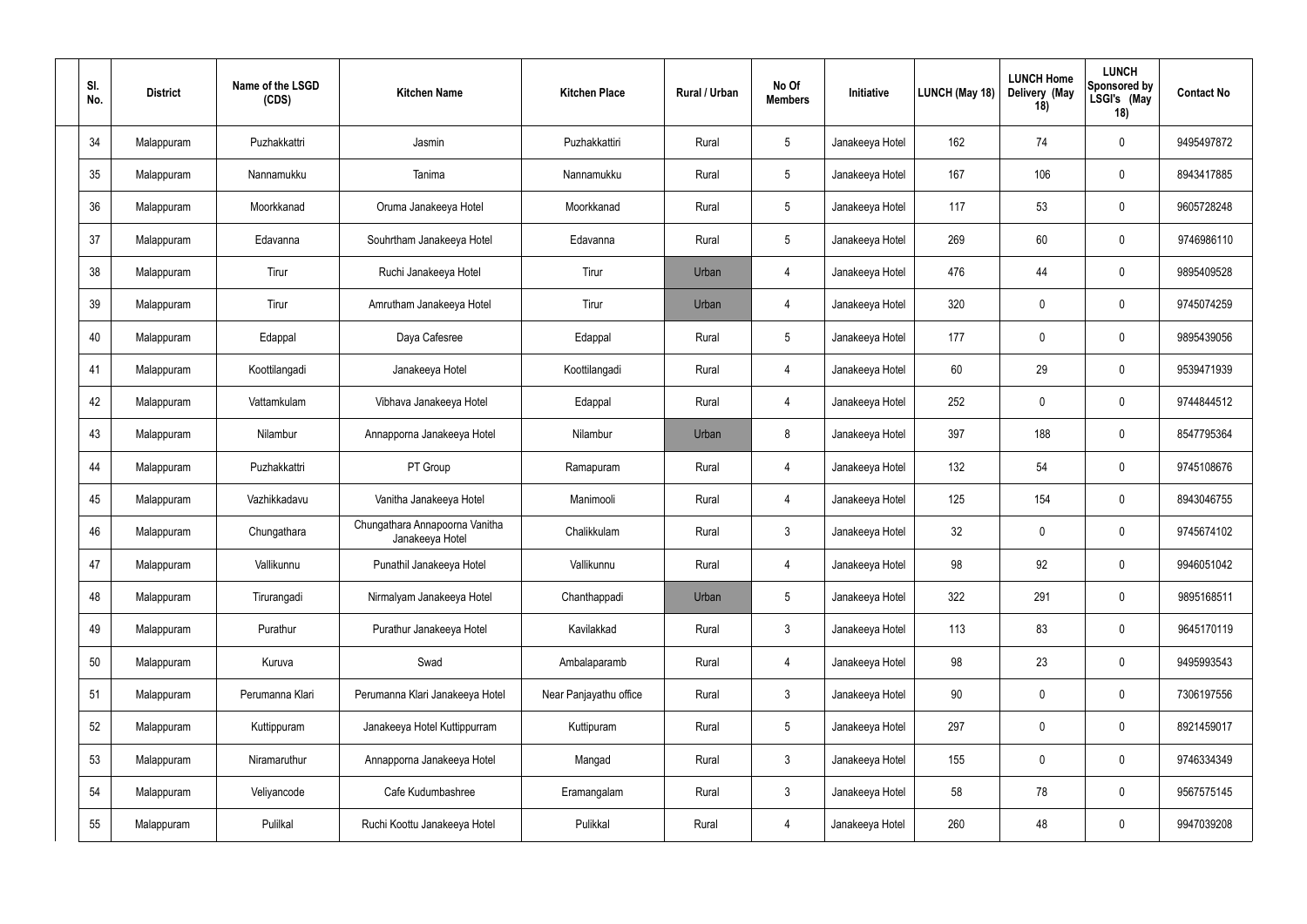| SI.<br>No. | <b>District</b> | Name of the LSGD<br>(CDS) | <b>Kitchen Name</b>          | <b>Kitchen Place</b> | <b>Rural / Urban</b> | No Of<br><b>Members</b> | Initiative      | LUNCH (May 18) | <b>LUNCH Home</b><br>Delivery (May<br>18) | <b>LUNCH</b><br><b>Sponsored by</b><br>LSGI's (May<br>18) | <b>Contact No</b> |
|------------|-----------------|---------------------------|------------------------------|----------------------|----------------------|-------------------------|-----------------|----------------|-------------------------------------------|-----------------------------------------------------------|-------------------|
| 56         | Malappuram      | Karuvarakund              | Janakeeya Hotel              | Karuvarakund         | Rural                | $\overline{5}$          | Janakeeya Hotel | 204            | 20                                        | $\mathbf 0$                                               | 9562233316        |
| 57         | Malappuram      | Thuvvur                   | Janakeeya Hotel              | Thuvvur              | Rural                | $\overline{4}$          | Janakeeya Hotel | 134            | 42                                        | $\mathbf 0$                                               | 8075365565        |
| 58         | Malappuram      | Kottakkal                 | Kottakkal Kitchen            | Kottakkal            | Urban                | $\mathbf{3}$            | Janakeeya Hotel | 369            | $\mathbf 0$                               | $\mathbf 0$                                               | 9946216609        |
| 59         | Malappuram      | Kuzhimanna                | Mythri Janakkeeya Hotel      | Cheruparamb          | Rural                | $\overline{4}$          | Janakeeya Hotel | 149            | 94                                        | $\mathbf 0$                                               | 9961738543        |
| 60         | Malappuram      | Talakkad                  | Talakkad Janakeeya Hotel     | <b>BP</b> Angadi     | Rural                | $\overline{4}$          | Janakeeya Hotel | 170            | 30                                        | $\mathbf 0$                                               | 9447824517        |
| 61         | Malappuram      | Areecode                  | Haritha sree Janakeeya Hotel | Pookottuchola        | Rural                | $\overline{4}$          | Janakeeya Hotel | 120            | 32                                        | $\mathbf 0$                                               | 7025072558        |
| 62         | Malappuram      | Cherukkavu                | Kitchen Hut Janakeeya Hotel  | Chevayoor            | Rural                | $\overline{4}$          | Janakeeya Hoel  | 142            | 38                                        | $\mathbf 0$                                               | 9895195887        |
| 63         | Malappuram      | Thiruvali                 | Janakeeya hotel              | Thiruvali            | Rural                | $\overline{5}$          | Janakeeya Hotel | 120            | $\mathbf 0$                               | $\mathbf 0$                                               | 9746385945        |
| 64         | Malappuram      | Alamcode                  | Janakeeya hotel              | Alamcode             | Rural                | $\overline{5}$          | Janakeeya Hotel | 207            | 61                                        | $\mathbf 0$                                               | 8129368109        |
| 65         | Malappuram      | Manjeri 1                 | Cafe Janakeeya hotel         | Manjeri              | Urban                | $6\phantom{.}6$         | Janakeeya Hotel | 251            | 47                                        |                                                           | 7336671011        |
| 66         | Malappuram      | kalpakanchery             | Janakeeya HOTELI             | Kalpakanchery        | Rural                | $\overline{4}$          | Janakeeya Hotel | 130            | $\mathbf 0$                               | $\mathbf 0$                                               | 9048929947        |
| 67         | Malappuram      | Kodur                     | Janakeeya hotel              | vadakkemanna         | Rural                | $\mathbf{3}$            | Janakeeya hotel | 0              | $\mathbf 0$                               | $\mathbf 0$                                               | 9605430938        |
| 68         | Malappuram      | Anakayam                  | janakeeya hotel              | Anakayam             | Rural                | $5\phantom{.0}$         | Janakeeya hotel | 244            | $\mathbf 0$                               | $\mathbf 0$                                               | 7025840671        |
| 69         | Malappuram      | Malappuram                | Janakeeya Hotel              | Malappuram           | Urban                | $\mathbf{3}$            | Janakeeya Hotel | 241            | $\pmb{0}$                                 | $\mathbf 0$                                               | 8281125864        |
| 70         | Malappuram      | Tanur                     | Azhimukham Janakeeya hotel   | tanur                | Urba                 | $3\phantom{a}$          | Janakeeya Hotel | 235            | $\pmb{0}$                                 | $\pmb{0}$                                                 | 7594914843        |
| 71         | Malappuram      | Elamkulam                 | Janapriya                    | Kunnakav             | Rural                | $\boldsymbol{4}$        | Janakeeya Hotel | 158            | $\pmb{0}$                                 | $\mathbf 0$                                               | 9496725446        |
| 72         | Malappuram      | Wandoor                   | Janakeeya Hotel              | wandoor              | Rural                | $\overline{\mathbf{4}}$ | Janakeeya Hotel | 221            | $\pmb{0}$                                 | $\mathbf 0$                                               | 8086064498        |
| 73         | Malappuram      | Perinthalmanna            | samrthi janakeeya hotei      | Perinthalmanna       | Urban                | $5\phantom{.0}$         | Janakeeya hotel | 150            | $\pmb{0}$                                 | $\pmb{0}$                                                 | 7994259773        |
| 74         | Malappuram      | Munniyur                  | Oottupura                    | Munniyur             | Rural                | $5\phantom{.0}$         | Janakeeya Hotel | 265            | 250                                       | $\overline{1}$                                            | 7025766318        |
| 75         | Malappuram      | AR Nagar                  | Aiswarya                     | AR Nagar             | Rural                | $\mathbf{3}$            | Janakeeya Hotel | 209            | $\pmb{0}$                                 | $\mathbf 0$                                               | 9745518722        |
| 76         | Malappuram      | Thenjippalam              | Nanma                        | Thenjippalam         | Rural                | $\overline{\mathbf{4}}$ | Janakeeya Hotel | 272            | 72                                        | $\mathbf 0$                                               | 9645220615        |
| 77         | Malappuram      | Peruvallur                | Anugraha                     | Super bazar          | Rural                | $5\phantom{.0}$         | Jankeeya Hotel  | 108            | 121                                       | $\overline{2}$                                            | 9747037665        |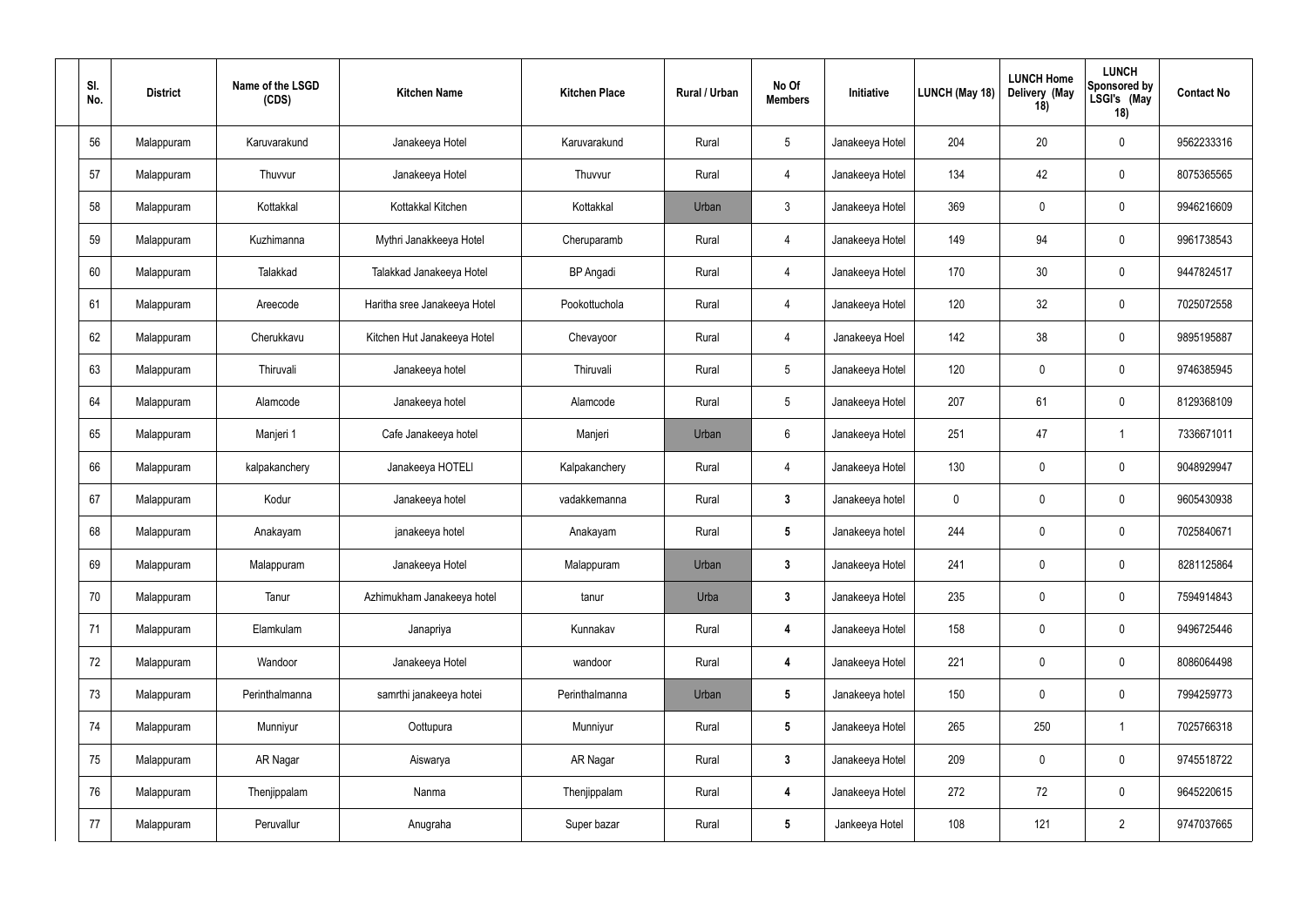| SI.<br>No. | <b>District</b> | Name of the LSGD<br>(CDS) | <b>Kitchen Name</b>        | <b>Kitchen Place</b> | <b>Rural / Urban</b> | No Of<br><b>Members</b> | Initiative      | LUNCH (May 18) | <b>LUNCH Home</b><br>Delivery (May<br>18) | <b>LUNCH</b><br><b>Sponsored by</b><br>LSGI's (May<br>18) | <b>Contact No</b> |
|------------|-----------------|---------------------------|----------------------------|----------------------|----------------------|-------------------------|-----------------|----------------|-------------------------------------------|-----------------------------------------------------------|-------------------|
| 78         | Malappuram      | Muthuvallur               | Nanma janakeeya hotel      | Muthuparambu         | Rural                | $\mathbf{3}$            | Janakeeya hotel | 469            | $\mathbf 0$                               | $\mathbf 0$                                               | 9744406501        |
| 79         | Malappuram      | mankada                   | janakeeya hatel            | Aryiranazhipadi      | Rural                | $\mathbf{3}$            | janakeeya hotel | 123            | 165                                       | $\mathbf 0$                                               | 9539855520        |
| 80         | Malappuram      | Vengara                   | Ponnoos hotel              | Vengara              | Rural                | $\boldsymbol{3}$        | Janakeeya hotel | 272            | $\mathbf 0$                               | $\mathbf 0$                                               | 9947424618        |
| 81         | Malappuram      | Pulpatta                  | Santhwanam Janakeeya hotel | Padikkal parambil    | Rural                | $5\phantom{.0}$         | Janakeeya hotel | 335            | 333                                       | $\mathbf 0$                                               | 9526367569        |
| 82         | Malappuram      | Keezhattur                | Keezhattur Janakeeya hotel | Keezhattur           | Rural                | $\overline{\mathbf{4}}$ | Janakeeya hotel | 68             | $\mathbf 0$                               | $\mathbf 0$                                               | 9539209640        |
| 83         | Malappuram      | Cheriyamundam             | Nanma janakeeya hotel      | Manchingapara        | Rural                | $\overline{4}$          | Janakeeya hotel | 128            | $\mathbf 0$                               | $\mathbf 0$                                               | 9496048689        |
| 84         | Malappuram      | Chelambre                 | Soorya Janakeeya hotel     | Pulluparamb          | Rural                | $\mathbf{3}$            | Janakeeya hotel | 122            | 98                                        | $\mathbf 0$                                               | 7994179285        |
| 85         | Malappuram      | Ponmala                   | Janakeeya hotel            | Chappangadi          | Rural                | $\boldsymbol{4}$        | Janakeeya hotel | 221            | $\mathbf 0$                               | $\mathbf 0$                                               | 9605811748        |
| 86         | Malappuram      | Thennala                  | <b>Bismi Hotel</b>         | Pookkiparamb         | Rural                | 4!                      | Jankeeya Hotel  | 218            | $\mathbf 0$                               | $\mathbf 0$                                               | 9995757092        |
| 87         | Malappuram      | Tanalur                   | Janakeeya Hotel            | Tanalur              | Rural                | $\mathbf{3}$            | Jankeeya Hotel  | 174            | $\mathbf 0$                               | $\mathbf 0$                                               |                   |
| 88         | Malappuram      | Parappur                  | Four star                  | Azad nagar           | Rural                | $5\phantom{.0}$         | Janakeeya Hotel | 296            | $\mathbf 0$                               | $\mathbf 0$                                               | 9961091317        |
| 89         | Malappuram      | Oorakam                   | Ammoos                     | Panchayath padi      | Rural                | $\boldsymbol{3}$        | Janakeeya Hotel | 238            | $\mathbf 0$                               | $\mathbf 0$                                               | 9526449294        |
| 90         | Malappuram      | Nannambra                 | Veeturuchi                 | Kundoor Athani       | Rural                | 4                       | Janakeeya Hotel | 22             | 176                                       | $\mathbf{3}$                                              | 9400618659        |
| 91         | Malappuram      | Pandikkad                 | Janakeeya Hotel            | Pandikkad            | Rural                | $\overline{\mathbf{4}}$ | Janakeeya Hotel | 345            | $\mathbf 0$                               | $\mathbf 0$                                               | 9995504081        |
| 92         | Malappuram      | Chokkad                   | Natturuchi                 | Chokkad              | Rural                | $5\phantom{.0}$         | Janakeeya Hotel | 84             | 20                                        | $\pmb{0}$                                                 |                   |
| 93         | Malappuram      | Cheekode                  | Cheekode Janakeeya Hotel   | Cheekode             | Rural                | $\overline{\mathbf{4}}$ | Janakeeya Hotel | 59             | 60                                        | $\pmb{0}$                                                 |                   |
| 94         | Malappuram      | Makkarapparamb            | Subiksha                   | Makkarapparamb       | Rural                | $\mathbf{3}$            | Janakeeya Hotel | 60             | 22                                        | $\pmb{0}$                                                 | 8089003770        |
| 95         | Malappuram      | Ponnani-1                 | Devi Janakeeya Hotel       | Ponnani              | Urban                | $5\phantom{.0}$         | Janakeeya Hotel | 381            | $\pmb{0}$                                 | $\pmb{0}$                                                 | 9961919097        |
| 96         | malappuram      | Mangalam                  | Soubagya                   | mangalam             | Rural                | $5\phantom{.0}$         | janakeeya hotel | 80             | 65                                        | $\pmb{0}$                                                 | 7510235855        |
| 97         | Malappuram      | Trikkalangode             | janakeeya hotel            | karakkunnu           | Rural                | $6\phantom{1}6$         | Janakeeya Hotel | 321            | $\pmb{0}$                                 | $\mathbf 0$                                               | 7994885461        |
| 98         | Malppuram       | Morayur                   | Janakeeya hotel            | Valanchery           | Rural                | $\mathbf{3}$            | Janakeeya hotel | 105            | $\mathbf 0$                               | $\mathbf 0$                                               |                   |
| 99         | Malappuram      | Perumbadapp               | Janakeeya hotel            | Perumbadapp          | Rural                | $\overline{\mathbf{4}}$ | Janakeeya hotel | 135            | $50\,$                                    | $\pmb{0}$                                                 |                   |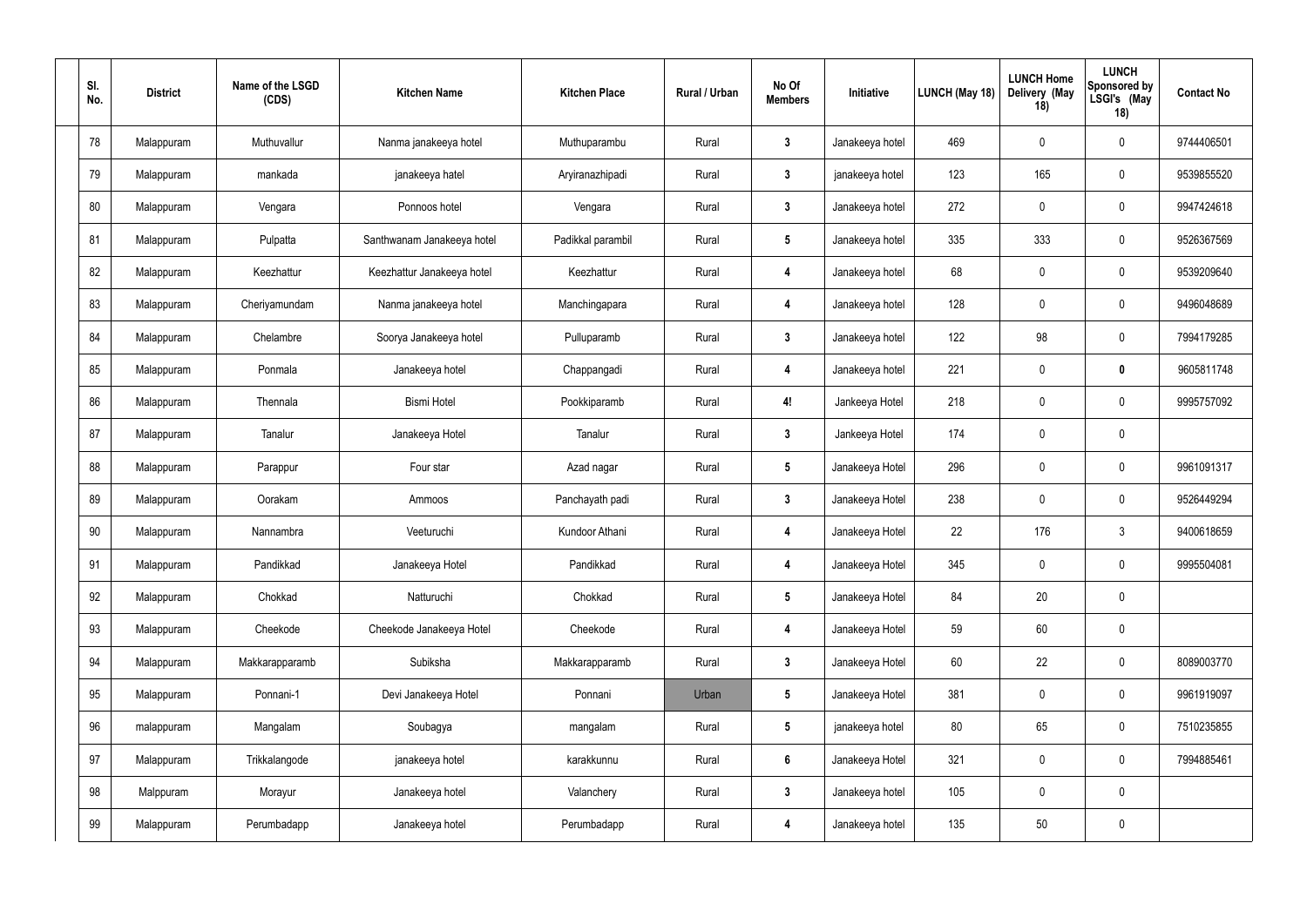| SI.<br>No. | <b>District</b> | Name of the LSGD<br>(CDS) | <b>Kitchen Name</b>        | <b>Kitchen Place</b> | <b>Rural / Urban</b> | No Of<br><b>Members</b> | Initiative      | LUNCH (May 18) | <b>LUNCH Home</b><br>Delivery (May<br>18) | <b>LUNCH</b><br><b>Sponsored by</b><br>LSGI's (May<br>18) | <b>Contact No</b> |
|------------|-----------------|---------------------------|----------------------------|----------------------|----------------------|-------------------------|-----------------|----------------|-------------------------------------------|-----------------------------------------------------------|-------------------|
| 100        | Malappuram      | Vettom                    | Samruthi Janakeeya Hotel   | Puthanpeedika        | Rural                | $5\phantom{.0}$         | Janakeeya hotel | 162            | 184                                       | $\overline{0}$                                            | 9562419017        |
| 101        | Malappuram      | Kondotty                  | Janakeeya hotel            | vazhakad             | <b>RURAL</b>         | $\boldsymbol{4}$        | janakeeya hotel | 367            | 247                                       | $\pmb{0}$                                                 |                   |
| 102        | Malappuram      | Pulamanthol               | Janakeeya hotel            | pulamanthole         | <b>RURAL</b>         | $\overline{4}$          | Janakeeya hotel | 287            | $\mathbf 0$                               | $\mathbf 0$                                               |                   |
| 103        | Malappuram      | Valavannur                | Jankeeya hotel             | Valavannur           | <b>RURAL</b>         | $5\phantom{.0}$         | Janakeeya hotel | 248            | $\mathbf 0$                               | $\mathbf 0$                                               |                   |
| 104        | Malappuram      | kottakkal                 | Subhiksha Janakeeya hotel  | kotakkal             | <b>URBAN</b>         | $\boldsymbol{4}$        | Janakeeya hotel | 328            | $\mathbf 0$                               | $\overline{0}$                                            | 9495913491        |
| 105        | Malappuram      | Vettom                    | Thripthi Janakeeya Hotel   | Vakkad               | <b>RURAL</b>         | $\overline{4}$          | Janakeeya hotel | 178            | 45                                        | $\overline{0}$                                            | 8943612862        |
| 106        | Malappuram      | Nilambur                  | Ajva Janakeeya hotel       | Minarvapadi          | <b>URBAN</b>         | $\sqrt{5}$              | Janakeeya hotel | 200            | 10                                        | $\overline{0}$                                            | 8086868912        |
| 107        | Malappuram      | Nilambur                  | Unity Janakeeya hotel      | nilambur             | <b>URBAN</b>         | $\boldsymbol{4}$        | Janakeeya hotel | 375            | $\mathbf 0$                               | $\overline{0}$                                            | 7034758053        |
| 108        | Malappuram      | Vallikkunn                | Rasakkut                   | Vallikunnu           | Rural                | -4                      | janakeeyahotel  | 166            | 120                                       | $\mathbf 0$                                               | 7034945074        |
| 109        | Malappuram      | kuruva                    | Ruchi                      | Kurava               | Rural                | $5\phantom{.0}$         | Janakeeyahotel  | 134            | 19                                        | $\overline{0}$                                            | 9745414800        |
| 110        | Malappuram      | Kannamangalam             | Ruchikoott                 | Cheroor              | Rural                | $\mathbf{3}$            | Janakeeya Hotel | 352            | $\mathbf 0$                               | $\overline{0}$                                            | 9747812113        |
| 111        | Malappuram      | Othukkungal               | janakeeya hotel            | Othukkungal          | Rural                | $5\phantom{.0}$         | Janakeeya Hotel | 368            | $\mathbf 0$                               | $\overline{0}$                                            | 9656716066        |
| 112        | Malappuram      | Pookkottur                | janakeeya hotel            | valluvambram         | Rural                | 4                       | Janakeeya Hotel | 252            | $\mathbf 0$                               | $\overline{0}$                                            | 9447334084        |
| 113        | Malappuram      | Edakkara                  | Edakkara janakeeya hotel   | Edakkara             | Rural                | $\boldsymbol{4}$        | janakeeya hotel | 221            | $\mathbf 0$                               | $\mathbf 0$                                               | 9495232698        |
| 114        | Malappuram      | porur                     | Thanima Janakeeya Hotel    | Porur                | Rural                | $\mathbf{3}$            | janakeeya hotel | 147            | $\pmb{0}$                                 | $\mathbf 0$                                               | 9539928567        |
| 115        | Malappuram      | Pulikkal                  | al madeena Janakeeya Hotel | pulikkal             | Rural                | $\boldsymbol{4}$        | Janakeeya Hotel | 74             | 16                                        | $\pmb{0}$                                                 |                   |
| 116        | malappuram      | Tanur                     | amma janakeeyahottel       | Tanur                | Urban                | $5\phantom{.0}$         | janakeeyahottel | 202            | $\mathbf 0$                               | $\pmb{0}$                                                 |                   |
| 117        | malappuram      | Pallikkal                 | padheyam janakeeyahottel   | Pallikkal            | Rural                | $5\phantom{.0}$         | janakeeyahotel  | 59             | 17                                        | $\pmb{0}$                                                 |                   |
| 118        | Malappuram      | Chelembra                 | janakeeyahotel2            | Chelembra            | Rural                | $\overline{4}$          | janakeeyahotel  | 145            | 85                                        | $\pmb{0}$                                                 |                   |
| 119        | Malappuram      | Purathur                  | Safa Janakeeya Hotel       | Paravanna            | Rural                | $\overline{\mathbf{4}}$ | Janakeeya Hotel | $\mathbf 0$    | $\pmb{0}$                                 | $\pmb{0}$                                                 | 9544792994        |
| 120        | malappuram      | vazhayur                  | puthuma janakeeyahotel     | Vazhayur             | Rural                | $\boldsymbol{4}$        | janakeeyahotel  | 186            | 31                                        | $\pmb{0}$                                                 |                   |
| 121        | malappuram      | Mangalam                  | Swathistam                 | Vadikkal             | Rural                | 4                       | janakeeyahotel  | 133            | 73                                        | $\pmb{0}$                                                 | 9061799096        |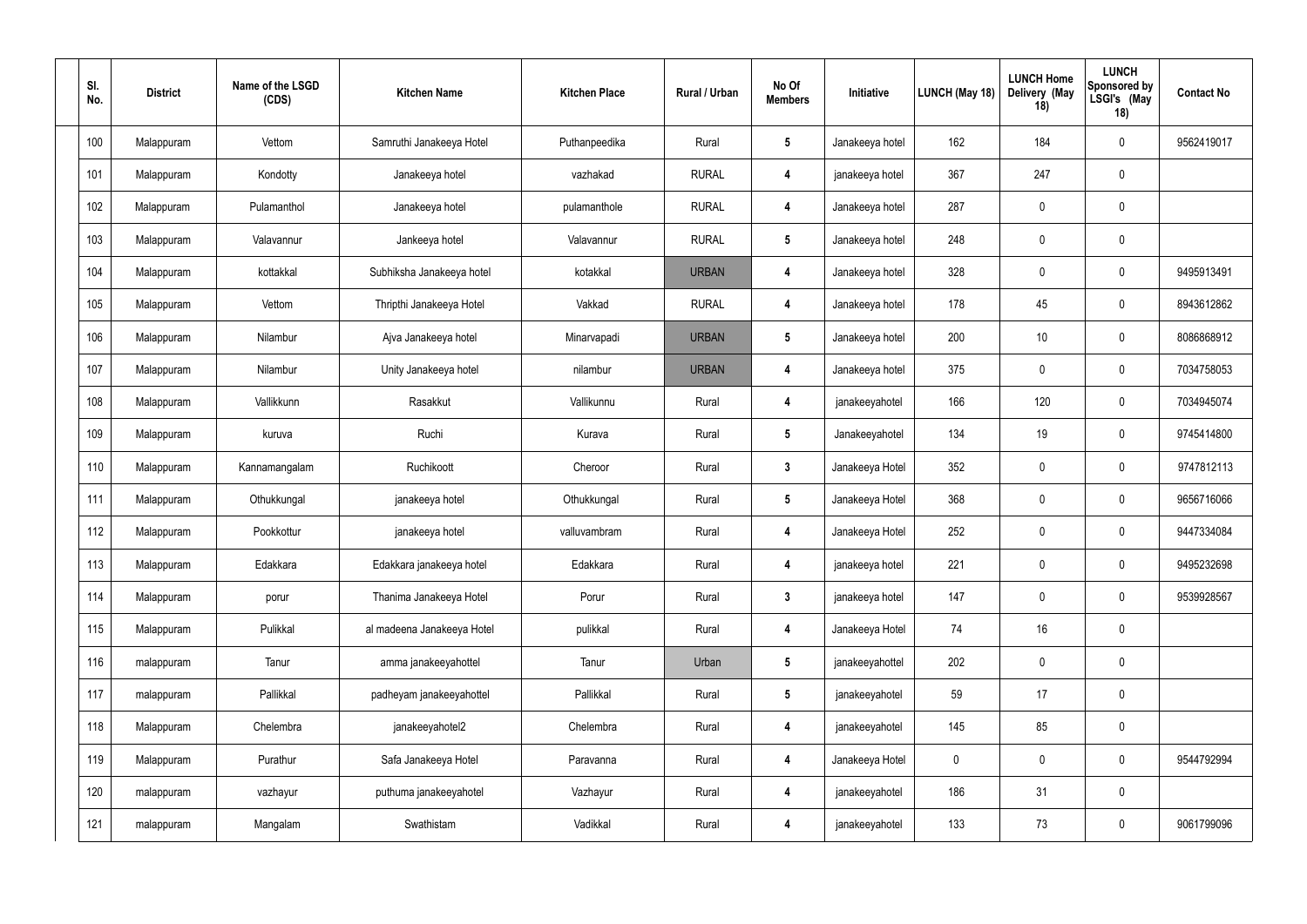|            | SI.<br>No.      | <b>District</b> | Name of the LSGD<br>(CDS) | <b>Kitchen Name</b>        | <b>Kitchen Place</b>                      | Rural / Urban | No Of<br><b>Members</b> | Initiative      | <b>LUNCH (May 18)</b> | <b>LUNCH Home</b><br>Delivery (May<br>18) | <b>LUNCH</b><br>Sponsored by<br>LSGI's (May<br>18) | <b>Contact No</b> |
|------------|-----------------|-----------------|---------------------------|----------------------------|-------------------------------------------|---------------|-------------------------|-----------------|-----------------------|-------------------------------------------|----------------------------------------------------|-------------------|
|            | 122             | malappuram      | kuttippuram               | nilayoram janakeeya hotel  | Kuttipuram                                | Rural         | 4                       | janakeeyahotel  | 56                    | $\mathbf 0$                               | $\mathbf 0$                                        |                   |
|            | 123             | malapluram      | thazhekode                | Thazhekode Janakeeya Hotel | Thazhekode                                | Rural         | 4                       | Janakeeya Hotel | 210                   | $\mathbf 0$                               | $\pmb{0}$                                          |                   |
|            | 124             | malappuram      | munniyur                  | my kitchen                 | Alinchuvad                                | Rural         | $5\phantom{.0}$         | janakeeya hotel | 91                    | 204                                       | $\overline{0}$                                     | 8589809765        |
|            | 125             | Malappuram      | Mangalam                  | Ruchikkoottu               | Mangalam                                  | Rural         | 4                       | Janakeeya hotel | 100                   | 55                                        | $\overline{0}$                                     | 6235095207        |
|            | 126             | Malappuram      | Ponnani                   | Thripthi                   | Ponnani                                   | Urban         | $5\phantom{.0}$         | Janakeeya Hotel | 297                   | $\mathbf 0$                               | $\overline{0}$                                     | 7994839506        |
|            | 127             | Malappuram      | Tanur                     | Krishna                    | Tanur                                     | Urban         | $5\phantom{.0}$         | janakeeya hotel | 127                   | $\mathbf 0$                               | $\pmb{0}$                                          |                   |
|            | 128             | Malappuram      | Thazhekode                | ashraya                    | Maatrakkal                                | <b>RURAL</b>  | 6                       | janakeeya hotel | 269                   | $\mathbf 0$                               | $\overline{0}$                                     | 9656135078        |
|            | 129             | Malappuram      | Tirurangadi               | Aikyam                     | Hidaya Nagar                              | Urban         | 6                       | janakeeya hotel | 238                   | 349                                       | $\pmb{0}$                                          | 9947424638        |
|            | 130             | Malappuram      | Tavanur                   | Nirmalyam                  | Athaloor                                  | Rural         | $\mathbf{3}$            | Janakeeya hotel | 150                   | $\mathbf 0$                               | $\mathbf 0$                                        | 7025571913        |
| <b>130</b> |                 |                 |                           |                            |                                           |               | 544                     |                 | 24846                 | 5789                                      | 16                                                 |                   |
|            |                 | Palakkad        | Elapully                  | Nakshathra Vanitha canteen | Canteen                                   | Rural         | $\overline{4}$          | Janakeeya Hotel | 195                   | $\mathbf 0$                               | $\mathbf 0$                                        | 24846             |
|            | $\overline{2}$  | Palakkad        | Nalleppilly               | Vanitha Canteen            | Canteen                                   | Rural         | 4                       | Janakeeya Hotel | 174                   | $\mathbf 0$                               | $\overline{0}$                                     | 9656232569        |
|            | $\mathbf{3}$    | Palakkad        | Chittur                   | Thanal vanitha Canteen     | Thathamangalam, Mettuvalavu               | Urban         | $\mathbf{3}$            | Janakeeya Hotel | 342                   | $\mathbf 0$                               | $\overline{0}$                                     | 9447105400        |
|            | 4               | Palakkad        | chittur                   | urapp janakeeya hotel      | Anicode junction                          | urban         | $5\phantom{.0}$         | Janakeeya hotel | 162                   | $\overline{0}$                            | $\mathbf 0$                                        | 9349930549        |
|            | $5\phantom{.0}$ | Palakkad        | polpully                  | subiksha janakeeya hotel   | kallootiyal                               | Rural         | $5\phantom{.0}$         | Janakeeya hotel | 280                   | $\mathbf 0$                               | $\pmb{0}$                                          | 9495197498        |
|            | $6^{\circ}$     | Palakkad        | Eruthenpathy              | Nila janakeeya hotel       | Mooniilmada muniyappan<br>kshethram near  | Rural         | $5\overline{)}$         | Janakeeya hotel | 135                   | $\mathbf 0$                               | $\mathbf 0$                                        | 9037290925        |
|            | $\overline{7}$  | Palakkad        | Perumatty                 | Nanam Janakeeya hotel      | kannimari                                 | Rural         | $\mathbf{3}$            | Janakeeya hotel | $\pmb{0}$             | $\mathbf 0$                               | $\mathbf 0$                                        | 9605529657        |
|            | 8               | Palakkad        | Vadakarapathy             | soubhagya janakeeya hotel  | vadakarapathy panchayath                  | Rural         | $5\phantom{.0}$         | Janakeeya hotel | 125                   | $\mathbf 0$                               | $\pmb{0}$                                          | 9633578756        |
|            | 9               | Palakkad        | Kozhinjampara             | Sreesakthi Janakeeya hotel | Kozhinjampara<br>gramapanchayth, near bus | Rural         | $5\phantom{.0}$         | Janakeeya hotel | 150                   | $\mathbf 0$                               | $\pmb{0}$                                          | 9847121105        |
|            | 10 <sup>°</sup> | Palakkad        | Vadakkenchery             | Oottupura Vanitha Canteen  | Panchayath building,<br>Vadakkenchery     | Rural         | $\overline{4}$          | Janakeeya Hotel | 265                   | $\mathbf 0$                               | $\mathbf 0$                                        | 9656360141        |
|            | 11              | Palakkad        | PKD North                 | Cafesree                   | opp. ksrtc bus stand,<br>Manjakulam road  | Urban         | $5\phantom{.0}$         | Janakeeya Hotel | $\mathbf 0$           | $\bm{0}$                                  | $\pmb{0}$                                          | 9037332005        |
|            | 12              | Palakkad        | Ongallur                  | Amma canteen               | Ongallur vipanana kendram                 | Rural         | $\overline{4}$          | Janakeeya Hotel | 109                   | $\mathbf 0$                               | $\pmb{0}$                                          | 7560924507        |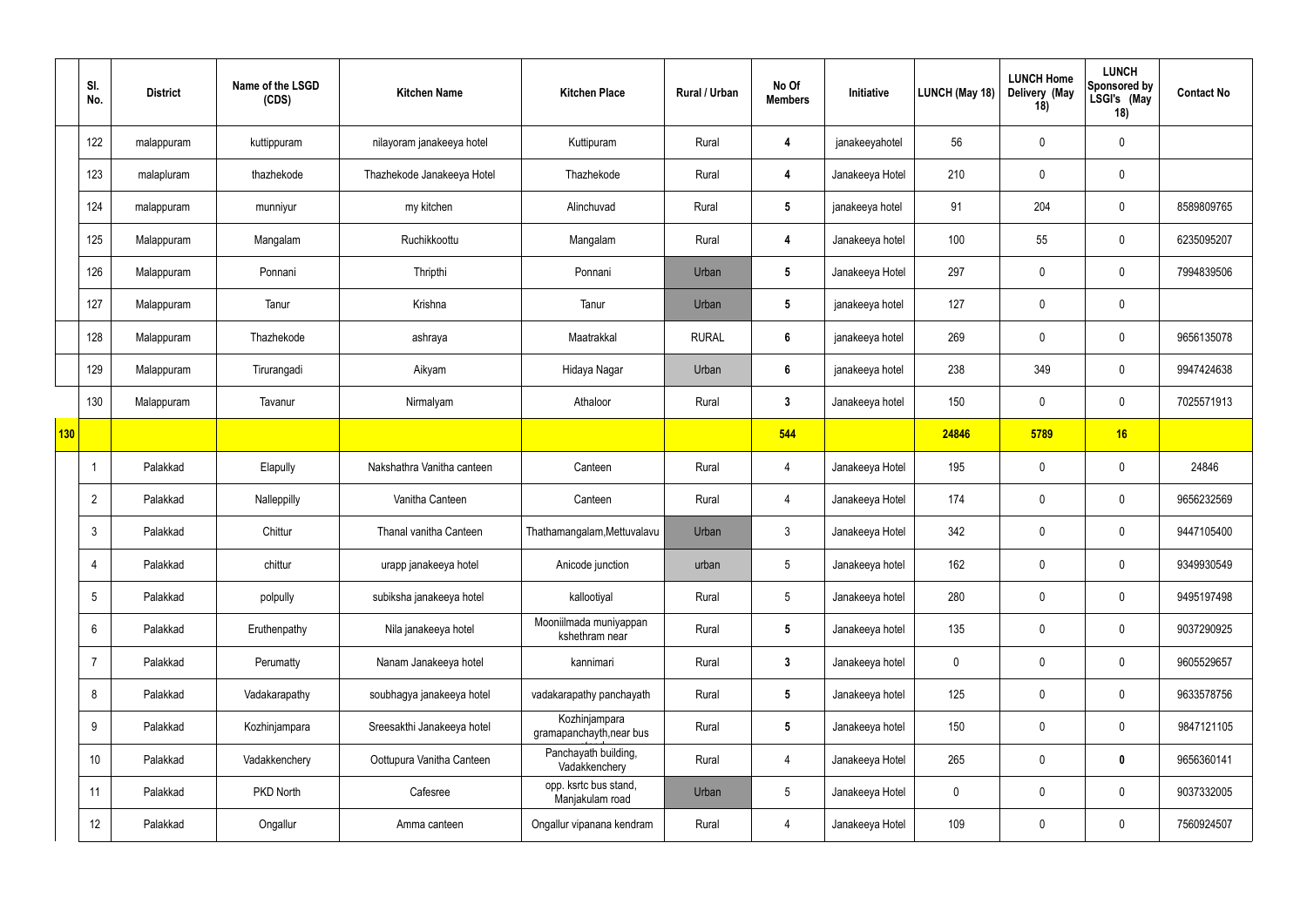| SI.<br>No. | <b>District</b> | Name of the LSGD<br>(CDS) | <b>Kitchen Name</b>             | <b>Kitchen Place</b>                      | <b>Rural / Urban</b> | No Of<br><b>Members</b> | Initiative       | LUNCH (May 18) | <b>LUNCH Home</b><br>Delivery (May<br>18) | <b>LUNCH</b><br><b>Sponsored by</b><br>LSGI's (May<br>18) | <b>Contact No</b> |
|------------|-----------------|---------------------------|---------------------------------|-------------------------------------------|----------------------|-------------------------|------------------|----------------|-------------------------------------------|-----------------------------------------------------------|-------------------|
| 13         | Palakkad        | Muthuthala                | Sreelakshmi vanitha canteen     | Muthuthala panchayath                     | Rural                | -4                      | Janakeeya Hotel  | 102            | $\mathbf 0$                               | $\mathbf 0$                                               | 7558865485        |
| 14         | Palakkad        | Koppam                    | Natturuchi kudumbashree cafe    | Near koppam village                       | Rural                | $\overline{5}$          | Janakeeya Hotel  | 84             | $\mathbf 0$                               | $\mathbf 0$                                               | 8075779172        |
| 15         | Palakkad        | Paruthur                  | Mamatty vanitha canteen         | Near panchayath                           | Rural                | $5\phantom{.0}$         | Janakeeya Hotel  | $\mathbf 0$    | -0                                        | $\mathbf 0$                                               | 9544847874        |
| 16         | Palakkad        | Vilayur                   | Souhritha caffesree (Ruchipura) | Near Vilayur Panchayath                   | Rural                | 6                       | Janakeeya Hotel  | 136            | $\mathbf 0$                               | $\mathbf 0$                                               | 9747342046        |
| 17         | palakkad        | Kulukkallur               | Snehitha Janakeeya hotel        | Kulukkallur panchayath                    | Rural                | $\sqrt{5}$              | Janakeeya hotel  | 80             | -0                                        | $\mathbf 0$                                               | 9746701454        |
| 18         | Palakkad        | Pattambi                  | Janakeeya hotel                 | near Govt samskritha college,<br>Pattambi | Urban                | $\overline{4}$          | Janakeeya hotel  | 0              | $\mathbf 0$                               | $\mathbf 0$                                               | 9562043428        |
| 19         | Palakkad        | Erimayur                  | Thanima Vanitha Canteen         | Panchayath building, Erimayur             | Rural                | $5\phantom{.0}$         | Janakeeya Hotel  | 51             | $\mathbf 0$                               | $\overline{2}$                                            | 9746440633        |
| 20         | Palakkad        | Kizhekkencheri            | Vanitha Canteen                 | Panchayath Building,<br>Kizhakkenchery    | Rural                | $\overline{4}$          | Janakeeya Hotel  | 80             | $\mathbf 0$                               |                                                           | 9747923418        |
| 21         | Palakkad        | Peringottukkurrissi       | Aiswarya Vanitha canteen        | Panchayth building                        | Rural                | $\mathbf{3}$            | Janakeeya Hotel  | 90             | $\mathbf 0$                               | $\mathbf 0$                                               | 9048665884        |
| 22         | Palakkad        | Mundoor                   | Bharath vanitha canteen         | Panchayath building                       | Rural                | $\mathbf{3}$            | Janakeeya Hotel  | 196            | 84                                        | $\mathbf 0$                                               | 8592830607        |
| 23         | Palakkad        | Kodumbu                   | kripa                           | kodumb panchayath                         | Rural                | $\overline{4}$          | Janakeeya HoteL  | 72             | $\mathbf 0$                               | $\mathbf 0$                                               | 9048682860        |
| 24         | Palakkad        | Thirumittakode            | Thirumuttam Janakeeya Hotel     | Karukaputhur                              | Rural                | $6\phantom{.}6$         | Janakeeya Hotel  | 120            | $\mathbf 0$                               | $\mathbf 0$                                               | 9072841599        |
| 25         | Palakkad        | Akathethara               | Nanma canteen                   | kalyanamandapam                           | Rural                | $\mathbf{3}$            | Janakeeya Hotel  | 63             | $\mathbf 0$                               | $\mathbf 0$                                               | 7025563510        |
| 26         | Palakkad        | Marutharoad               | flavours cantteen               | panchayath                                | Rural                | $5\phantom{.0}$         | Janakeeya Hotela | 128            | $\mathbf 0$                               | $\mathbf 0$                                               | 9746227966        |
| 27         | Palakkad        | Trithala                  | Kairali Vanitha Hotel           | Thirthala                                 | Rural                | $5\phantom{.0}$         | Janakeeya Hotel  | 124            | $\mathbf 0$                               | $\pmb{0}$                                                 | 9048710155        |
| 28         | Palakkad        | Kongad                    | Annapoorna vanitha canteen      | Near Kongad village office                | Rural                | $\overline{5}$          | Janakeeya Hotel  | 113            | $\mathbf 0$                               | $\pmb{0}$                                                 | 9645425774        |
| 29         | Palakkad        | Sreekrishnapuram          | Subiksha canteen                | Near panchayath office                    | Rural                | $\mathbf{3}$            | Janakeeya Hotel  | 96             | $\overline{0}$                            | $\mathbf 0$                                               | 8086697226        |
| $30\,$     | Palakkad        | Pallassana                | dhanalakshmi vanitha canteen    | pallassana panchayath<br>building         | Rural                | $\overline{5}$          | Janakeeya Hotel  | 173            | $\pmb{0}$                                 | $\pmb{0}$                                                 | 8943225892        |
| 31         | Palakkad        | Nenmmara                  | Nemmara Janakeeya hotel         | Nemmara junction                          | Rural                | $\overline{4}$          | Janakeeya hotel  | 276            | $\pmb{0}$                                 | $\pmb{0}$                                                 | 8157850935        |
| 32         | Palakkad        | Ayilur                    | Janakeeya hotel                 | Thalavettanpara, Ayilur                   | Rural                | $\mathbf{3}$            | Janakeeya hotel  | 143            | $\pmb{0}$                                 | $\mathbf 0$                                               | 9539517856        |
| 33         | Palakkad        | Melarkode                 | Janakeeya Hotel                 | near Melarkode panchayath                 | Rural                | $\overline{4}$          | Janakeeya hotel  | 187            | $\mathbf 0$                               | $\mathbf 0$                                               | 8606193918        |
| 34         | Palakkad        | Vandazhi                  | janakeeya hotel                 | Kaniyamangalam                            | Rural                | $\mathbf{3}$            | Janakeeya hotel  | 56             | $\mathbf 0$                               | $\boldsymbol{0}$                                          | 9645919937        |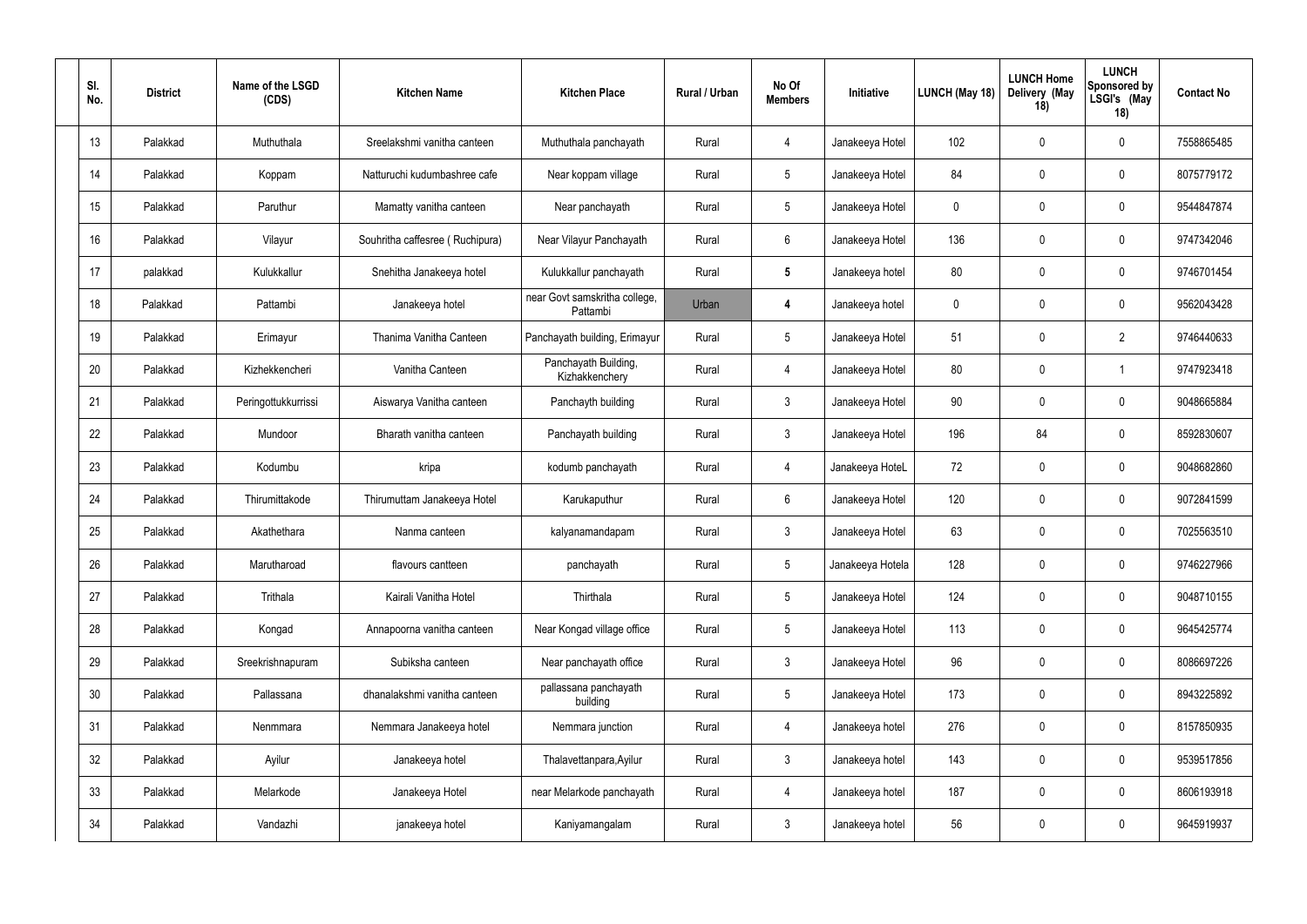|     | SI.<br>No. | <b>District</b> | Name of the LSGD<br>(CDS) | <b>Kitchen Name</b>                      | <b>Kitchen Place</b>                            | Rural / Urban | No Of<br><b>Members</b> | Initiative       | LUNCH (May 18) | <b>LUNCH Home</b><br>Delivery (May<br>18) | <b>LUNCH</b><br>Sponsored by<br>LSGI's (May<br>18) | <b>Contact No</b> |
|-----|------------|-----------------|---------------------------|------------------------------------------|-------------------------------------------------|---------------|-------------------------|------------------|----------------|-------------------------------------------|----------------------------------------------------|-------------------|
|     | 35         | Palakkad        | Nelliayampathy            | Janakeeya hotel                          | near Panchayat, kaikaty                         | Rural         | $\overline{4}$          | Janakeeya hotel  | 130            | $\overline{0}$                            | $\overline{0}$                                     | 9497123529        |
|     | 36         | Palakkad        | Elavanchery               | Snehatheeram                             | Near GUPS, Vattekkad                            | Rural         | $5\phantom{.0}$         | Janakeeya Hotel  | 75             | $\overline{0}$                            | $\overline{0}$                                     | 9744195274        |
|     | 37         | Palakkad        | Kollemkode                | Priya Vanitha Canteen                    | Block Panchayath Office,<br>Kollengode          | Rural         | $\overline{4}$          | Janakeeya Hotel  | 273            | $\overline{0}$                            | $\overline{0}$                                     | 9745456764        |
|     | 38         | Palakkad        | Koduvayur                 | Samridhi Kudumbashree Vanitha<br>Canteen | Panchayath Building                             | Rural         | $5\overline{)}$         | Janakeeya Hotel  | 115            | $\overline{0}$                            | $\overline{0}$                                     | 8086263595        |
|     | 39         | Palakkad        | Pattanchery               | Sreelakshmi vanitha canteen              | Panchayath Building                             | Rural         | $\overline{4}$          | Janakeeya Hotel  | 76             | $\overline{0}$                            | $\overline{0}$                                     | 8086916932        |
|     | 40         | Palakkad        | Pudunagaram               | Janakeeya Hotel                          | Near KSEB, Pudunagaram                          | Rural         | $\overline{4}$          | Janakeeya hotel  | 222            | $\overline{0}$                            | $\overline{0}$                                     | 9497241598        |
|     | 41         | Palakkad        | Vadavanoor                | Sree Muruka Janakeeya Hotel              | Vydhyasala, Vadavanoor                          | Rural         | $5\phantom{.0}$         | Janakeeya hotel  | 209            | $\overline{0}$                            | $\overline{0}$                                     | 9567011729        |
|     | 42         | Palakkad        | Peruvemba                 | Samridi Janakeeya Hotel                  | Peruvemba Junction                              | Rural         | $\overline{4}$          | Jankeeya hotel   | 195            | $\overline{0}$                            | $\mathbf 0$                                        | 918089611261      |
|     | 43         | Palakkad        | Muthalamada               | Janakeeya Hotel                          | Chulliyarmedu                                   | Rural         | -4                      | Jankeeya hotel   | $\mathbf 0$    | $\overline{0}$                            | $\overline{0}$                                     | 9633730067        |
|     | 44         | Palakkad        | Cherppalasseri            | Swad Janakiyahotel, CPY                  | Scheduled caste coperative<br>society hall, cpy | Urban         | 5                       | Janakeeya Hotel  | 271            | $\overline{0}$                            | $\overline{0}$                                     | 9447746082        |
|     | 45         | Palakkad        | Vellinezhi                | Aiswarya kudumbashree                    | Adakkaputhur                                    | Rural         | $\mathbf{3}$            | Janakeeya Hotel  | 102            | $\overline{0}$                            | $\overline{0}$                                     | 9747730588        |
|     | 46         | Palakkad        | Keralasseri               | Bhagyasree janakeeya hotel               | Near village office                             | Rural         | $\mathbf{3}$            | Janakeeya Hotel  | 70             | $\overline{0}$                            | $\overline{0}$                                     | 8606125128        |
|     | 47         | Palakkad        | Kottayi                   | Kudumbashree Vanitha canteen             | Near Kottayi Panchayath                         | Rural         | -4                      | Jankeeya hotel   | 108            | $\mathbf 0$                               | $\overline{0}$                                     | 9605699847        |
|     | 48         | Palakkad        | anakkara                  | udayasurya vanitha canteen               | kumbidi                                         | rural         | $5\phantom{.0}$         | Janakeeya Hotel  | 306            | $\mathbf 0$                               | $\mathbf 0$                                        | 9895947614        |
|     | 49         | Palakkad        | kappur                    | jeevanam hotel                           | kumaranellur                                    | rural         | $6\overline{6}$         | Janakeeya Hotel  | 346            | $\mathbf 0$                               | $\mathbf 0$                                        | 9605308385        |
| 102 | 50         | Palakkad        | Malampauzha               | Nandhanam canteen                        | near fantasy park                               | Rural         | $5\phantom{.0}$         | Janakeeya HotelT | 195            | $\pmb{0}$                                 | $\pmb{0}$                                          | 807587062         |
|     | 51         | Palakkad        | Puduppariyaram            | Anaswara Canteen                         | Panchayath                                      | Rural         | $\overline{4}$          | Janakeeya Hotel  | 175            | $\overline{0}$                            | $\mathbf 0$                                        | 9526677781        |
|     | 52         | Palakkad        | kadambazhipuram           | Reshmi janakeeya hotel                   | 16 mail                                         | Rural         | $5\phantom{.0}$         | Janakeeya Hotel  | 86             | $\mathbf 0$                               | $\pmb{0}$                                          | 9048375891        |
|     | 53         | Palakkad        | Kadambazhipuram           | Ardhram Janakeeya hotel                  | Pulapatta                                       | Rural         | 3                       | Janakeeya Hotel  | 98             | $\mathbf 0$                               | $\mathbf 0$                                        | 9495775246        |
|     | 54         | Palakkad        | Kannambra                 | Sree kurumba canteen                     | kannambra                                       | Rural         | $\overline{4}$          | Janakeeya Hotel  | 207            | $\mathbf 0$                               | $\pmb{0}$                                          | 8157815819        |
|     | 55         | Palakkad        | karakkurissi              | Janakiya hotel                           | Near ammus auditorium,<br>Ayappankavu           | Rural         | $\mathbf{3}$            | Janakeeya Hotel  | 136            | $\mathbf 0$                               | $\mathbf 0$                                        | 6238788932        |
|     | 56         | Palakkad        | Thenkara                  | Subiksham janakeeya hotel                | Ayurveda hospital compound<br>Then kara         | Rural         | $5\phantom{.0}$         | Janakeeya Hotel  | 109            | $\boldsymbol{0}$                          | $\boldsymbol{0}$                                   | 9747557333        |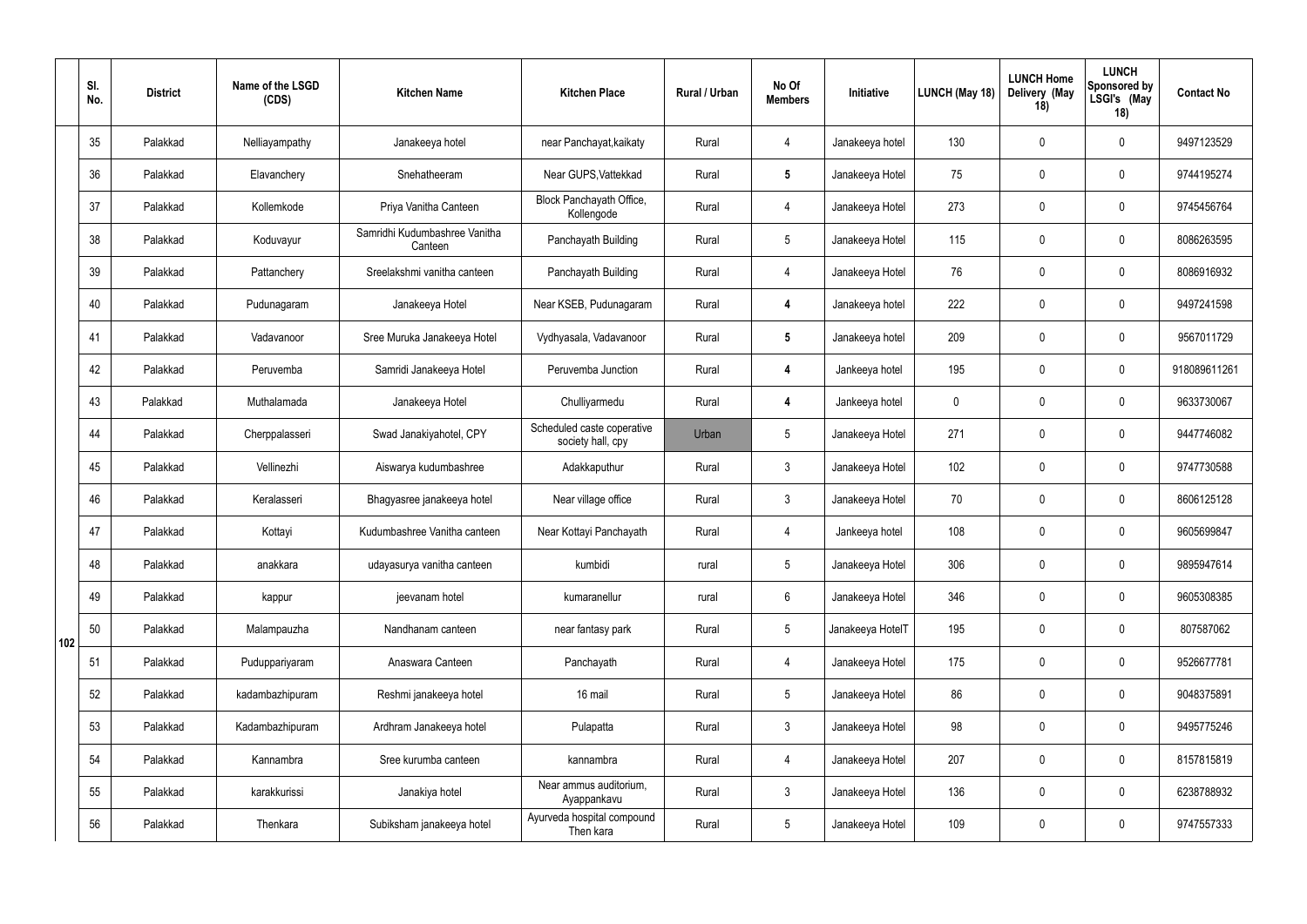| SI.<br>No. | <b>District</b> | Name of the LSGD<br>(CDS) | <b>Kitchen Name</b>                         | <b>Kitchen Place</b>                       | <b>Rural / Urban</b> | No Of<br><b>Members</b> | Initiative      | LUNCH (May 18) | <b>LUNCH Home</b><br>Delivery (May<br>18) | <b>LUNCH</b><br><b>Sponsored by</b><br>LSGI's (May<br>18) | <b>Contact No</b> |
|------------|-----------------|---------------------------|---------------------------------------------|--------------------------------------------|----------------------|-------------------------|-----------------|----------------|-------------------------------------------|-----------------------------------------------------------|-------------------|
| 57         | Palakkad        | Alanallur                 | Keerthi vanitha canteen and catering        | Near panchayath Alanallur                  | Rural                | $5\phantom{.0}$         | Janakeeya hotel | 137            | $\mathbf 0$                               | $\mathbf 0$                                               | 9495447569        |
| 58         | Palakkad        | Pudur                     | Asil canteen                                | Pudur panchayath                           | Rural                | $\overline{4}$          | Janakeeya hotel | 76             | $\mathbf 0$                               | $\mathbf 0$                                               | 8086968050        |
| 59         | Palakkad        | Parali                    | Annasree Janakeeya hotel                    | Near parali panchayath                     | Rural                | $\overline{4}$          | Janakeeya hotel | 120            | $\mathbf 0$                               | $\mathbf 0$                                               | 8281829238        |
| 60         | Palakkad        | Mannur                    | Kudumbasree janakeeya hotel                 | Mannur panchayath                          | Rural                | $5\phantom{.0}$         | Janakeeya hotel | 88             | $\mathbf 0$                               | $\mathbf 0$                                               | 9495771095        |
| 61         | Palakkad        | Kuzhalmannam              | Janasree jankeeya hotel                     | Kuzhalmannam block<br>panchayth            | Rural                | $\mathbf{3}$            | Jankeeya hotel  | 180            | $\mathbf 0$                               | $\mathbf 0$                                               | 9847364980        |
| 62         | Palakkad        | Kavassery                 | samridhi Janakeeya Hotel                    | Alathur road, kavasheery                   | Rural                | $6\phantom{.}6$         | Janakeeya hotel | 75             | $\mathbf 0$                               | $\mathbf 0$                                               | 9747570761        |
| 63         | palakkad        | chalissery                | Thanal janakeeya hotel                      | chalissery panchayath building             | Rural                | $\mathbf{3}$            | Janakeeya hotel | 45             | -0                                        | $\mathbf 0$                                               | 9562702284        |
| 64         | palakkad        | Kottopadam                | Iva canteen and catering janakeeya<br>hotel | Block building, Near<br>aryambavu junction | Rural                | $\overline{4}$          | Janakeeya hotel | 130            | $\mathbf 0$                               | $\mathbf 0$                                               | 9074818126        |
| 65         | palakkad        | kumaramputhur             | Ruchi cafe janakeeya hotel                  | Panchayath kumaramputhur                   | Rural                | $\mathbf{3}$            | Janakeeya hotel | 238            | $\mathbf 0$                               | $\mathbf 0$                                               | 8589968705        |
| 66         | palakkad        | Malampuzha                | Amma janakeeya hotel                        | kadukkamkunnu, Malampuzha                  | Rural                | $\mathbf{3}$            | Janakeeya hotel | 305            | $\mathbf 0$                               | $\mathbf 0$                                               | 9446521664        |
| 67         | palakkad        | Alathur                   | Rich Janakeeya hotel                        | Near bus stand, Alathur                    | Rural                | $\overline{4}$          | Janakeeya hotel | 286            | $\mathbf 0$                               | 9                                                         | 9947030779        |
| 68         | palakkad        | Karimpuzha                | Janakeeya hotel                             | Karimpuzha panchayath                      | Rural                | $\mathbf{3}$            | Janakeeya hotel | 93             | $\mathbf 0$                               | $\mathbf 0$                                               | 9961502739        |
| 69         | Palakkad        | Thenkurissi               | Eyeshee janakeeya hotel                     | Panchayth building,<br>Thenkurissi         | Rural                | $\overline{4}$          | Jankeeya hotel  | 88             | $\mathbf 0$                               | $\mathbf 0$                                               | 9995662723        |
| 70         | Palakkad        | Agali                     | Janakeeya Hotel                             | Block Panchayath building,<br>Agali        | Rural                | $5\phantom{.0}$         | Jankeeya hotel  | 166            | $\mathbf 0$                               | $\mathbf 0$                                               | 9037878897        |
| 71         | Palakkad        | Sholayur                  | Powrnami janakeeya hotel                    | anakkatty bus stand                        | Rural                | $\boldsymbol{4}$        | Jankeeya hotel  | 113            | $\mathbf 0$                               | $\mathbf 0$                                               | 9159556404        |
| 72         | Palakkad        | Puthushery                | Janakeeya hotel                             | Puthushery panchayath                      | Rural                | $5\phantom{.0}$         | Janakeeya hotel | 138            | $\overline{0}$                            | $\mathbf 0$                                               | 9562772723        |
| 73         | Palakkad        | Karimba                   | Janakeeya hotel                             | Panchayath premise                         | Rural                | $\mathbf{3}$            | Janakeeya Hotel | 102            | $\mathbf 0$                               | $\mathbf 0$                                               | 9562163979        |
| 74         | Palakkad        | Nagalasseri               | Janakeeya hotel                             | near koottanad bus stand                   | Rural                | $5\phantom{.0}$         | Janakeeya hotel | 160            | $\mathbf 0$                               | $\pmb{0}$                                                 | 8921928291        |
| 75         | Palakkad        | Mathur                    | Nila janakeeya Hotel                        | Near Panchayth, Mathur                     | Rural                | $\overline{\mathbf{4}}$ | Jankeeya hotel  | 155            | $\pmb{0}$                                 | $\pmb{0}$                                                 | 9562356483        |
| 76         | Palakkad        | Chalavara                 | Janakeeya hotel                             | Chalavara panchayath                       | Rural                | $5\phantom{.0}$         | Janakeeya hotel | 135            | $\mathbf 0$                               | $\pmb{0}$                                                 | 9544659942        |
| 77         | Palakkad        | Ananganadi                | vanitha cateen                              | near Ananganadi panchayath                 | Rural                | $\mathbf{3}$            | Janakeeya Hotel | 94             | $\pmb{0}$                                 | $\pmb{0}$                                                 | 8921410495        |
| 78         | Palakkad        | Lakkidiperur              | Janakeeya hotel,                            | Lekkidi perur panchayath                   | Rural                | $\sqrt{5}$              | Jankeeya hotel  | 108            | $\boldsymbol{0}$                          | $\mathbf 0$                                               | 6238921903        |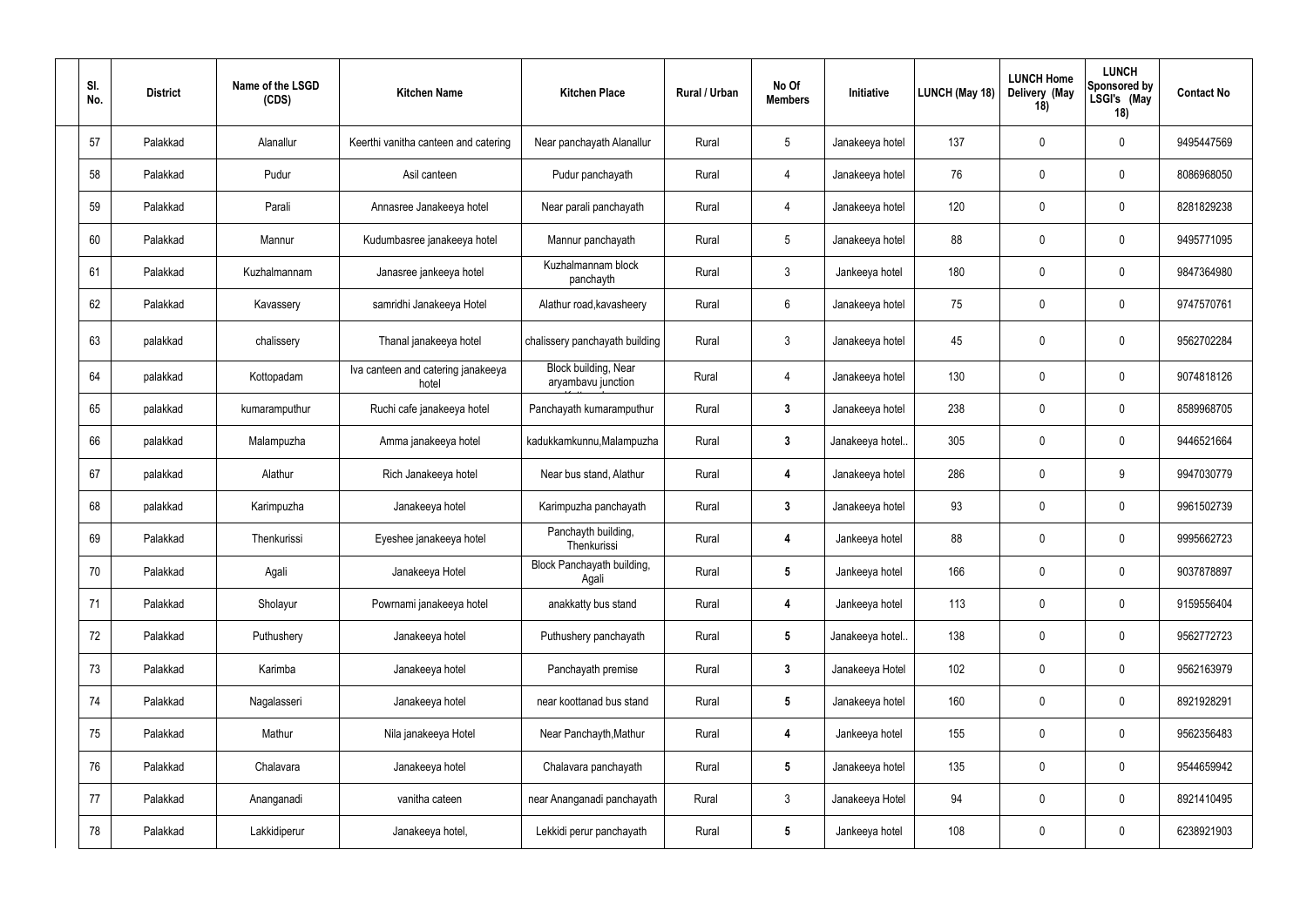| SI.<br>No. | <b>District</b> | Name of the LSGD<br>(CDS) | <b>Kitchen Name</b>             | <b>Kitchen Place</b>                       | Rural / Urban | No Of<br><b>Members</b> | Initiative      | LUNCH (May 18) | <b>LUNCH Home</b><br>Delivery (May<br>18) | <b>LUNCH</b><br>Sponsored by<br>LSGI's (May<br>18) | <b>Contact No</b> |
|------------|-----------------|---------------------------|---------------------------------|--------------------------------------------|---------------|-------------------------|-----------------|----------------|-------------------------------------------|----------------------------------------------------|-------------------|
| 79         | Palakkad        | Nellaya                   | Janakeeya hotel                 | Nellaya panchayath                         | Rural         | $\overline{4}$          | Janakeeya hotel | 108            | $\overline{0}$                            | $\mathbf 0$                                        | 9562432883        |
| 80         | Palakkad        | Shornur                   | Oottupura Janakeeya hotel       | near bus stand, Shoranur                   | Urban         | $5\phantom{.0}$         | Janakeeya hotel | 265            | $\overline{0}$                            | $\pmb{0}$                                          | 9747102377        |
| 81         | Palakkad        | Shornur                   | Snehadeepam Janakeeya hotel     | Shoranur municipality                      | Urban         | $\overline{4}$          | Janakeeya hotel | 166            | $\overline{0}$                            | $\overline{0}$                                     | 6238755729        |
| 82         | Palakkad        | Thrikkadiri               | Janakeeya hotel                 | Samskarika nilayam                         | Rural         | $\overline{4}$          | Janakeeya hotel | 52             | $\overline{0}$                            | $\overline{0}$                                     | 9544806032        |
| 83         | palakkad        | Vaniyamkulam              | Janakeeya hotel                 | near PK DAS hospital                       | Rural         | $\mathbf{3}$            | Janakeeya hotel | 180            | $\overline{0}$                            | $\mathbf{3}$                                       | 9947408415        |
| 84         | Palakkad        | Ambalappara               | Janakiya hotel                  | ambalappara<br>kalyanamandapam             | Rural         | 5                       | Janakeeya Hotel | 100            | $\mathbf 0$                               | $\overline{0}$                                     | 8129562289        |
| 85         | Palakkad        | Vallappuzha               | Janakeeya hotel                 | Hayath Complex, Vallappuzha                | Rural         | $5\phantom{.0}$         | Janakeeya Hotel | 219            | $\overline{0}$                            | $\overline{0}$                                     | 8086406897        |
| 86         | Palakkad        | Shoranur                  | Ela janakeeya hotel             | Vpc market, kulappully                     | Urban         | $\mathbf{3}$            | Janakeeya hotel | 178            | $\mathbf 0$                               | $\pmb{0}$                                          | 8129769113        |
| 87         | Palakkad        | Mankara                   | Subiksha Janakeeya hotel        | Near Mankara Panchayath                    | Rural         | 5                       | Janakeeya hotel | 100            | $\overline{0}$                            | $\mathbf 0$                                        | 8549045637        |
| 88         | Palakkad        | Kanjirapuzha              | Surya Janakeeya hotel,          | Kanjirapuzha, panchayath                   | Rural         | $5\phantom{.0}$         | Janakeeya hotel | 120            | $\overline{0}$                            | $\pmb{0}$                                          | 9048698194        |
| 89         | Palakkad        | Thachanattukara           | Haritham janakeeya hotel        | 53 mile, Thachanattukara                   | Rural         | $3\phantom{a}$          | Janakeeya hotel | 151            | $\overline{0}$                            | $\pmb{0}$                                          | 9605097810        |
| 90         | Palakkad        | Puthukode                 | Puthuma jankeeya hotel          | Thachanadi junction                        | Rural         | $6\phantom{.}6$         | Janakeeya hotel | 234            | $\mathbf 0$                               | $\mathbf 0$                                        | 9744459080        |
| 91         | Palakkad        | Tarur                     | Jankeeya Hotel                  | Infront of vilage office, Tarurk           | Rural         | $\overline{\mathbf{4}}$ | Janakeeya hotel | 92             | $\overline{0}$                            | $\mathbf 0$                                        | 8606780959        |
| 92         | Palakkad        | Pirayiri                  | Janakeeya hotel                 | Near Panchayath office                     | Rural         | $5\phantom{.0}$         | Janakeeya hotel | 106            | $\mathbf 0$                               | $\pmb{0}$                                          | 9037495586        |
| 93         | Palakkad        | Palakkad ulb              | Ruchi                           | Near Balaji hospital, Fort<br>Maidan       | Urban         | $\overline{4}$          | Janakeeya hotel | $\mathbf 0$    | $\pmb{0}$                                 | $\pmb{0}$                                          | 7994185687        |
| 94         | Palakkad        | Pookkottukavu             | Punya                           | Pookkottukavu Centre                       | Rural         | $\overline{4}$          | Janakeeya Hotel | 95             | $\overline{0}$                            | $\pmb{0}$                                          | 9745511432        |
| 95         | Palakkad        | Kuthanoor                 | Suryodayam jankeeya hotel       | Kalapara, kuthanoor                        | Rural         | $5\phantom{.0}$         | Jankeeya hotel  | 60             | $\pmb{0}$                                 | $\pmb{0}$                                          | 9995159738        |
| 96         | Palakkad        | Thiruvegappura            | Janakeeya Hotel                 | Kaippuram                                  | Rural         | $5\phantom{.0}$         | Jankeeya hotel  | 126            | $\overline{0}$                            | $\mathbf 0$                                        | 8921882903        |
| 97         | Palakkad        | Thachampara               | Vanitha canteen Janakeeya Hotel | Thachampara town                           | Rural         | $\overline{4}$          | Jankeeya hotel  | 148            | $\pmb{0}$                                 | $\pmb{0}$                                          | 9497826216        |
| 98         | Palakkad        | Kannadi                   | Sweet jankeeya hotel            | Yakkara junction                           | Rural         | $\mathbf{3}$            | Jankeeya hotel  | 355            | $\mathbf 0$                               | $\mathbf 0$                                        | 9846918028        |
| 99         | Palakkad        | Pattithara                | Bavana janakeeya hotel          | kottappadam                                | Rural         | $5\phantom{.0}$         | Janakeeya hotel | $\mathbf 0$    | $\boldsymbol{0}$                          | $\pmb{0}$                                          | 9074163402        |
| 100        | Palakkad        | Mannarkkad                | Janakeeya Hotel                 | muncipal building, busstand,<br>mannarkkad | Urban         | $\overline{\mathbf{4}}$ | Janakeeya hotel | 238            | $\boldsymbol{0}$                          | $\pmb{0}$                                          |                   |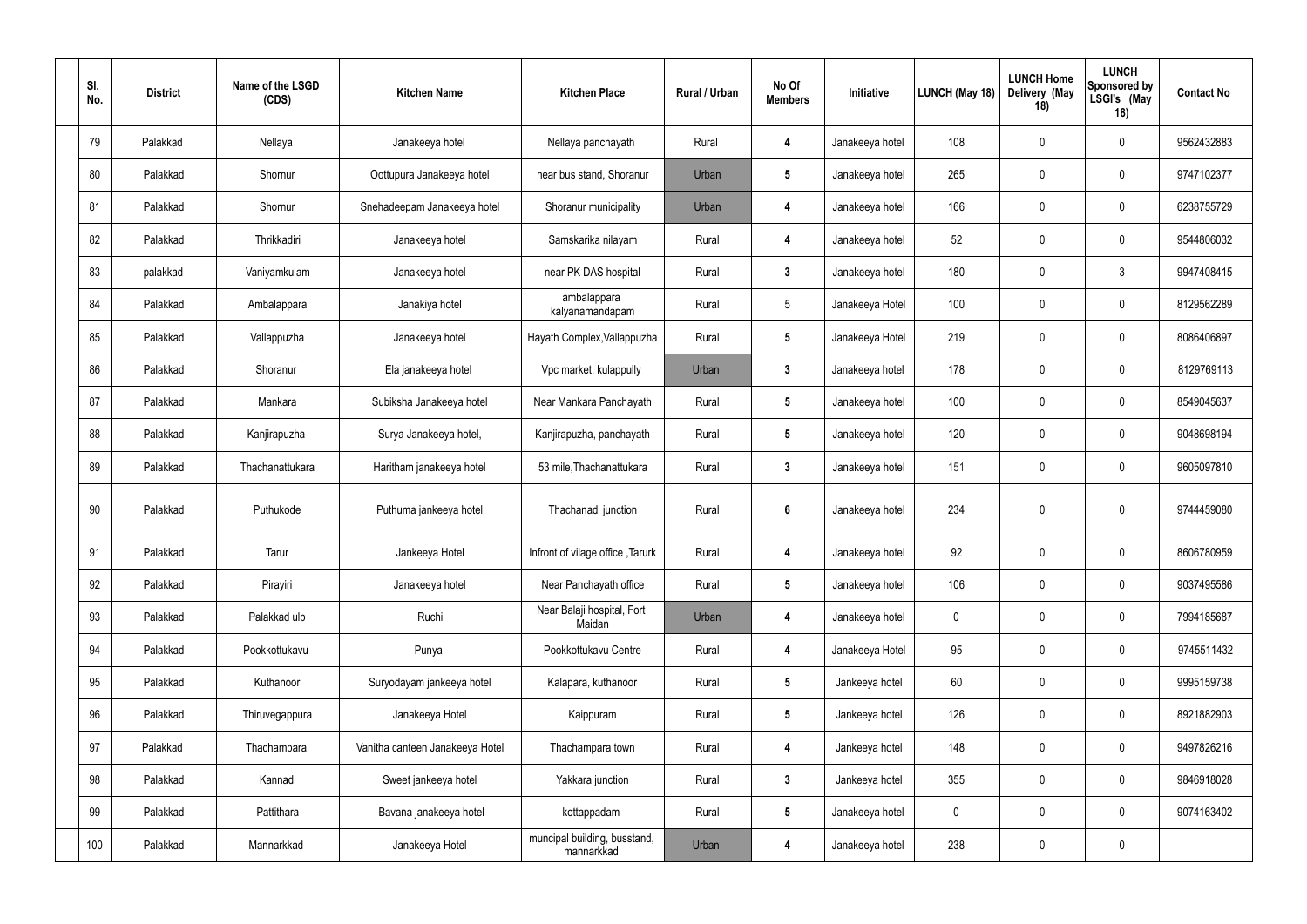|    | SI.<br>No.      | <b>District</b> | Name of the LSGD<br>(CDS) | <b>Kitchen Name</b>             | <b>Kitchen Place</b>       | Rural / Urban | No Of<br><b>Members</b> | Initiative      | <b>LUNCH (May 18)</b> | <b>LUNCH Home</b><br>Delivery (May<br>18) | <b>LUNCH</b><br>Sponsored by<br>LSGI's (May<br>18) | <b>Contact No</b> |
|----|-----------------|-----------------|---------------------------|---------------------------------|----------------------------|---------------|-------------------------|-----------------|-----------------------|-------------------------------------------|----------------------------------------------------|-------------------|
|    | 101             | Palakkad        | Pirayiri                  | Kudumbashree janakeeya hotel    | Kallekkad Block Panchayath | Rural         | 5                       | janakeeya hotel | 63                    | $\overline{0}$                            | $\mathbf 0$                                        | 8137940343        |
|    | 102             | Palakkad        | Marutharoad               | Sreelakshmi janakeeya hotel     | Pirivusala                 | Rural         | 4                       | janakeeya hotel | 128                   | $\mathbf 0$                               | $\bm{0}$                                           | 9048636162        |
|    | 103             | Palakkad        | Puthussery                | Ruchi janakeeya hotel           | puthussery junction        | Rural         | 5                       | janakeeya hotel | 115                   | $\overline{0}$                            | $\mathbf 0$                                        |                   |
| 99 |                 |                 |                           |                                 |                            |               | 439                     |                 | 14242                 | 84                                        | 15                                                 |                   |
|    |                 | Pathanamthitta  | Anicadu                   | Janatha janakeeya hotel         | Nooromave                  | Rural         | $\mathfrak{Z}$          | Janakeeya Hotel | 126                   | $\mathbf 0$                               | $\mathbf 0$                                        | 6282875679        |
|    | $\overline{2}$  | Pathanamthitta  | Kaviyoor                  | Janakeeya Hotel                 | Manakkachira               | Rural         | 4                       | Janakeeya Hotel | $\mathbf 0$           | $\overline{0}$                            | $\mathbf 0$                                        | 9747886172        |
|    | 3               | Pathanamthitta  | Kottanadu                 | Janakeeya Hotel                 | Kottanadu                  | Rural         | $\overline{4}$          | Janakeeya Hotel | 86                    | $\overline{0}$                            | $\mathbf 0$                                        | 6282382608        |
|    | $\overline{4}$  | Pathanamthitta  | Kalloopara                | Janakeeya Hotel                 | Kalloopara                 | Rural         | $5\overline{)}$         | Janakeeya Hotel | 89                    | $\overline{0}$                            | $\mathbf 0$                                        | 9947471024        |
|    | $5\overline{)}$ | Pathanamthitta  | Kunnamthanam              | <b>Thripthi Hotel</b>           | Kunnamthanam               | Rural         | $\mathfrak{Z}$          | Janakeeya Hotel | 60                    | $\overline{0}$                            | $\mathbf 0$                                        | 6235908328        |
|    | 6               | pathanamthitta  | mallappally               | janakeeya hotel                 | mallappally                | Rural         | $\mathfrak{Z}$          | janakeeya hotel | 140                   | $\overline{0}$                            | $\mathbf 0$                                        | 9744194830        |
|    | -7              | Pathanamthitta  | kottangal                 | janakeeya hotel                 | kottangal                  | Rural         | $\mathfrak{Z}$          | Janakeeya Hotel | 115                   | $\overline{0}$                            | $\mathbf 0$                                        | 9526690541        |
|    | 8               | Pathanamthitta  | Nedumpuram                | Nedumpram Janakeeya Hotel       | Podiyadi                   | Rural         | $5\overline{)}$         | Janakeeya Hotel | $\mathbf 0$           | $\overline{0}$                            | $\mathbf 0$                                        | 919188291409      |
|    | 9               | Pathanamthitta  | Niranam                   | Sakhi cafe                      | Niranam                    | Rural         | $\mathfrak{Z}$          | Janakeeya Hotel | 0                     | $\overline{0}$                            | $\mathbf 0$                                        | 919526423710      |
|    | 10              | Pathanamthitta  | Peringara                 | Haritha samrudhi Catering       | <b>PMVHS Pringara</b>      | Rural         | 4                       | Janakeeya Hotel | 116                   | $\mathbf 0$                               | $\mathbf 0$                                        | 919961219550      |
|    | 11              | Pathanamthitta  | Peringara                 | Pulari janakeeya Hotel          | swamipalam                 | Rural         | 4                       | Janakeeya hotel | 68                    | $\mathbf 0$                               | $\mathbf 0$                                        | 919656132036      |
|    | 12              | Pathanamthitta  | Kuttor                    | Nanma Catering                  | <b>GHS Kuttoor</b>         | Rural         | $\mathbf{3}$            | Janakeeya Hotel | 160                   | $\mathbf 0$                               | $\mathbf 0$                                        | 919526323212      |
|    | 13              | Pathanamthitta  | Kadapra                   | Niradeepam janakeeya hotel      | Kadapra                    | Rural         | 4                       | Janakeeya Hotel | 38                    | $\mathbf 0$                               | $\mathbf 0$                                        | 9656512066        |
|    | 14              | Pathanamthitta  | Eraviperoor               | Avi cafe                        | Avi cafe                   | Rural         | $\mathbf{3}$            | Janakeeya Hotel | 123                   | $\mathbf 0$                               | $\mathbf 0$                                        | 6238013293        |
|    | 15              | Pathanamthitta  | Koipuram                  | Ammas kudumbashree cafe         | Muttamon                   | Rural         | $5\overline{)}$         | Janakeeya Hotel | 93                    | $\mathbf 0$                               | $\mathbf 0$                                        | 9961485931        |
|    | 16              | Pathanamthitta  | Thottappuzhassery         | Thottapuzhassery Jankeeya Hotel | Thottapuzhassery           | Rural         | 4                       | Janakeeya Hotel | $\mathbf 0$           | $\mathbf 0$                               | $\mathbf 0$                                        | 9656403054        |
|    | 17              | Pathanamthitta  | Puramattom                | Top N Taste                     | Puramattom                 | Rural         | $\mathbf{3}$            | Janakeeya Hotel | 50                    | $\mathbf 0$                               | $\mathbf 0$                                        | 9526728230        |
|    | 18              | Pathanamthitta  | Ayroor                    | Janakeeya Hotel                 | Ayroor                     | Rural         | 6                       | Janakeeya Hotel | 40                    | $\overline{0}$                            | $\mathbf 0$                                        | 8086653951        |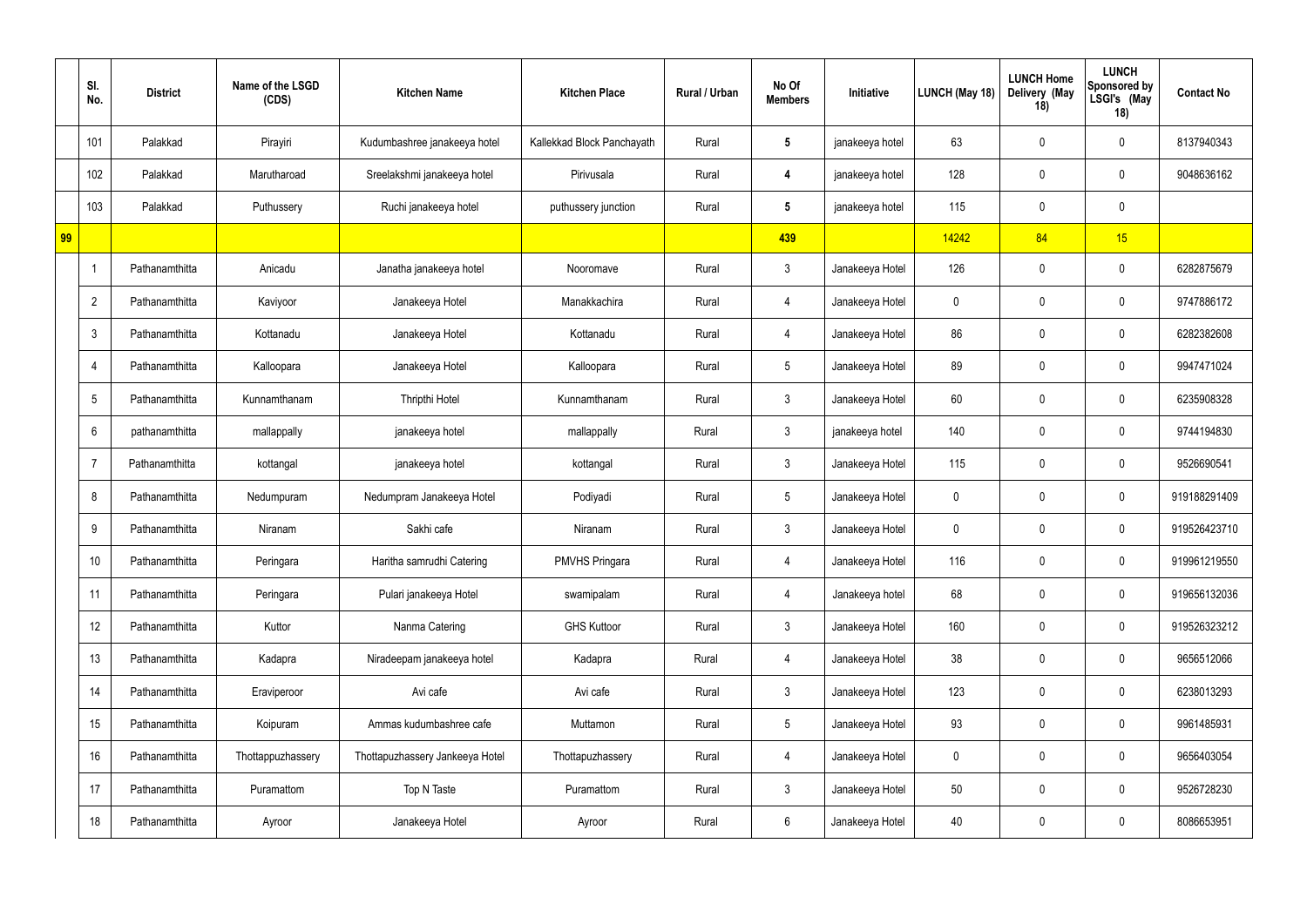|    | SI.<br>No. | <b>District</b> | Name of the LSGD<br>(CDS) | <b>Kitchen Name</b>       | <b>Kitchen Place</b>        | Rural / Urban | No Of<br><b>Members</b> | Initiative      | LUNCH (May 18) | <b>LUNCH Home</b><br>Delivery (May<br>18) | <b>LUNCH</b><br><b>Sponsored by</b><br>LSGI's (May<br>18) | <b>Contact No</b> |
|----|------------|-----------------|---------------------------|---------------------------|-----------------------------|---------------|-------------------------|-----------------|----------------|-------------------------------------------|-----------------------------------------------------------|-------------------|
|    | 19         | Pathanamthitta  | Ezhumattor                | Swad Hotel                | Thadiyoor                   | Rural         | $\mathbf{3}$            | Janakeeya Hotel | 50             | $\mathbf 0$                               | $\mathbf 0$                                               | 9526857335        |
|    | 20         | Pathanamthitta  | Kozhencherry              | Ruchi Janakeeya hotel     | Community hall, kozhenchery | Rural         | $\overline{4}$          | Janakeeya Hotel | 73             | $\mathbf 0$                               | $\mathbf 0$                                               | 9947387912        |
|    | 21         | Pathanamthitta  | Mallappuzhassery          | Snehadeepam               | Paramootil                  | Rural         | 6                       | Janakeeya Hotel | 60             | $\mathbf 0$                               | $\mathbf 0$                                               | 9847170052        |
|    | 22         | Pathanamthitta  | Chennerkara               | Thanal Kudumbasree Cafe   | Nallanikunnu                | Rural         | $5\overline{)}$         | Janakeeya Hotel | 0              | $\mathbf 0$                               | $\mathbf 0$                                               | 9747469562        |
|    | 23         | Pathanamthitta  | Cherukole                 | Janakeeya Hotel           | Cherukole                   | Rural         | $\mathbf{3}$            | Janakeeya Hotel | 55             | $\mathbf 0$                               | $\mathbf 0$                                               | 7907811728        |
|    | 24         | Pathanamthitta  | Elanthoor                 | Janakeeya Hotel           | Vary                        | Rural         | $\overline{4}$          | Janakeeya Hotel | 40             | $\mathbf 0$                               | $\mathbf 0$                                               | 9946047385        |
|    | 25         | Pathanamthitta  | naranganam                | janakeeya hotel           | kadammanitta                | Rural         | $\mathbf{3}$            | janakeeya hotel | 53             | -0                                        | $\mathbf 0$                                               | 9744478962        |
|    | 26         | Pathanamthitta  | Omalloor                  | Janakeeya Hotel           | Omalloor                    | Rural         |                         | Janakeeya Hotel | 0              | $\mathbf 0$                               | $\mathbf 0$                                               |                   |
|    | 27         | Pathanamthitta  | Chittar                   | Chittar janakiya hotel    | Koothattukulam              | Rural         | $\mathbf{3}$            | Janakeeya Hotel | 16             | 81                                        | $\mathbf 0$                                               | 9072374618        |
|    | 28         | Pathanamthitta  | Naranammoozhi             | Thanima                   | Arakkamon                   | Rural         | $\mathbf{3}$            | Janakeeya Hotel | 0              | $\mathbf 0$                               | $\mathbf 0$                                               | 9605021278        |
|    | 29         | Pathanamthitta  | Perunadu                  | Perunadu Janakeeya Hotel  | Perunadu                    | Rural         | $5\phantom{.0}$         | Janakeeya Hotel | $\mathbf 0$    | $\mathbf 0$                               | $\mathbf 0$                                               |                   |
| 58 | 30         | Pathanamthitta  | Ranni-Angadi              | Angadi Janakeeya Hotel    | Thoodathil church hall      | Rural         | $5\phantom{.0}$         | Janakeeya Hotel | 12             | 71                                        | $\mathbf 0$                                               | 9961190622        |
|    | 31         | Pathanamthitta  | Ranni-Pazhavangadi        | Navami Hotel              | Makkappuzha                 | Rural         | $\overline{4}$          | Janakeeya Hotel | 53             | $\mathbf 0$                               | $\mathbf 0$                                               | 9562135824        |
|    | 32         | Pathanamthitta  | Seethathodu               | Thanima catering unit     | Seethathodu                 | Rural         | $5\phantom{.0}$         | Janakeeya Hotel | 81             | 120                                       | $\mathbf 0$                                               | 9747622310        |
|    | 33         | Pathanamthitta  | Ranni                     | Janakeeya Hotel           | Ranni                       | Rural         | $\overline{4}$          | Janakeeya Hotel | $\pmb{0}$      | $\mathbf 0$                               | $\pmb{0}$                                                 | 99462338752       |
|    | 34         | Pathanamthitta  | Vechhoochira              | Annapoorneswary hotel     | Venkurinji                  | Rural         | $\overline{4}$          | Janakeeya Hotel | 14             | 142                                       | $\pmb{0}$                                                 | 8547264134        |
|    | 35         | Pathanamthitta  | Vadasserikara             | Thannal Janakeeya Hotel   | Vadasserikara               | Rural         | $5\phantom{.0}$         | Janakeeya Hotel | 98             | $\mathbf 0$                               | $\pmb{0}$                                                 | 8590107684        |
|    | 36         | Pathanamthitta  | Vallickodu                | Janakeeya Hotel           | Vallicodu                   | Rural         | $5\phantom{.0}$         | Janakeeya Hotel | $\mathbf 0$    | $\pmb{0}$                                 | $\pmb{0}$                                                 | 8547121591        |
|    | 37         | Pathanamthitta  | Pramadom                  | Aishwarya Janakeeya Hotel | Pramadom                    | Rural         | $\mathbf{3}$            | Janakeeya Hotel | $\mathbf 0$    | $\mathbf 0$                               | $\mathbf 0$                                               | 9495312020        |
|    | 38         | Pathanamthitta  | Aruvappulam               | Janakeeya Hotel           | Kallely                     | Rural         | $\mathbf{3}$            | Janakeeya Hotel | $\mathbf 0$    | $\mathbf 0$                               | $\boldsymbol{0}$                                          | 9656700499        |
|    | 39         | Pathanamthitta  | mylapra                   | Manna janakeeya hotel     | mylapra                     | Rural         | $\mathbf{3}$            | janakeeya hotel | $\mathbf 0$    | $\mathbf 0$                               | $\mathbf 0$                                               | 9961750470        |
|    | 40         | Pathanamthitta  | Thannithodu               | Flowers janakeeya hotel   | Thannithodu                 | Rural         | $\mathbf{3}$            | Janakeeya hotel | 0              | $\mathbf 0$                               | $\bm{0}$                                                  | 9061295035        |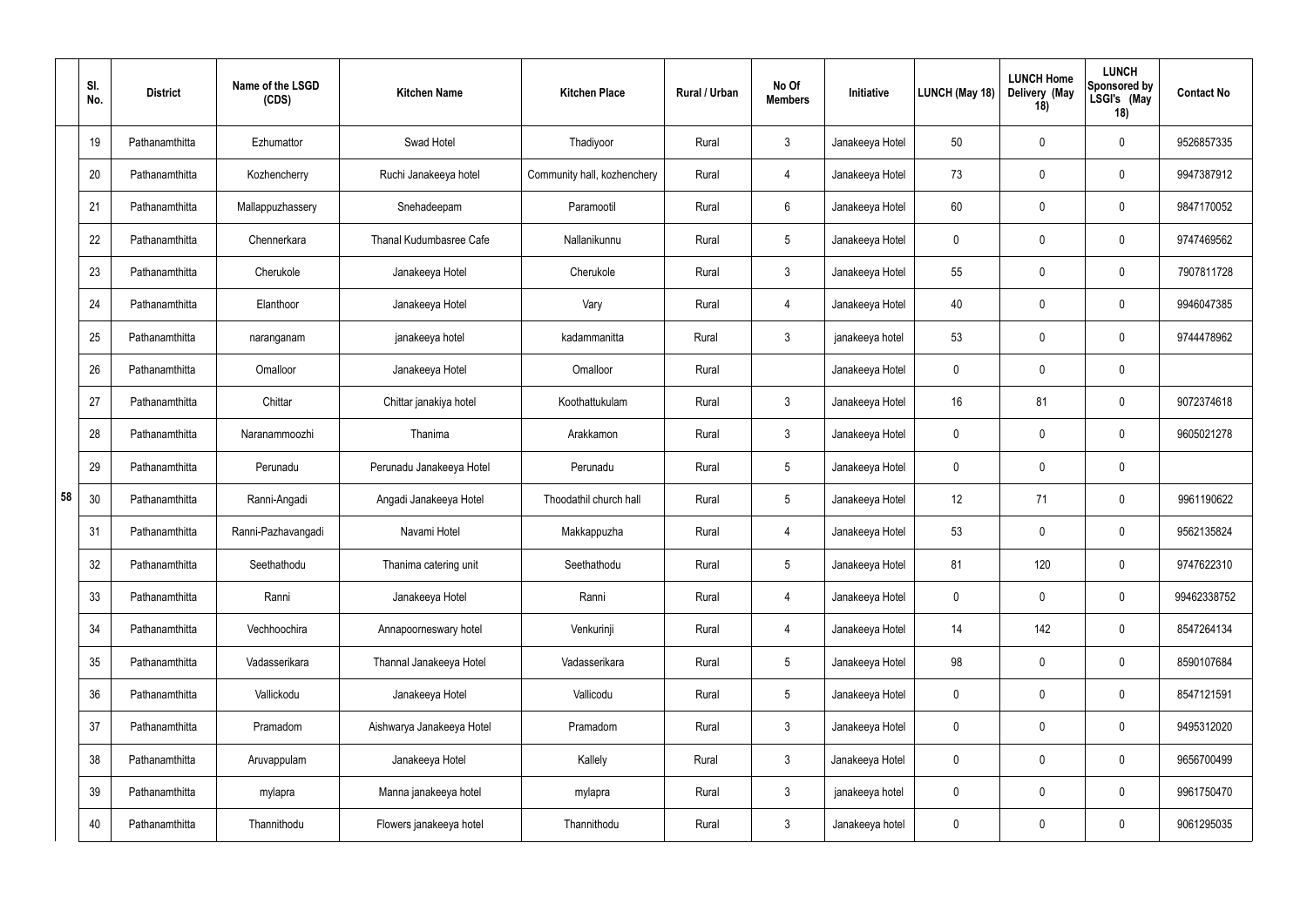|    | SI.<br>No.     | <b>District</b>    | Name of the LSGD<br>(CDS) | <b>Kitchen Name</b>           | <b>Kitchen Place</b>                 | Rural / Urban | No Of<br><b>Members</b> | Initiative      | LUNCH (May 18) | <b>LUNCH Home</b><br>Delivery (May<br>18) | <b>LUNCH</b><br>Sponsored by<br>LSGI's (May<br>18) | <b>Contact No</b> |
|----|----------------|--------------------|---------------------------|-------------------------------|--------------------------------------|---------------|-------------------------|-----------------|----------------|-------------------------------------------|----------------------------------------------------|-------------------|
|    | 40             | Pathanamthitta     | Malayappuzha              | Janakeeya Hotel               | Malayappuzha                         | Rural         | $\mathfrak{Z}$          | Janakeeya Hotel | $\mathbf 0$    | $\overline{0}$                            | $\overline{0}$                                     |                   |
|    | 41             | Pathanamthitta     | Konni                     | Janakeeya Hotel               | Konni                                | Rural         | $\mathbf{3}$            | Janakeeya Hotel | $\pmb{0}$      | $\overline{0}$                            | $\mathbf 0$                                        |                   |
|    | 43             | Pathanamthitta     | Kalanjoor                 | Kalanjoor janakeeya Hotel     | Kalanjoor                            | Rural         | $\overline{4}$          | Janakeeya Hotel | $\pmb{0}$      | $\overline{0}$                            | $\overline{0}$                                     | 6238045066        |
|    | 44             | Pathanamthitta     | Ezhamkulam                | Swad Catering Unit            | Enathu                               | Rural         | $5\phantom{.0}$         | Janakeeya Hotel | $\mathbf 0$    | $\overline{0}$                            | $\overline{0}$                                     | 9747243317        |
|    | 45             | Pathanamthitta     | Kodumon                   | Ruchiyidam Janakeeya Hotel    | Kodumon                              | Rural         | $\overline{7}$          | Janakeeya Hotel | $\mathbf 0$    | $\overline{0}$                            | $\overline{0}$                                     | 75611017112       |
|    | 46             | Pathanamthitta     | Erathu                    | Janakeeya Hotel               | Erathu                               | Rural         | $\overline{4}$          | Janakeeya Hotel | $\pmb{0}$      | $\mathbf 0$                               | $\overline{0}$                                     | 9645102262        |
|    | 47             | Pathanamthitta     | Enadimangalam             | Janakeeya Hotel               | Elamannoor                           | Rural         | $\overline{4}$          | Janakeeya Hotel | $\mathbf 0$    | $\overline{0}$                            | $\overline{0}$                                     |                   |
|    | 48             | Pathanamthitta     | Kadampanadu               | Janakeeya Hotel               | Mannady                              | Rural         | $\mathbf{3}$            | Janakeeya Hotel | 0              | $\overline{0}$                            | $\mathbf 0$                                        |                   |
|    | 49             | Pathanamthitta     | Pallickal                 |                               |                                      | Rural         |                         | Janakeeya Hotel | $\mathbf 0$    | $\overline{0}$                            | $\mathbf 0$                                        |                   |
|    | 50             | Pathanamthitta     | Thumpamon                 | Ruchi Cafe                    | Mampilali                            | Rural         | $5\phantom{.0}$         | Janakeeya Hotel | 164            | $\mathbf 0$                               | $\overline{0}$                                     | 9188300026        |
|    | 51             | Pathanamthitta     | Kulanada                  | Bhagyalekshmi cafe unit       | Kaipuzha                             | Rural         | $\mathbf{3}$            | Janakeeya Hotel | 94             | $\overline{0}$                            | $\mathbf 0$                                        |                   |
|    | 52             | Pathanamthitta     | Pandalam Thekkekara       | Pandalam Thekkekara           | Thatta                               | Rural         | $\mathbf{3}$            | Janakeeya Hotel | 150            | $\overline{0}$                            | $\overline{0}$                                     | 9526224922        |
|    | 53             | Pathanamthitta     | Aranmula                  | Janakeeya Hotel               | Aranmula                             | Rural         | 5                       | Janakeeya Hotel | 0              | $\mathbf 0$                               | $\overline{0}$                                     | 9656296503        |
|    | 54             | Pathanamthitta     | Mezhuveli                 | Thripthi Janakeeya Hotel      | Mezhuveli                            | Rural         | $\mathfrak{Z}$          | Janakeeya Hotel | $20\,$         | $\mathbf 0$                               | $\pmb{0}$                                          | 9495265971        |
|    | 55             | Pathanamthitta     | Adoor                     | Amma Catering Unit            | Adoor                                | Urban         | $5\phantom{.0}$         | Janakeeya Hotel | 0              | $\mathbf 0$                               | $\pmb{0}$                                          | 8606887490        |
|    | 56             | Pathanamthitta     | Pandalam                  | Ruchi catering                | Sivarenjini Auditorium               | Urban         | $5\phantom{.0}$         | Janakeeya Hotel | $\mathbf 0$    | $\mathbf 0$                               | $\pmb{0}$                                          | 9846212739        |
|    | 57             | Pathanamthitta     | Thiruvalla East           | janakeeya hotel               | near private bus stand<br>thiruvalla | Urban         | $5\phantom{.0}$         | Janakeeya Hotel | 308            | $\mathbf 0$                               | $\pmb{0}$                                          | 919847729416      |
|    | 58             | Pathanamthitta     | Thiruvalla West           | janakeeya hotel               | kizhakkan muthoor                    | Urban         | $5\phantom{.0}$         | Janakeeya Hotel | 110            | $\overline{0}$                            | $\pmb{0}$                                          | 919656132036      |
|    | 59             | Pathanamthitta     | Pathanamthitta            | Janakeeya Hotel               | Near Municipality Office             | Urban         | $5\phantom{.0}$         | Janakeeya Hotel | 120            | $\mathbf 0$                               | $\pmb{0}$                                          |                   |
| 58 |                |                    |                           |                               |                                      |               | 229                     |                 | 2875           | 414                                       | $\bullet$                                          |                   |
|    | $\overline{1}$ | Thiruvananthapuram | Parassala                 | Bhagyalekshmi janakeeya hotel | Mundaplavila                         | Rural         | $5\,$                   | Janakeeya Hotel | 389            | $\boldsymbol{0}$                          | $\boldsymbol{0}$                                   | 9895463718        |
|    | $\overline{2}$ | Thiruvananthapuram | Karode                    | Karode janakeeya hotel        | Paavaara,<br>pazhaya uchakkada       | Rural         | $5\overline{)}$         | Janakeeya Hotel | 345            | $\boldsymbol{0}$                          | $\boldsymbol{0}$                                   | 9605122139        |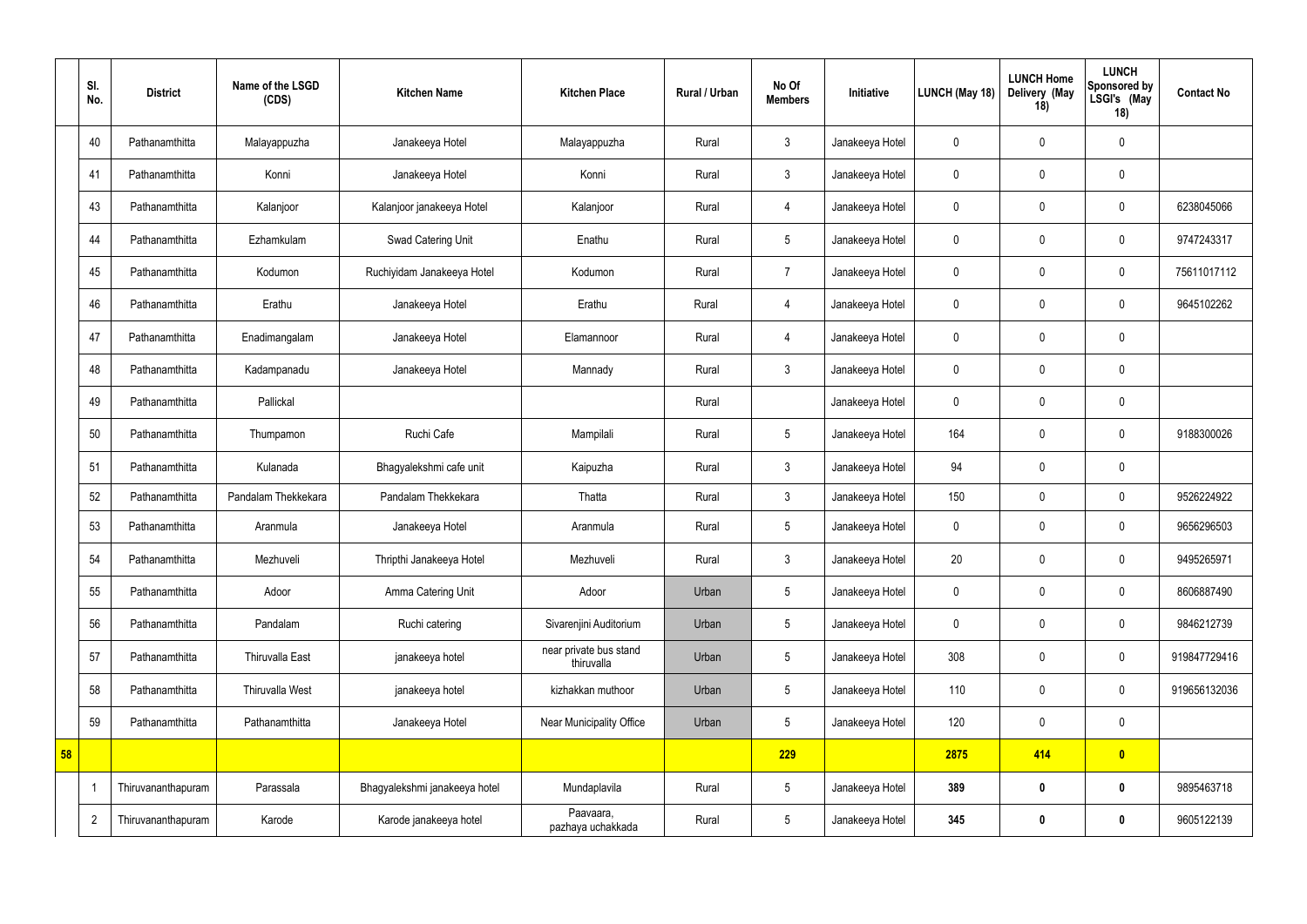| SI.<br>No.      | <b>District</b>    | Name of the LSGD<br>(CDS) | <b>Kitchen Name</b>                       | <b>Kitchen Place</b>                       | Rural / Urban | No Of<br><b>Members</b> | Initiative      | LUNCH (May 18) | <b>LUNCH Home</b><br>Delivery (May<br>18) | <b>LUNCH</b><br><b>Sponsored by</b><br>LSGI's (May<br>18) | <b>Contact No</b> |
|-----------------|--------------------|---------------------------|-------------------------------------------|--------------------------------------------|---------------|-------------------------|-----------------|----------------|-------------------------------------------|-----------------------------------------------------------|-------------------|
| $\mathbf{3}$    | Thiruvananthapuram | Thirupuram                | Thirupuram janakeeya hotel                | Pazhayakada                                | Rural         | $\overline{5}$          | Janakeeya Hotel | 189            | $\boldsymbol{0}$                          | $\mathbf 0$                                               | 7034723987        |
| 4               | Thiruvananthapuram | Chenkal                   | Karuna janakeeya hotel                    | Udiyankulangara                            | Rural         | $\overline{5}$          | Janakeeya Hotel | 300            | $\mathbf 0$                               | $\boldsymbol{0}$                                          | 9746726109        |
| $5\phantom{.0}$ | Thiruvananthapuram | Kulathoor                 | Nakshatra janakeeya hotel                 | Attapuram                                  | Rural         | $\overline{5}$          | Janakeeya Hotel | 327            | 0                                         | $\boldsymbol{0}$                                          | 8301924221        |
| 6               | Thiruvananthapuram | Neyyattinkara 1           | Oottupura                                 | Neyyattinkara                              | Urban         | $\overline{5}$          | Janakeeya Hotel | 394            | $\mathbf 0$                               | $\boldsymbol{0}$                                          | 8129192485        |
|                 | Thiruvananthapuram | Neyyattinkara 1           | Cafesree Janakeeya Hotel                  | Vazhimukku                                 | Urban         | $5\phantom{.0}$         | Janakeeya Hotel | 463            | 0                                         | $\boldsymbol{0}$                                          | 9995604997        |
| 8               | Thiruvananthapuram | Neyyattinkara 1           | Thripthi janakeeya Hotel                  | perumpazhuthoor                            | urban         | $\overline{4}$          | janakeeya Hotel | 180            | $\boldsymbol{0}$                          | $\boldsymbol{0}$                                          | 6282944199        |
| 9               | Thiruvananthapuram | Neyyattinkara 2           | Harsha catering unit                      | Neyyattinkara                              | Urban         | $5\phantom{.0}$         | Janakeeya Hotel | 260            | 0                                         | $\mathbf 0$                                               | 9048822770        |
| 10              | Thiruvananthapuram | Neyyattinkara 2           | Devarose Janakeeya Hotel                  | Amaravila                                  | Urban         | $\overline{5}$          | Janakeeya Hotel | 135            | $\boldsymbol{0}$                          | $\mathbf 0$                                               | 9995028659        |
| 11              | Thiruvananthapuram | Kollayil                  | ems janakeeya hotel                       | Dhanuvachapuram                            | Rural         | $5\phantom{.0}$         | Janakeeya Hotel | 472            | 0                                         | $\mathbf 0$                                               | 8157880624        |
| 12              | Thiruvananthapuram | Kunnathukal               | Aiswarya Janakeeya Hotel -<br>Kunnathukal | Kuruwad, paliyodu                          | Rural         | $\mathbf{3}$            | Janakeeya Hotel | 75             | $\bm{0}$                                  | $\mathbf 0$                                               | 9539549507        |
| 13              | Thiruvananthapuram | Vellarada                 | Eden Janakeeya Hotel                      | Panachamoodu, Vellarada                    | Rural         | 5                       | Janakeeya Hotel | $\mathbf 0$    | 0                                         | $\mathbf 0$                                               | 8547973305        |
| 14              | Thiruvananthapuram | Vellarada                 | Chandrika Janakeeya Hotel - Vellarada     | Vellarada                                  | Rural         | $6\phantom{.}6$         | Janakeeya Hotel | 655            | $\bm{0}$                                  | $\boldsymbol{0}$                                          | 9539366295        |
| 15              | Thiruvananthapuram | Aryankode                 | Aryan Janakeeya Hotel - Aryankode         | Aryankode                                  | Rural         | 5                       | Janakeeya Hotel | 357            | $\boldsymbol{0}$                          | $\mathbf 0$                                               | 9746905408        |
| 16              | Thiruvananthapuram | Aryankode                 | stree souhritha jh                        | chemboor                                   | Rural         | 5                       | Janakeeya Hotel | 213            | $\mathbf 0$                               | $\mathbf 0$                                               |                   |
| 17              | Thiruvananthapuram | Ottashekharamangalam      | Minnaram Janakeeya Hotel                  | Kuravara, Near<br>Ottashekharamangalam UPS | Rural         | $\overline{4}$          | Janakeeya Hotel | 255            | 0                                         | $\boldsymbol{0}$                                          | 9567553161        |
| 18              | Thiruvananthapuram | Kollayil                  | Janakeeya Hotel                           | Mylakkara                                  | Rural         | $\overline{5}$          | Janakeeya Hotel | $\mathbf 0$    | $\mathbf 0$                               | $\boldsymbol{0}$                                          | 9605076268        |
| 19              | Thiruvananthapuram | perunkadavila             | shankholi janakeeya hotel                 | perunkadavila                              | rural         | $\mathbf{3}$            | Janakeeya Hotel | 179            | 0                                         | $\mathbf 0$                                               |                   |
| 20              | Thiruvananthapuram | Amboori                   | Janakeeya Hotel                           | Amboori                                    | Rural         | $\overline{5}$          | Janakeeya Hotel | $\pmb{0}$      | $\mathbf 0$                               | $\boldsymbol{0}$                                          | 9747169098        |
| 21              | Thiruvananthapuram | Athiyanoor                | Kudumbashree janakeeya hotel              | Venpakal                                   | Rural         | $\overline{4}$          | Janakeeya Hotel | 325            | $\boldsymbol{0}$                          | $\boldsymbol{0}$                                          | 919562752580      |
| 22              | Thiruvananthapuram | Kottukal                  | Vismaya janakeeya hotel                   | Uchakkada                                  | Rural         | $\overline{5}$          | Janakeeya Hotel | 405            | $\mathbf 0$                               | $\boldsymbol{0}$                                          | 6282447041        |
| 23              | Thiruvananthapuram | Kottukal                  | Udaya janakeeya Hotel                     | Punnakkulam                                | Rural         | 4                       | Janakeeya Hotel | $\pmb{0}$      | 0                                         | $\boldsymbol{0}$                                          |                   |
| 24              | Thiruvananthapuram | Karumkulam                | Alil Janakeeya Hotel                      | Pallam                                     | Rural         | $\overline{5}$          | Janakeeya Hotel | 85             | $\boldsymbol{0}$                          | $\boldsymbol{0}$                                          | 917736513673      |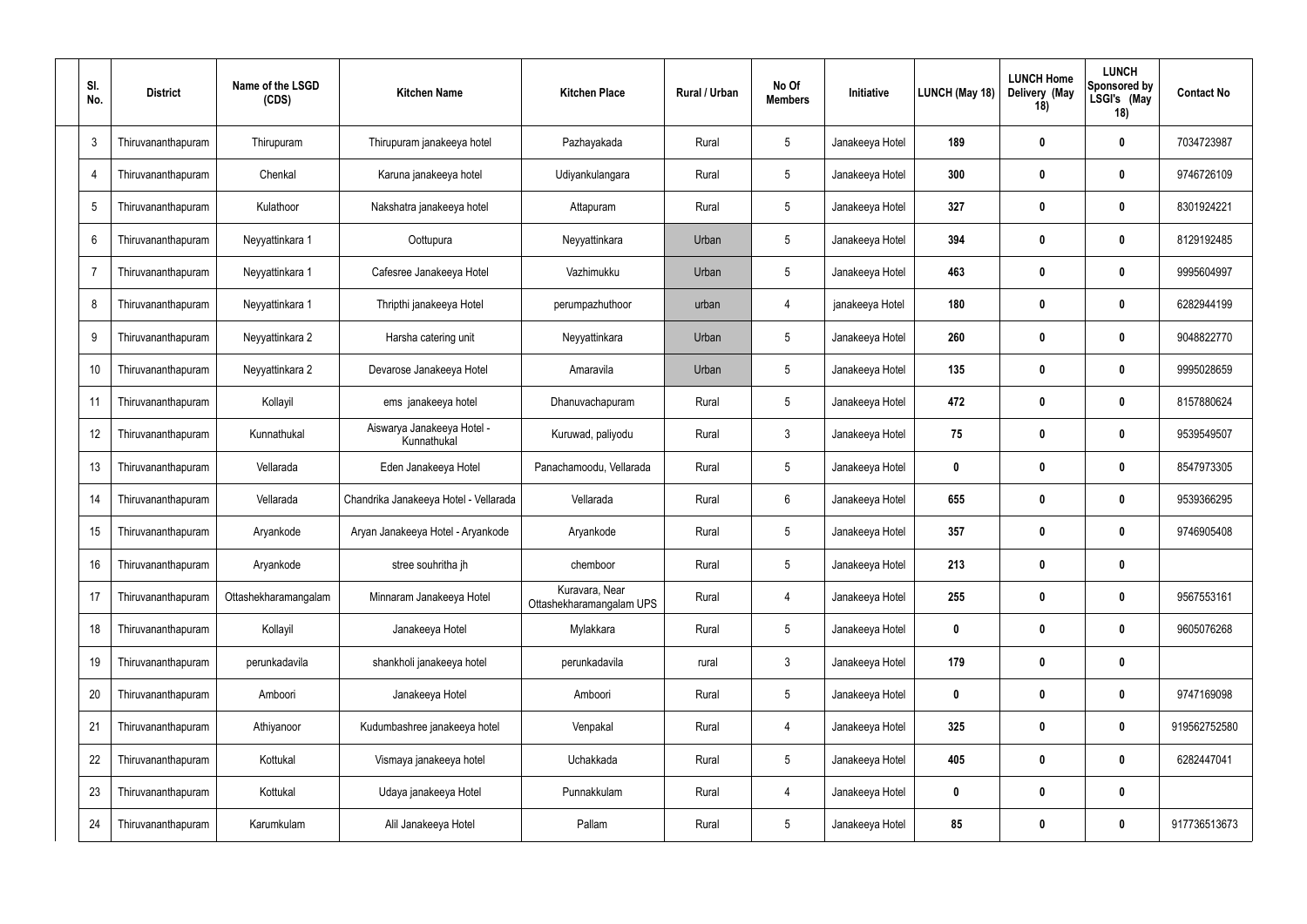| SI.<br>No. | <b>District</b>    | Name of the LSGD<br>(CDS)    | <b>Kitchen Name</b>                           | <b>Kitchen Place</b>                              | <b>Rural / Urban</b> | No Of<br><b>Members</b> | Initiative      | LUNCH (May 18) | <b>LUNCH Home</b><br>Delivery (May<br>18) | <b>LUNCH</b><br>Sponsored by<br>LSGI's (May<br>18) | <b>Contact No</b> |
|------------|--------------------|------------------------------|-----------------------------------------------|---------------------------------------------------|----------------------|-------------------------|-----------------|----------------|-------------------------------------------|----------------------------------------------------|-------------------|
| 25         | Thiruvananthapuram | Venganoor                    | Venganoor Ruchi janakeeya hotel               | Peringamala                                       | Rural                | 10                      | Janakeeya Hotel | 114            | 0                                         | $\mathbf 0$                                        | 9656309710        |
| 26         | Thiruvananthapuram | Vilavoorkkal                 | Priyam Janakeeya Hotel                        | Chanthamukku, Peyadu Jn                           | Rural                | $5\phantom{.0}$         | Janakeeya Hotel | 321            | $\mathbf 0$                               | $\mathbf 0$                                        | 7902504494        |
| 27         | Thiruvananthapuram | Vilavoorkal                  | Vilavoorkal janakeeya hotel                   | Pottayil                                          | Rural                | $5\phantom{.0}$         | Janakeeya Hotel | 325            | 0                                         | $\mathbf 0$                                        | 9497883130        |
| 28         | Thiruvananthapuram | Kalliyoor                    | Stree Shakthi Janakeeya Hotel                 | Kalliyoor                                         | Rural                | 5                       | Janakeeya Hotel | 125            | 0                                         | $\mathbf 0$                                        | 9074998782        |
| 29         | Thiruvananthapuram | Maranalloor                  | Mayooram Janakeeya Hotel                      | Mannadikkonam                                     | Rural                | $\overline{4}$          | Janakeeya Hotel | 174            | 0                                         | $\mathbf 0$                                        | 9847371025        |
| 30         | Thiruvananthapuram | Pallichal                    | Vandhanam Janakeeya hotel                     | Naruvamoodu                                       | Rural                | $\overline{4}$          | Janakeeya Hotel | $\mathbf 0$    | $\boldsymbol{0}$                          | $\mathbf 0$                                        | 9562636222        |
| 31         | Thiruvananthapuram | Vilappil                     | Sreebhadra janakeey a hotel                   | peyad                                             | Rural                | 5                       | Janakeeya Hotel | 245            | 0                                         | $\mathbf 0$                                        | 919496194745      |
| 32         | Thiruvananthapuram | Malayinkeezhu                | Thapasya janakeeya hotel                      | Aruvacode                                         | Rural                | 5                       | Janakeeya Hotel | 178            | 0                                         | $\mathbf 0$                                        | 9074329707        |
| 3,3        | Thiruvananthapuram | balaramapuram                | Karunya                                       | balaramapuram                                     | Rural                | 5                       | Janakeeya Hotel | 189            | 0                                         | $\mathbf 0$                                        |                   |
| 34         | Thiruvananthapuram | Andoorkonam                  | Thiruvathira janakeeya hotel                  | Kaniyapuram                                       | Rural                | $\mathbf{3}$            | Janakeeya Hotel | 150            | 0                                         | $\mathbf 0$                                        | 8921698989        |
| 35         | Thiruvananthapuram | Kadinamkulam                 | Sabarmathi janakeeya hotel                    | Chitattumukku                                     | Rural                | -4                      | Janakeeya Hotel | 90             | 0                                         | $\mathbf 0$                                        |                   |
| 36         | Thiruvananthapuram | Azhoor                       | Kudumbadsree janakeeya hotel                  | Azhoor                                            | Rural                | $\overline{4}$          | Janakeeya Hotel | 70             | 0                                         | $\mathbf 0$                                        | 8129060294        |
| 37         | Thiruvanathapuram  | Pothencode                   | Pothencode Kudumbashree Janakeeya<br>hotel    | Pothencode ayiroorppara<br>Farmers centre         | Rural                | 5                       | Janakeeya Hotel | 150            | $\mathbf 0$                               | $\mathbf 0$                                        | 9037832338        |
| 38         | Thiruvananthapuram | Mangalapuram                 | Mangalapuram Kudumbashree<br>Janakeeya Hotel  | Managalapuram Junction,<br>Near Panchayath Office | Rural                | 5                       | Janakeeya Hotel | 120            | $\mathbf 0$                               | $\mathbf 0$                                        | 9995459534        |
| 39         | Thiruvananthapuram | Mangalapuram                 | Swad Kudumbashree Janakeeya hotel             | Murukkumpuzha                                     | Rural                | $\mathbf{3}$            | Janakeeya Hotel | 210            | $\boldsymbol{0}$                          | $\mathbf 0$                                        | 8281624670        |
| 40         | Thiruvananthapuram | Mangalapuram                 | Ruchisagaram Kudumbashree<br>Janakeeya Hotel  | Chembakamangalam                                  | Rural                | $\overline{5}$          | Janakeeya Hotel | 110            | $\mathbf 0$                               | $\mathbf 0$                                        | 8139079929        |
| 41         | Thiruvanathapuram  | <b>TVM Corporation CDS 1</b> | Krishnakripa Janakeeya hotel                  | Anayara                                           | Urban                | $\overline{5}$          | Janakeeya Hotel | 455            | 0                                         | $\mathbf 0$                                        | 9745823832        |
| 42         | Thiruvanathapuram  | TVM Corporation CDS 1        | Vanitha Janakeeya Hotel                       | Manvila                                           | Urban                | $\overline{4}$          | Janakeeya Hotel | 350            | $\mathbf 0$                               | $\pmb{0}$                                          | 8129412369        |
| 43         | Thiruvanathapuram  | TVM Corporation CDS 1        | Bhagyalekshmi Kudumbashree<br>Janakeeya Hotel | EK Nayanar Trust, Medical<br>College              | Urban                | $6\,$                   | Janakeeya Hotel | 250            | 0                                         | $\mathbf 0$                                        |                   |
| 44         | Thiruvanathapuram  | TVM Corporation CDS 1        | Tripthi Janakeeya Hotel                       | Pallithura                                        | Urban                | $\mathbf{3}$            | Janakeeya Hotel | 350            | $\mathbf 0$                               | $\boldsymbol{0}$                                   | 9387738568        |
| 45         | Thiruvanathapuram  | TVM Corporation CDS 1        | soubhagya janakeeya Hotel                     | kazhakoottam                                      | Urban                | $\mathbf{3}$            | janakeeya Hotel | 340            | -0                                        | $\mathbf 0$                                        | 8921555192        |
| 46         | Thiruvanathapuram  | TVM Corporation CDS 1        | Uthradam Janakeeya Hotel                      | Pattom                                            | Urban                | $\mathbf{3}$            | janakeeya Hotel | 740            | 0                                         | $\bm{0}$                                           | 8281062575        |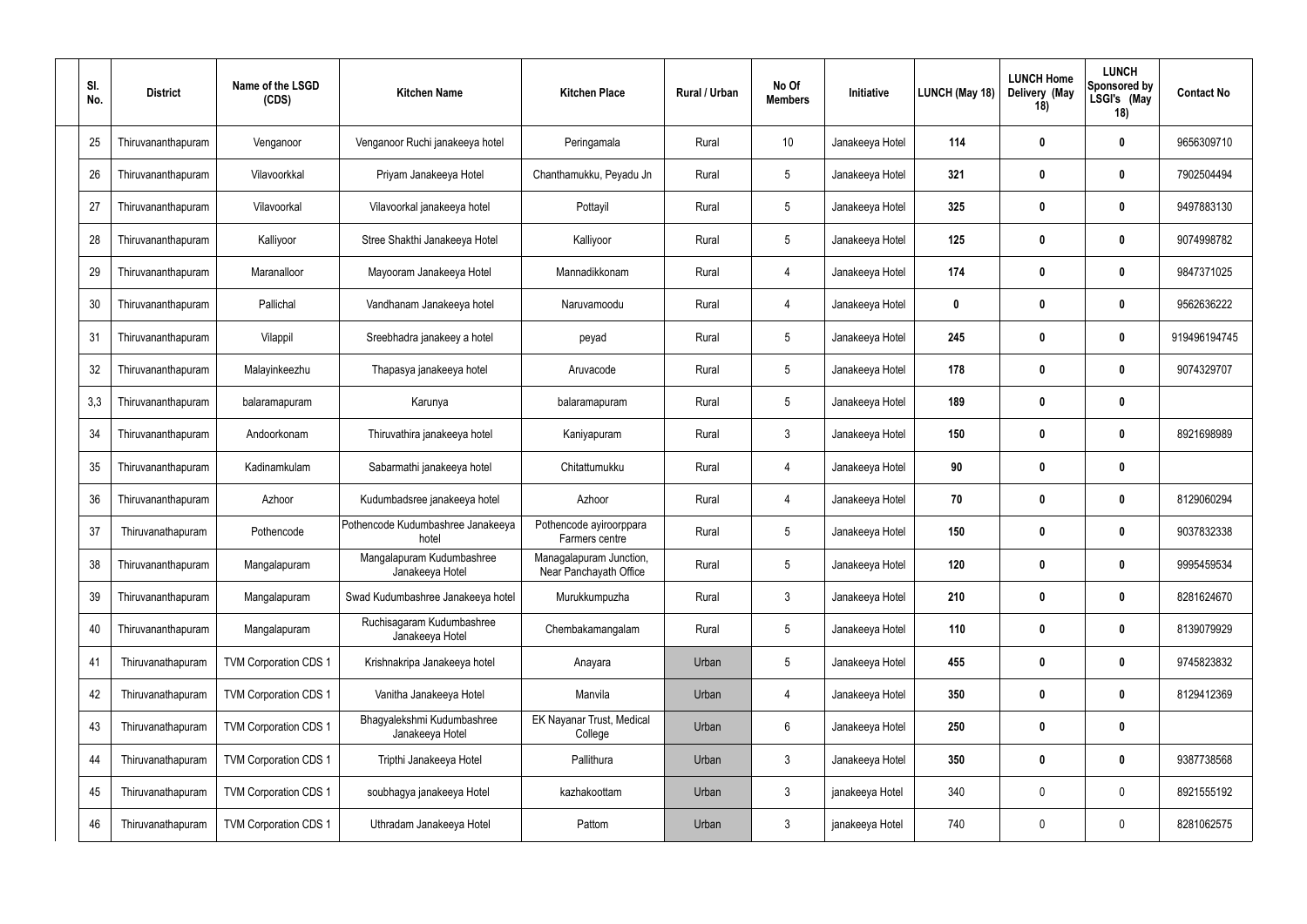|     | SI.<br>No. | <b>District</b>    | Name of the LSGD<br>(CDS)    | <b>Kitchen Name</b>                  | <b>Kitchen Place</b>                              | Rural / Urban | No Of<br><b>Members</b> | Initiative      | LUNCH (May 18) | <b>LUNCH Home</b><br>Delivery (May<br>18) | <b>LUNCH</b><br><b>Sponsored by</b><br>LSGI's (May<br>18) | <b>Contact No</b> |
|-----|------------|--------------------|------------------------------|--------------------------------------|---------------------------------------------------|---------------|-------------------------|-----------------|----------------|-------------------------------------------|-----------------------------------------------------------|-------------------|
|     | 47         | Thiruvananthapuram | <b>TVM Corporation CDS 1</b> | Kismath Janakeeya Hotel              | Pottakuzhi                                        | Urban         | $\mathbf{3}$            | Janakeeya Hotel | 450            | $\mathbf 0$                               | $\mathbf 0$                                               | 8281088923        |
|     | 48         | Thiruvananthapuram | TVM Corporation CDS 1        | Anugraha janakeeya Hotel             | sreekaryam                                        | Urban         | $\overline{4}$          | Janakeeya Hotel | 320            | $\overline{0}$                            | $\mathbf 0$                                               |                   |
|     | 49         | Thiruvananthapuram | TVM Corporation CDS 2        | janakeeya hotel                      | mannarakkonam                                     | Urban         | $\mathbf{3}$            | Janakeeya Hotel | 423            | $\mathbf 0$                               | $\mathbf 0$                                               | 8129179622        |
|     | 50         | Thiruvananthapuram | TVM Corporation CDS 2        | Salt and Pepper                      | Poomalliyoorkkonam                                | Urban         | $\mathbf{3}$            | Janakeeya Hotel | 352            | $\overline{0}$                            | $\mathbf 0$                                               | 8593986935        |
|     | 51         | Thiruvananthapuram | TVM Corporation CDS 2        | Sreebhadra Janakeeya Hotel           | Pettah                                            | Urban         | $\overline{4}$          | Janakeeya Hotel | 362            | $\mathbf 0$                               | $\mathbf 0$                                               | 9847227647        |
|     | 52         | Thiruvananthapuram | <b>TVM Corporation CDS 2</b> | kalavara Janakeeya Hotel             | vattiyoorkavu                                     | Urban         | $\mathbf{3}$            | Janakeeya Hotel | 325            | $\mathbf 0$                               | $\mathbf 0$                                               | 9847655426        |
|     | 53         | Thiruvananthapuram | TVM Corporation CDS 2        | punartham kudumbashree               | kudappanakunnu                                    | Urban         | 3                       | Janakeeya Hotel | 197            | $\mathbf 0$                               | $\mathbf 0$                                               | 9747115789        |
|     | 54         | Thiruvananthapuram | TVM Corporation CDS 2        | peroor JH                            | Palayam                                           | Urban         | $\mathfrak{Z}$          | Janakeeya Hotel | 356            | $\overline{0}$                            | $\boldsymbol{0}$                                          | 8086119633        |
| 110 | 55         | Thiruvananthapuram | Aryanadu                     | Aryanad Janakeeya Hotel              | Aryanad                                           | Rural         | $6\overline{6}$         | Janakeeya Hotel | 218            | $\mathbf 0$                               | $\mathbf 0$                                               | 9207447839        |
|     | 56         | Thiruvananthapuram | Kuttichal                    | Kutichal Janakeeya Hotel             | Kuttichal                                         | Rural         | 5                       | Janakeeya Hotel | 174            | $\overline{0}$                            | $\mathbf 0$                                               | 9446331479        |
|     | 57         | Thiruvananthapuram | Poovachal                    | Poovachal Janakeeya Hotel            | Poovachal Panchayath                              | Rural         | 5                       | Janakeeya Hotel | 93             | $\mathbf 0$                               | $\mathbf 0$                                               | 9495225046        |
|     | 58         | Thiruvananthapuram | Vithura                      | Navodaya Janakeeya hotel             | Koppam, Vithura                                   | Rural         | $\overline{4}$          | Janakeeya Hotel | $\mathbf 0$    | $\mathbf 0$                               | $\mathbf 0$                                               | 9946837014        |
|     | 59         | Thiruvananthapuram | Tholicode                    | Tholicode Janakeeya Hotel            | Pulimoodu, Near Bharath<br>Petrol Pump, Tholicode | Rural         | $\overline{4}$          | Janakeeya Hotel | 254            | $\mathbf 0$                               | $\mathbf 0$                                               | 9539995862        |
|     | 60         | Thiruvananthapuram | uzhamalackal                 | mazhavil jh                          | Puthukulangara                                    | Rural         | 5                       | Janakeeya Hotel | 326            | $\mathbf 0$                               | $\mathbf 0$                                               | 96457 54988       |
|     | 61         | Thiruvananthapuram | <b>TVPM Corpn CDS 4</b>      | Maithri Janakeeya Hotel              | Poozhyakkunnu, Nemom, TVM                         | Urban         | 5                       | Janakeeya Hotel | $\mathbf 0$    | $\mathbf 0$                               | $\mathbf 0$                                               | 9846905594        |
|     | 62         | Thiruvananthapuram | TVPM. Corpn. CDS III         | Janatha hotel                        | Over bridge                                       | Urban         | 9                       | Janakeeya Hotel | $\mathbf 0$    | $\mathbf 0$                               | $\mathbf 0$                                               | 919746149160      |
|     | 63         | Thiruvananthapuram | TVPM. Corpn. CDS III         | Asraya Janakeeya Hotel               | <b>DPI</b>                                        | Urban         | $\overline{4}$          | Janakeeya Hotel | $\mathbf 0$    | $\mathbf 0$                               | $\pmb{0}$                                                 | 918113008306      |
|     | 64         | Thiruvananthapuram | TVPM. Corpn. CDS III         | Ruchikkoott                          | Mudavanmukal                                      | Urban         | $\overline{4}$          | Janakeeya Hotel | $\mathbf 0$    | $\mathbf 0$                               | $\pmb{0}$                                                 | 917907579424      |
|     | 65         | Thiruvananthapuram | TVPM. Corpn. CDS IV          | Janakeeya hotel tvm corporation cds4 | Vallakkadavu                                      | Urban         | 5                       | Janakeeya Hotel | 217            | $\boldsymbol{0}$                          | $\mathbf 0$                                               | 8129795072        |
|     | 66         | Thiruvananthapuram | TVPM. Corpn. CDS IV          | Karuna Janakeeya Hotel               | Avaduthura                                        | Urban         | 5                       | Janakeeya Hotel | 294            | $\mathbf 0$                               | $\mathbf{3}$                                              | 9567523799        |
|     | 67         | Thiruvananthapuram | Anadu                        | Nanma anad                           | Govt LPS Anad                                     | Rural         | $\overline{4}$          | Janakeeya Hotel | $\mathbf 0$    | $\boldsymbol{0}$                          | $\mathbf 0$                                               | 9645709754        |
|     | 68         | Thiruvananthapuram | Vembayam                     | Liya canteen                         | Perumboor near panchayath<br>office               | Rural         | 5                       | Janakeeya Hotel | 272            | $\boldsymbol{0}$                          | $\boldsymbol{0}$                                          | 9544337362        |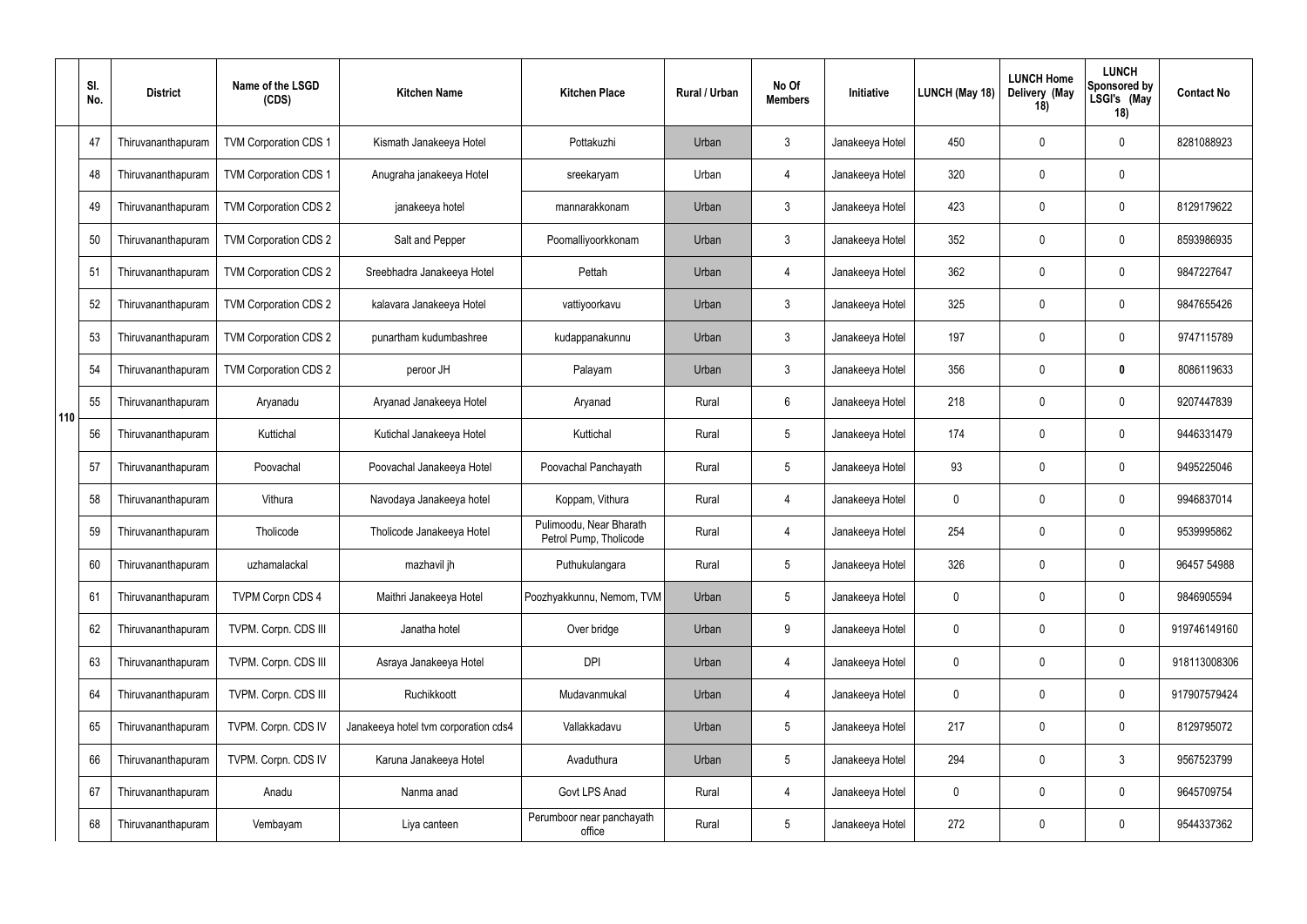| SI.<br>No. |    | <b>District</b>    | Name of the LSGD<br>(CDS) | <b>Kitchen Name</b>                 | <b>Kitchen Place</b>                      | Rural / Urban | No Of<br><b>Members</b> | Initiative      | LUNCH (May 18) | <b>LUNCH Home</b><br>Delivery (May<br>18) | <b>LUNCH</b><br><b>Sponsored by</b><br>LSGI's (May<br>18) | <b>Contact No</b> |
|------------|----|--------------------|---------------------------|-------------------------------------|-------------------------------------------|---------------|-------------------------|-----------------|----------------|-------------------------------------------|-----------------------------------------------------------|-------------------|
| 69         |    | Thiruvananthapuram | Vembayam                  | Four's Janakeeya Hotel              | Naduveli Konchira                         | Rural         | $\overline{4}$          | Janakeeya Hotel | 231            | $\mathbf{0}$                              | $\mathbf 0$                                               | 9526253578        |
| 70         |    | Thiruvananthapuram | Nedumangad 1              | Subhiksham                          | Irinjayam                                 | Urban         | $\overline{4}$          | Janakeeya Hotel | 267            | $\mathbf{0}$                              | $\mathbf 0$                                               | 9745606588        |
| 71         |    | Thiruvananthapuram | Nedumangad 1              | Ootupura                            | Pazhakutty                                | Urban         | 6                       | Janakeeya Hotel | 462            | 0                                         | $\mathbf 0$                                               | 7510910614        |
| 72         |    | Thiruvananthapuram | Nedumangad 2              | Niravu                              | Near ksrtc bus stand                      | Urban         | $\overline{4}$          | Janakeeya Hotel | 427            | $\mathbf 0$                               | $\mathbf 0$                                               | 9645958207        |
| 73         |    | Thiruvananthapuram | Nedumangad 2              | Ruchiyidam                          | <b>Near Municipality</b>                  | Urban         | $\mathbf 0$             | Janakeeya Hotel | 433            | $\mathbf{0}$                              | $\mathbf 0$                                               | 9846371353        |
| 74         |    | Thiruvananthapuram | Karakulam                 | Karakulam Vanitha hotel             | Karakulam Junction                        | Rural         | $\overline{4}$          | Janakeeya Hotel | 386            | $\mathbf{0}$                              | $\mathbf 0$                                               | 9747176668        |
| 75         |    | Thiruvananthapuram | Panavoor                  | Kudumbashree vanitha hotel          | HI auditorium near panavoor<br>panchayath | Rural         | 6                       | Janakeeya Hotel | 246            | $\Omega$                                  | 6                                                         | 9526740817        |
| 76         |    | Thiruvananthapuram | Aruvikara                 | Nanma                               | Aruvikara junction                        | Rural         | $\mathbf{3}$            | Janakeeya hotel | 0              | $\mathbf 0$                               | $\mathbf 0$                                               | 8606524464        |
| 77         |    | Thiruvananthapuram | Pullampara                | Janakeeya Hotel                     | Kalumkinmukham                            | Rural         | $5\phantom{.0}$         | Janakeeya Hotel | 112            | $\mathbf{0}$                              | $\mathbf 0$                                               |                   |
| 78         |    | Thiruvananthapuram | Pangode                   | Bhagyalekshmi janakeeya hotel       | Pangodu Panchayath Hall                   | Rural         | $5\phantom{.0}$         | Janakeeya Hotel | 98             | $\mathbf{0}$                              | $\mathbf 0$                                               |                   |
| 79         |    | Thiruvananthapuram | Manickal                  | Janakeeya hotel                     | Pirappancode                              | Rural         | 6                       | Janakeeya Hotel | 114\$          | $\mathbf{0}$                              | $\mathbf 0$                                               | 9745874522        |
| 80         |    | Thiruvananthapuram | Vamanapuram               | Pournami Kalamachal                 | Kalamachal                                | Rural         | $5\phantom{.0}$         | Janakeeya Hotel | 128            | $\mathbf 0$                               | $\mathbf 0$                                               | 9846825964        |
| 81         |    | Thiruvananthapuram | kallara                   | Amma janakeeya hotel                | kallara                                   | rural         | 4                       | Janakeeya Hotel | 120            | 0                                         | $\mathbf 0$                                               | 8111891405        |
| 82         |    | Thiruvananthapuram | nellanad                  | Nellanad janakeeya hotel            | keezhayikkonam                            | rural         | $6\,$                   | Janakeeya Hotel | 136            | $\pmb{0}$                                 | $\mathbf 0$                                               | 9946994811        |
| 83         |    | Thiruvananthapuram | Pazhayakunnummel          | Chaitanya janakeeya hotel           | Pazhayakunnumel                           | Rural         | $5\phantom{.0}$         | Janakeeya Hotel | $\mathbf 0$    | $\mathbf{0}$                              | $\mathbf 0$                                               | 9496997201        |
| 84         |    | Thiruvananthapuram | Karavaram                 | Takkolam, Karavaram janakeeya hotel | Pullurmukk, kallambalam                   | Rural         | $\sqrt{5}$              | Janakeeya Hotel | 156            | $\mathbf 0$                               | $\mathbf 0$                                               | 9539723288        |
| 85         |    | Thiruvananthapuram | Kilimanoor                | Tanima vanitha canteen              | Kilimanoor                                | Rural         | 4                       | Janakeeya Hotel | 154            | $\mathbf 0$                               | $\mathbf 0$                                               | 9846657166        |
| 86         |    | Thiruvananthapuram | Pulimath                  | Iswarya catering unit               | Pulimath, Karet                           | Rural         | $\overline{4}$          | Janakeeya Hotel | 110            | $\mathbf 0$                               | $\pmb{0}$                                                 | 9645514593        |
| 87         |    | Thiruvananthapuram | Navaikkulam               | Kudumbashree janakeeya hotel        | Kadambaattukonam                          | Rural         | $5\,$                   | Janakeeya Hotel | $\mathbf 0$    | $\mathbf 0$                               | $\boldsymbol{0}$                                          | 9400619476        |
|            | 88 | Thiruvananthapuram | Nagaroor                  | Janakeeya Hotel                     | Altharamoodu                              | Rural         | $5\,$                   | Janakeeya Hotel | $\mathbf 0$    | $\mathbf 0$                               | $\boldsymbol{0}$                                          | 7034964806        |
|            | 89 | Thiruvananthapuram | Pallikal                  | pallikkal janakeeya hotel           | pakalkkuri                                | rural         | $\overline{4}$          | Janakeeya Hotel | 98             | $\mathbf 0$                               | $\mathbf 0$                                               | 9447886364        |
| 90         |    | Thiruvananthapuram | Madavoor                  | Madavoor janakeeya hotel            | madavoor                                  | rural         | $\sqrt{5}$              | Janakeeya Hotel | 137            | $\boldsymbol{0}$                          | $\mathbf 0$                                               | 9526206002        |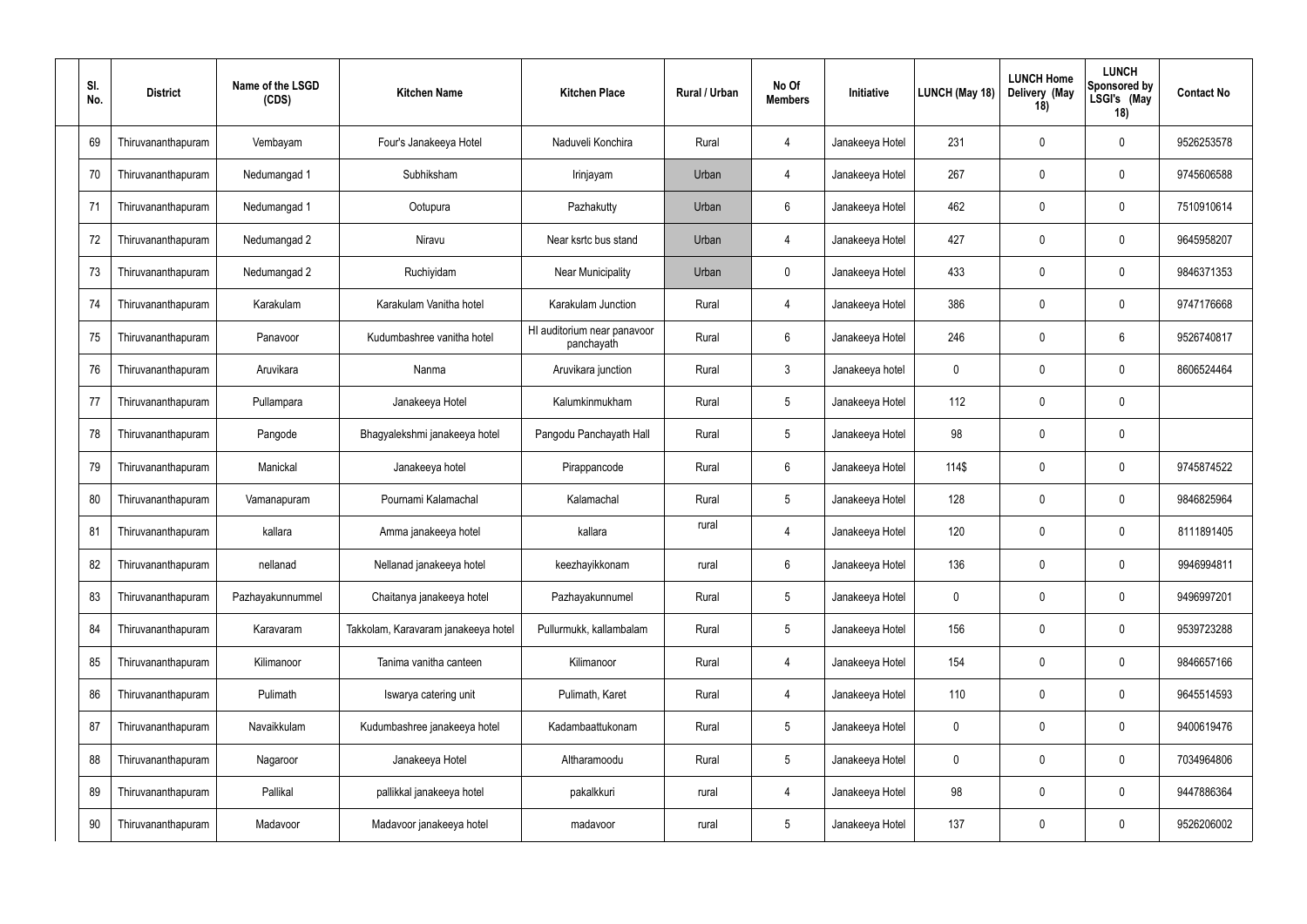| SI.<br>No.     | <b>District</b>    | Name of the LSGD<br>(CDS) | <b>Kitchen Name</b>          | <b>Kitchen Place</b>     | Rural / Urban | No Of<br><b>Members</b> | Initiative      | LUNCH (May 18) | <b>LUNCH Home</b><br>Delivery (May<br>18) | <b>LUNCH</b><br>Sponsored by<br>LSGI's (May<br>18) | <b>Contact No</b> |
|----------------|--------------------|---------------------------|------------------------------|--------------------------|---------------|-------------------------|-----------------|----------------|-------------------------------------------|----------------------------------------------------|-------------------|
| 91             | Thiruvananthapuram | Chirayinkeezh             | Sevenstar Janakeeya Hotel    | Sarkkara                 | Rural         | 5                       | Janakeeya Hotel | 114            | $\mathbf 0$                               | $\overline{0}$                                     | 8921556636        |
| 92             | Thiruvananthapuram | Kadaykkavoor              | Karmalamatha Janakeeya Hotel | Kadakkavoor              | Rural         | 5                       | Janakeeya Hotel | 125            | $\mathbf 0$                               | $\overline{0}$                                     | 9645405591        |
| 93             | Thiruvananthapuram | Mudakkal                  | Sarovaram Janakeeya Hotel    | Valakkadu                | Rural         | $\mathbf{3}$            | Janakeeya Hotel | 135            | $\overline{0}$                            | $\overline{0}$                                     | 8086240900        |
| 94             | Thiruvananthapuram | Vakkom                    | Jananai Janakeeya Hotel      | SN Junction, Jeeva Dhara | Rural         | $5\overline{)}$         | Janakeeya Hotel | 148            | $\overline{0}$                            | $\overline{0}$                                     | 8137014724        |
| 95             | Thiruvananthapuram | Vakkom                    | Diya Janakeeya Hotel         | Panayile Kadavu          | Rural         | $5\overline{)}$         | Janakeeya Hotel | 150            | $\overline{0}$                            | $\mathbf 0$                                        | 8590439391        |
| 96             | Thiruvananthapuram | Kizhuvilam                | Kudumbashree vanitha canteen | Kizhuvillam              | Rural         | $\overline{4}$          | Janakeeya Hotel | 160            | $\mathbf 0$                               | $\overline{0}$                                     | 9747361312        |
| 97             | Thiruvananthapuram | Anchuthengu               | Swad Janakeeya Hotel         | Anchuthengu              | Rural         | $5\overline{)}$         | Janakeeya Hotel | 125            | $\overline{0}$                            | $\overline{0}$                                     |                   |
| 98             | Thiruvananthapuram | Attingal                  | Bhagyashree janakeeya hotel  | Attingal                 | Urban         | $5\phantom{.0}$         | Janakeeya Hotel | 130            | $\overline{0}$                            | $\overline{0}$                                     | 9539968503        |
| 99             | Thiruvananthapuram | Cherunniyoor              | Lekshmi janakeeya hotel      | Dhalavapuram             | Rural         | $\mathbf{3}$            | Janakeeya Hotel | 80             | $\overline{0}$                            | $\overline{0}$                                     | 9995391999        |
| 100            | Thiruvananthapuram | Chemmaruthi               | Dreams janakeeya hotel       | Mavinmoodu, muthana      | Rural         | 5                       | Janakeeya Hotel | 0              | $\overline{0}$                            | $\overline{0}$                                     | 8129240185        |
| 101            | Thiruvananthapuram | Chemmaruthi               | Natturuchi janakeeya hotel   | Panayara&sivapuram       | Rural         | 5                       | Janakeeya Hotel | 92             | $\overline{0}$                            | $\overline{0}$                                     | 8129240185        |
| 102            | Thiruvananthapuram | Chemmaruthi               | Bhanusree                    | Chavadimukku             | Rural         | $\overline{4}$          | Janakeeya Hotel | 232            | $\overline{0}$                            | $\overline{0}$                                     | 8129240185        |
| 103            | Thiruvananthapuram | Chemmaruthi               | saphalyam janakeeya Hotel    | chemmaruthi              | Rural         | $5\overline{)}$         | Janakeeya hotel | 158            | $\overline{0}$                            | $\mathbf 0$                                        | 9539925641        |
| 104            | Thiruvananthapuram | Manamboor                 | Manamboor janakeeya hotel    | Kavalayoor               | Rural         | $\overline{4}$          | Janakeeya Hotel | 127            | $\mathbf 0$                               | 0\$                                                | 9074388684        |
| 105            | Thiruvananthapuram | Edava                     | Sreenandha janakeeyahotel    | Kaappil                  | Rural         | 5 <sup>5</sup>          | Janakeeya Hotel | 165            | $\mathbf 0$                               | $\mathbf 0$                                        | 9895337334        |
| 106            | Thiruvananthapuram | Elakamon                  | Sreenarayana janakeeya hotel | Elakamon                 | Rural         | $\overline{7}$          | Janakeeya Hotel | 75             | $\mathbf 0$                               | $\pmb{0}$                                          | 8086637798        |
| 107            | Thiruvananthapuram | Elakamon                  | kudumbashree janakeeya hotel | Elakamon                 | Rural         | 5                       | janakeeya hotel | 0              | $\overline{0}$                            | $\mathbf 0$                                        | 8590725126        |
| 108            | Thiruvananthapuram | Vettoor                   | Kashi janakeeya hotel        | Vettoor                  | Rural         | $\overline{4}$          | Janakeeya Hotel | 44             | $\mathbf 0$                               | $\pmb{0}$                                          | 9061547396        |
| 109            | Thiruvananthapuram | Ottoor                    | Kudumbashree Janakeeya hotel | ottoor                   | rural         | $\mathbf{3}$            | Janakeeya Hotel | 48             | $\overline{0}$                            | $\overline{0}$                                     | 8590570561        |
| 110            | Thiruvanathapuram  | Varkala                   | Janakeeya hotel              | Varkala municipality     | Urban         | 5                       | Janakeeya Hotel | 0              | $\mathbf 0$                               | $\pmb{0}$                                          | 8943261611        |
| 110            |                    |                           |                              |                          |               | 501                     |                 | 21615          | 75                                        | $\theta$                                           |                   |
| $\overline{1}$ | Thrissur           | Kadangodu                 | Janakeeya Hotel Kadangod     | Kadangod                 | Rural         | $\overline{4}$          | Janakeeya Hotel | 68             | 42                                        |                                                    |                   |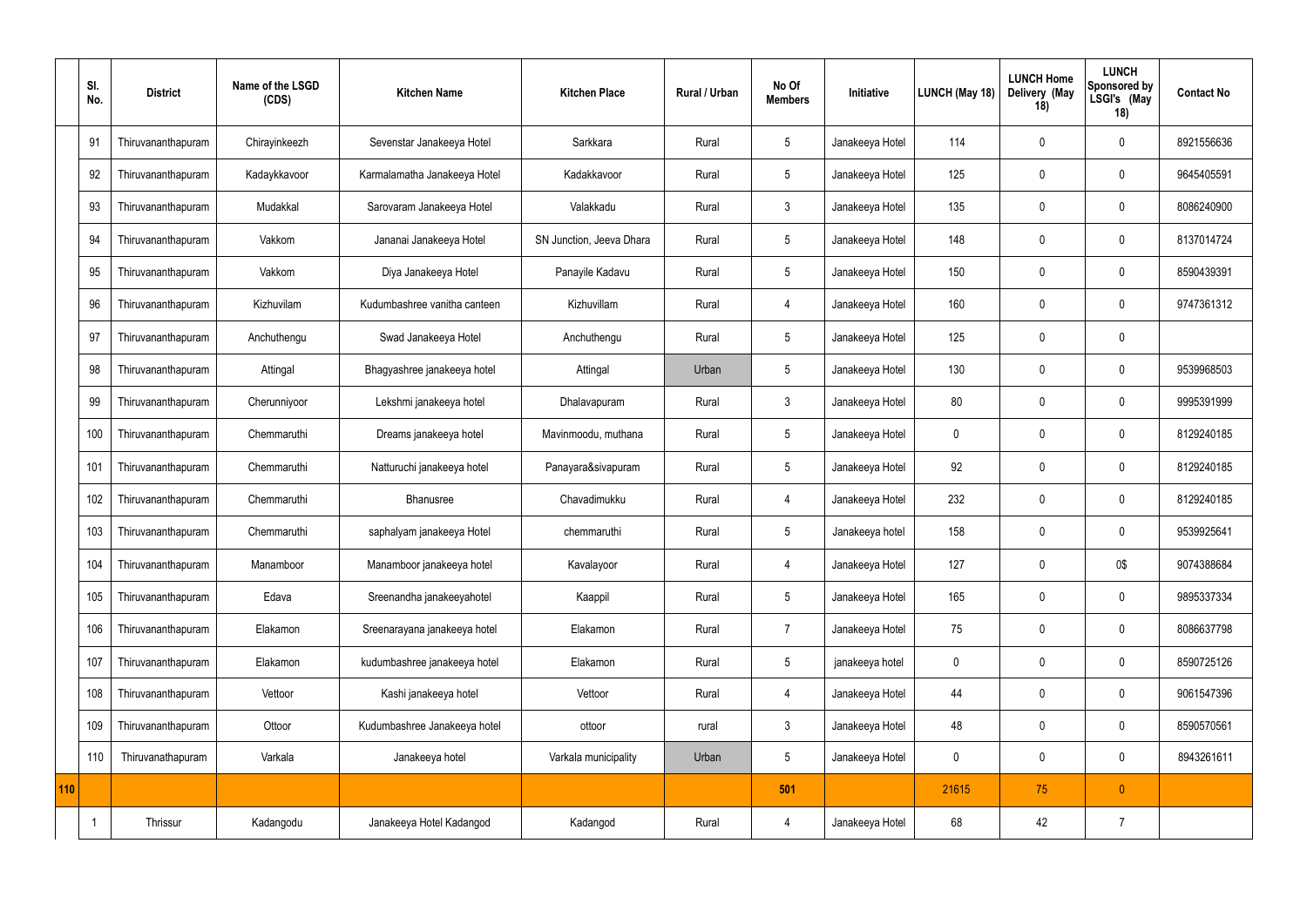| SI.<br>No.      | <b>District</b> | Name of the LSGD<br>(CDS) | <b>Kitchen Name</b>                             | <b>Kitchen Place</b>                       | <b>Rural / Urban</b> | No Of<br><b>Members</b> | Initiative      | LUNCH (May 18) | <b>LUNCH Home</b><br>Delivery (May<br>18) | <b>LUNCH</b><br><b>Sponsored by</b><br>LSGI's (May<br>18) | <b>Contact No</b> |
|-----------------|-----------------|---------------------------|-------------------------------------------------|--------------------------------------------|----------------------|-------------------------|-----------------|----------------|-------------------------------------------|-----------------------------------------------------------|-------------------|
| $\overline{2}$  | Thrissur        | Chalakudy                 | Thripthy Janakeeya Hotel Chalakudy              | North Busstand Chalakudy                   | Urban                | -4                      | Janakeeya Hotel | 242            | 185                                       | $\mathbf 0$                                               | 9544048190        |
| $\mathbf{3}$    | Thrissur        | Pananchery                | Pananchery Janakeeya Hotel                      | Pattikkad                                  | Rural                | $5\phantom{.0}$         | Janakeeya Hotel | 164            | 89                                        | $\mathbf 0$                                               | 9746354118        |
| $\overline{4}$  | Thrissur        | Kadavallur                | Janakeeya Hotel Kadavalloor                     | Panjayath Compound                         | Rural                | $\overline{4}$          | Janakeeya Hotel | $\mathbf 0$    | $\mathbf 0$                               | $\mathbf 0$                                               |                   |
| $5\overline{)}$ | Thrissur        | Kattoor                   | Janakeeya Hotel Kattoor                         | Near pompay school, Kattoor                | Rural                | $5\overline{)}$         | Janakeeya Hotel | 126            | $\mathbf 0$                               | $\mathbf 0$                                               | 9605263717        |
| $6\overline{6}$ | Thrissur        | Elavally                  | Janakeeya Hotel Elavally                        | <b>Elavally Panchayath</b><br>Compound     | Rural                | $\overline{4}$          | Janakeeya Hotel | 174            | $\boldsymbol{0}$                          | $\mathbf 0$                                               | 9744738247        |
| $\overline{7}$  | Thrissur        | Paralam                   | Paralam Janakeeya Hotel                         | Nanma Kudumbashree<br>canteen              | Rural                | $\mathbf{3}$            | Janakeeya Hotel | 0              | 64                                        | $\mathbf 0$                                               | 9744441594        |
| 8               | Thrissur        | Kadukutty                 | Uppum Mulakum Janakeeya Hotel<br>Kadukutty      | Kottamuri Junction                         | Rural                | $5\phantom{.0}$         | Janakeeya Hotel | $\mathbf 0$    | $\mathbf 0$                               | $\mathbf 0$                                               | 9846634710        |
| 9               | Thrissur        | Thrissur 2                | Kuttanellur Janakeeya Hotel                     | Kuttanellur                                | Urban                | $5\phantom{.0}$         | Janakeeya Hotel | 45             | $\mathbf 0$                               | $\mathbf 0$                                               | 8330800498        |
| 10              | Thrissur        | Pazhayannur               | Janakeeya Hotel, Pazhayanoor                    | Pazhayannur Panchayath                     | Rural                | $\overline{4}$          | Janakeeya Hotel | 245            | $\mathbf 0$                               | $\mathbf 0$                                               | 9400257329        |
| 11              | Thrissur        | Aloor                     | Aloor Janakeeya Hotel                           | Aloor                                      | Rural                | $5\phantom{.0}$         | Janakeeya Hotel | 66             | 31                                        | $\mathbf 0$                                               | 9946922936        |
| 12              | Thrissur        | Muriyad                   | Jankeeya Hotel, Muriyad                         | Karuna Canteen, Muriyad                    | Rural                | $5\phantom{.0}$         | Janakeeya Hotel | 64             | 0                                         | $\mathbf 0$                                               | 9961920358        |
| 13              | Thrissur        | Valapad                   | Janakeeya Hotel Valapad                         | Valapad Chanthapadi                        | Rural                | 6                       | Janakeeya Hotel | 124            | $\mathbf 0$                               | 8                                                         | 9846972134        |
| 14              | Thrissur        | Kaipamangalam             | Kaipamngalam Janakeeya Hotel                    | Kaipamangalam Panchayath                   | Rural                | $\mathbf{3}$            | Janakeeya Hotel | 120            | $\mathbf 0$                               | $\mathbf 0$                                               |                   |
| 15              | Thrissur        | Annamanada                | Snehitha Catering                               | Annamanada                                 | Rural                | $5\phantom{.0}$         | Janakeeya Hotel | 32             | 10 <sup>°</sup>                           | $\mathbf 0$                                               | 9747712615        |
| 16              | Thrissur        | Vellangallur              | Janakeeya Hotel Vellangallur                    | Panchayath Community Hall                  | Rural                | $6\overline{6}$         | Janakeeya Hotel | 43             | 46                                        | $\mathbf 0$                                               | 9947462258        |
| 17              | Thrissur        | Pavaratty                 | Janakeeya Hotel Pavaratty                       | Akashaya Vanitha Canteen                   | Rural                | $\mathfrak{Z}$          | Janakeeya Hotel | 117            | $\mathbf 0$                               | $\pmb{0}$                                                 |                   |
| 18              | Thrissur        | Edathiruthy               | Janakeeya Hotel Edathuruthi (Nalinam<br>Stores) | Opposite of GLPS,<br>Chenthrappinni Centre | Rural                | $\overline{4}$          | Janakeeya Hotel | 94             | $\mathbf 0$                               | $\pmb{0}$                                                 |                   |
| 19              | Thrissur        | Adatt                     | Janakeeya Hotel Adat                            | Muthuvara                                  | Rural                | $\overline{7}$          | Janakeeya Hotel | 112            | 79                                        | $\pmb{0}$                                                 | 6235203703        |
| 20              | Thrissur        | Irinjalakuda 1            | Janakeeya Hotel Irinjalakuda Cds1               | Irinjalakuda Muncipality                   | Urban                | $\overline{4}$          | Janakeeya Hotel | 138            | $\mathbf 0$                               | $\mathbf 0$                                               | 9526912506        |
| 21              | Thrissur        | Parapookkara              | Janakeeya Hotel, Parapookkara                   | Panchayath Canteen                         | Rural                | $5\phantom{.0}$         | Janakeeya Hotel | 52             | $\mathbf 0$                               | $\mathbf 0$                                               | 9605428611        |
| 22              | Thrissur        | Puthanchira               | Annapoorna Janakeeya Hotel<br>Puthenchira       | Panchayath Community Hall                  | Rural                | $5\phantom{.0}$         | Janakeeya Hotel | 53             | 31                                        | $\mathbf 0$                                               | 919539164678      |
| 23              | Thrissur        | SreeNarayanapuram         | Sree Narayana Puram Janakeeya<br>Hotel          | Sreenarayanapuram<br>Panchayath            | Rural                | $5\phantom{.0}$         | Janakeeya Hotel | 168            | $\pmb{0}$                                 | -1                                                        |                   |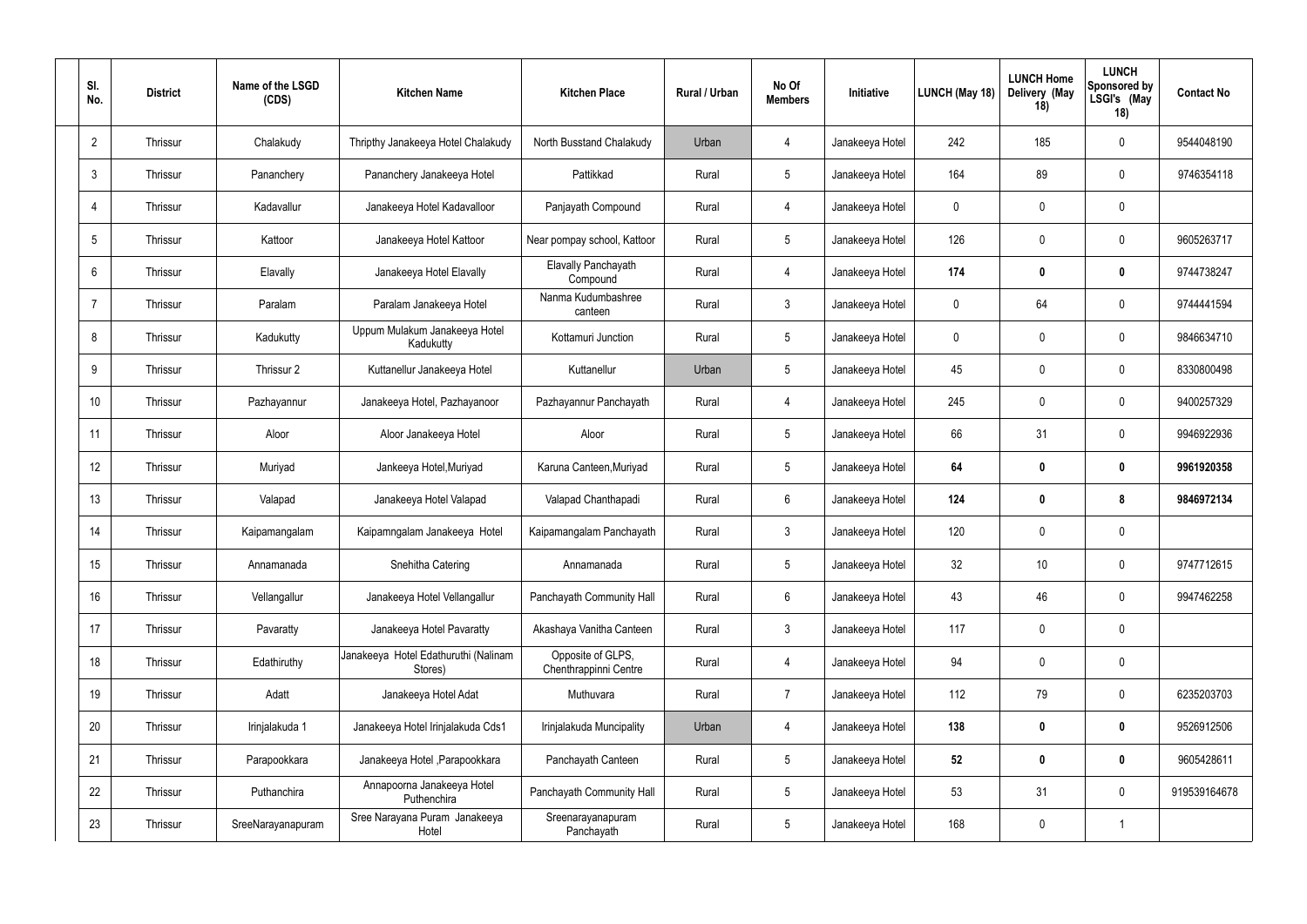| SI.<br>No. | <b>District</b> | Name of the LSGD<br>(CDS) | <b>Kitchen Name</b>                        | <b>Kitchen Place</b>                         | <b>Rural / Urban</b> | No Of<br><b>Members</b> | Initiative      | LUNCH (May 18) | <b>LUNCH Home</b><br>Delivery (May<br>18) | <b>LUNCH</b><br><b>Sponsored by</b><br>LSGI's (May<br>18) | <b>Contact No</b> |
|------------|-----------------|---------------------------|--------------------------------------------|----------------------------------------------|----------------------|-------------------------|-----------------|----------------|-------------------------------------------|-----------------------------------------------------------|-------------------|
| 24         | Thrissur        | Nadathara                 | Nadathara Janakeeya Hotel                  | Moorkanikkara                                | Rural                | $\overline{5}$          | Janakeeya Hotel | 36             | 54                                        | $\mathbf 0$                                               | 9744611176        |
| 25         | Thrissur        | Vallachira                | Vallachira Janakeeya Hotel                 | Vallachira Gramapanchayath                   | Rural                | $\overline{4}$          | Janakeeya Hotel | $\mathbf 0$    | 33                                        | $\mathbf 0$                                               | 9744804256        |
| 26         | Thrissur        | Poyya                     | Janakeeya Hotel , Poyya                    | Poyya Junction                               | Rural                | $5\phantom{.0}$         | Janakeeya Hotel | $\mathbf 0$    | -0                                        | $\mathbf 0$                                               | 7902318250        |
| 27         | Thrissur        | Wadakanchery 1            | Vrindavan Janakeeya Hotel                  | Ottupara                                     | Urban                | $5\phantom{.0}$         | Janakeeya Hotel | 158            | 92                                        | $\mathbf 0$                                               |                   |
| 28         | Thrissur        | Varandarappilly           | Janakeeya Hotel                            | Varandarappilly Panchayath                   | Rural                | $5\phantom{.0}$         | Janakeeya Hotel | 60             | 29                                        | $\mathbf 0$                                               | 9048283463        |
| 29         | Thrissur        | Nenmanikkara              | Vanitha Janakeeya Hotel                    | Paliyekkara, Nenmanikkara<br>Gramapanchayath | Rural                | $\overline{5}$          | Janakeeya Hotel | 45             | 18                                        | $\mathbf 0$                                               | 9747494386        |
| 30         | Thrissur        | Kodakara                  | Nanma Janakeeya Hotel                      | Kodakara Bus Stand                           | Rural                | $5\phantom{.0}$         | Janakeeya Hotel | 227            | 240                                       | $\mathbf 0$                                               | 9946283762        |
| 31         | Thrissur        | Thekkumkkara              | Janakeeya Hotel Thekkumkara                | Vanitha Canteen, Thekkumkara                 | Rural                | $\overline{4}$          | Janakeeya Hotel | 40             | $\mathbf 0$                               | $\mathbf 0$                                               |                   |
| 32         | Thrissur        | Alagappa Ngar             | Janakeeya Hotel                            | Amballur                                     | Rural                | $5\phantom{.0}$         | Janakeeya Hotel | 170            | 47                                        | $\mathbf 0$                                               | 8606553521        |
| 33         | Thrissur        | Kolazhy                   | Janakeeya Hotel Kolazhy                    | <b>ZMLP School</b>                           | Rural                | $\overline{4}$          | Janakeeya Hotel | $\mathbf 0$    | 97                                        | $\mathbf 0$                                               | 9645535725        |
| 34         | Thrissur        | Manalur                   | Janakeeya Hotel Manalur                    | Govt High School, Manaloor                   | Rural                | 6                       | Janakeeya Hotel | 67             | 31                                        | $\mathbf 0$                                               | 9446619441        |
| 35         | Thrissur        | Arimpur                   | Janakeeya Hotel Arimbur                    | Kudumbashree Vanitha<br>Canteen , Arimbur    | Rural                | $\overline{5}$          | Janakeeya Hotel | 197            | 75                                        | $\mathbf 0$                                               | 9946789338        |
| 36         | Thrissur        | Thanniyam                 | Thannyam Janakeeya Hotel                   | Peringottukara                               | Rural                | $\overline{4}$          | Janakeeya Hotel | 46             | $\overline{7}$                            | $\mathbf 0$                                               | 9048570194        |
| 37         | Thrissur        | Madakkathara              | Madakkathara Annapoorna Janakeeya<br>Hotel | Madakkathara                                 | Rural                | $6\phantom{.}6$         | Janakeeya Hotel | 74             | 48                                        | $\overline{2}$                                            | 9388431507        |
| 38         | Thrissur        | Athirappilly              | Panchayath Kudumbashree Canteen            | Athirappilly                                 | Rural                | $\mathbf{3}$            | Janakeeya Hotel | $\mathbf 0$    | $\mathbf 0$                               | $\mathbf 0$                                               | 9496151187        |
| 39         | Thrissur        | Kodassery                 | Five Star Janakeeya Hotel                  | Kodassery                                    | Rural                | $\overline{4}$          | Janakeeya Hotel | 159            | 62                                        | $\pmb{0}$                                                 | 9846464927        |
| 40         | Thrissur        | Mattathur                 | Karunya<br>kudumbShree                     | Vellikkulangara                              | Rural                | $\overline{4}$          | Janakeeya Hotel | 165            | 82                                        | $\overline{1}$                                            | 8086449102        |
| 41         | Thrissur        | Koratty                   | Ruchi Janakeeya Hotel                      | Koratty                                      | Rural                | $\overline{4}$          | Janakeeya Hotel | 194            | 32                                        | 0.00\$                                                    | 9496527583        |
| 42         | Thrissur        | Thrikkoor                 | Susthira Janakeeya Hotel                   | Alengaad                                     | Rural                | $\mathbf{3}$            | Janakeeya Hotel | 146            | 44                                        | $\overline{4}$                                            | 8111847055        |
| 43         | Thrissur        | Venkitangu                | Ottupura<br>Janakeeya Hotel Vengidangu     | Vengidangu Panchayath                        | Rural                | $\mathbf{3}$            | Janakeeya Hotel | 180            | 61                                        | $\mathbf 0$                                               | 8156981840        |
| 44         | Thrissur        | Padiyoor                  | Padiyoor<br>Janakeya Hotel                 | HDC School, Kakkathuruthy                    | Rural                | $5\phantom{.0}$         | Janakeeya Hotel | 59             | 37                                        | $\mathbf 0$                                               | 9048341118        |
| 45         | Thrissur        | Pariyaram                 | Samridhi Janakeeya Hotel                   | Pariyaram                                    | Rural                | $5\phantom{.0}$         | Janakeeya Hotel | 81             | 102                                       | $\pmb{0}$                                                 | 7025950795        |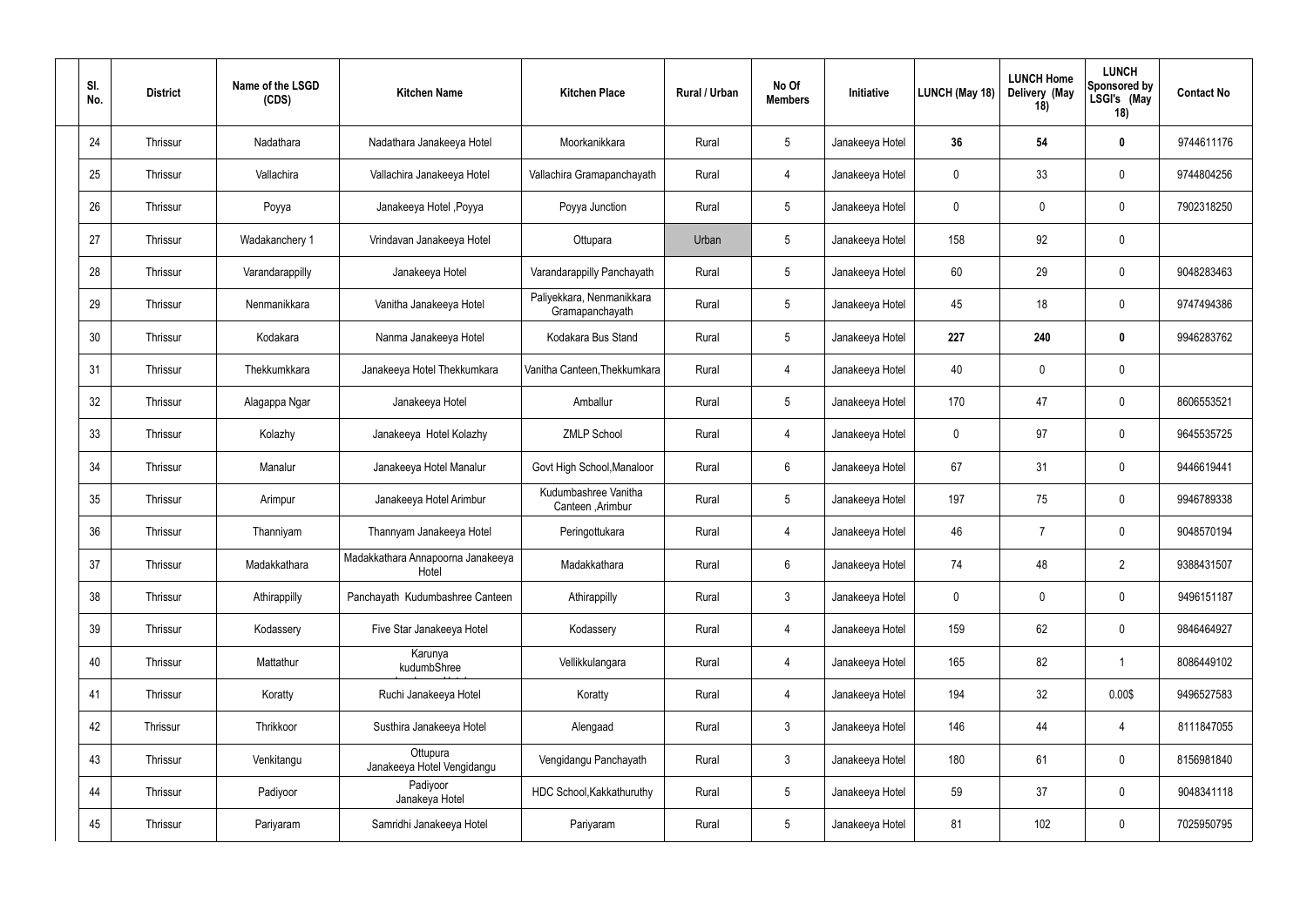|    | SI.<br>No. | <b>District</b> | Name of the LSGD<br>(CDS) | <b>Kitchen Name</b>                | <b>Kitchen Place</b>               | Rural / Urban | No Of<br><b>Members</b> | Initiative      | LUNCH (May 18) | <b>LUNCH Home</b><br>Delivery (May<br>18) | <b>LUNCH</b><br>Sponsored by<br>LSGI's (May<br>18) | <b>Contact No</b> |
|----|------------|-----------------|---------------------------|------------------------------------|------------------------------------|---------------|-------------------------|-----------------|----------------|-------------------------------------------|----------------------------------------------------|-------------------|
|    | 46         | Thrissur        | Wadakanchery cds2         | Janakeeya Hotel, Wadakanchery cds2 | Minaloor                           | Urban         | $\mathfrak{Z}$          | Janakeeya Hotel | 112            | $\overline{0}$                            | $\mathbf 0$                                        |                   |
|    | 47         | Thrissur        | Kodungaloor cds2          | Jathikka Janakeeya Hotel           | Arakkulam                          | Urban         | $\overline{4}$          | Janakeeya Hotel | 112            | $\overline{0}$                            | $\overline{0}$                                     | 9745397171        |
|    | 48         | Thrissur        | Punnayur                  | Kaipunnyam Janakeeya Hotel         | Edakazhiyur                        | Rural         | $5\phantom{.0}$         | Janakeeya Hotel | 77             | 48                                        | $\overline{0}$                                     | 9744680885        |
| 98 | 49         | Thrissur        | Velookkara                | Velookkara Janakeeya Hotel         | Panchayath shopping complex        | Rural         | $\mathbf{3}$            | Janakeeya Hotel | 35             | 10                                        | $\overline{0}$                                     | 9048756685        |
|    | 50         | Thrissur        | Meloor                    | Thanima Janakeeya Hotel Meloor     | Meloor centre                      | Rural         | $\overline{4}$          | Janakeeya Hotel | 67             | 43                                        | $\overline{0}$                                     | 7902354039        |
|    | 51         | Thrissur        | Vallathol Nagar           | Janakeeya Hotel, Vallathol Nagar   | near youth welfare center          | rural         | $5\overline{)}$         | Janakeeya Hotel | 199            | $\overline{0}$                            | $\overline{0}$                                     | 9961296574        |
|    | 52         | Thrissur        | Eriyad                    | janakeeya Hotel, eriyad            | community hall                     | Rural         | $\overline{4}$          | Janakeeya Hotel | 180            | $\overline{0}$                            | $\mathbf 0$                                        |                   |
|    | 53         | Thrissur        | Edavilangu                | Janakeeya Hotel, Edavilangu        | Edavilangu Center                  | Rural         | $\overline{4}$          | Janakeeya Hotel | 150            | $\overline{0}$                            | $\mathbf 0$                                        |                   |
|    | 54         | Thrissur        | Avanoor                   | Janakeeya Hotel, Avanoor           | near panchayath office,<br>Avanoor | Rural         | 5                       | Janakeeya Hotel | 0              | $\overline{0}$                            | $\overline{0}$                                     | 9447343516        |
|    | 55         | Thrissur        | Mala                      | Janakeeya hotel Mala               | Near panchayath office, Mala       | Rural         | $\overline{4}$          | Janakeeya Hotel | 144            | 21                                        | $\overline{0}$                                     | 9946442260        |
|    | 56         | Thrissur        | Guruvayur1                | Guruvayur Janakeeya Hotel          | Guruvayur                          | Urban         | $\mathfrak{Z}$          | Janakeeya Hotel | 388            | 323                                       | $\overline{0}$                                     | 9961227858        |
|    | 57         | Thrissur        | Vadakkekad                | Kudumbasree janakeeya hotel        | Nalam kallu                        | Rural         | $\overline{4}$          | Janakeeya Hotel | 95             | 45                                        | $\overline{0}$                                     | 9645190166        |
|    | 58         | Thrissur        | Kadappuram                | Kadappuram janakeeya hotel         | Kadappuram panchayath<br>building  | Rural         | $\overline{4}$          | Janakeeya Hotel | 66             | 35                                        | $\overline{0}$                                     | 8156984319        |
|    | 59         | Thrissur        | Chavakkad                 | Chavakkad Janakeeya hotel          | Chavakkad, near bus stand          | Urban         | $5\phantom{.0}$         | Janakeeya Hotel | 194            | 56                                        | $\mathbf 0$                                        | 7560874804        |
|    | 60         | Thrissur        | Engadiyoor                | pavithra janikeeya hotel           | Pokulangara                        | Rural         | $5\overline{)}$         | Janakeeya Hotel | 60             | $\overline{0}$                            | $\pmb{0}$                                          | 9562239618        |
|    | 61         | Thrissur        | Varavoor                  | Friends janakeeya hotel, Varavoor  | Thichur                            | Rural         | $\mathbf{3}$            | Janakeeya Hotel | 67             | $\overline{0}$                            | $\pmb{0}$                                          |                   |
|    | 62         | Thrisssur       | Punnayurkulam             | Punnayurkkulam janakeeya hotel     | Althara centre                     | Rural         | 5 <sup>5</sup>          | Janakeeya Hotel | 180            | 35                                        | $\pmb{0}$                                          | 8086093454        |
|    | 63         | Thrissur        | Thiruwilamala             | Villuadry Janakeeya hotel          | Thiruwilamala                      | Rural         | 5                       | Janakeeya Hotel | 188            | $\mathbf 0$                               | $\pmb{0}$                                          | 9846174729        |
|    | 64         | Thrissur        | Kattakampal               | Janakeeya Hotel Kattakampal        | Chirakkal                          | Rural         | $\overline{4}$          | Janakeeya Hotel | 32             | 33                                        | $\pmb{0}$                                          |                   |
|    | 65         | Thrissur        | Kandanassery              | kandanassery janakeeya hotel       | kandanassery                       | Rural         | $5\overline{)}$         | Janakeeya Hotel | 37             | $35\,$                                    | $\pmb{0}$                                          |                   |
|    | 66         | Thrissur        | Kaiparambu                | Janakeeya Hotel Kaiparambu         | Near mundoor health center         | Rural         | 5 <sup>5</sup>          | janakeeya hotel | 52             | 43                                        | $\pmb{0}$                                          | 9645828069        |
|    | 67         | Thrissur        | Thrissur 2(new)           | kitchen girls janakeeya hotel      | Olari                              | urban         | 4                       | janakeeya hotel | 122            | 131                                       | $\boldsymbol{0}$                                   | 9388828112        |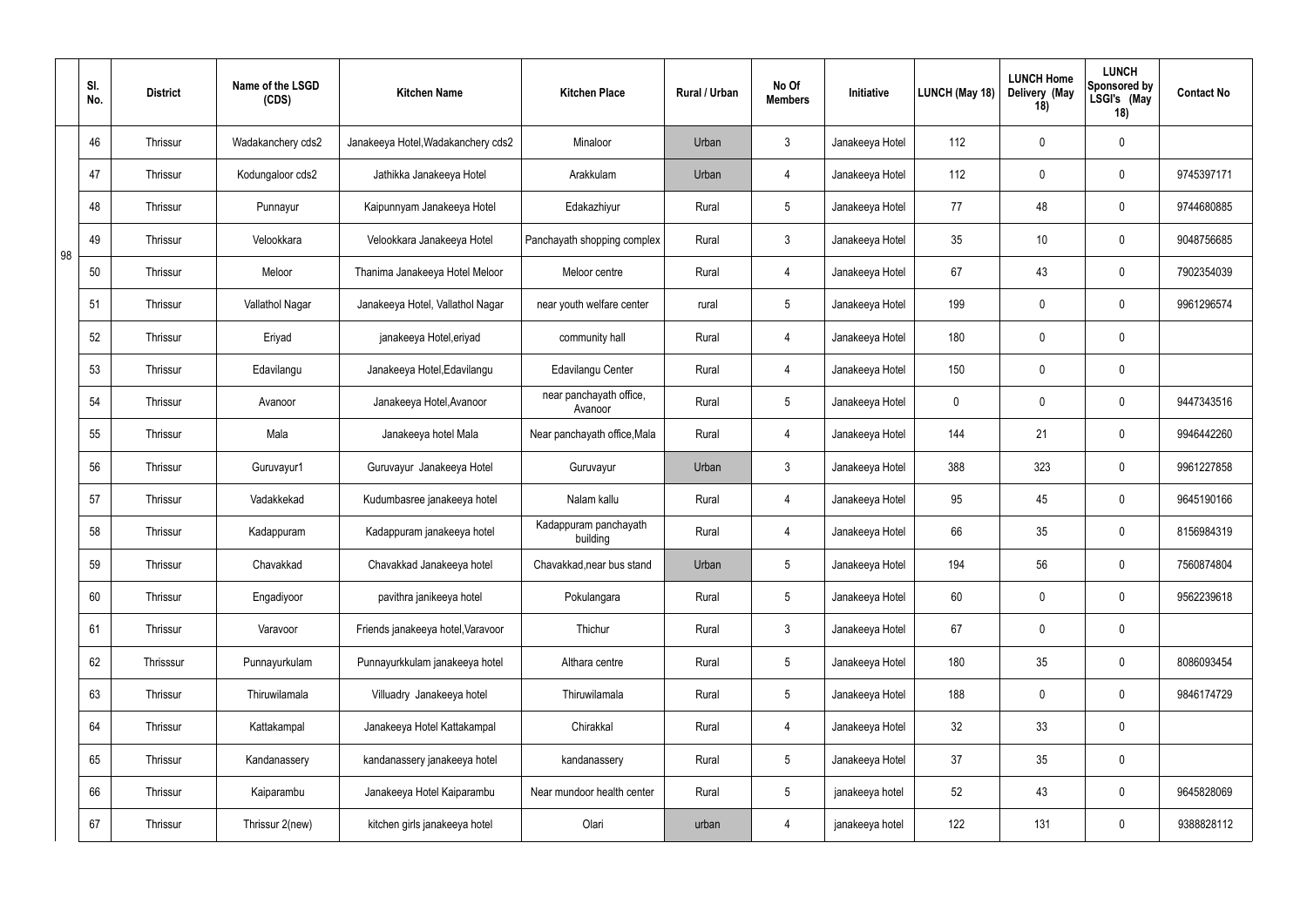| SI.<br>No. | <b>District</b> | Name of the LSGD<br>(CDS) | <b>Kitchen Name</b>          | <b>Kitchen Place</b>                   | Rural / Urban | No Of<br><b>Members</b> | Initiative      | LUNCH (May 18) | <b>LUNCH Home</b><br>Delivery (May<br>18) | <b>LUNCH</b><br><b>Sponsored by</b><br>LSGI's (May<br>18) | <b>Contact No</b> |
|------------|-----------------|---------------------------|------------------------------|----------------------------------------|---------------|-------------------------|-----------------|----------------|-------------------------------------------|-----------------------------------------------------------|-------------------|
| 68         | Thrissur        | Kuzhur                    |                              | kuzhur                                 | Rural         | $\overline{4}$          | janakeeya hotel | 0              | $\mathbf 0$                               | $\mathbf 0$                                               | 9526566073        |
| 69         | Thrissur        | Chazhur                   | Chazur Janakeeya Hotel       | Pazhuvil Center                        | Rural         | $\overline{4}$          | janakeeya hotel | 103            | 21                                        | $\mathbf 0$                                               | 9061946216        |
| 70         | Thrissur        | Nattika                   | uttupura                     | Thriprayar                             | Rural         | $5\phantom{.0}$         | janakeeya hotel | 162            | $\mathbf 0$                               | $\mathbf 0$                                               | 9544055637        |
| 71         | Thrissur        | Thalikulam                | Nidhi janakeeya hotel        | Puthenthodu                            | Rural         | $\overline{5}$          |                 | 160            | $\mathbf 0$                               | $\mathbf 0$                                               | 8606213960        |
| 72         | Thrissur        | Vadanapilly               | vadanappilly janakeeya hotel | vadanapilly                            | Rural         | $5\phantom{.0}$         | janakeeya hotel | $\mathbf 0$    | $\mathbf 0$                               | $\mathbf 0$                                               | 9947728948        |
| 73         | Thrissur        | orumanayur                | orumanayur janakeeya hotel   | orumanayur                             | rural         | $5\phantom{.0}$         | janakeeya hotel | 83             | 38                                        | $\mathbf 0$                                               | 9995588758        |
| 74         | Thrissur        | Panjal                    | Five-star Janakeeya hotel    | Panjal                                 | Rural         | $5\phantom{.0}$         | janakeeya hotel | 195            | $\mathbf 0$                               | $\mathbf 0$                                               | 9746847353        |
| 75         | Thrissur        | veloor                    | Veloor Janakeeya hotel       | veloor                                 | Rural         | $\overline{5}$          | janakeeya hotel | 31             | 51                                        | $\mathbf 0$                                               | 9447724685        |
| 76         | Thrissur        | Chowanoor                 |                              | Chowanoor                              | Rural         | $\mathbf{3}$            | janakeeya hotel | 68             | 31                                        | $\mathbf 0$                                               | 9,526,340,307     |
| 77         | Thrissur        | Puthur                    | Puthur janakeeyahotel        | puthur                                 | Rural         | $\overline{5}$          | janakeeya hotel | 75             | 88                                        | $\mathbf 0$                                               | 6238101595        |
| 78         | Thrissur        | Erumapetty                | subhiksha janakeeya hotel    | Erumapetty                             | Rural         | $5\phantom{.0}$         | janakeeya hotel | 93             | 27                                        | $\mathbf 0$                                               | 9207201880        |
| 79         | Thrissur        | Kondazhy                  | Santhwanam Janakeeya Hotel   | Kondazhy                               | Rural         | $\overline{4}$          | janakeeya hotel | 0              | $\mathbf 0$                               | $\mathbf 0$                                               | 9526401759        |
| 80         | Thrissur        | Mullurkkara               | Kaniv Janakeeya Hotel        | Atoor                                  | Rural         | $\overline{4}$          | janakeeya hotel | $\mathbf 0$    | $\mathbf 0$                               | $\mathbf 0$                                               |                   |
| 81         | Thrissur        | Porkkulam                 | Porkulam janakeeya hotel     | Parempadam                             | Rural         | $5\phantom{.0}$         | Janakeeya hotel | $\mathbf 0$    | 75                                        | $\mathbf 0$                                               | 8129017841        |
| 82         | Thrissur        | Puthukkad                 | Puthukkad Janakeeya Hotel    | Puthukkad                              | Rural         | $5\phantom{.0}$         | Janakeeya hotel | 83             | 30                                        | $\mathbf 0$                                               | 7356668644        |
| 83         | Thrissur        | Choondal                  | Choondal Janakeeya Hotel     | <b>Kechery Centre</b>                  | Rural         | $8\phantom{1}$          | Janakeeya Hotel | $\mathbf 0$    | $\mathbf 0$                               | $\mathbf 0$                                               |                   |
| 84         | Thrissur        | Cherpu                    | Cherpu Janakeeya Hotel       | Cherpu                                 | Rural         | $\mathfrak{Z}$          | Janakeeya Hotel | $\mathbf 0$    | 72                                        | $\pmb{0}$                                                 | 9605375648        |
| 85         | Thrissur        | Mathilakam                | Mathilakam Janakeeya hotel   | Mathilakam gramapanchayath<br>compound | Rural         | $\mathfrak{Z}$          | Janakeeya hotel | 195            | $\mathbf 0$                               | $\pmb{0}$                                                 | 9995986808        |
| 86         | Thrissur        | Anthikad                  | Anthikad Janakeeya hotel     | Anthikad                               | Rural         | $\overline{4}$          | Janakeeya hotel | $\mathbf 0$    | $\pmb{0}$                                 | $\pmb{0}$                                                 |                   |
| 87         | Thrissur        | Mullassery                | Mullassery Janakeeya Hotel   | Mullassery centre                      | Rural         | $\sqrt{5}$              | Janakeeya hotel | 152            | 82                                        | $\pmb{0}$                                                 |                   |
| 88         | Thrissur        | Karalam                   | Karalam Janakeeya Hotel      | Chemmada, Karalam                      | Rural         | $\overline{4}$          | Janakeeya hotel | 98             | $\mathbf 0$                               | $\mathbf 0$                                               | 6282924636        |
| 89         | Thrissur        | Poomangalam               | Poomangalam Janakeeya Hotel  | Edakkulam                              | Rural         | $\mathbf{3}$            | Janakeeya hotel | 80             | 12                                        | $\boldsymbol{0}$                                          | 919947255537      |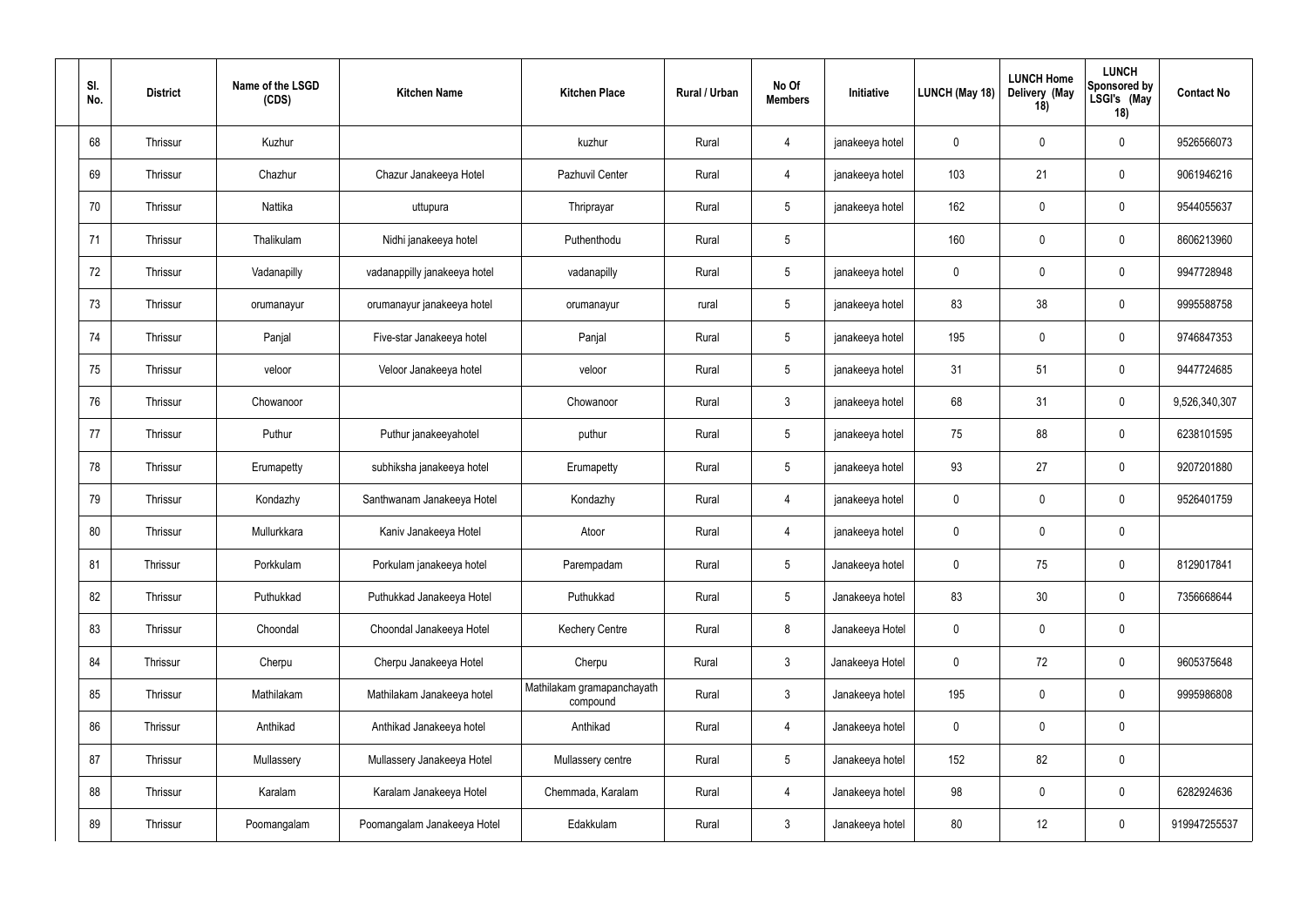| SI.<br>No.      | <b>District</b> | Name of the LSGD<br>(CDS) | <b>Kitchen Name</b>              | <b>Kitchen Place</b>                   | Rural / Urban | No Of<br><b>Members</b> | Initiative      | LUNCH (May 18)   | <b>LUNCH Home</b><br>Delivery (May<br>18) | <b>LUNCH</b><br><b>Sponsored by</b><br>LSGI's (May<br>18) | <b>Contact No</b> |
|-----------------|-----------------|---------------------------|----------------------------------|----------------------------------------|---------------|-------------------------|-----------------|------------------|-------------------------------------------|-----------------------------------------------------------|-------------------|
| 90              | Thrissur        | <b>MG Kavu</b>            | Annapoorna Janakeeya Hotel       | <b>MG Kavu</b>                         | Rural         | $\overline{4}$          | Janakeeya hotel | 152              | 120                                       | $\mathbf 0$                                               | 7558080131        |
| 91              | Thrissur        | chelakkara                | Nila janakeeya hotel             | chelakkara                             | rural         | $5\phantom{.0}$         | janakeeya hotel | 95               | $\mathbf 0$                               | $\mathbf 0$                                               | $\mathbf 0$       |
| 92              | Thrissur        | Avinissery                | Avinissery Janakeeya Hotel       | Palakkal                               | Rural         | $\overline{4}$          | janakeeya hotel | $\mathbf 0$      | 79                                        | $\mathbf 0$                                               | $\mathbf 0$       |
| 93              | Thrissur        | Nadathara 2               | Grandmaas Janakeeya hotel        | Nadathara                              | Rural         | $5\phantom{.0}$         | Janakeeya Hotel | 118              | 199                                       | $\mathbf 0$                                               | 4                 |
| 94              | Thrissur        | Chavakkad                 | Janakeeya hotel                  | Chavakkad                              | Urban         | $5\phantom{.0}$         | Janakeeya hotel | 265              | 52                                        | $\mathbf 0$                                               | $\mathbf 0$       |
| 95              | Thrissur        | Mala 2                    | Janakeeya hotel                  |                                        | Rural         | $5\phantom{.0}$         | janakeeya hotel | 154              | 52                                        | $\mathbf 0$                                               | $\mathbf 0$       |
| 96              | Thrissur        | Thrissur1                 | Janakeeya hotel                  | Mannuthy                               | Urban         | $5\phantom{.0}$         | janakeeya hotel | 77               | 4                                         | $\mathbf 0$                                               | $\bf{0}$          |
| 97              | Thrissur        | Vadanappilly2             | Janakeeya hotel                  | Vadanappilly                           | Rural         | $\mathbf{3}$            | janakeeya hotel | 200              | $\mathbf 0$                               | $\mathbf 0$                                               | $\bf{0}$          |
| 98              | Thrissur        | Engandiyoor 2             | Ammayoon Janakeeya Hotel         | Engandiyoor                            | Rural         | $\boldsymbol{4}$        | janakeeya hotel | $\boldsymbol{0}$ | $\boldsymbol{0}$                          | $\boldsymbol{0}$                                          | $\bf{0}$          |
|                 |                 |                           |                                  |                                        |               | 437                     |                 | 9547             | 3659                                      | 23                                                        |                   |
|                 | Wayanad         | Vellamunda                | Thanima mess                     | 8/4 vellamuda                          | Rural         | $\overline{4}$          | janakeeya Hotel | 175              | $\mathbf 0$                               | $\mathbf 0$                                               | 7025659685        |
| $\overline{2}$  | Wayanad         | Thavinjal                 | Sobhagya Vanitha mess            | Thalappuzha<br>chungam                 | Rural         | $\overline{4}$          | janakeeya Hotel | 228              | 45                                        | $\mathbf 0$                                               | 9497247541        |
| $\mathbf{3}$    | Wayanad         | Vythiri                   | Dharshana catering               | Vythiri                                | Rural         | $\overline{4}$          | janakeeya Hotel | 230              | $\mathbf 0$                               | $\mathbf 0$                                               | 9074598184        |
| $\overline{4}$  | Wayanad         | Mullankolly               | Kairali catering group           | Mullankolli                            | Rural         | $\mathbf{3}$            | janakeeya Hotel | 180              | $\pmb{0}$                                 | $\mathbf 0$                                               | 9526706627        |
| $5\phantom{.0}$ | Wayanad         | Poothadi                  | Mary matha mess                  | Kenichira                              | Rural         | $5\phantom{.0}$         | janakeeya Hotel | 172              | $\mathbf 0$                               | $\pmb{0}$                                                 | 9526376970        |
| $6\overline{6}$ | Wayanad         | Meppadi                   | Cafe Kudumbashree                | Meppadi                                | Rural         | $5\phantom{.0}$         | janakeeya Hotel | 164              | $\mathbf 0$                               | $\pmb{0}$                                                 | 9207935764        |
| $\overline{7}$  | Wayanad         | Pozhuthana                | Dhanya mess                      | Pozhuthana                             | Rural         | $\mathbf{3}$            | janakeeya Hotel | 247              | $\pmb{0}$                                 | $\pmb{0}$                                                 | 8111838165        |
| 8               | Wayanad         | Thondernad                | Thanima canteen                  | Korom                                  | Rural         | $\mathbf{3}$            | janakeeya Hotel | 116              | $\pmb{0}$                                 | $\pmb{0}$                                                 | 8943476943        |
| 9               | Wayanad         | Meenangady                | Haritham Janakeeya Hotel         | Opposite police station,<br>Meenangadi | Rural         | $6\phantom{.}6$         | janakeeya Hotel | 208              | $\mathbf 0$                               | $\mathbf 0$                                               | 9526895975        |
| 10              | Wayanad         | Nenmeni                   | Minnaram Mess and Chappathi Unit | Cheeral                                | Rural         | $5\overline{)}$         | janakeeya Hotel | 163              | $\mathbf 0$                               | $\mathbf 0$                                               | 8086835886        |
| 11              | Wayanad         | Thirunelli                | Adigamanai Mess and Catering     | Kartikulam                             | Rural         | $5\phantom{.0}$         | janakeeya Hotel | 156              | $\mathbf 0$                               | $\mathbf 0$                                               | 9207406211        |
| 12              | Wayanad         | Mananthavady              | Dhanasree canteen                | Mananthavadi                           | Urban         | $\overline{5}$          | janakeeya Hotel | 274              | $\boldsymbol{0}$                          | $\pmb{0}$                                                 | 9496997382        |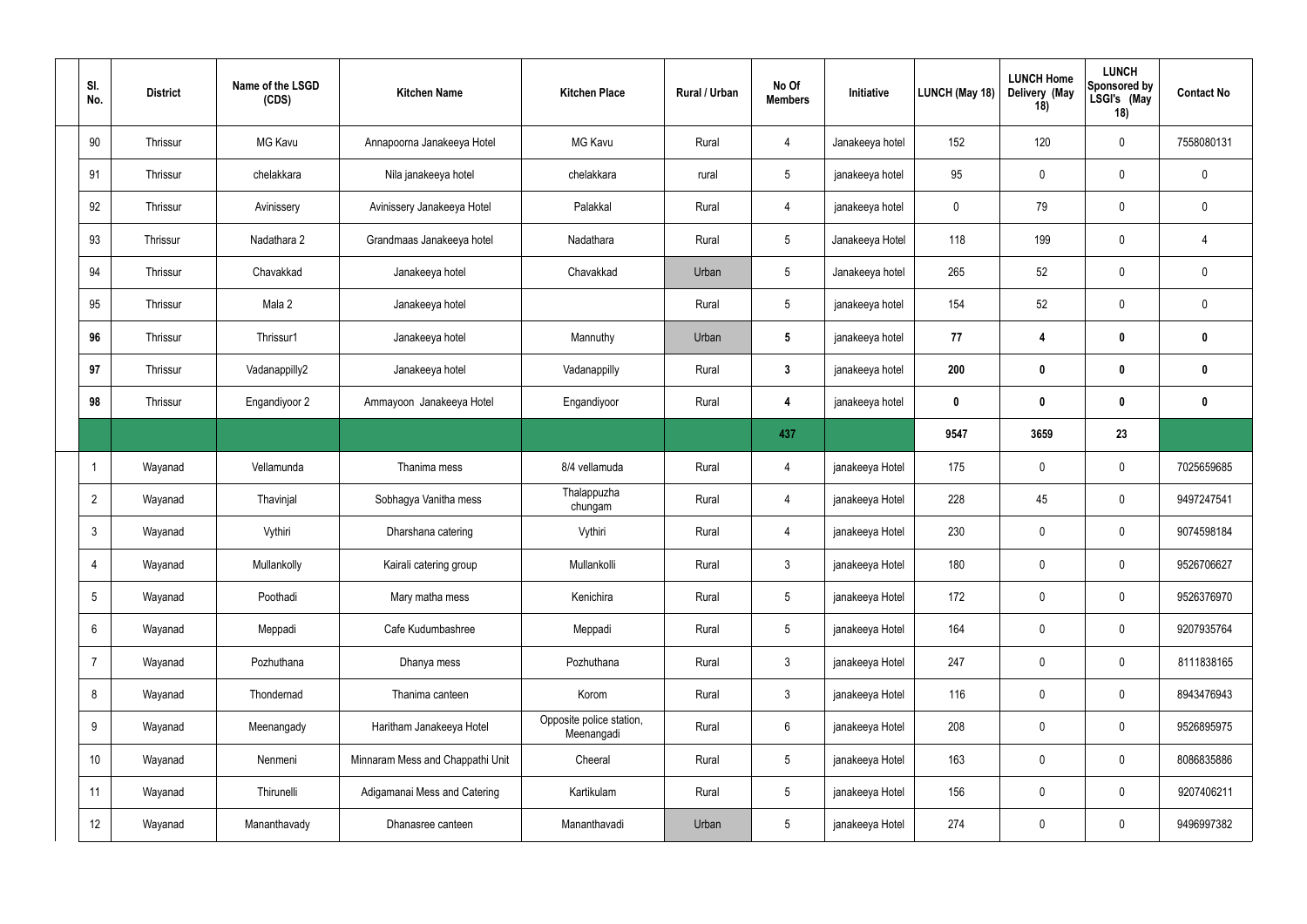|    | SI.<br>No. | <b>District</b> | Name of the LSGD<br>(CDS) | <b>Kitchen Name</b>   | <b>Kitchen Place</b>           | Rural / Urban | No Of<br><b>Members</b> | Initiative      | LUNCH (May 18) | <b>LUNCH Home</b><br>Delivery (May<br>18) | <b>LUNCH</b><br>Sponsored by<br>LSGI's (May<br>18) | <b>Contact No</b> |
|----|------------|-----------------|---------------------------|-----------------------|--------------------------------|---------------|-------------------------|-----------------|----------------|-------------------------------------------|----------------------------------------------------|-------------------|
|    | 13         | Wayanad         | Ambalavayal               | <b>Ruchi Catering</b> | kalathuvayal                   | Rural         | $5\overline{)}$         | janakeeya Hotel | 319            | $\overline{0}$                            | $\overline{0}$                                     | 9495084437        |
| 28 | 14         | Wayanad         | Kaniyambetta              | sree Vinayaka         | millumukk                      | rural         | $5\phantom{.0}$         | janakeeya Hotel | 196            | $\mathbf 0$                               | $\overline{0}$                                     | 9061486938        |
|    | 15         | Wayanad         | Pulpally                  | Vinayaka catering     | Pulpally                       | Rural         | $5\phantom{.0}$         | janakeeya Hotel | 235            | $\overline{0}$                            | $\overline{0}$                                     | 9947319307        |
|    | 16         | Wayanad         | Noolpuzha                 | Friends catering      | Naikketty                      | Rural         | $5\phantom{.0}$         | janakeeya Hotel | 265            | $\overline{0}$                            | $\mathbf 0$                                        | 7558019388        |
|    | 17         | Wayanad         | Panamaram                 | Testy mess            | Panamaram                      | Rural         | 4                       | janakeeya Hotel | 237            | $\overline{0}$                            | $\overline{0}$                                     | 9605814620        |
|    | 18         | wayanad         | Moopainad                 | vanitha mess          | vaduvanchal                    | Rural         | $5^{\circ}$             | janakeeya Hotel | 0              | $\mathbf 0$                               | $\mathbf 0$                                        | 974596708         |
|    | 19         | wayanad         | Edavaka                   | <b>Teasty Mess</b>    | Irumbupalam                    | Rural         | 4                       | janakeeya Hotel | 174            | $\mathbf 0$                               | $\mathbf 0$                                        | 9847842390        |
|    | 20         | wayanad         | kalpetta                  | shiya catering        | pallithazhe, kalpetta town     | urban         | $\mathbf{3}$            | janakeeya Hotel | 406            | $\overline{0}$                            | $\mathbf 0$                                        | 6282822890        |
|    | 21         | wayanad         | sulthan bathery           | preethis              | near telephone exchange        | urban         | $5\overline{)}$         | janakeeya Hotel | 399            | $\overline{0}$                            | $\overline{0}$                                     | 9961088393        |
|    | 22         | wayanad         | Muttil                    | swad cattering        | Muttil bus stand               | Rural         | 5                       | janakeeya Hotel | 233            | $\mathbf 0$                               | $\mathbf 0$                                        | 9074461322        |
|    | 23         | wayanad         | padinjarathara            | oruma                 | padinjarathara town            | Rural         | 5                       | janakeeya Hotel | 353            | $\mathbf 0$                               | $\mathbf 0$                                        | 9495814542        |
|    | 24         | wayanad         | kalpetta                  | Anjuse cattering      | kalpetta town                  | Urban         | $5\overline{)}$         | janakeeya Hotel | 458            | $\overline{0}$                            | $\overline{0}$                                     | 9745883809        |
|    | 25         | wayanad         | Thariyode                 | Haritham              | kavumadham town                | Rural         | $3\phantom{.0}$         | janakeeya Hotel | 143            | $\mathbf 0$                               | $\mathbf 0$                                        | 9074095457        |
|    | 26         | wayanad         | Mananthavady              | chothis mess          | Kozhikode road<br>Mananthavady | Urban         | $\mathbf{3}$            | janakeeya Hotel | 210            | $\mathbf 0$                               | $\mathbf 0$                                        | 9947376596        |
|    | 27         | wayanad         | vengapalli                | Annapoorna            | vengapalli town                | Rural         | 5 <sup>5</sup>          | janakeeya Hotel | 378            | $\overline{0}$                            | $\overline{0}$                                     | 7592831851        |
|    | 28         | Wayanad         | Kottathara                | Jyothi vanitha mess   | Venniyod                       | Rural         | 3 <sup>1</sup>          | janakeeya Hotel | 238            | $\mathbf 0$                               | $\mathbf 0$                                        | 9961844026        |
|    | 29         | Wayanad         | Sulthan Bathery           | Elite                 | Mysore road, Bathery           | Urban         | 3 <sup>1</sup>          | janakeeya Hotel | 398            | $\mathbf 0$                               | $\mathbf 0$                                        | 9778180571        |
|    |            |                 |                           | 740                   |                                |               | 122                     |                 | 6955           | 45                                        | $\mathbf 0$                                        |                   |
|    | 29         |                 |                           |                       |                                | <b>TOTAL</b>  | 4638                    |                 | 13735          | 10333                                     | 104                                                |                   |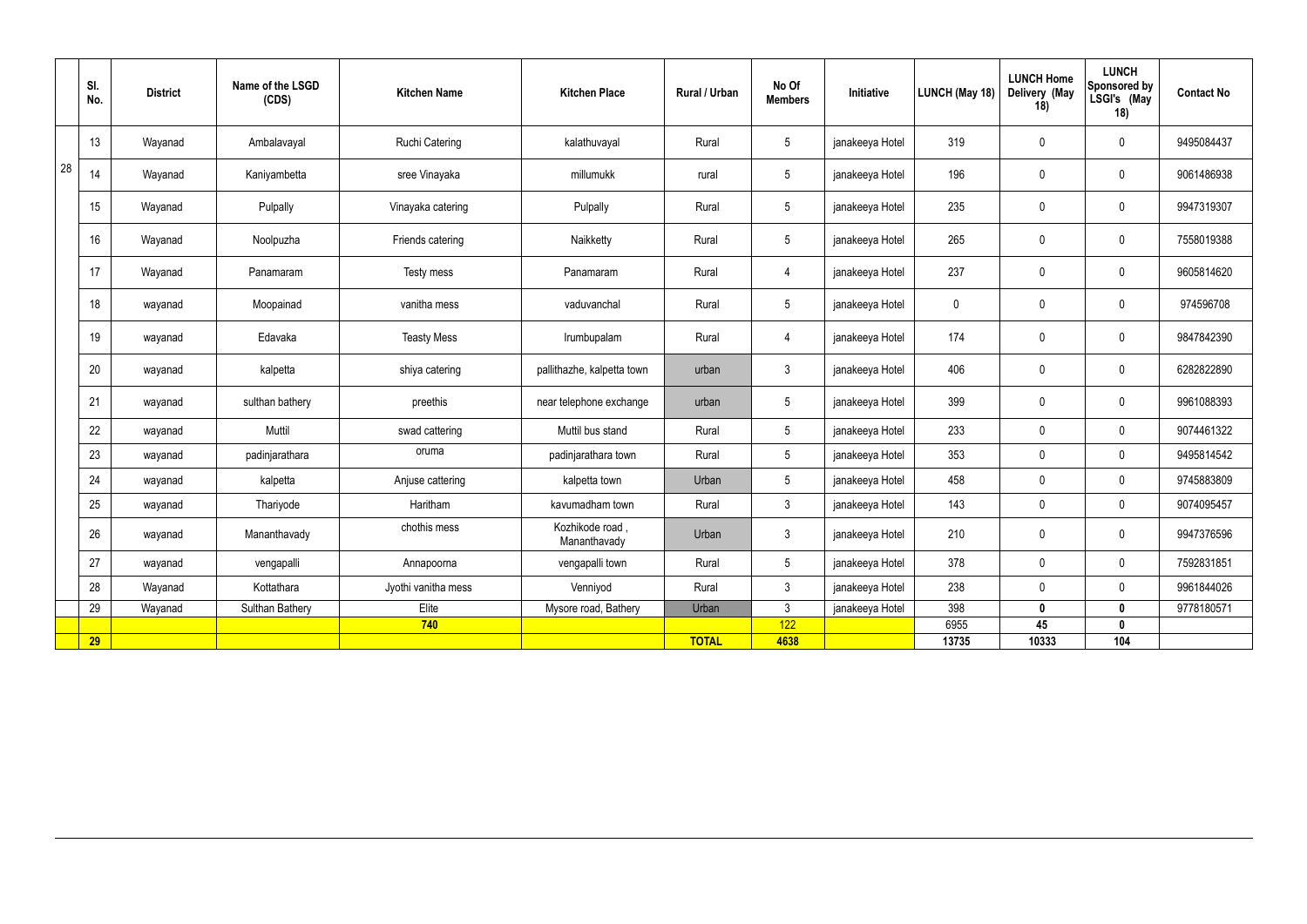| SI.<br>No. | <b>District</b> | Name of the LSGD<br>(CDS)                                                                        | <b>Kitchen Name</b>                                | <b>Kitchen Place</b>  | Rural / Urban                   | No Of<br><b>Members</b> | Initiative                                                           | LUNCH (May 18)   | <b>LUNCH Home</b><br>Delivery (May<br>18) | <b>LUNCH</b><br><b>Sponsored by</b><br>LSGI's (May<br>18) | <b>Contact No</b> |
|------------|-----------------|--------------------------------------------------------------------------------------------------|----------------------------------------------------|-----------------------|---------------------------------|-------------------------|----------------------------------------------------------------------|------------------|-------------------------------------------|-----------------------------------------------------------|-------------------|
|            |                 |                                                                                                  | STATUS OF JANAKEEYA HOTELS FUNCTIONING IN DISTRICT |                       |                                 |                         | STATUS OF FOOD DISTRIBUTED THROUGH JANAKEEYA HOTELS AS ON 18.05.2022 |                  |                                           |                                                           |                   |
|            | <b>District</b> | Total<br>Janakeeya Hotels                                                                        | <b>Rural Units</b>                                 | <b>Urban</b><br>units | <b>STATUS OF</b><br><b>FOOD</b> | Home<br><b>Delivery</b> | Food Sponsored<br>by LSGIs                                           |                  | <b>TOTAL Meals</b><br><b>Distributed</b>  |                                                           |                   |
|            | <b>TVM</b>      | 110                                                                                              | 79                                                 | 31                    | 21,615                          | 75                      | $\overline{0}$                                                       |                  | 21,690                                    |                                                           |                   |
|            | <b>KLM</b>      | 83                                                                                               | 73                                                 | 10 <sup>°</sup>       | 12062                           | $\overline{0}$          | 8 <sup>°</sup>                                                       |                  | 12,070                                    |                                                           |                   |
|            | <b>PTA</b>      | 59                                                                                               | 54                                                 | 5 <sub>1</sub>        | 4485                            | 414                     | $\bullet$                                                            | 4,899            |                                           |                                                           |                   |
|            | <b>ALP</b>      | 89                                                                                               | 80                                                 | 9 <sup>°</sup>        | 6344                            | 2205                    | 30                                                                   | 8,579            |                                           |                                                           |                   |
|            | <b>KTM</b>      | 82                                                                                               | 74                                                 | $\overline{8}$        | 198                             | $\overline{0}$          | $\overline{0}$                                                       |                  | 198                                       |                                                           |                   |
|            | <b>IDK</b>      | 50                                                                                               | 49                                                 | $\blacktriangleleft$  | 6878                            | $\overline{0}$          | 12                                                                   | 6,890            |                                           |                                                           |                   |
|            | <b>EKM</b>      | 115                                                                                              | 81                                                 | 34                    | 18271                           | 914                     | $\overline{0}$                                                       |                  |                                           |                                                           |                   |
|            | <b>TSR</b>      | 98                                                                                               | 87                                                 | 11 <sub>1</sub>       | 9,547                           | 3,659                   | 23                                                                   | 19,185<br>13,229 |                                           |                                                           |                   |
|            | PGT             | 102                                                                                              | 92                                                 | 10 <sup>°</sup>       | 14,242                          | 84                      | 15                                                                   |                  | 14,341                                    |                                                           |                   |
|            | <b>MLP</b>      | 130                                                                                              | 108                                                | 22                    | 24,846                          | 5789                    | 16                                                                   |                  | 30,651                                    |                                                           |                   |
|            | <b>WYD</b>      | 29                                                                                               | 24                                                 | 5 <sub>1</sub>        | 6955                            | 45                      | $\overline{0}$                                                       |                  | 7,000                                     |                                                           |                   |
|            | <b>KKD</b>      | 107                                                                                              | 77 <sub>1</sub>                                    | 30 <sup>°</sup>       | 31,785                          | 807                     | $\overline{7}$                                                       |                  | 32,599                                    |                                                           |                   |
|            | <b>KNR</b>      | 92 <sub>1</sub>                                                                                  | 77 <sub>1</sub>                                    | 15 <sup>°</sup>       | 17,288                          | $\overline{0}$          | 16 <sup>°</sup>                                                      |                  | 17,304                                    |                                                           |                   |
|            | KSG             | 44                                                                                               | 38                                                 | 6 <sup>1</sup>        | 5332                            | $\overline{0}$          | $\overline{0}$                                                       |                  | 5,332                                     |                                                           |                   |
|            | <b>Total</b>    | 1190                                                                                             | 993                                                | 197                   | 179,848                         | 13,992                  | 127                                                                  |                  | 193,967                                   |                                                           |                   |
|            |                 |                                                                                                  | 2270                                               |                       |                                 | 193,967                 |                                                                      |                  |                                           |                                                           |                   |
|            | <b>Date</b>     | <b>Grand Total of meals</b><br><b>Distributed through</b><br>Janakeeya hotel as on<br>18.05.2022 | Urban<br>units                                     | <b>Total</b><br>units | Rs. 20 /Lunch<br><b>Parcel</b>  | Home<br><b>Delivery</b> | <b>LUNCH</b><br>sponsored by<br><b>LSGIs</b>                         |                  | <b>Total Meals</b>                        |                                                           |                   |
|            |                 | 993                                                                                              | 197                                                | 1190                  | 179,848                         | 13,992                  | 127                                                                  |                  | 193,967                                   |                                                           |                   |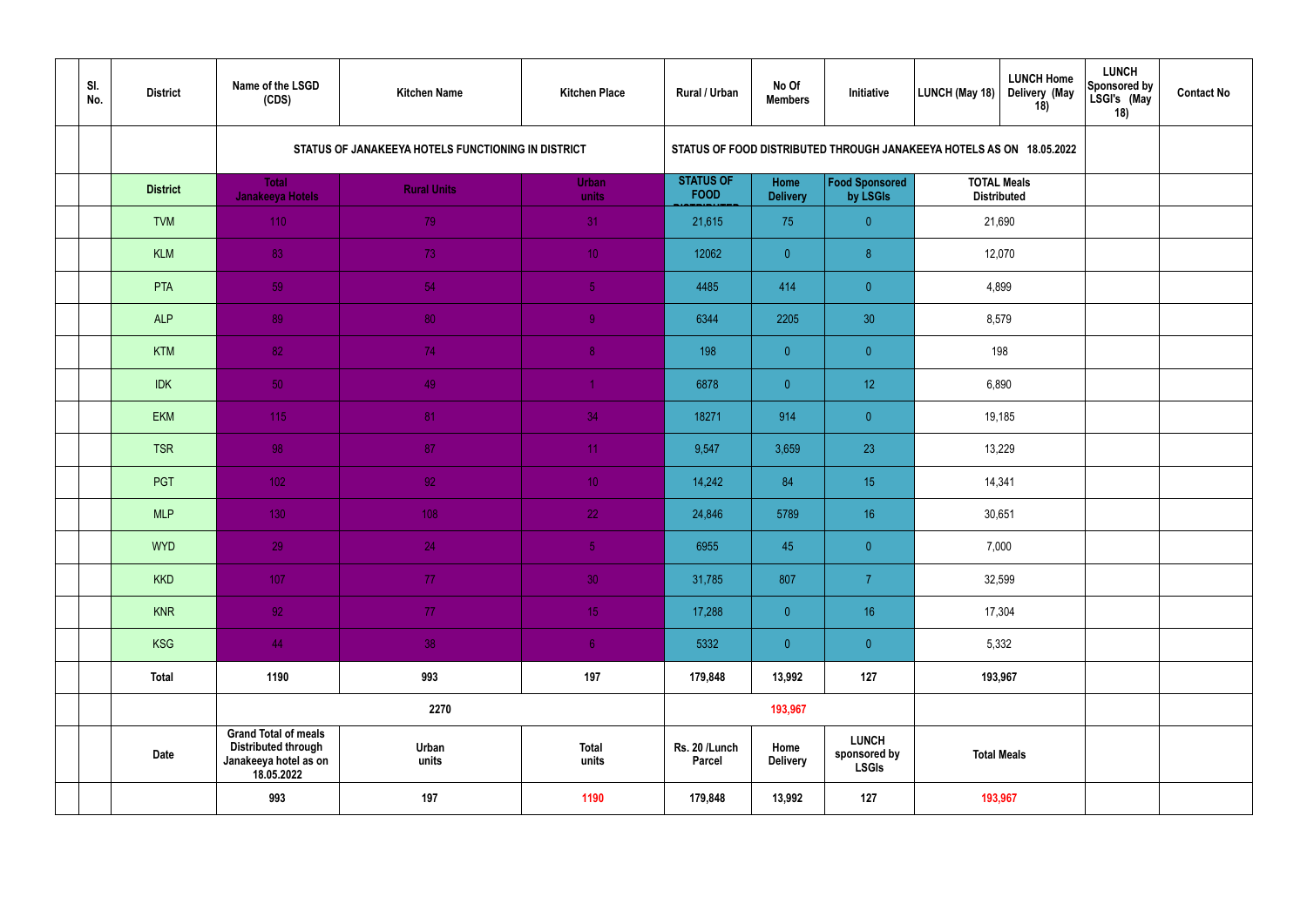| SI.<br>No. | <b>District</b> | Name of the LSGD<br>(CDS) | <b>Kitchen Name</b> | <b>Kitchen Place</b> | Rural / Urban | No Of<br><b>Members</b> | nitiative | LUNCH (May 18) | <b>LUNCH Home</b><br>Delivery (May<br>18) | <b>LUNCH</b><br>Sponsored by<br><b>LSGI's</b><br>(May<br>18) | Contact No |
|------------|-----------------|---------------------------|---------------------|----------------------|---------------|-------------------------|-----------|----------------|-------------------------------------------|--------------------------------------------------------------|------------|
|------------|-----------------|---------------------------|---------------------|----------------------|---------------|-------------------------|-----------|----------------|-------------------------------------------|--------------------------------------------------------------|------------|

| Districts with same number of hotels                            | tvm                                                                                                                                                                                                                                                                                                                                                                                                                                                                                                                                                                                                                                                                                                                                                                                                                 | Wayanad                          | Alappuzha      | Malappuram     | Kozhikode                      | Thrissur       | Kollam      |                     |  |
|-----------------------------------------------------------------|---------------------------------------------------------------------------------------------------------------------------------------------------------------------------------------------------------------------------------------------------------------------------------------------------------------------------------------------------------------------------------------------------------------------------------------------------------------------------------------------------------------------------------------------------------------------------------------------------------------------------------------------------------------------------------------------------------------------------------------------------------------------------------------------------------------------|----------------------------------|----------------|----------------|--------------------------------|----------------|-------------|---------------------|--|
| <b>Each district use seperate cell for filling the details)</b> | Ernakulam                                                                                                                                                                                                                                                                                                                                                                                                                                                                                                                                                                                                                                                                                                                                                                                                           | Kasaragod                        | Kottayam       | Palakkad       | Pathanamthitta                 | Ernakulam      | Kasaragod   |                     |  |
| Districts with number of hotels increased                       |                                                                                                                                                                                                                                                                                                                                                                                                                                                                                                                                                                                                                                                                                                                                                                                                                     |                                  |                |                |                                |                |             |                     |  |
| (Each district use seperate cell for filling the details)       |                                                                                                                                                                                                                                                                                                                                                                                                                                                                                                                                                                                                                                                                                                                                                                                                                     |                                  |                |                |                                |                |             |                     |  |
| Districts with number of hotels with zero entry of<br>meals     | Thrissur(12)                                                                                                                                                                                                                                                                                                                                                                                                                                                                                                                                                                                                                                                                                                                                                                                                        | Kasargod (11)                    | Kottayam(7)    | Alappuzha (59) | Malappuram(10)                 | Kozhikode (04) | Kannur- (7) | Ernakulam(26)       |  |
| (Each district use seperate cell for filling the details)       | pathanamthitta(26)                                                                                                                                                                                                                                                                                                                                                                                                                                                                                                                                                                                                                                                                                                                                                                                                  | Trivandum (14)                   | ERNAKULAM (99) | Palakkad(7)    | Wayanad -1                     | Idukki(39)     | Kollam (12) |                     |  |
| New hotels started (numbers)                                    |                                                                                                                                                                                                                                                                                                                                                                                                                                                                                                                                                                                                                                                                                                                                                                                                                     |                                  |                |                |                                |                |             |                     |  |
| New hotels started at (location)                                |                                                                                                                                                                                                                                                                                                                                                                                                                                                                                                                                                                                                                                                                                                                                                                                                                     |                                  |                |                |                                |                |             |                     |  |
|                                                                 | TVM-<br>vithura, TVM cds 4II<br>pazhayakkunnumel                                                                                                                                                                                                                                                                                                                                                                                                                                                                                                                                                                                                                                                                                                                                                                    | nagaroor<br>Chemmaruthi - Dreams | pallichal      |                | Elakamon, Varkala municipality |                | janatha     | navikulam<br>asraya |  |
|                                                                 | kottayam - Ayarkunnam, Chempu, kangazha, Madapally, melukavu, pampady, TVpuram, Thalanadu, vazhoor, Vechoor                                                                                                                                                                                                                                                                                                                                                                                                                                                                                                                                                                                                                                                                                                         |                                  |                |                |                                |                |             |                     |  |
|                                                                 | Alappuzha - Alappuzha North Alappuzha South Alappuzha South Alappuzha South Ambalappuzha North Ambalappuzha South Arattupuzha Arookutty Aroor Aryad Bharanikavu<br>Chenganoor Chennam Pallippuram Cherthala Municipality Cherthala Municipality Cherthala South Cheruthana Chettikulangara Chunakkara Ezhupunna Harippad Kadakkarappally Kainakary Kandalloor<br>Kanjikuzhy Karthikappally Karuvatta Kayamkulam West Kodamthurath Krishnapuram Kumarapuram Kuthiyathode Mannanchery Mararikulam North Mavelikkara Thamarakulam Mavelikkara<br>Thekkekara Mavelikkara Thekkekara Nooranad Palamel Pallippad Panavally Pattanakkad Perumbalam Puliyoor Punnapra North Punnapra South Purakad Purakad Thaicattussery Thannermukkom<br>Thazhakkara Thrikkunnappuzha Thuravoor Vallikunnam Vayalar Veeyapuram Veeyapuram |                                  |                |                |                                |                |             |                     |  |
|                                                                 | Assamannoor,Chendamangalam,cheranelloor,Edakkattuvayal,Edavanakkad,Keezhmad,Kochi East,Kochi South,kochiwest,kuzhuppilly,Kunnukara,manjalloor,Maradu,Paingottoor,Pootrikka, thrikkakkara west,<br>Thrikkakkara east,                                                                                                                                                                                                                                                                                                                                                                                                                                                                                                                                                                                                |                                  |                |                |                                |                |             |                     |  |
|                                                                 | Kozhikode - Atholi, Chemanjeri, Chathamangalam, Chekkyad (today off)                                                                                                                                                                                                                                                                                                                                                                                                                                                                                                                                                                                                                                                                                                                                                |                                  |                |                |                                |                |             |                     |  |
|                                                                 | Idukki - Friends Konnathadi, Pallivasal, Edavetty                                                                                                                                                                                                                                                                                                                                                                                                                                                                                                                                                                                                                                                                                                                                                                   |                                  |                |                |                                |                |             |                     |  |
| <b>Remarks</b>                                                  | Kollam:-Ittiva, Oachira, Thodiyoor, Thrikkaruva, Karunagappally, Perayam, Chirakkara-Bhoomika, Kalluvathukkal, Kummil, Nedumpana, Kottamkara, Aryankavu JHs not opened today                                                                                                                                                                                                                                                                                                                                                                                                                                                                                                                                                                                                                                        |                                  |                |                |                                |                |             |                     |  |
|                                                                 | Pathanamthitta: kadambanadu,pallickal, Aranmula, adoor, pandalam kaviyoor Nedumbram, Niranam, thottappuzhasherry, Chennerkara, Omalloor, naranamoozhi, perunadu, ranni, Vallicodu, pramadam,<br>aruvapulam, Mylapra, thannithodu, Malayalappuzha, konni, kalanjoor, ezhamkulam, kodumon, erathu, enadimangalam                                                                                                                                                                                                                                                                                                                                                                                                                                                                                                      |                                  |                |                |                                |                |             |                     |  |